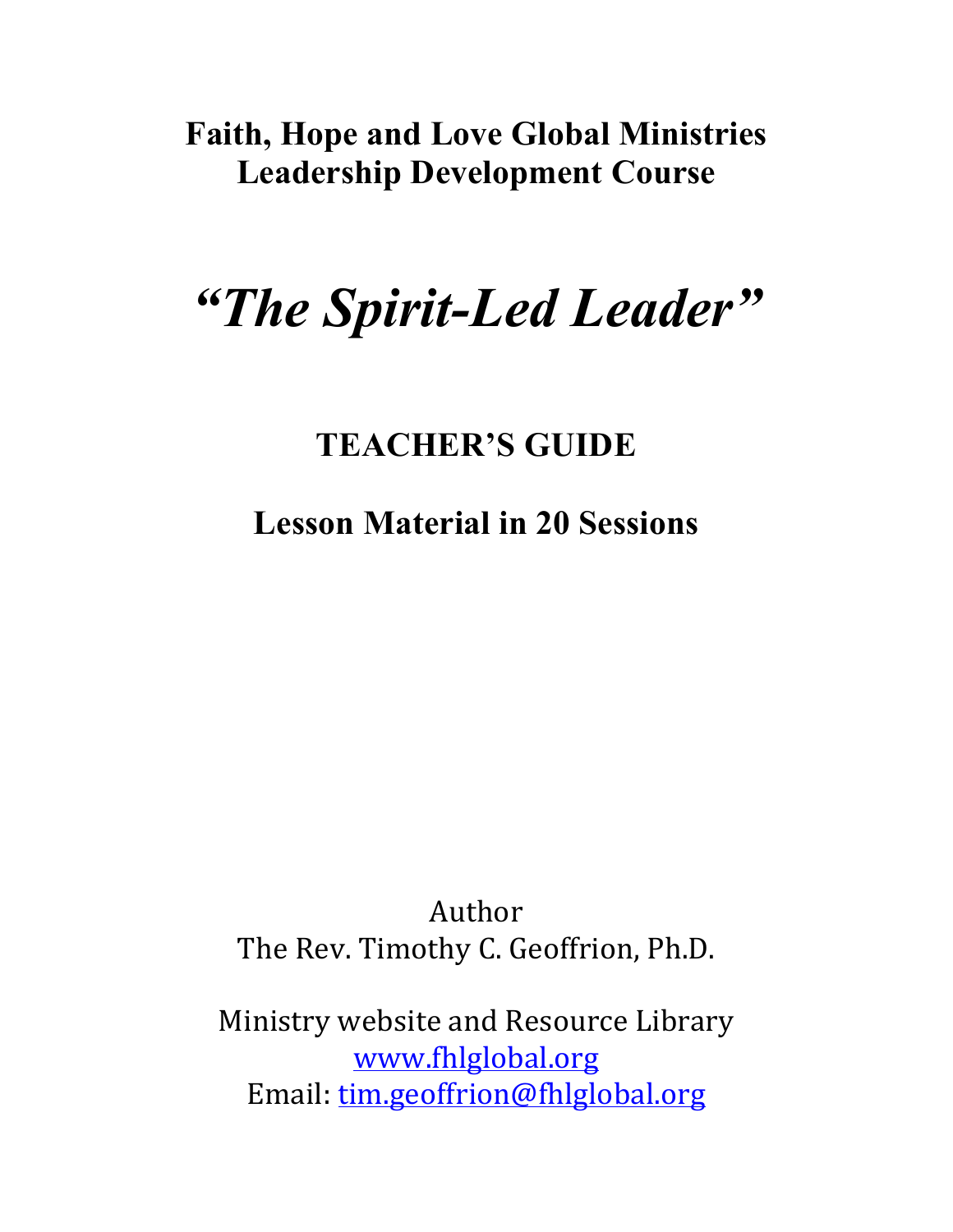#### **SESSION 1-Getting Started Well**

#### 90 Minutes

#### **Warm Welcome and Introductions** (10 minutes)

#### **Group Organization, Expectations and Resources for Course** (15 minutes)

#### **Review Participant's Guide**

*Resources*

- Participant's Guide is a resource for you: Review contents briefly....
- The Bible will be used extensively. It will be helpful if you have your own copy with you.
- The Holy Spirit is our greatest resource to speak to us and lead us to new ways of thinking, feeling, living and leading.
- Your fellow participants are very valuable resources to your learning, growth, and encouragement.
- One of the greatest keys to a successful course or workshop is **you**—your investment, your willingness to think, work, discuss, pray.

#### *Session Topics*

#### Day 1

- Session  $1$  To begin well
- Session 2 An integrated life
- Session 3 A deeper spiritual life
- Session 4 The practice of the presence of God/Practicum

#### Day 2

- Session 5 Spiritual disciplines
- Session 6 Aligning oneself with the purposes of God
- Session 7 Practicum
- Session 8 Spiritual discernment

#### Day 3

- Session 9 The Spirit-led leader in leadership
- Session 10 10 practical tools for the Spirit-led leader
- Session 11 Embracing change as a friend
- Session 12 Leading by listening well

#### Day 4

- Session 13 Spiritual and practical perspectives on listening
- Session 14 Trusting in God
- Session 15 Practicum
- Session 16 Personal transformation: the heart of Spirit-led leadership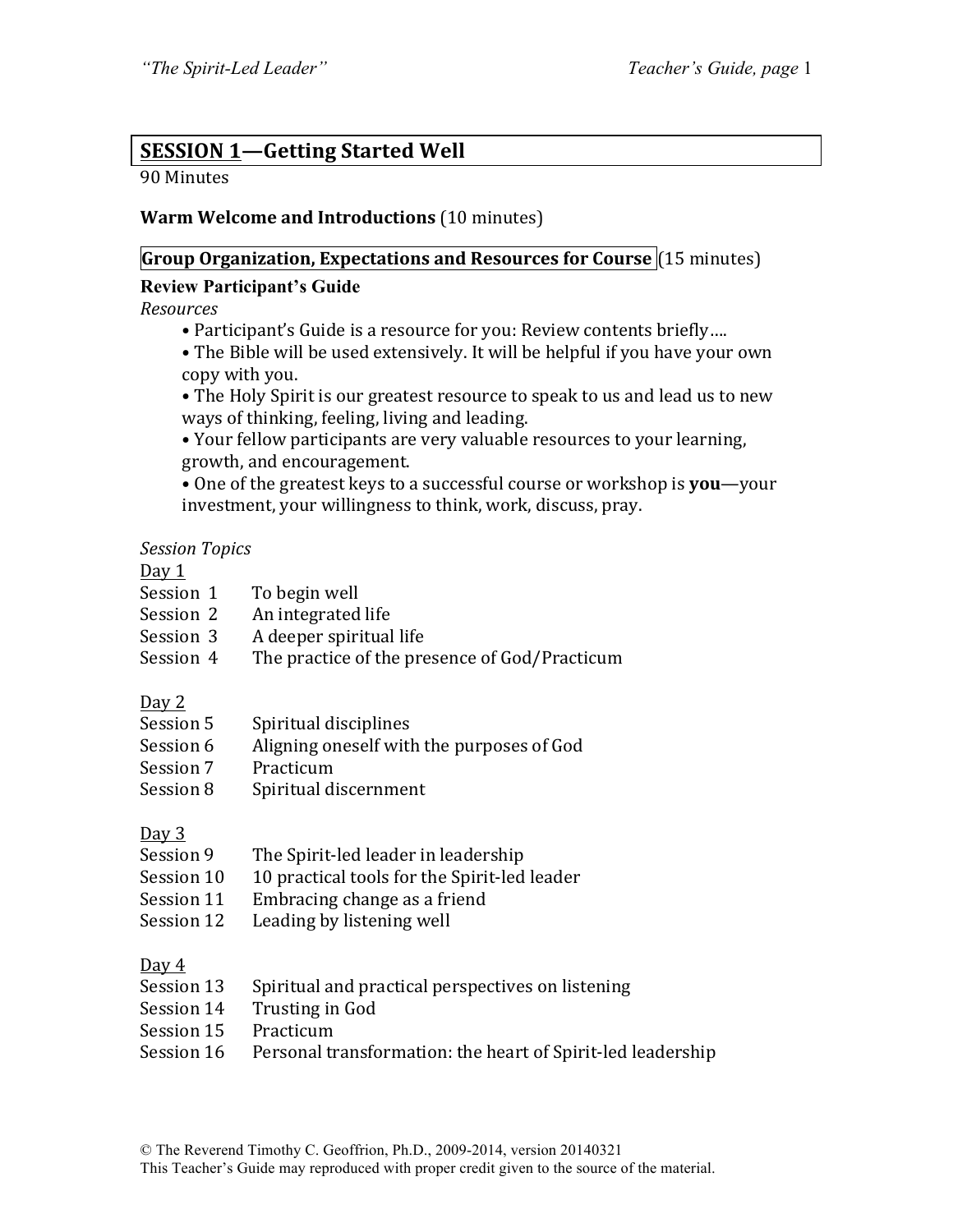#### Day 5

- Session 17 Spiritual Life Coaching I: Envisioning Your Relationship with God
- Session 18 Spiritual Life Coaching: Sharing and Integration
- Session 19 Spiritual Life Coaching II: Your Leadership and Ministry
- Session 20 To continue well

#### *Daily Schedule of Sessions—Monday-Friday*

| 08.30-10.00 | First session                |
|-------------|------------------------------|
| 10.00-10.30 | <b>Break</b>                 |
| 10.30-12.00 | <b>Second Session</b>        |
| 12.00-13.00 | Lunch break                  |
| 13.00-14.30 | Third session                |
| 14.30-15.00 | <b>Break</b>                 |
| 15.00-16.30 | <b>Fourth Session</b>        |
| 16.30-17.00 | <b>Questions and Answers</b> |
|             |                              |

*Expectations/Community Standards...To* make our workshop go smoothly Community Standards

- 1. No cell phones. Please turn them off during the sessions.
- 2. Please attend all sessions.
- 3. Limit your coming and going out of the room to break times.
- 4. Please raise your hand when you have a question or something to contribute to the group, and stand when you speak.
- 5. Be punctual. We will start our sessions on time, and you will not want to miss important instructions or teaching.

#### **Why this course?**

This course grows out of the author's own struggles in ministry and leadership. In his own words: "I found that serving the Lord was a lot harder than I thought, and that I wasn't all that I thought I was. I was humbled by my limitations, my weaknesses, and my failures. At the same time, through my many struggles, the Lord kept drawing me to himself. I grew in my relationship with him, and over time grew in my ability to let God work through me.

"At the core of what I've learned is the importance of the Holy Spirit for every aspect of our life, including our leadership and ministry. A turning point came for me in graduate school where I was studying the Bible. My professor was teaching on the Apostle Paul and read 2 Corinthians 3:6: "The letter kills, but the Spirit gives life."

"God used that moment to help me to see that what I most needed to change in my life and my ministry was not more understanding of the Bible alone. Even more important was the Holy Spirit. We need both—Scripture to know who God is, who Christ is, and what to believe. And we need the Spirit to help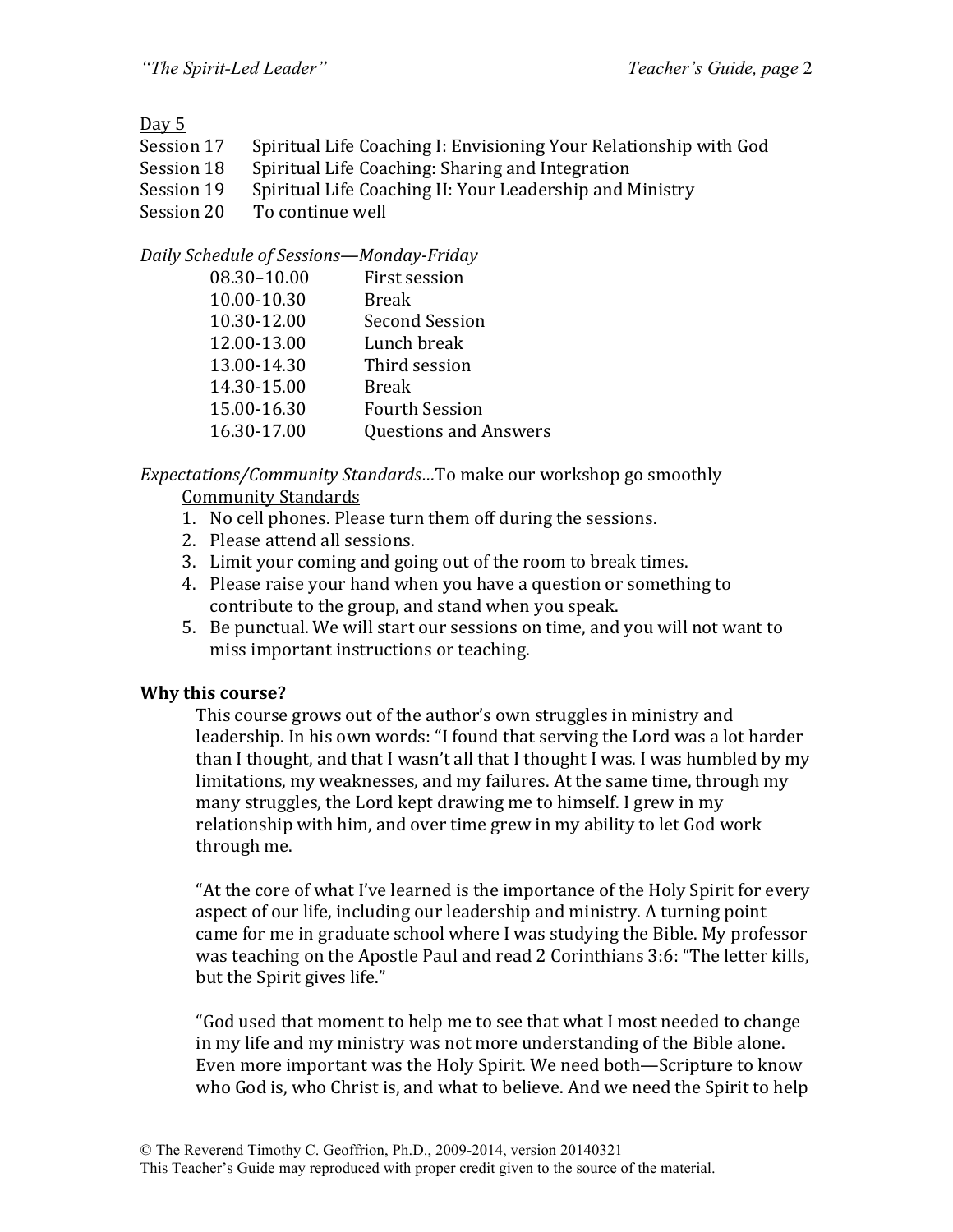us to become alive and to be able to minister, to serve, and to lead by the power of God.

"My book, *The Spirit-Led Leader*, and my teaching here this week grew out of my own struggles and searching. In many ways, I am still on the same journey to increasingly let the Spirit change my life and lead my ministry in real, life-changing and effective ways.

This course is partly a retreat and partly a workshop. On one hand, I will be encouraging you to use this time to find spiritual refreshment and renewal. On the other, you are going to have many opportunities to think, talk, write and make specific plans for your relationship with God and your leadership. My prayer is that God will use our time together to speak to you in fresh ways, to breathe new life into you where needed, to open your eyes to help you to see what you need to see, and to give you insight, wisdom, courage, and new resolve to step back into your leadership roles better equipped to serve Christ faithfully and fruitfully.

**Spiritual Preparation for the Leadership Course (Individually, 10 minutes)** Scripture: Joshua 24:1-7, 14-24

God had a vision for the salvation of the world. In order to fulfill his vision, he created a plan that began with the calling of Abraham. Then, over many generations, he created the nation of Israel. He rescued them from the land of Egypt, and brought them to the Promised Land.

The vision belonged to Yahweh, but he worked through great leaders to accomplish his vision: Abraham, Jacob, Moses, and Joshua. In this passage, we see Joshua at the end of his life. Moses and he were given a specific vision of the Promised Land. It was their job to hold up the vision to the people, make plans to pursue that vision, and to lead the people toward that vision.

However, the people were not ready to follow and were not ready to obey. They wandered for 40 years in the wilderness, and most of them died before ever reaching Canaan. But the vision remained important. And when the people were ready, and the right leaders were in place, Joshua led them into the Promised Land.

Key points: 1. Vision of God 2. Human Leadership needed 3. Dependence on God throughout.

The calling of pastors and other Christian leaders is to help them to do two main things:

- 1. Discern God's vision for their church or organization.
- 2. Lead the people into the Promised Land.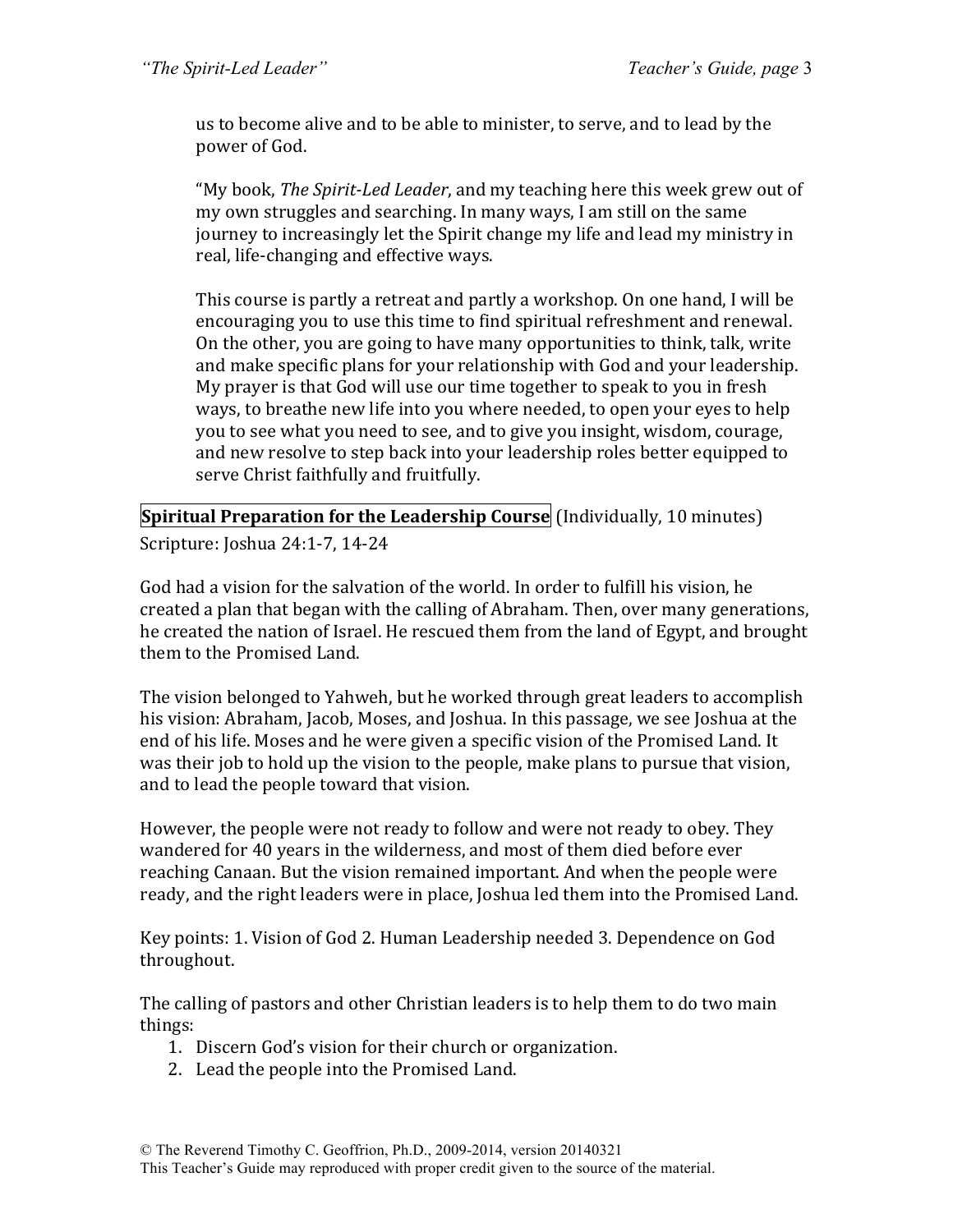To fulfill this mission, we need to listen well to the leading of the Holy Spirit. We need to submit our will to God's, and to learn how to help others to learn how to follow Christ, too. If you are responsible to oversee other leaders, you also need to help them to learn how to lead, and how to become Spirit-led leaders themselves.

Individually: Using your Participant's Guide, prayerfully consider the personal questions listed there, and then write down your answers.

- What am I most hoping to get from this leadership training course?
- What do I need to set aside in order to focus my attention, free up my heart, connect with God, and fully engage in this training course?
- What has God already communicated to me in preparation for this time?
- What is the prayer of my heart for the week?

#### **Connecting To One Another** (30 minutes)

*Small groups* (15 minutes)

• What am I most hoping to get from this leadership training course?

Note: Each group needs a secretary to write down answers of group members and to report to the large group.

*Large group* (15 minutes)

#### **Spirit-Led Leadership** (20 minutes)

#### **The Vision: Spirit-Led Leaders**

*Purpose of Leadership Development Course*

This leadership development course is designed, first of all, to help you to experience God's refreshing presence, to develop a more vital spiritual life, and to consider ways that you can become a more effective, Spirit-led leader. You will be creating a vision for your relationship with God, for your role as a Spirit-led leader, and for your leadership and ministry, wherever God has positioned you to be a person of significant influence.

*"Spirit-Led Leaders" seek to…*

- 1. know and love  $\overline{G}$  od deeply in a personal way
- 2. follow Jesus Christ faithfully and wholeheartedly
- 3. live and lead by the power, love and self-discipline that comes from the Holy Spirit
- 4. draw others into Spirit-led living and Spirit-led leading in ways that build up the whole body of Christ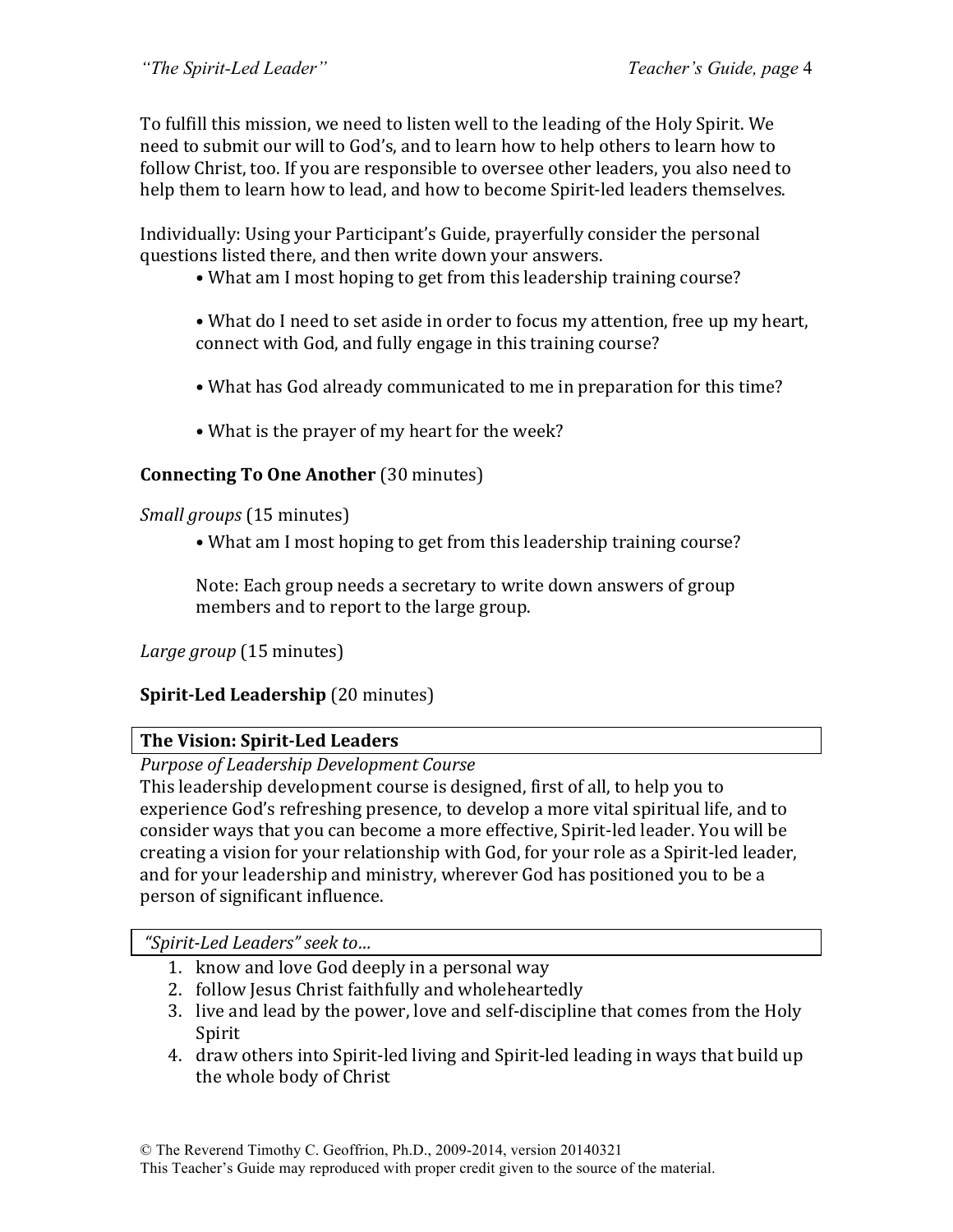#### **The Spirit-Led Leader Nine Leadership Practices with Corresponding Soul Principles**

#### By Timothy C. Geoffrion

© The Alban Institute, 2005

#### **Leadership Practice 1**

Envision your leadership flowing out of a deep spiritual life.

#### **Soul Principle 1**

Fruitfulness in leadership requires the work of God in and through us (Luke 2:46-49; 4:42-43; 5:15-16; 22:42; John 15:1-13; 1 Cor. 12:4-7; Phil. 2:12-13).

#### **Leadership Practice 2**

Actively cultivate your own spiritual life.

#### **Soul Principle 2**

Spiritual vitality flows from a real change of heart and mind toward God (Matt.) 22:37-39; Col. 1:28-29; 3:17; Rom. 5:5; 8:13-14; 9:21; Phil. 2:5-11; Gal. 5:22-26; Heb. 5:7).

#### Leadership Practice 3

Develop specific spiritual disciplines.

#### **Soul Principle 3**

Disciplines deepen our spiritual life and empower our leadership (2 Pet. 1:3-11).

#### **Leadership Practice 4**

Always seek to serve God's purposes first.

#### **Soul Principle 4**

Aligning our will with God's is an all-encompassing, ongoing process (Col. 1:9-10; James 1:5-7).

#### **Leadership Practice 5**

Create a vital spiritual environment within your workplace.

#### **Soul Principle 5**

God works powerfully as we seek his activity among us  $(Acts 6:1-6; 13:1-3; 1$  Cor. 12:1-7; 2 Cor. 12:9-10; Gal. 5:16-25; Eph. 4:30–5:12; Phil. 2:1-8).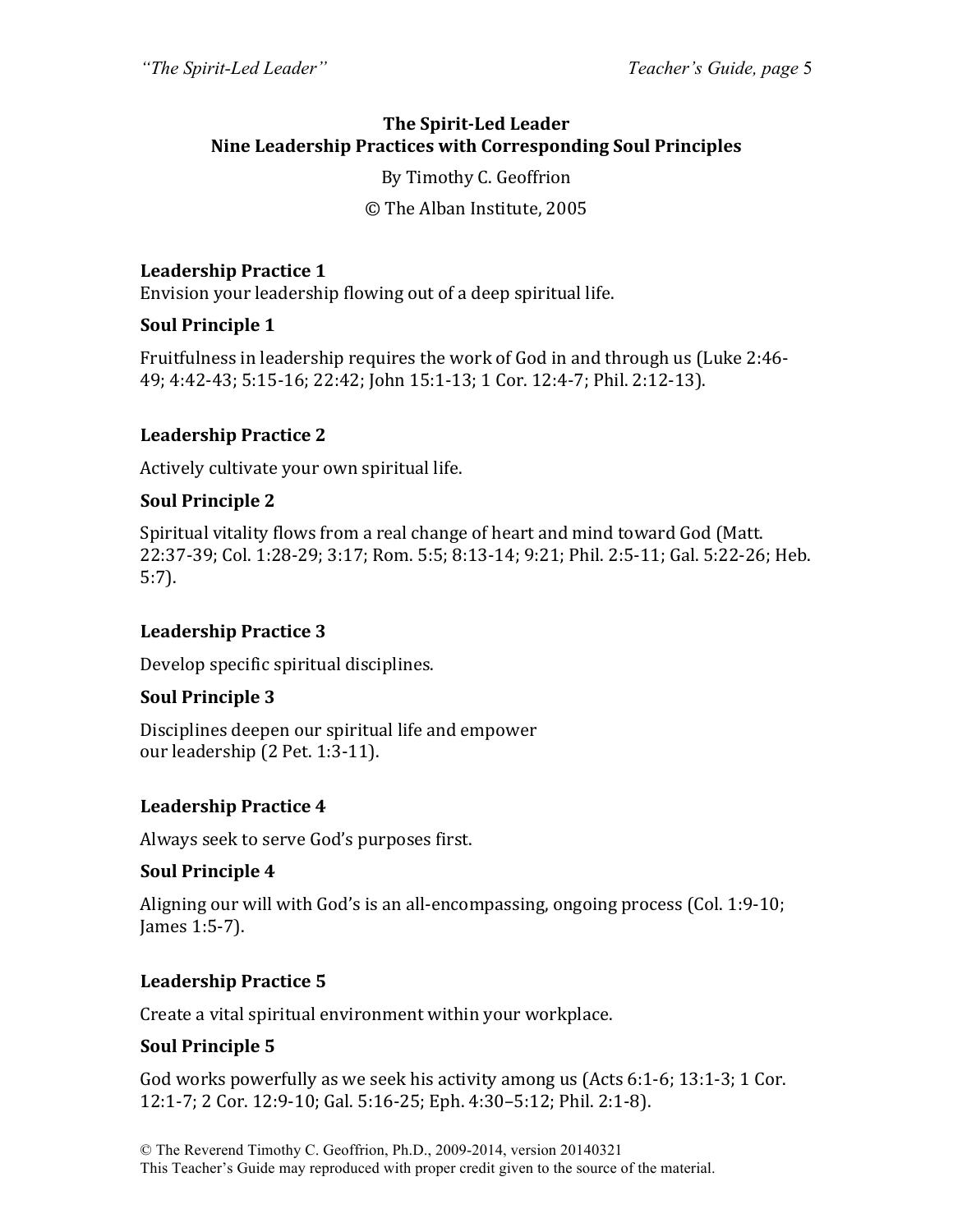#### **Leadership Practice 6**

Make change a personal priority.

#### **Soul Principle 6**

Change is our calling (Mark 10:45; John 3:16; 5:24; Rom. 3:21-24; 5:1-6; 8:5-11; 12:1-2; Phil. 1:6; 2:12; Col. 1:9-12; Titus 2:11-14).

#### **Leadership Practice 7**

Lead by listening well.

#### **Soul Principle 7**

The Holy Spirit speaks and works through every team member (1 Cor. 12; Phil. 2:3-8).

#### **Leadership Practice 8**

Always trust God.

#### **Soul Principle 8**

Steadfast trust in God is indispensable to spiritual vitality and leadership (Ps. 23; 42:5-6; 56:3-4; Prov. 3:5-6; Isa. 55:8-9; Jer. 17:28; Rom. 5:3-5; 8:28-39; 12:2; John 14:1; Heb. 6:13-15, 11:1; James 1:5-6; 1 Pet. 1:6-9).

#### Leadership Practice 9

Open yourself fully to the love and grace of God.

#### **Soul Principle 9**

The grace of God creates the only sure foundation for personal transformation and dynamic spiritual leadership (Eph. 2:8-9; 1 Pet. 1:3-6, 8-9; Titus  $2:11-14$ ; 2 Tim. 1:11-12; Heb. 4:16; 11:6; Rom. 1:16-17; 8:5-6; Phil. 3:8-12; 2 Cor. 12:9-10).

When the Israelites left Egypt, Moses had a vision for the Promised Land. The problem was that the people were not ready to follow and were not ready to obey. They wandered for 40 years in the wilderness, and most of them died before ever reaching Canaan. But the vision remained important. And when the people were ready, and the right leaders were in place, they reached the Promised Land.

This week is about getting clear about God's vision for our lives and for our leadership. It is also about getting ready in our hearts, minds, and behavior to follow God's vision and calling.

God has a vision for your church or ministry. God has a vision for you, as a person and as a leader. His vision for you fits the purposes of Jesus Christ for your church,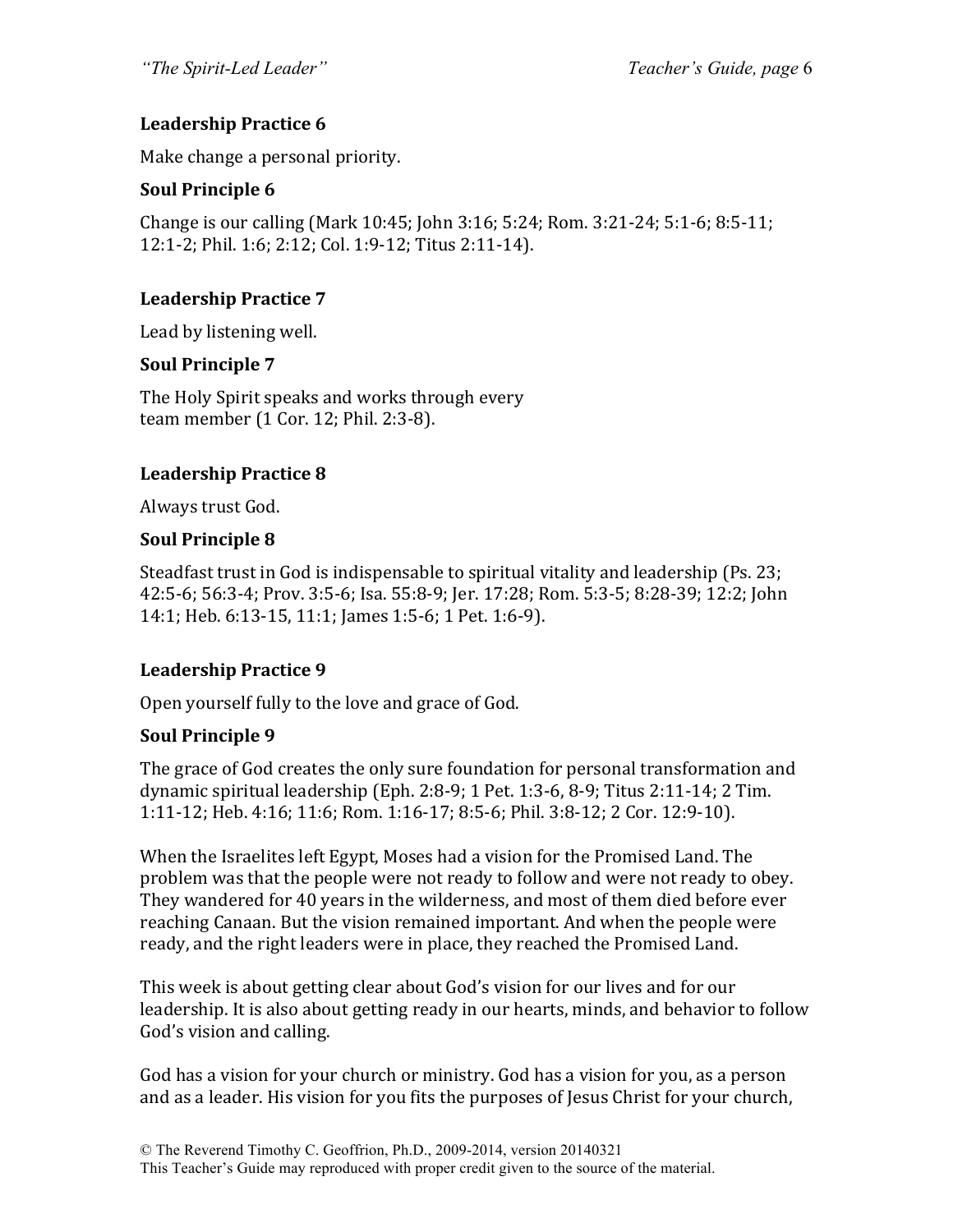your city, and your country. I cannot tell you exactly what God wants to do; you have to find the answers to that question. But I can tell you the kinds of things God wants to do inside of you and how a Spirit-led leader leads.

In short, God wants to transform every one of us to become more and more like Jesus Christ. God also wants to teach you how to be an effective Spirit-led leader.

We all fall very short of this vision. Yet our failings do not negate the truth of the Gospel or the vision God has for us and our churches!

So, let us seek God's vision for our churches and for ourselves. Let us repent of sin if there is sin in our lives, and receive God's forgiveness. Let's rededicate ourselves to serving Christ. And let's humbly seek God's grace and help to keep growing and to be the leader we have been called to be.

**Prayer**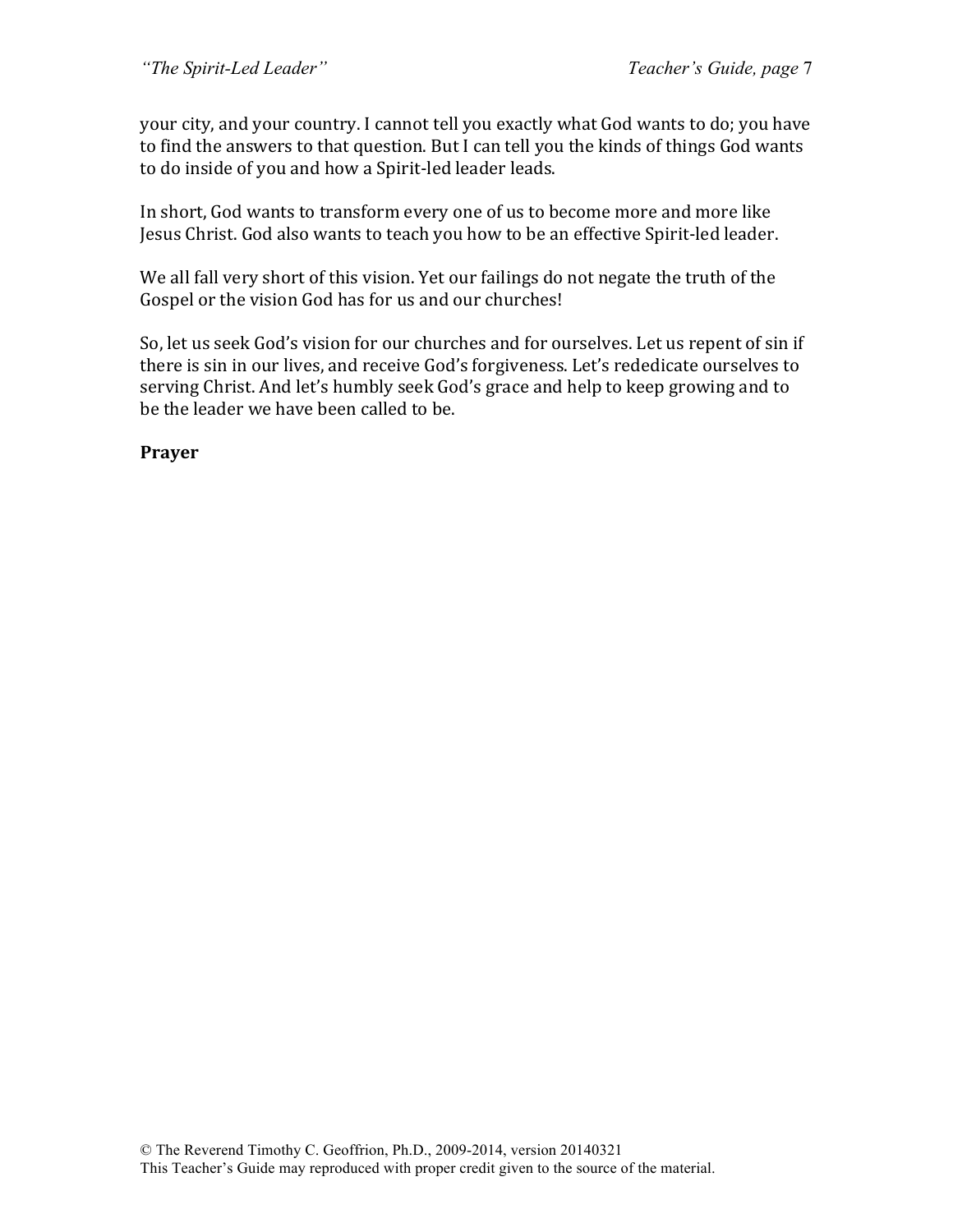## **SESSION 2—Integrated Living**

#### 90 Minutes

The first practice and principle for Spirit-led leadership is this:

**Leadership Practice 1** Envision your leadership flowing out of a deep spiritual life. **Soul Principle 1** Fruitfulness in leadership requires the work of God in and through us. 

What we're really talking about here is learning to live a more integrated life. But integration is not something that many of us do naturally—especially men.

#### **Vision for Integrated Spiritual Leadership** (15 minutes)

One of the biggest factors that holds us back from becoming the Spirit-led individuals, friends, and leaders God has called us to be is something called "compartmentalization." We separate our spiritual life from our marriage, from our parenting, from our leadership, from our relationships with our neighbors, and from other aspects of our life.



Compartments: Family, Spouse, Church, Work, Service, Interests, Passions/Dreams, Health, God/Faith

Cf. 7 F's (Tim Schmidt): Family, Fun, Friends, Finances, Fellowship, Faith, etc.

A problem arises when we have some compartments that leave God out. We become different people in different contexts, or, we don't let one aspect of our life influence another. We may be a godly worship leader on Sunday morning and mistreat our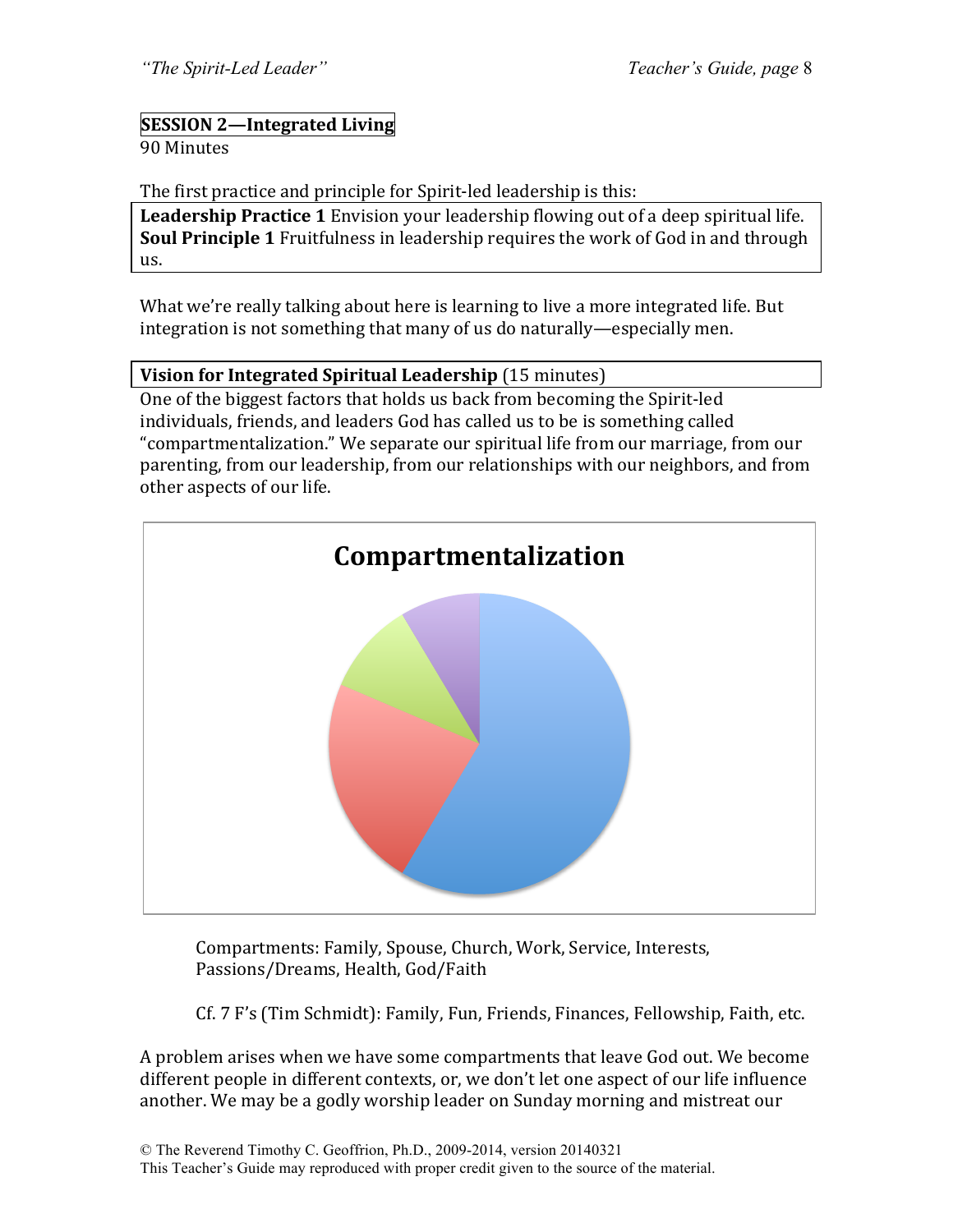wives and children on Sunday night. We may preach a good sermon one day, and lie, cheat or steal another day. We may love our friends and families, but hate our neighbors. Compartmentalization like this is contrary to the life that Jesus lived and that he taught his disciples to live.

Instead of leaving God out of some of the compartments in our life, we are called to place God (or Jesus Christ) at the center of our lives. Then, we must fully integrate every aspect of our life by the power of the Holy Spirit. When our lives are well integrated, we will have a consistency that brings the different parts of our life into harmony with each other.



God (Father, Jesus, Holy Spirit) is at the center of our beings, flowing into every compartment, unifying the purpose, power, perspective, and ultimately the person, so we are the same person in every context.

*Paul's Vision of an Integrated Life* (10 minutes)

In his letter to the Colossians, Paul portrays the integrated life in a different way. Listen especially for his vision of the ideal Christian. He writes,

For this reason, since the day we heard [of your faith and love], we have not ceased praying for you and asking that you may be filled with the knowledge of God's will in all spiritual wisdom and understanding, so that you may lead lives worthy of the Lord, fully pleasing to him, as you bear fruit in every good work and as you grow in the knowledge of God. (Colossians  $1:9-10$ )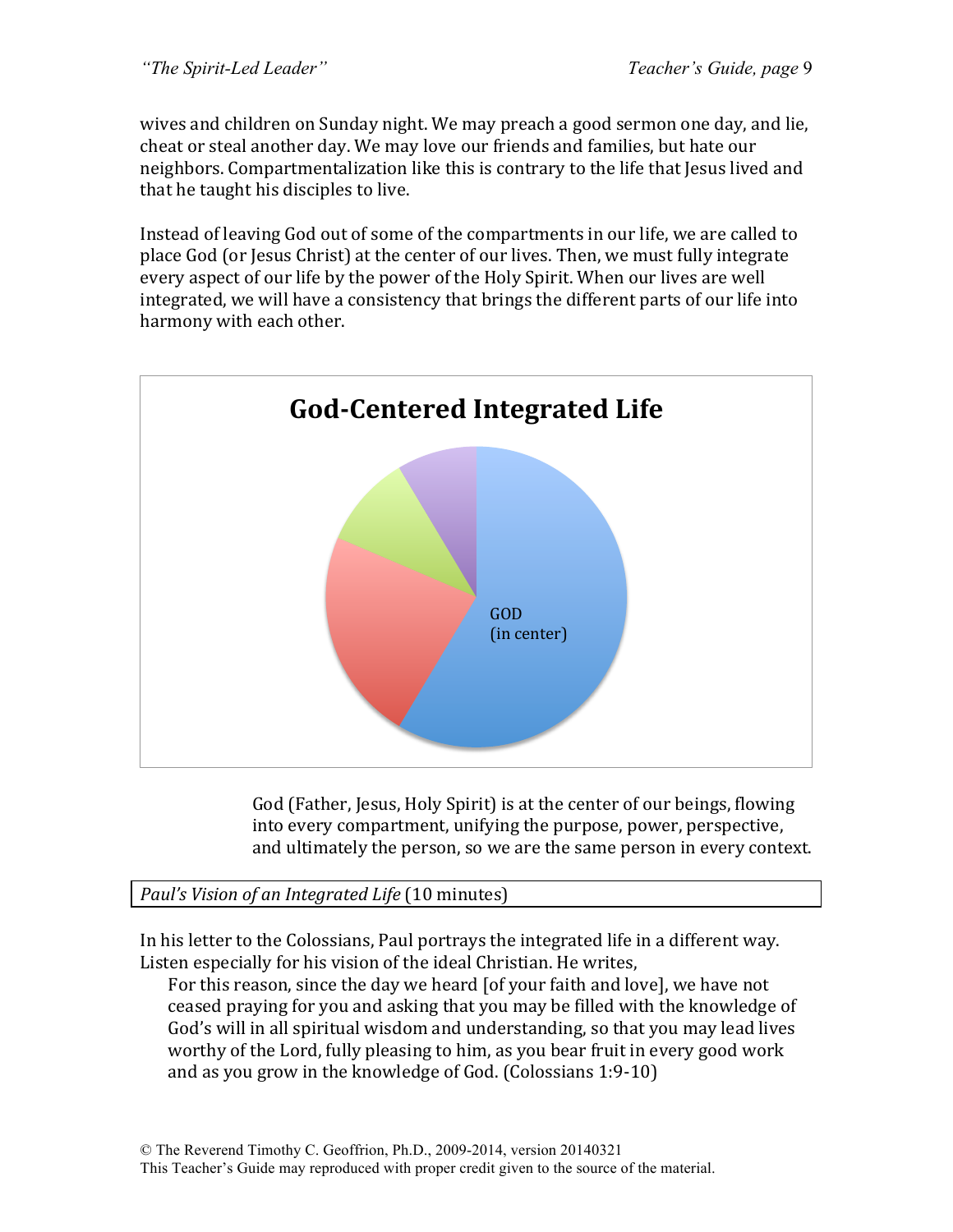*Picture.* So here's Paul's picture of the fully mature Christian person: We will be living a life that is both pleasing to God and worthy of Christ. It grows out of a depth of spiritual maturity, and shows itself in a life of bearing fruit in every good work. (Cf. Psalm 1)

Thus, the more we mature spiritually, the more we will integrate who we are, what we do, and how we do it.

WHO—the "who" of our calling is to become a person of deep spiritual maturity filled with love for God and spiritual wisdom and understanding; WHAT—the "what" is all the good that we do in our lives to serve God; and HOW—the "how" of our calling is to live and work in such a way that pleases the Lord and is worthy of him.

This is a picture of a spiritually integrated person—who we are, what we do, and how we do it, all flow from the same Source—God. It is a picture of Spirit-filled and Spirit-led individuals active in the world serving Christ.

#### *For Self-Reflection—Individually* (10 minutes)

- **1.** Where is my life still too compartmentalized?
- **2.** What do I need to do to make Christ more central to my life and leadership?

*Large Group Debrief* (15 minutes)

#### **The Work of Integration** (30 minutes)

The work of integrating our relationship with God and every other aspect of our life can be very challenging. The road to spiritual maturity is often long and difficult. First, we need to learn how to become a more spiritually alive person; and then, second, we need to learn how to let the Holy Spirit flow through every aspect of our life.

More specifically, to create a more integrated life, several things are needed.

- 1. Be humble. (E.g., to admit that we are not perfect; that we do not always reflect Christ well in our thoughts and behaviors; that we have made mistakes; and that we need others in order for us to be effective as leaders.)
- 2. Be open and let God change you through your encounter with the Holy Spirit.
	- a. First, be open to let the Holy Spirit show you things about yourself that you might not want to see. (E.g., our pride, our stubbornness, our selfishness, our thirst for power, craving for fame, our greed, our fear, etc.).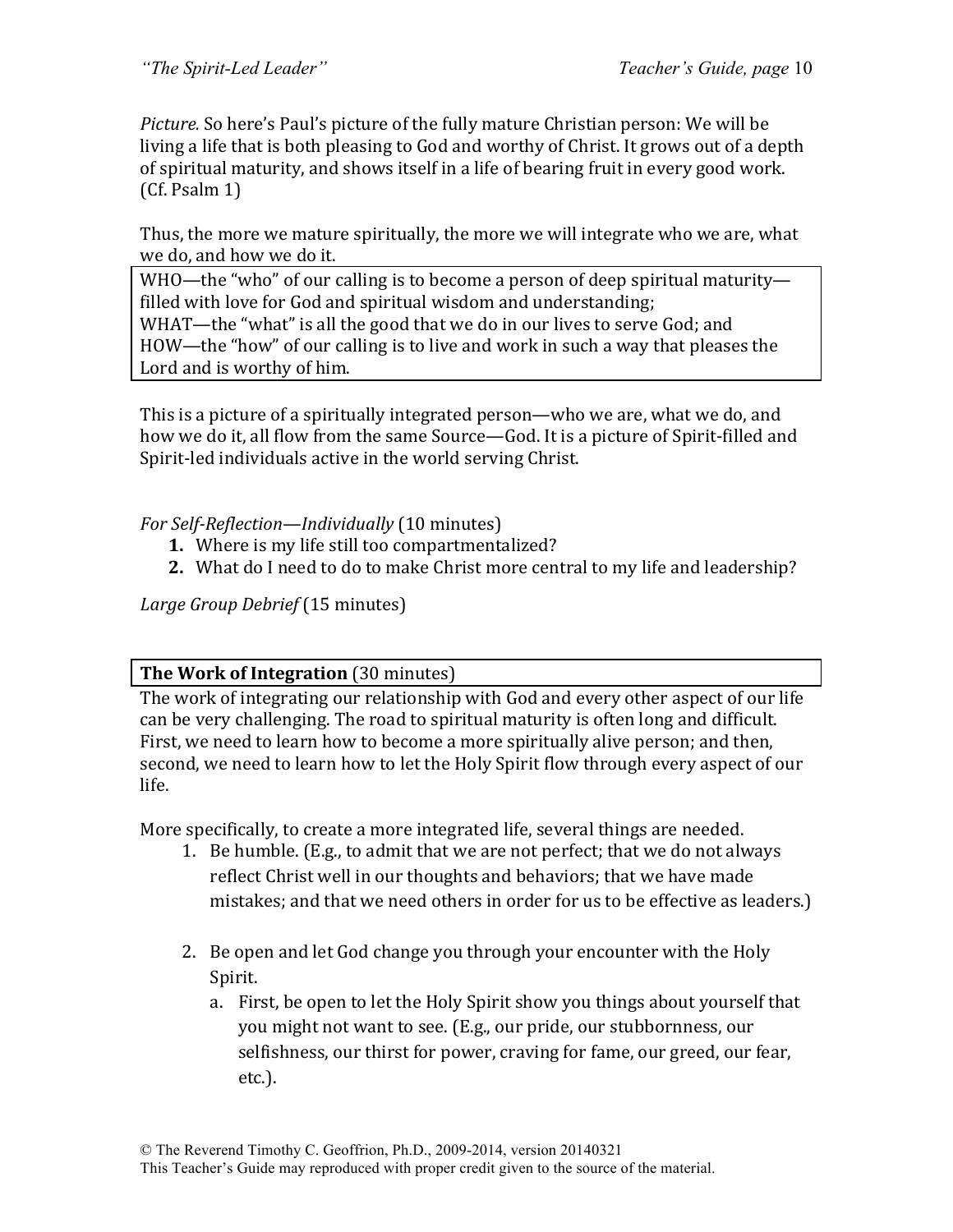b. Second, make the changes the Spirit reveals to you—either by taking action that is within your power to take, or by asking for the grace to be able to change what you cannot change on our own. The opposite of openness and repentance is a closed mind and a hardened heart. The more closed we are, and the more hardened, the more likely we are going to stay compartmentalized. The more open we are to the Spirit, the more we will be surprised by what God does within us.

Christians who pray in *the Ignatian tradition* of spiritual formation, ask God for the grace to be able to see their sin, to be grieved by it, and to be able to experience real change in their life. All growth, then, depends on the grace of God at work within us in a dynamic way. In other words, the grace of God that enables us to see what we need to see and to be able to make the changes that are called for. This is why spiritual practices and disciplines are so critical for every Christian, let alone Spirit-led leader.

3. Trust that God is for you, not against you.

You might think this goes without saying, but sometimes our own shame or feelings of unworthiness can make us doubt God's goodness. Sometimes seeing so many kids suffering may make us wonder if God really cares. Sometimes, our own guilt makes us afraid to open up to God for fear that He is going to come down on us. But all such fears and doubts block our ability to receive from God what we most need.

What's the alternative? Trust that God does care and is for you, not against you. Go to God, and ask Him to speak to you what He most wants to say. And you might be very surprised (on the upside) what happens.

E.g. recently I was praying with a Scripture text from John 21 (vv.  $15$ -20). For years, every time I read the verses where Jesus asks Peter if he loves him, and tells him to feed his sheep, I feel this surge of emotion. I keep wondering of God is calling me back into the pastoral ministry. But how can I do that and to the teaching ministry to which I also believe God has called me?

This time when I read it, and felt the same pain I realized that what I was feeling was not a calling, but guilt. After 24 years, I was still feeling guilty about how I left my first church. I had been a pastor for 4 years, and had worked out a deal whereby I could start my doctoral work. My hours at the church would be reduced, and my wife's would be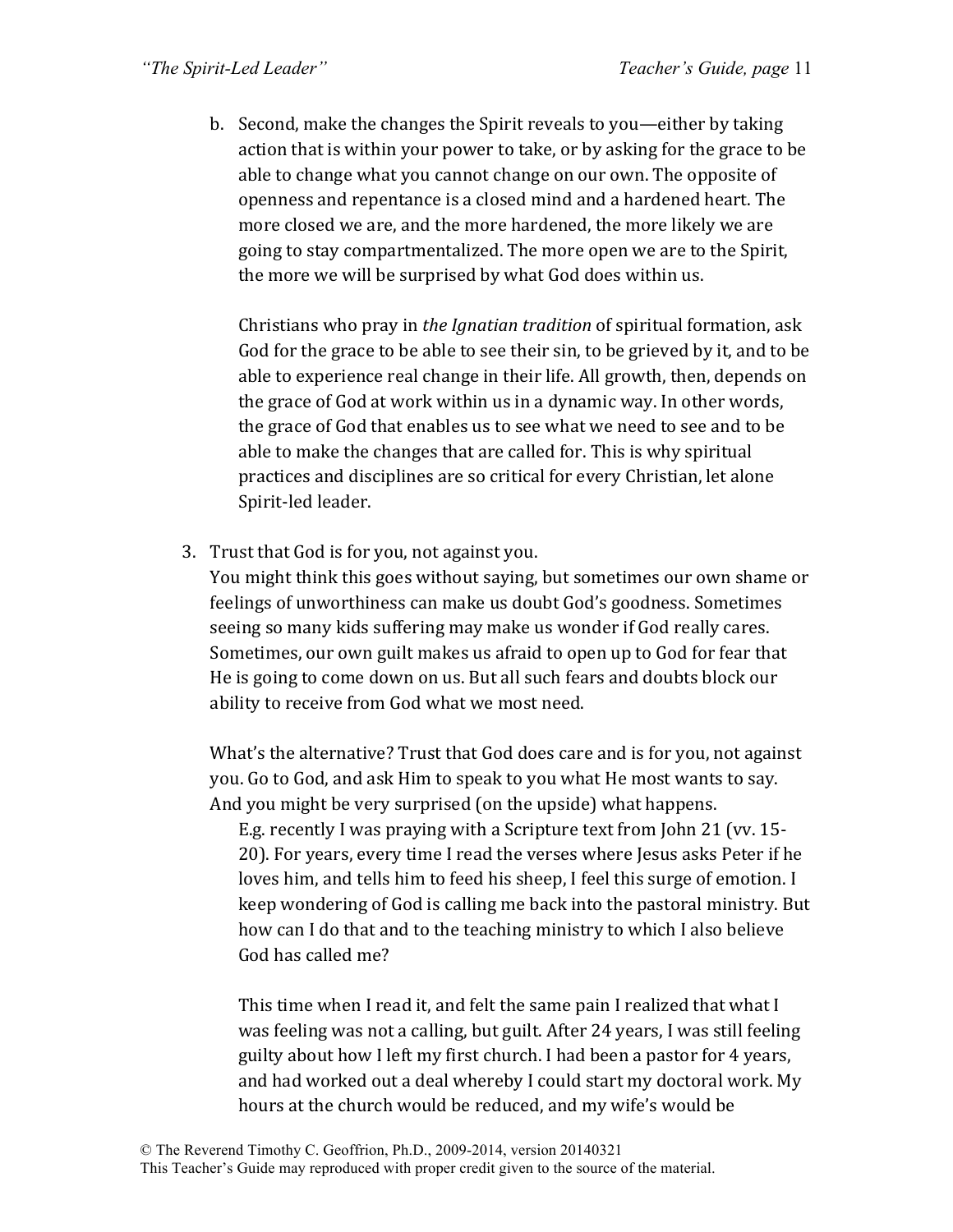increased. However, when our second child was born prematurely, it became clear that she could not only not increase her hours, but would have to decrease them.

I decided to resign from the church and go to school full time. What I didn't anticipate was how much the church would suffer because of my rather sudden decision, and how difficult it would be for them to find a new pastor. For 24 years I have been carrying around a lot of guilt for what happened, and in that moment of listening to the Spirit, I suddenly knew what I needed to do. I needed to ask for forgiveness for being too immature and inexperienced to know how my decision would affect me, my wife, and the church. Instead of trying to justify myself or excuse myself, I simply accepted my part in causing other people pain, confessed it to God, and unexpectedly felt peace. What a surprise. What a gift. I now feel freedom to let go of what I cannot change from the past, and more free to focus on the teaching ministry that God has given me in the present.

- 4. Listen to others better. By listening well to others, I mean we actually have to be open and disciplined enough to hear their words and to take in their meaning. By listening to others well, we will let God speak to us through others better. We will learn more of what we need to learn about ourselves and about the people we are trying to lead. And you never know, you might hear some really good ideas from time to time!
- 5. Face your fears.

Our fears often hold us back from admitting our weaknesses, from being open to change, from being open to God, to, and from listening carefully to others. The next time you find yourself resistant to a new idea or to someone else, ask yourself, "What am I afraid of?" And then ask, "Do I really need to be afraid of this or that?"

6. Face conflicts, and deal with them in the best way you know how. Some of us are crazy out of control when it comes to conflicts, and we go after others that make us mad with all the force we have. Others of us are so busy trying to please everyone that we don't take a stand or face the conflicts squarely. I don't know where you fit on the spectrum from bull to baby, but if you want the Holy Spirit to be part of your inter-personal relationships, you need to think about, "How would the Holy Spirit want me to act in this or that situation?"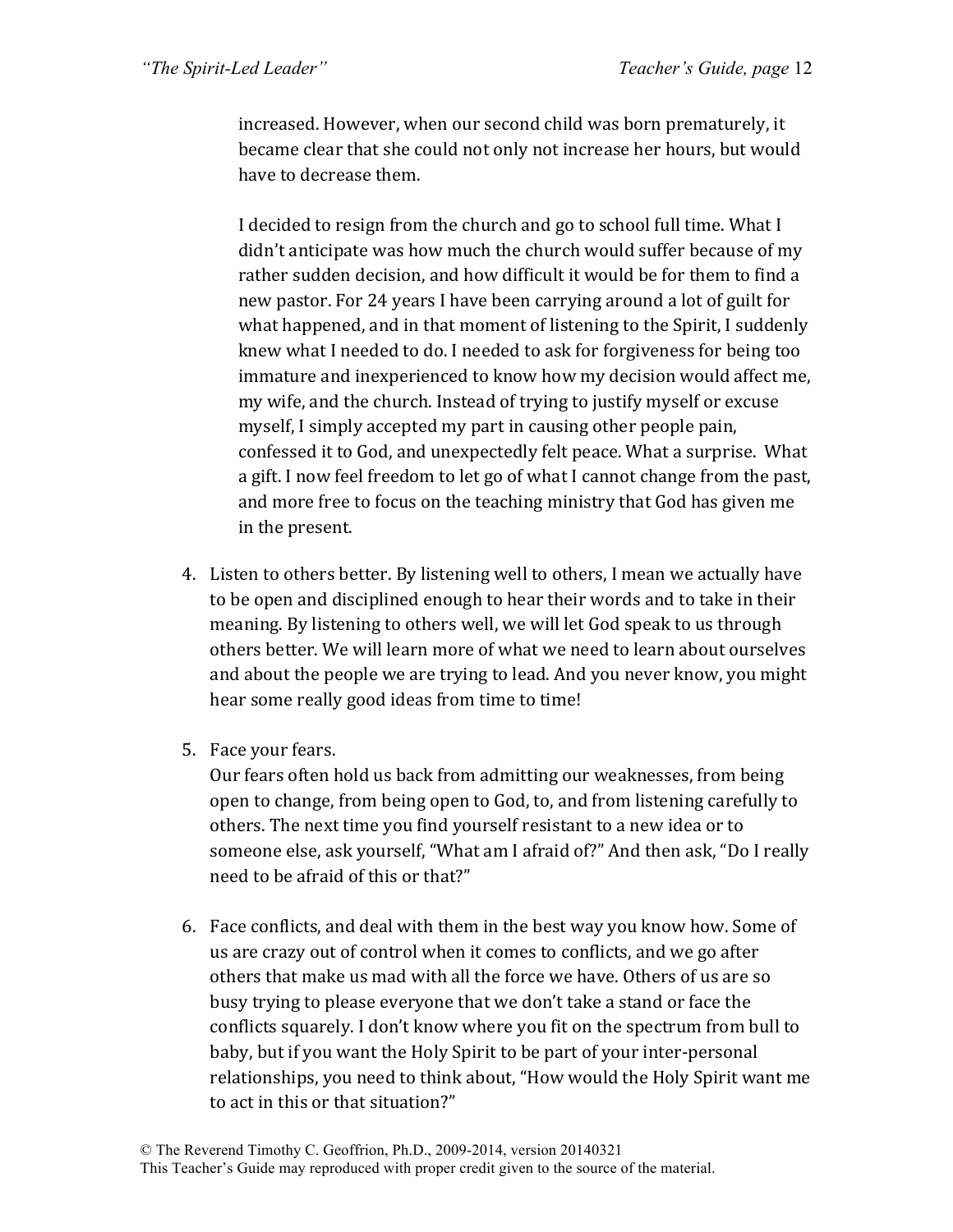Instead of avoiding conflict, work out your relationships with others and face conflicts. Find respectful ways to express your true feelings and thoughts, and deal with whatever you need to deal with. Have confidence in yourself and in God to work through inter-personal relationship issues and conflict; and then do something about it.

#### **Questions/Answers**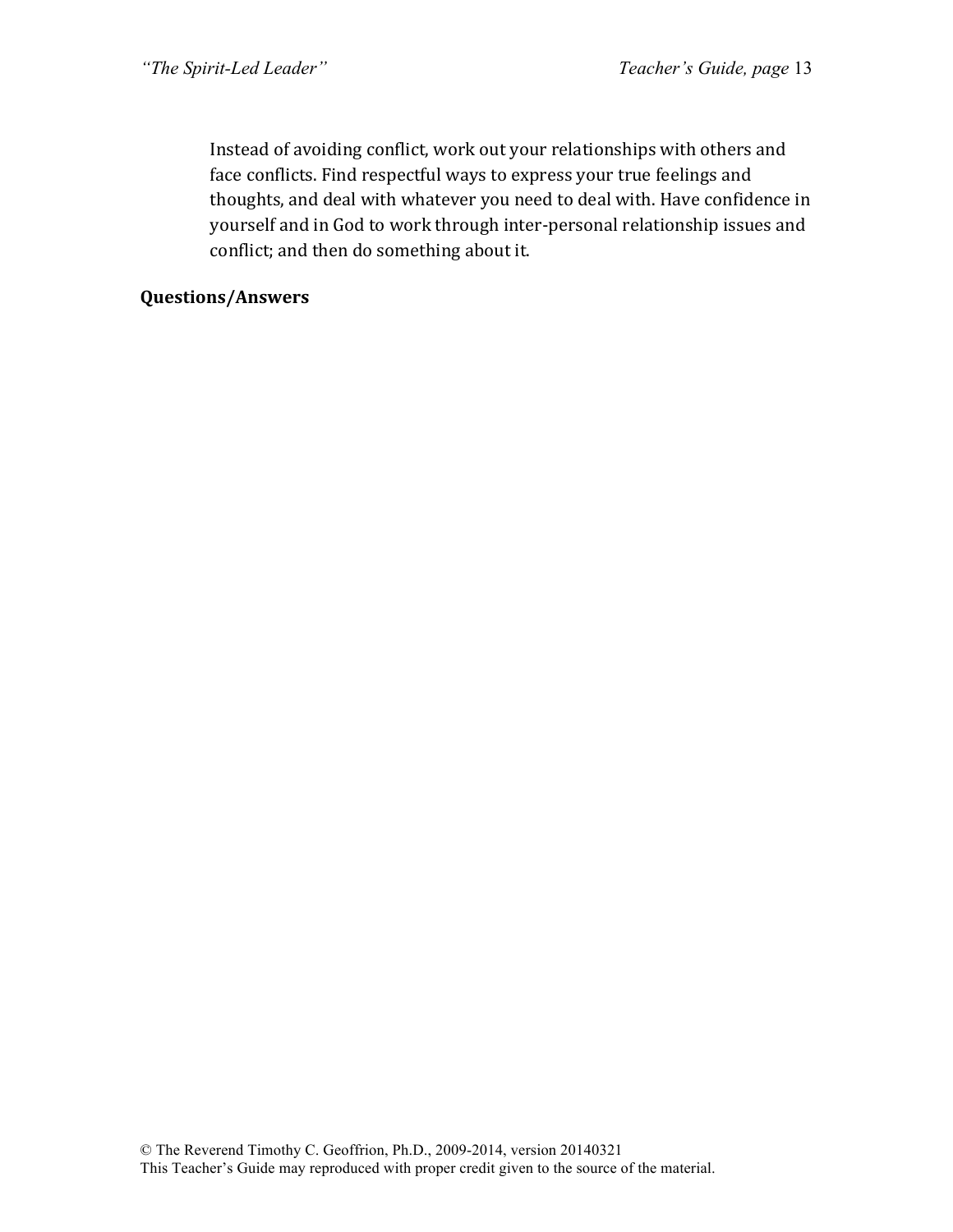# **SESSION 3— Developing a Deeper Spiritual Life**

#### 90 Minutes

We are talking about becoming better Spirit-led leaders. This morning we talked about the dangers of dividing our lives up into compartments, and leaving God out of certain aspects of our life. Instead, God wants his Holy Spirit to be flowing into and through every dimension of our life. This is what it means to be a Spirit-led person.

Now, in order for us to become more Spirit-led, we have to deepen our spiritual life be developing a deeper relationship with God.

You may know this truth already. But how well are you living by it?

**Spiritual Leadership Practice 2:** Actively cultivate your own spiritual life. **Soul Principle 2:** Spiritual vitality flows from a real change of heart, mind and practice toward God.

For some of you, this leadership practice is the most important thing you will hear all week long. If we do not attend to this one simple, basic practice, everything else we do will be affected.

If we do not develop a deep, personal relationship with God, we are going to run into trouble.

- First of all, our love for God and Jesus Christ may grow cold. Then,
- We may lose our motivation for Christian service.
- We may start to lose our faith.
- We may lack the spiritual resources needed to serve effectively.
- We will lack the power and wisdom to address challenging situations.
- We may start trying to serve Christ out of our own power, and our ministries may start developing in ways contrary to the will of God.

#### So, how do we do cultivate a deeper relationship with God?

#### *God's Initiative*

Sometimes, the call to be "more" spiritual just feels like pressure. It may feel like one more "to do" on already overwhelming list of expectations and responsibilities. Sometimes the push comes from external sources or from within ourselves. Either way, thinking that we have to be something spiritually that we are not can make us feel a wide of range of negative emotions. We may feel inadequate, frustrated, or sad. We may feel ashamed or embarrassed that we are not more spiritually mature. We may feel like giving up or just plain mad.

When we feel any of these negative and counterproductive feelings, it probably means we are stuck. Like a car that sinks into the mud, we may spin our tires, but we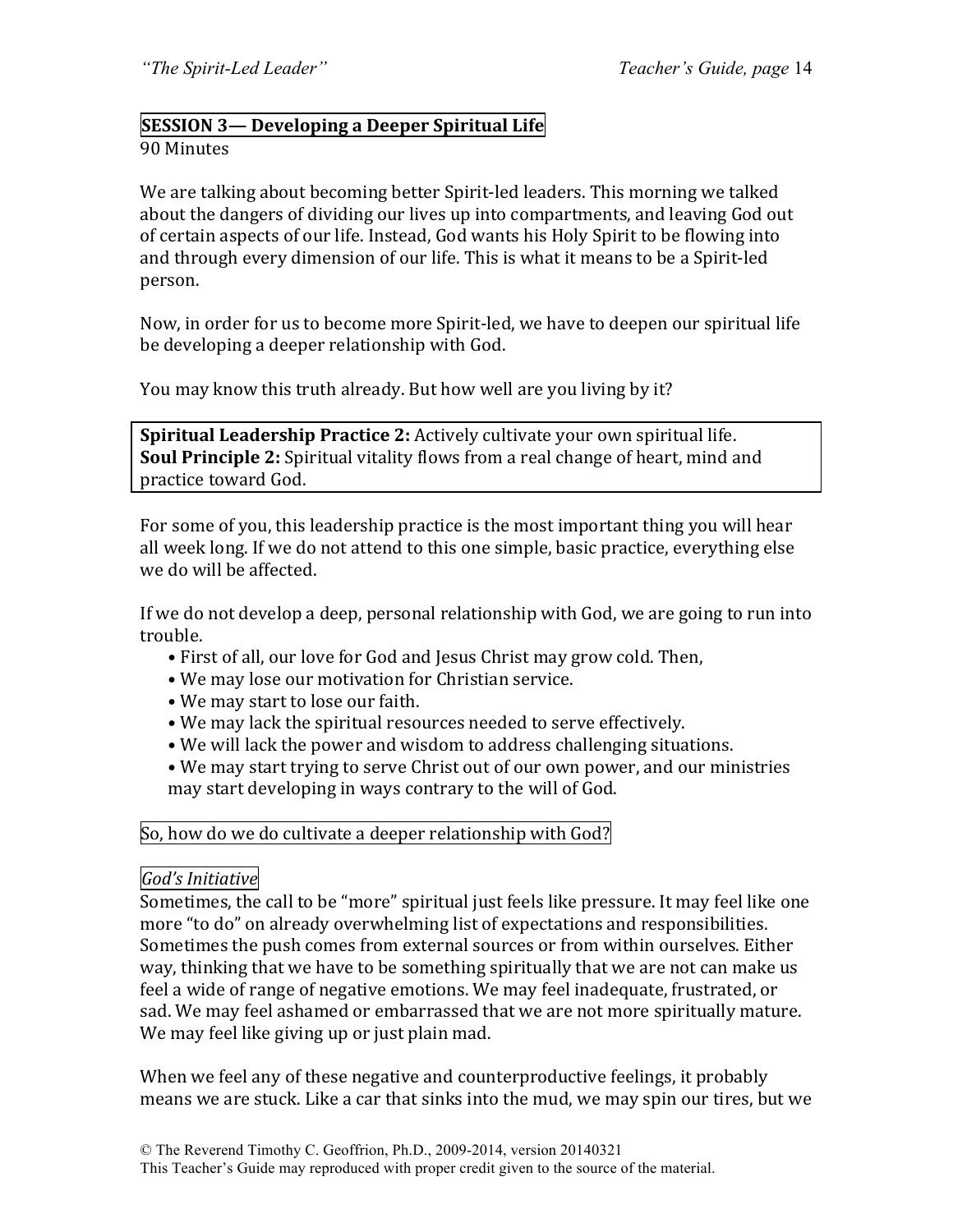go nowhere. We may mistakenly think our spiritual growth depends on us, or, worse, that God has abandoned us. Our spiritual life may start to feel like a chore. When we start to feel anything of these things, it is time for a fresh start.

To this end, Martin Smith's positive approach to prayer and connecting with God has been transformative for me personally.<sup>1</sup> Smith talks about the times we become aware of something in our life that doesn't meet God's expectations. For example, we realize that we are not reading our Bibles very much or praying or loving our neighbor. At those times, Smith suggests that the pinpricks of guilt are actually a positive sign that God is communicating with us.

When God reminds us that we haven't spent time in prayer, the Lord is not trying to condemn or discourage us. The Holy Spirit is giving us a loving reminder of where our life comes from and where we may go for support and help. God is not waiting with folded arms for us to initiate contact with him through our quiet times and prayer. God has already initiated, and is simply waiting for our reply. (Analogy of answering a phone call rather than making a call.... God has a history of initiating: he created the world; made covenants with Abraham, Moses, David; sent Jesus; sent the Holy Spirit.)

Drawing on Smith's insights, I have re-trained myself to say "thank you" when I am reminded of a failing or lack in my life. "Thank you, God, for bringing my need to my attention and for helping me to remember you and your calling on my life." "Thank you for reminding me that sin undermines the abundant life Christ intends for me. Thank you for calling me to refocus my mind and heart."

I've found this to be a very helpful strategy. Instead of feeling worse than I already did, I feel encouragement. Instead of thinking God is criticizing me, I think that God cares enough to lead me back toward him. I view the reminder as help, not condemnation. So I say, "Thank you, Lord."

#### *Our Responsibility: Be More Intentional*

Since we have a God who reaches out to us before we reach out to him, you can know that this God loves you very much. In return, God wants you to love him back.

God wants you to make an earnest effort to develop your relationship with Him, so that your love for God will grow. That's why the apostle Paul said that he worked harder than anyone else to grow spiritually, even though he also acknowledged that his growth was due to God's grace at work in him.  $(1$  Cor. 15:10.)

Then, as your relationship with God grows deeper and stronger, you will also increasingly experience the power of God at work in you and through you.

<sup>&</sup>lt;sup>1</sup> *The Word is Verv Near You. A Guide to Praying with Scripture* (Cambridge, MA: Cowley Publications, 1989), pp. 19-22.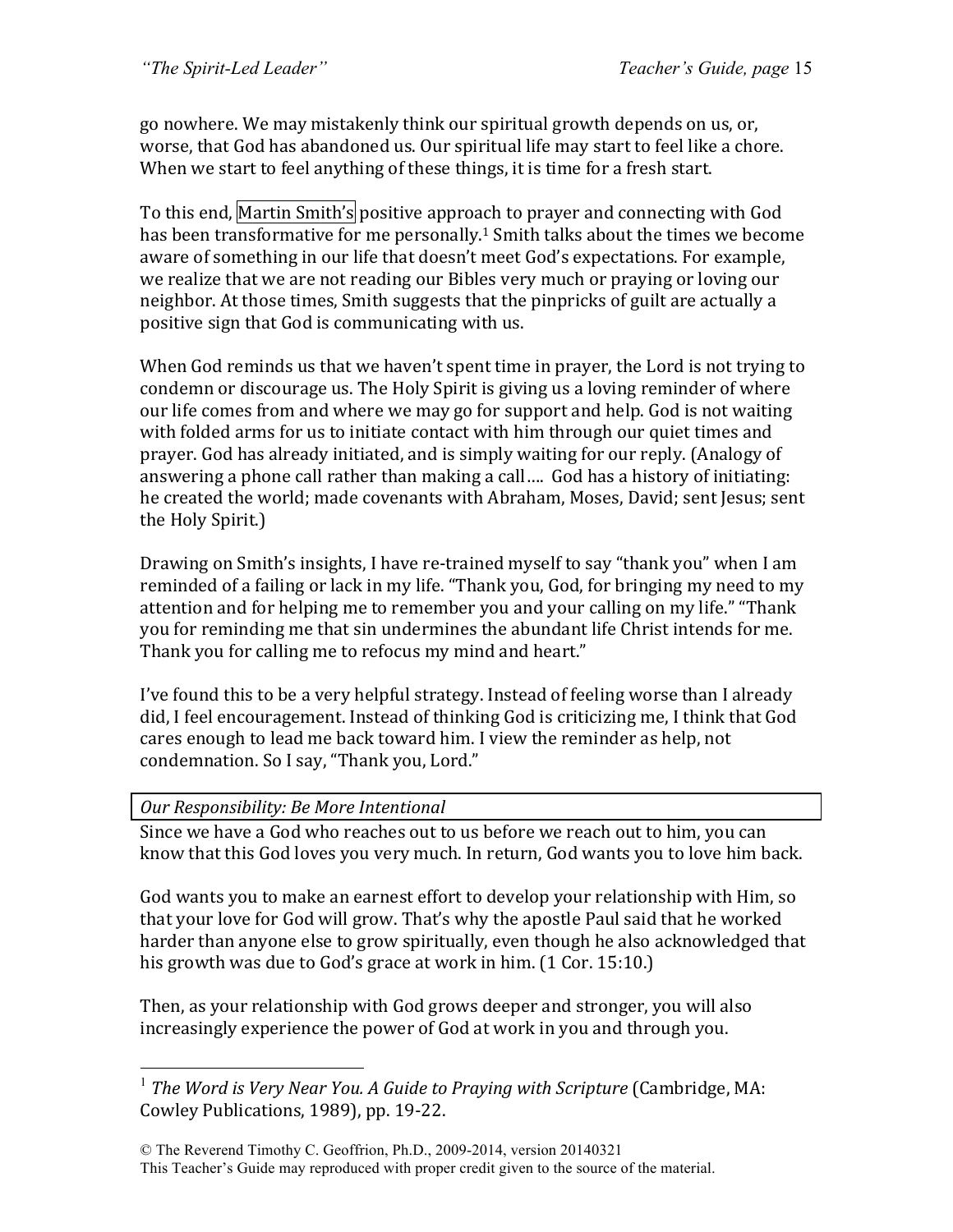So, what should you do?

*Biblical Perspectives*

1. Seek a more loving, living relationship with God. (Matthew 22:36-38) Matt. 22:36 "Teacher, which is the greatest commandment in the Law?" Matt.  $22:37$   $\parallel$  Jesus replied: "'Love the Lord your God with all your heart and with all your soul and with all your mind.'

Matt. 22:38 This is the first and greatest commandment.

To cultivate our spiritual life we must do more than just believe right or do the right behaviors. Spiritual depth includes a growing ability to listen to God and to experience God in ways that transform our relationship to God, life and ministry. In other words, spiritual depth is about a loving, living relationship with God, not just obeying rules and doing good deeds.

2. Let God's love within you overflow better to others. (Matthew 22:39-40; Colossians  $3:12-14$  = Obedience.

Matt. 22:39 And the second is like it: 'Love your neighbor as yourself.' Matt. 22:40 All the Law and the Prophets hang on these two commandments."

Col. 3:12  $\P$  Therefore, as God's chosen people, holy and dearly loved, clothe yourselves with compassion, kindness, humility, gentleness and patience. Col. 3:13 Bear with each other and forgive whatever grievances you may have against one another. Forgive as the Lord forgave you.

Col. 3:14 And over all these virtues put on love, which binds them all together in perfect unity.

3. Root your spiritual life more fully in Jesus Christ. (Colossians 3:15-17) Col.  $3:15$   $\parallel$  Let the peace of Christ rule in your hearts, since as members of one body you were called to peace. And be thankful.

Col. 3:16 Let the word of Christ dwell in you richly as you teach and admonish one another with all wisdom, and as you sing psalms, hymns and spiritual songs with gratitude in your hearts to God.

Col. 3:17 And whatever you do, whether in word or deed, do it all in the name of the Lord Jesus, giving thanks to God the Father through him.

Christian spirituality requires faith in Christ and a real relationship with Christ. This begins by trusting in Christ as our Savior—the one who died for our sins. It goes on to include knowing the peace of Christ in our hearts and in our relationships with each other. When our spiritual life is rooted in our Lord and Savior Jesus Christ, we can be thankful for all Christ has done for us. Christ's word found in Scripture can feed us. His word through the Holy Spirit can speak to us and guide us as we worship and relate to one another.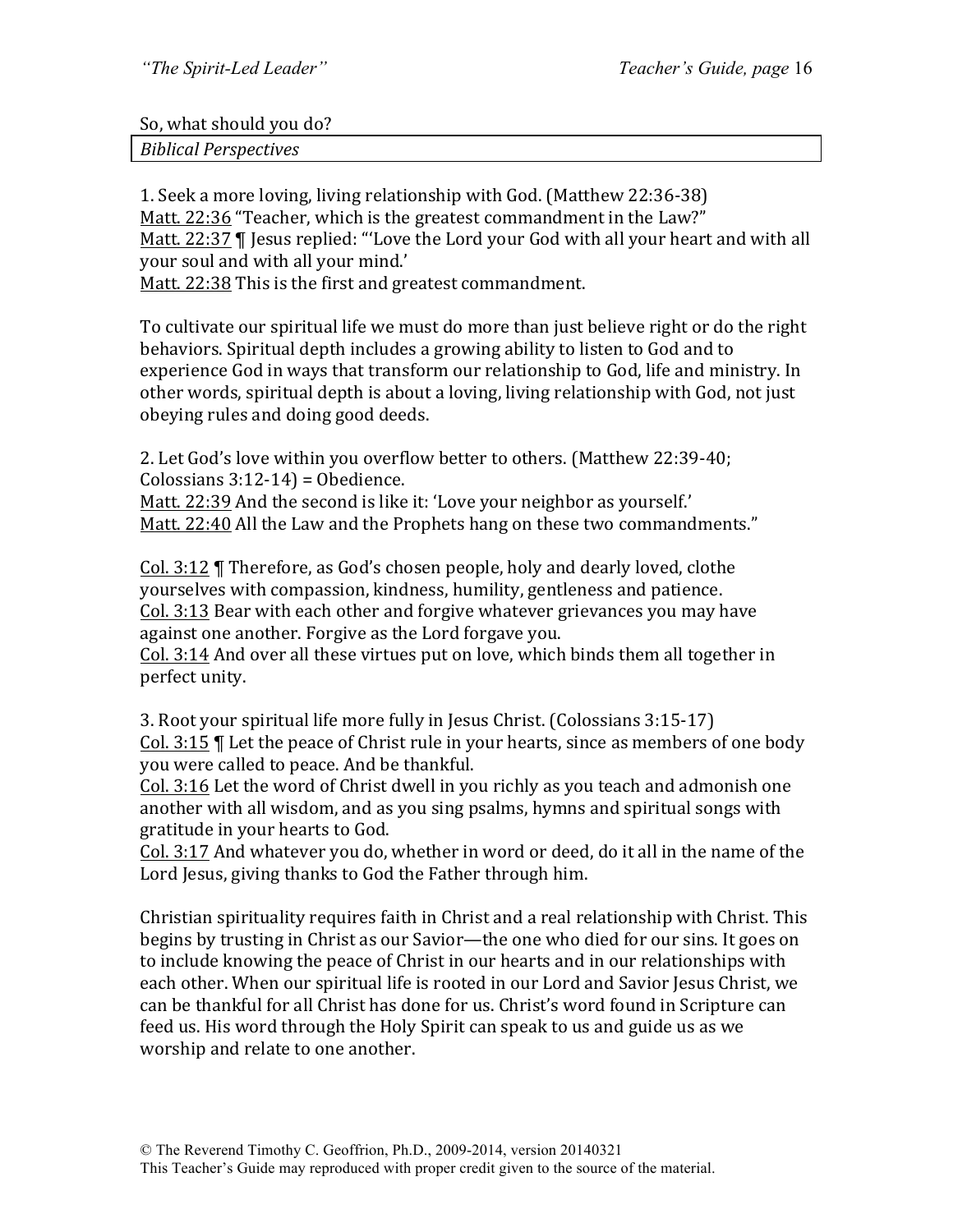Christian spirituality puts Jesus Christ right in the center with God the Father. We are called to live for our Lord Jesus and to govern all that we do by his will and authority.

4. Learn to live more consistently by the Holy Spirit. (Romans 8:6, 13-14; Galatians 5:16-26)

There is no Christian spirituality without the Holy Spirit. The Holy Spirit is God's Spirit at work in us to give us a new quality of life (called, "eternal life") and to lead us in to live as God intends for us.

Greed, envy, jealousy, lust, hatred, violence or any kind of sin quenches the Holy Spirit and leads to all sorts of trouble and suffering. So, the Spirit helps us in our struggle with these incessant voices and impulses, teaching us how to find more and more freedom from their power. The Spirit also helps us to guard our hearts and minds from those things that dull or steal away our hunger, thirst and love for God. In other words, Holy Spirit helps us to say "no" to sin, and "yes" to what's good and right and loving (Titus  $2:11-14$ ).

To grow spiritually, then, includes growing in our ability to listen to and follow the Spirit. We will recognize the Spirit's prompting and cooperate better with the Spirit's leading. We will learn to recognize the influence of sin in our lives more quickly. We will develop a more critical reaction and distress over sin's presence. We will choose to draw on the Holy Spirit more and more in every aspect of our life. This is Spirit-led living.

Important Note: We are not transformed magically into divine beings. Rather, we are given access to divine power so that we can make different choices. When we understand Spirit-led living this way, our expectations will change. We will not expect to always have pure motivations and think perfectly like God. Instead, we will expect to be prompted by our old, basic, sinful, self-seeking and self-serving nature. We will expect to want to react to others out of unhealthy wounds and defensiveness, as a general rule. We will expect to fail often.

However, we will also increasingly learn where to go to find power to resist these impulses. We will learn how to draw on the Holy Spirit to gain freedom from sin's power. We will call upon the Spirit more regularly for new motivation and power to act in ways that mirror God's character. Spirit-led living then becomes a way out (from sin) and a way to the life God intends for us—not as a permanent transformation, but as an ongoing resource in the midst of our incomplete transformation.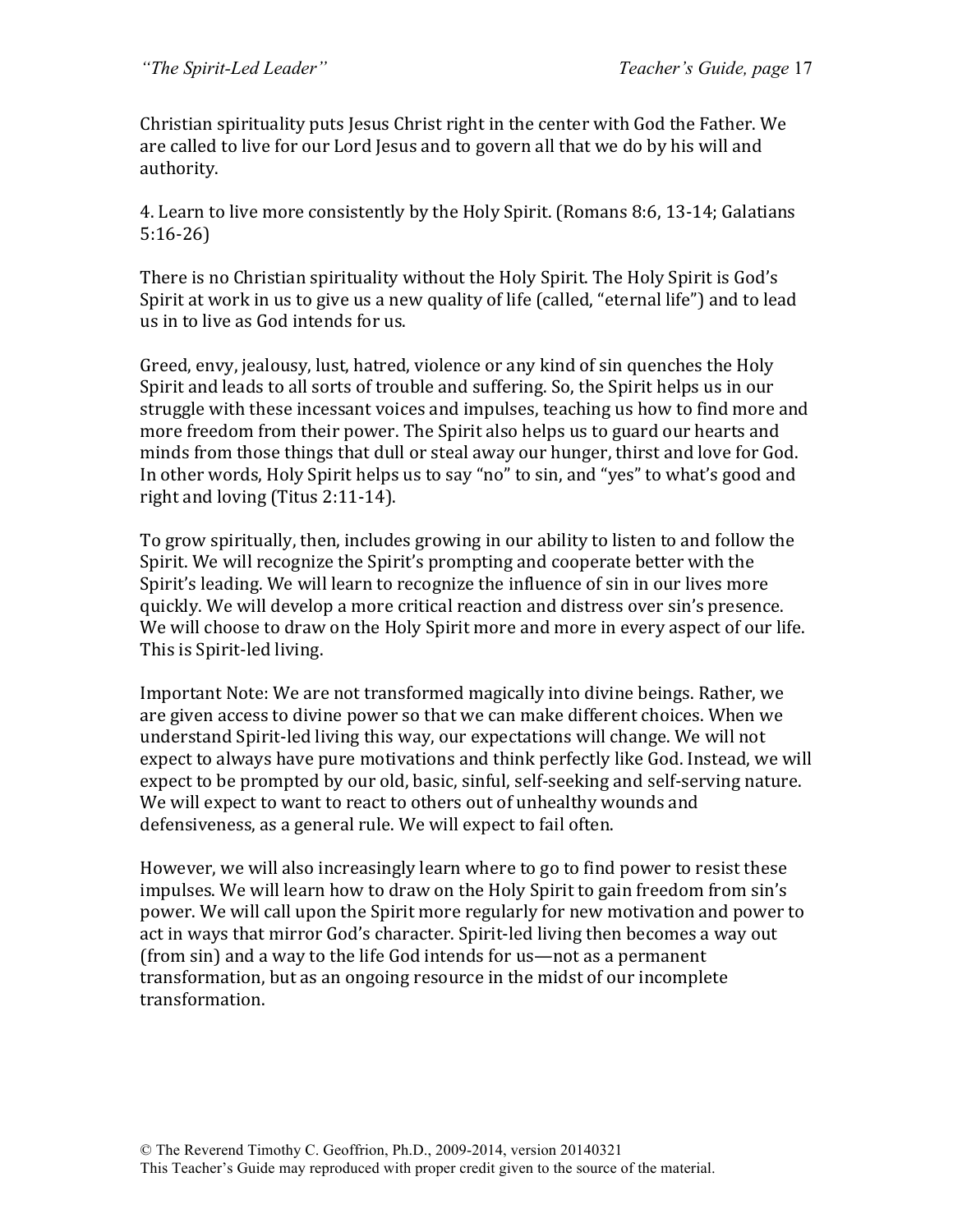#### **SESSION 4—Practicing the Presence of God**

90 Minutes.

#### *Introduction* (15 minutes)

*Brother Lawrence* is responsible for giving the name to the spiritual discipline of "the practice of the presence of God." Brother Lawrence was not an academic writer or lofty theologian. He lived in community with other Christians in the  $17<sup>th</sup>$  Century Paris, France. He had many daily responsibilities. Many of his practices refer to how he communicated with God in the midst of washing dishes or working in the garden or doing any number of other chores throughout the day.

*Definition* "Practicing the Presence of God" means being aware, attentive and responsive to God's presence in your life in every conceivable circumstance.

#### *Motivation and Goals (for practicing the presence of God)*

- The love of God is the motivation (Oneworld, 1999 edition, p. 12).
- To fulfill God's will, not your own (p. 10, 32).
- To love and delight yourself in God (p. 20).
- To feed and nourish your soul with a high notion of God (p. 9).

*Comment* You may or may not be in touch with your heart's desire for God, but it is how you were made—to love God and to be in relationship with God. You may need to pray to be able to sense God's love for you; you may need to ask God to cultivate your love for God. But each of us was made to be a loving relationship with God—a fact that usually requires that our actively nurturing our longing and love for God. (Cf. M. Craig Barnes, *Searching for Our Home*.)

This leads to methods and practices....

#### *Methods and Practices*

- Trust in God in every possible way (pp. 24-26, 63, 79).
- Renounce everything that doesn't lead to God (p. 30, 46).
- Recognize God as intimately present with you (p. 31).
- Pray for a sense of the presence and love of God (p. 33).
- Worship as often as possible (p. 47, 81).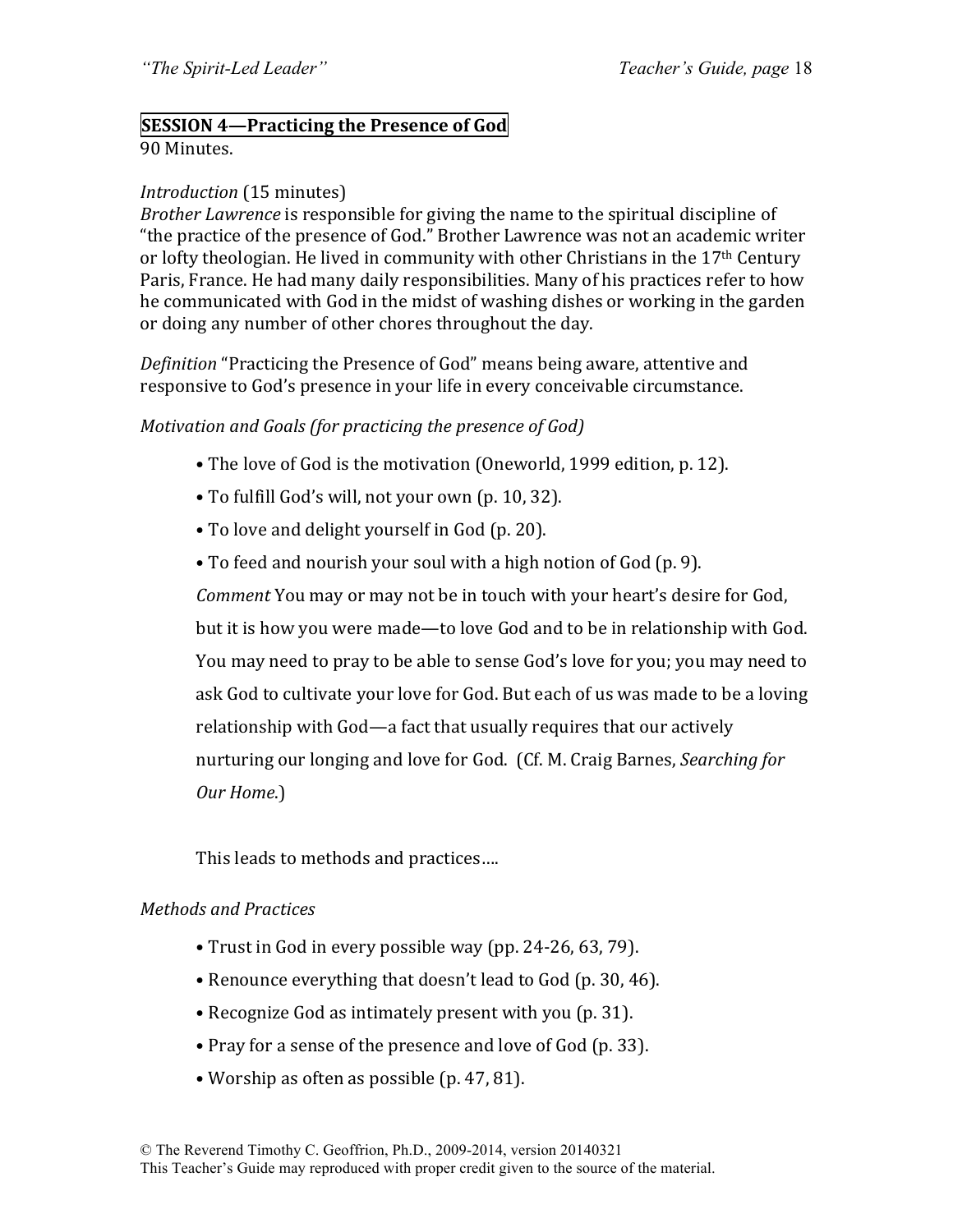- Recall God's holy presence when you have forgotten (p. 47, 78-79).
- Drive away distracting thoughts (p. 47).
- Give simple attention and general fond regard to God; carry on an habitual,

silent, and secret conversation with God from your soul (p. 56, 58).

- Always work at it; be devoted and determined (pp. 72-75).
- Think of God that you may know God that you may love God (p. 90, 112).

• Pray for an ability to endure suffering and to see God's work in your life for good; have courage and faith in the midst of your suffering (pp. 101-105).

*Comment* Clearly, to Brother Lawrence, a spiritual life goes well beyond just believing the right things or living morally or social action, for that matter. Spiritual depth includes a growing willingness and commitment to listen to God, to seek God, to trust God, and to experience God in ways that transform our relationship to God and every aspect of our life.

*Application:* Ways to Perceive the Presence of God Throughout the Day (30 minutes)

In addition to traditional spiritual practices and disciplines, Brother Lawrence suggests that we learn to quietly look for and observe God's presence all around ourselves—as a way of thinking and a way of life. Drawing on the work of Gerald May and others, here are four ways that we can seek to practice the presence of God in our daily life, inspired by Brother Lawrence.<sup>2</sup>

1. It may be brief awareness of God (way  $#1$ );

E.g.'s: a passing chill in the spine—'tingles'; an 'ah-ha'—we may suddenly sense that God might be at work here; a perception of a little gift of kindness from God; a sudden ability to see humor in trying circumstances.

2. It may be a simple prayer or word that you recite that symbolizes your desire for God (way  $#2$ );

E.g.'s: "Jesus," "Father," "Spirit," "Help me."

E.g., "Be still and know that I am God" (Keep repeating sentence, dropping off one word at a time until only "Be" is left.)

**3.** It may be an ongoing sense of functioning in the company of God (way #3); We can use holy imagination and prayer to look for Jesus' presence in the midst of our daily lives. We can also imagine Jesus' presence to help us to work through painful or difficult situations. For example, when you are in conflict with others or are experiencing significant emotional

 $2$  The first four methods are adapted from Gerald May's presentations and writings on the 4 Ways of Brother Lawrence.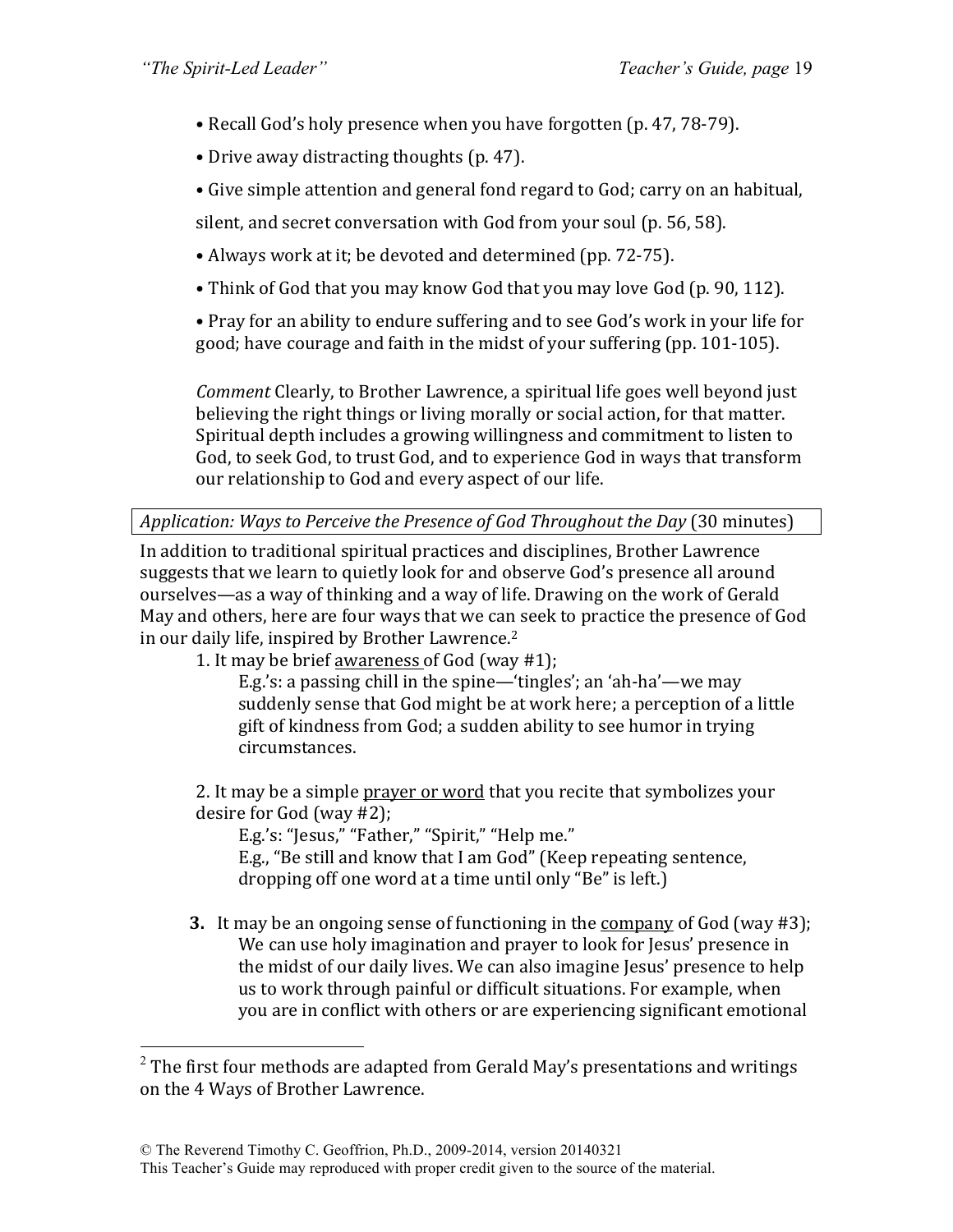pain from a broken relationship, ask Jesus to make his presence known in your heart and mind.

Note: Each of us feel closest to God in different ways, depending on our personalities and preferences. We can group these different ways into four broad categories as follows.



If we gravitate toward "thinking" as a way to be spiritually alive, we may seek an awareness of God's presence as we read Scripture, study, discuss theology, or write in our journal or essays.

If we are most aware of God's presence through "feeling," we may seek to function in the company of God by singing, listening to music, playing music, or engaging in some other feeling-producing activity that lifts our hearts to God and opens our hearts to the Holy Spirit.

If we are "doing" or action-oriented, we may seek a greater awareness of God's presence as we serve or in the midst of our daily responsibilities. E.g., we might imagine one of the following:

- a) Jesus standing next to us in the midst of an argument with someone;
- b) Jesus is seated at the table when we are making plans;
- c) Jesus shining through us as we feed the hungry or help someone in need;
- d) The Holy Spirit is present as we step into the pulpit.

If we are drawn to seek God through simply "being", then we may most appreciate the practice of contemplation, Way  $#4$ .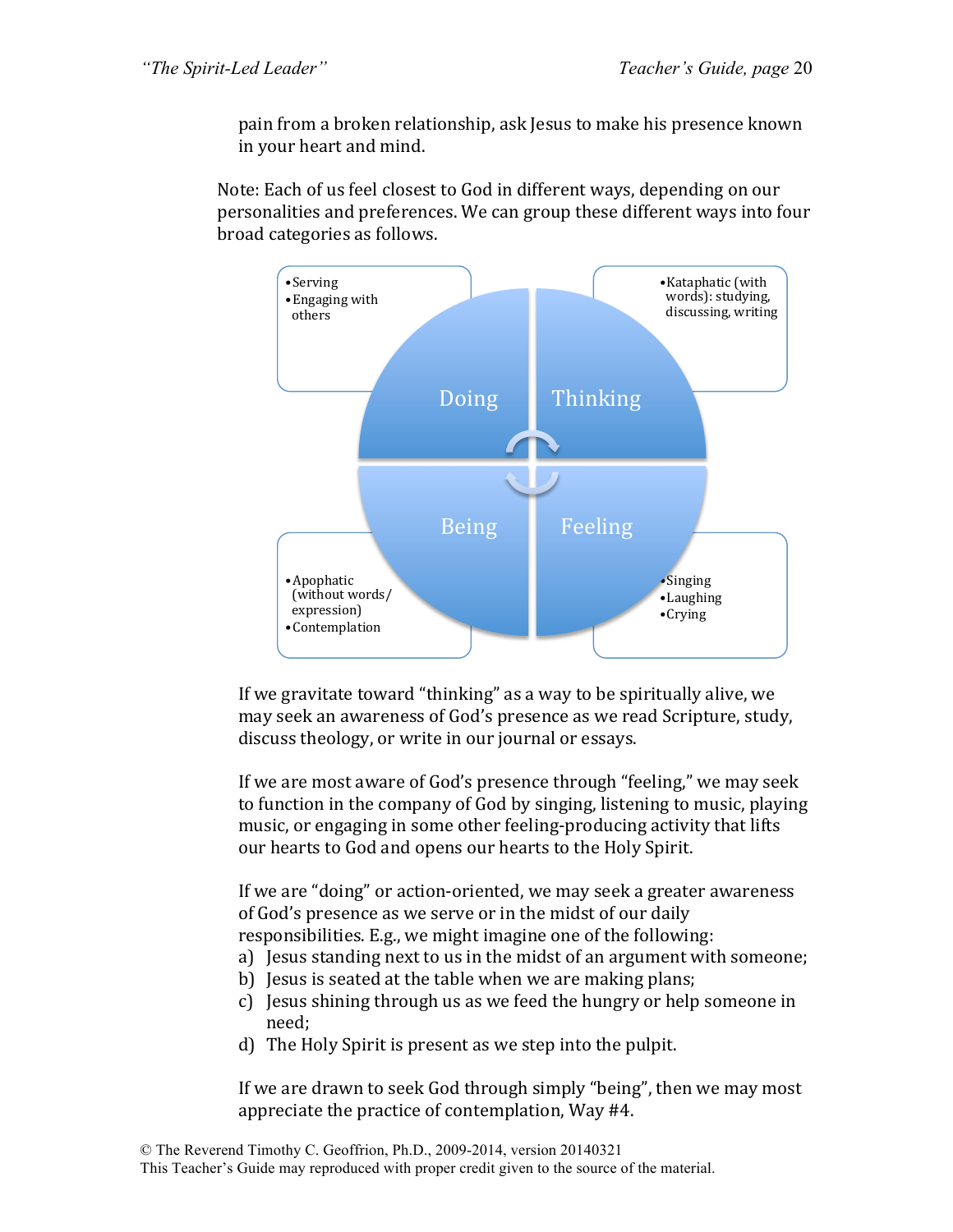4. It may be a state of contemplation through which we seek to commune with God and to become aware of God's pervasive presence without using conscious thoughts or words (way  $#4$ ).

We may go for a long walk, sit in a chair and stare out the window, or gently gaze at an object that helps us to focus on God (perhaps a statue or painting of Jesus; the cross; or a beautiful landscape)—not in any way as an "idol," of course, but as a reminder of God's love and activity on behalf of humanity. The goal is not to meditate with specific thoughts, but to stay in the presence of God, apart from distractions, without trying to think about anything in particular. We disconnect from our normal ways of thinking and engaging with our world in order to let our sense of connection to God consume our consciousness. <sup>3</sup>

*Examples*: Silence, solitude, or other spiritual disciplines when allow ourselves to simply dwell in God's presence, whether or not we can immediately perceive God's presence. E.g., we may close our eyes and not see the person next to us, but still know, believe, and possibly sense his/her presence.

Some may walk a labyrinth. I like to sit in front of a statue of Jesus in the Chartres Cathedral. Perhaps speaking in tongues (without consciously choosing words) may fit into this contemplation, too, because we are extending ourselves toward God without conscious thought.

#### **Spiritual Practice** (45 minutes)

#### *Solitude and Silence*

*Individually* (30 minutes) Even though there are people all around you, take 30 minutes to find solitude in the midst of the crowd. You can go for a walk, sit in your chair, or lie down somewhere. But do not make contact with others or engage anyone. This is a time for you to be alone with your own thoughts, and with God.

Pay attention to whatever awareness you may have of God's presence. Respond naturally to whatever happens.

When you are ready, take some time to do the Personal Reflection exercise below.

#### *For Personal Reflection*

Write out your answers to the following questions:

1. How welcome is God as my constant companion and co-worker?

 $3$  See Martin Smith on triune God in Spirit-prompted prayer (pp. 37-38); gazing on Christ (pp.  $46ff$ .); embrace of Father (pp.  $51ff$ .). See chapter nine on "Gazing" (p. 130-142).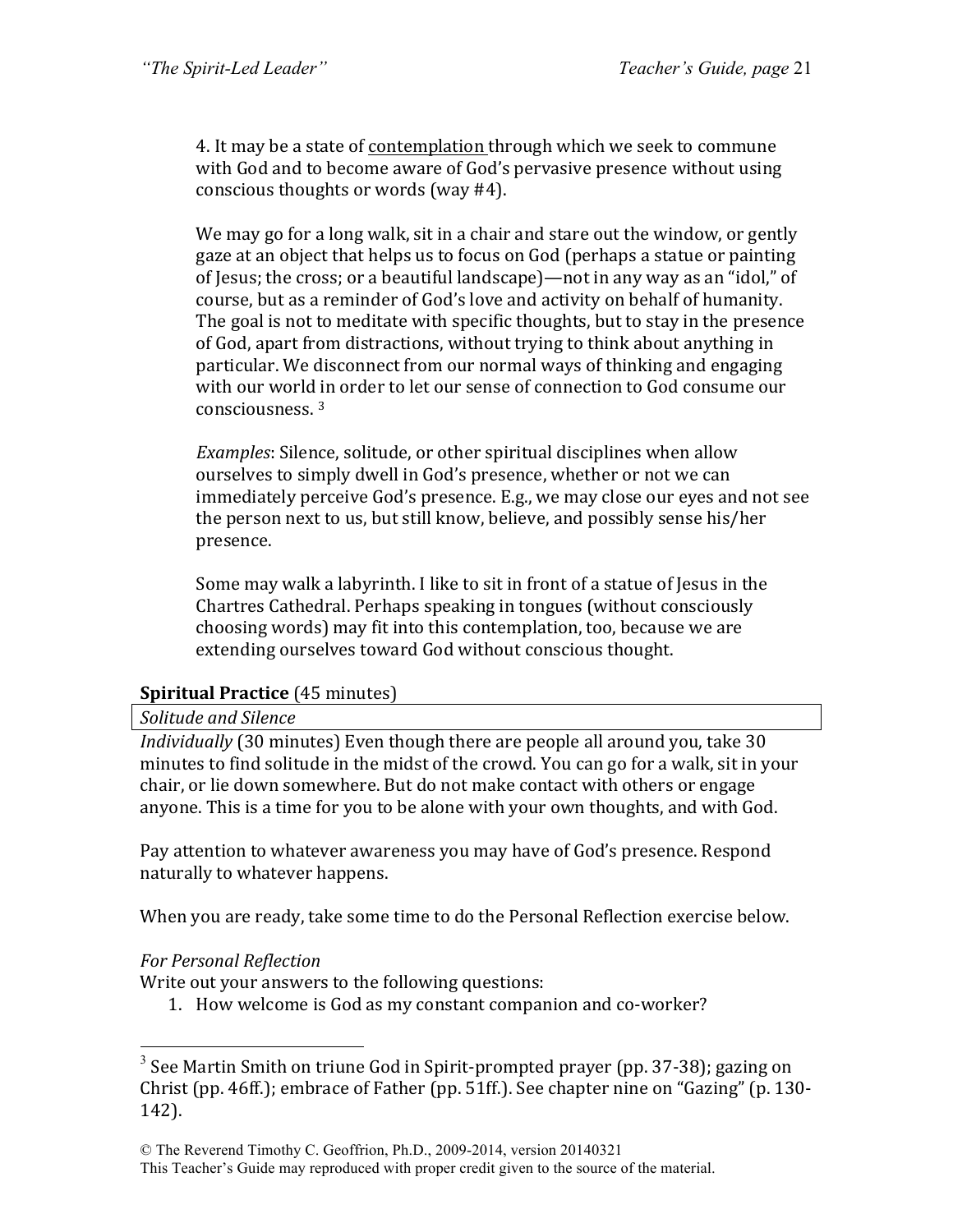- 2. How am I seeking to connect with God throughout my day?
- 3. What works best to help me stay connected to the Holy Spirit throughout the day?
- 4. What could I do to connect better with God throughout the day?

Large Group Debrief of Experience (10 minutes)

**Question and Answer Session for Day 1** (30 minutes)

*Closing Prayer*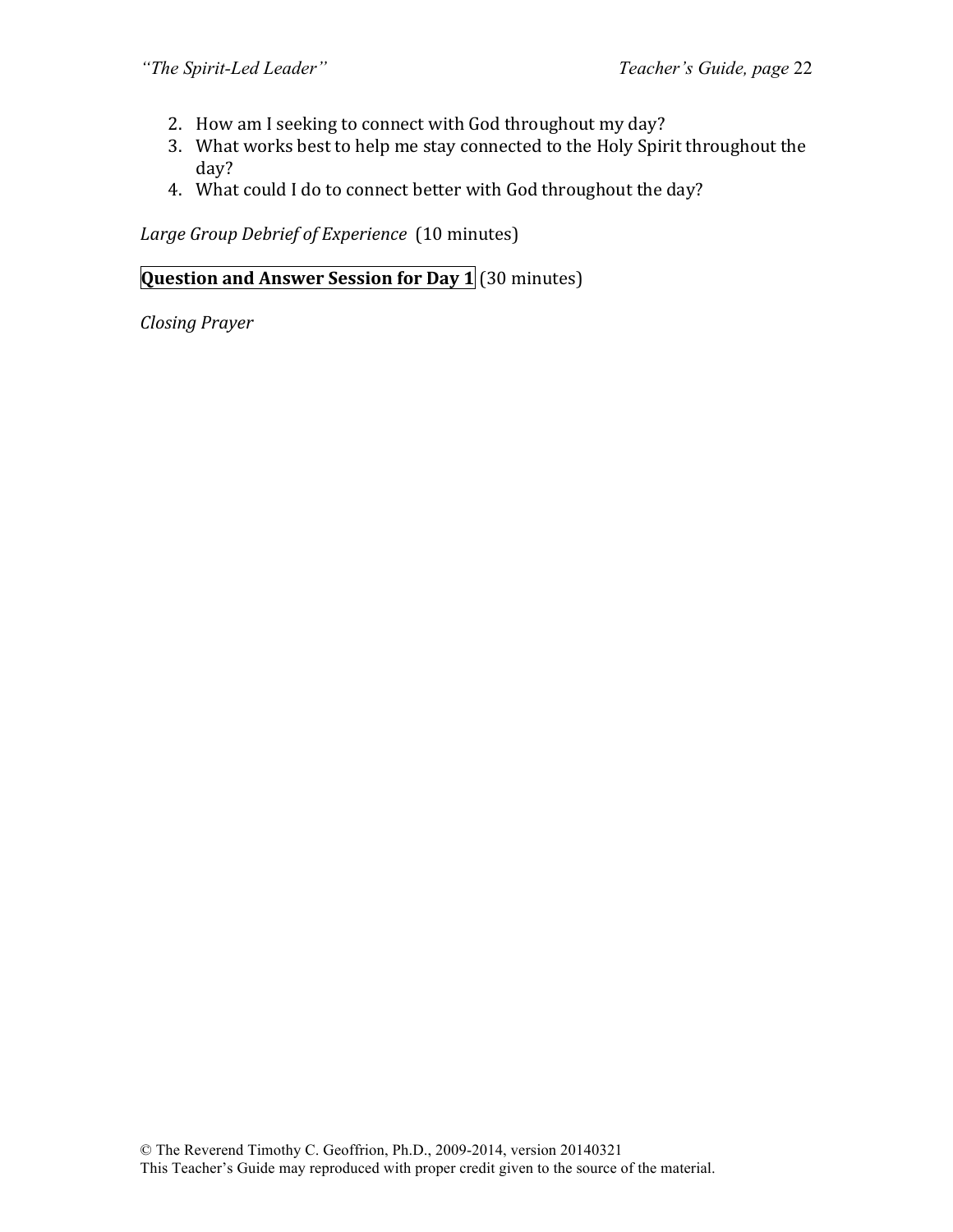#### **SESSION 5—Spiritual Disciplines**

#### 90 Minutes

#### **Introduction** (10 minutes)

This morning we're going to start by talking about the need for discipline in our lives, and we're going to talk specifically about spiritual disciplines.

#### **Focus**

How would you define "discipline"? (a way of ordering one's life to maximize one's ability to pursue one's highest values and priorities)

Why is discipline so important for a man or woman of God, especially in leadership?

#### **Transition**

A **disciplined Christian** is someone who consciously focuses their mind, heart, and actions on God, who is at the center of their life. We know that being disciplined is important, but for many of us being disciplined is very hard. By nature, we tend to put ourselves at the center of our lives, as we talked about earlier. We also like to be free to do whatever we want to do; and it's easy to get distracted, or to lack willpower.

Yet the truth is: Discipline is our friend. Discipline is key to growing spiritually, and to becoming more effective pastors and leaders. And practicing specific spiritual disciplines is important to us for developing a deeper relationship with God. **Spiritual disciplines** refer to specific habits and practices by which Christians order their life. These disciplines help us to grow spiritually.

Brother Lawrence's approach to cultivating a richer spiritual life represents a way of thinking and being in the world. Other helpful spiritual practices are known as spiritual disciplines—which are extensions of everything we have been talking about.

**Spiritual Leadership Practice 3:** Develop specific spiritual disciplines. **Soul Principle 3** Disciplines deepen our spiritual life and empower our leadership and relationships.

Note: A spiritual practice is anything one does as an expression of faith or attempt to relate to God. A spiritual discipline is a spiritual practice that one does on a regular basis.

#### **Small Groups** (20 minutes)

Each group needs to have a secretary to make a list of spiritual practices and disciplines.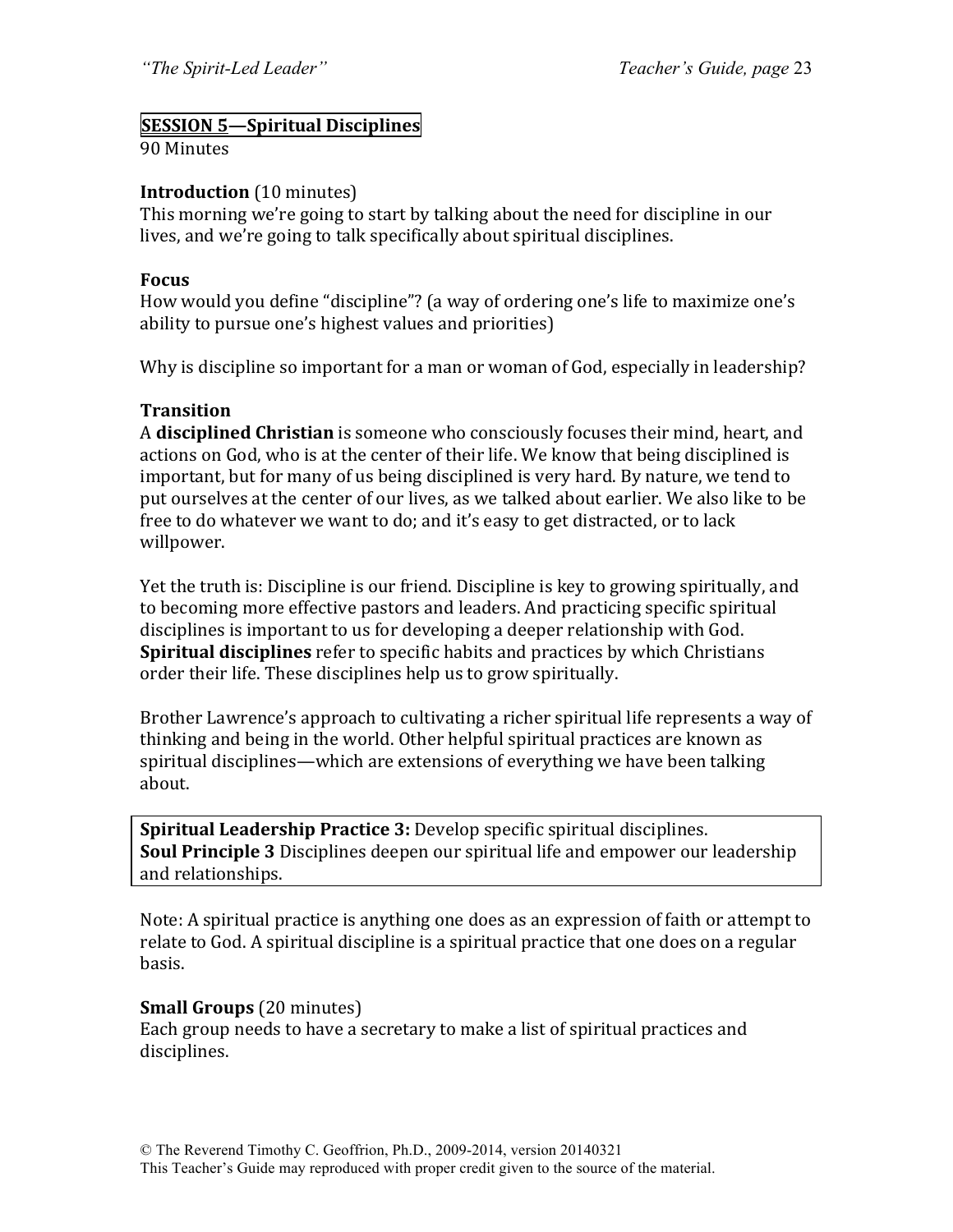Discuss: What spiritual practices and disciplines have been the most helpful to me in my spiritual life? (20 minutes)

#### **Class Discussion** (30 minutes)

Make a list of helpful practices on white board if possible. [Examples: daily devotions of Bible reading and prayer; meditation; Bible memory; regular worship; journal writing; solitude; silence; retreat days; week long retreat; Sabbath; rest; service project; small prayer/accountability group; spiritual direction/mentoring; Christian fellowship; visiting those who are suffering; fasting; sharing testimonies with one another; giving; *lectio divina*; singing praises to God; contemplation; forgiving others; helping widows and orphans; repentance; using our spiritual gifts]

#### **Richard Foster4**

**The Inward Disciplines** 

- 1. Meditation
- 2. Prayer
- 3. Fasting

John March: Fasting -- Advent is one of the two seasons in the Christian calendar when fasting is encouraged. During Lent, fasting is encouraged for the mortification of the flesh, the denial of our sinful desires. During Advent we fast to heighten our anticipation for the second coming of Christ. We give something up that we enjoy so that we can remind ourselves that this world is not our home. In denying our longing for that thing, that comfort from which we fast, we remind ourselves that there is nothing in this world that can ultimately satisfy our longing for God. So we fast and say, "Maranatha, Lord!" which means "Come, Lord!"

4. Study

#### *The Outward Disciplines*

- 1. Simplicity
- 2. Solitude
- 3. Submission
- 4. Service (e.g., James  $1:27$ )

#### *The Corporate Disciplines*

- 1. Confession
- 2. Worship
- 3. Guidance
- 4. Celebration

 4 Foster, R. J. *Celebration of Discipline: 25th Anniversary Edition*. San Francisco, HarperSanFrancisco, 1998. See, Foster, R. J., and Kathryn A. Yanni. *Celebrating the Disciplines: A Journal Workbook to Accompany Celebration of Discipline*. New York, HarperCollins, 1992.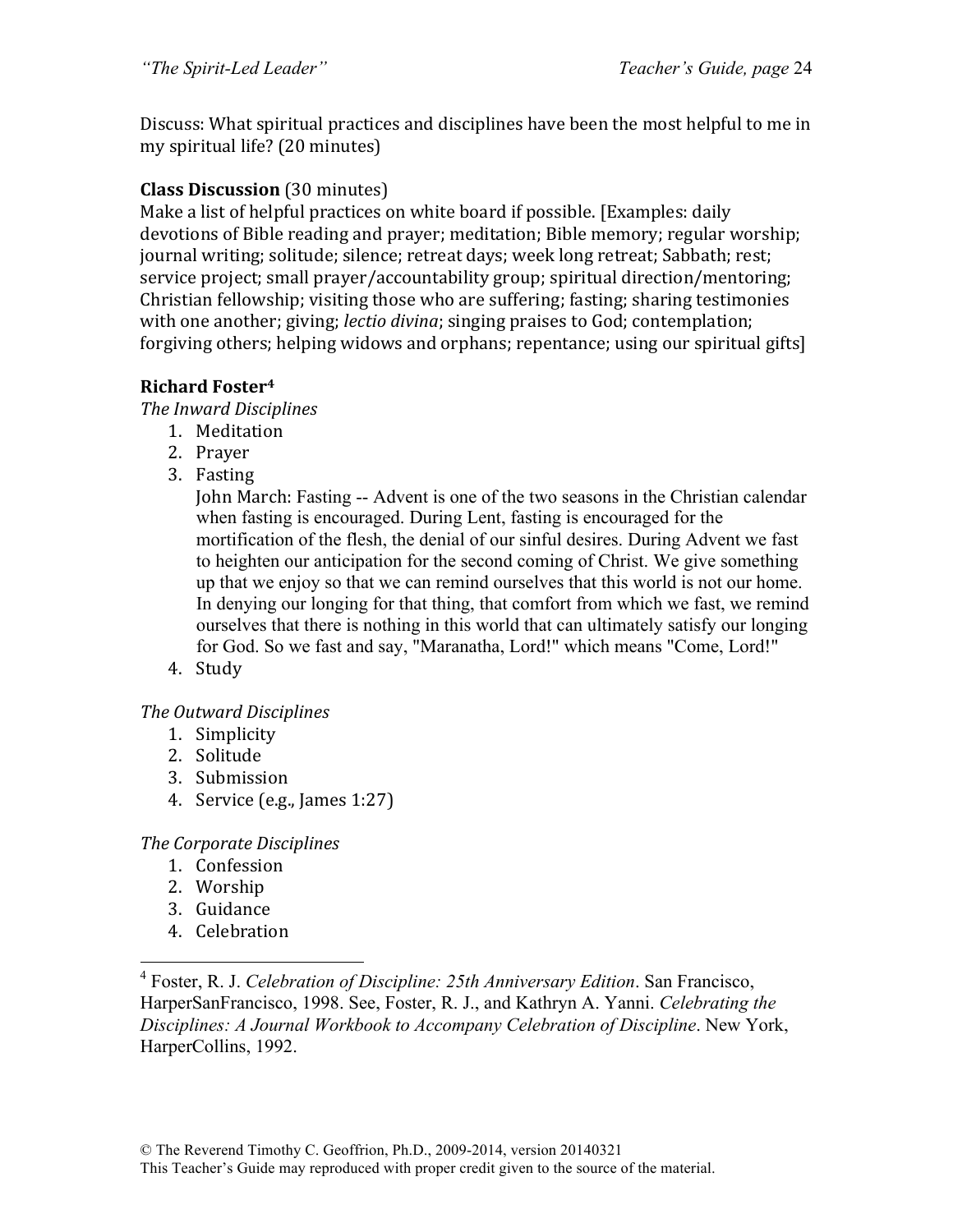#### **Bible Study: The Holy Spirit's Role** (20 minutes)

The Holy Spirit has a very important role in helping us grow spiritually and in practicing spiritual disciplines.

#### *Reflection on Romans 8:1-30* (15-20 minutes)

• Read text

• Ask: What is the role of the HS in our spiritual life, according to Romans 8?

>> The Holy Spirit is *the* key to living a spiritually vital life

- 1. The Spirit sets us free from "the law of sin and death."  $(8:2)$
- 2. The Spirit reveals the will of God and shows us the way forward.  $(8:5-6)$
- 3. The Spirit empowers us to say no when we need to say no and yes when we need to say yes.  $(8:12-14; \text{ cf. Titus } 2:11-14)$
- 4. The Spirit draws us into an intimate relationship with God as "Abba, Father." (8:15)
- 5. The Spirit teaches us to wait when we need to wait. (e.g., 8:18-25)
- 6. The Spirit prays for us and through us.  $(8:26-27)$
- 7. The Spirit helps us to let go when situations are out of our hands, and to trust in God's goodness and working to accomplish God's purposes, which include our salvation and transformation. (8:28-30)
- What are the implications for our spiritual practices and disciplines?
	- 1. Seek to be well-connected to the HS
	- 2. Listen and follow the Spirit's leading (cf. Gal. 5:22-25)
	- 3. Pray with the Spirit.

#### **Individually** (10 minutes)

*Journal Writing*

- 1. What is *one* spiritual practice or discipline God may be inviting me to undertake? Suggestion: Ask Jesus for help in discerning God's leading. Then tell Jesus what you want him to do for you. Listen for whatever may come from this conversation with Jesus.
- 2. What are the concrete steps I need to take to follow the way clarified by Jesus?
- 3. What are the obstacles or challenges that need to be overcome in order to spend more time with God? (Examples: poor time management, need to prioritize demands, need to undo bad habits, not sure where to go for resources, lack of energy, need accountability or support from others)
- 4. What do I sense God is leading me to do next?

Suggestions:

- Start small—try one thing for one week.
- Step outside of your comfort zone and routine—Try one new spiritual practice this year.
- Get help and support—find a kindred spirit, spiritual director, fellow pastor

• Ask God for help—Ask God to open your heart, open the way, and provide the resources needed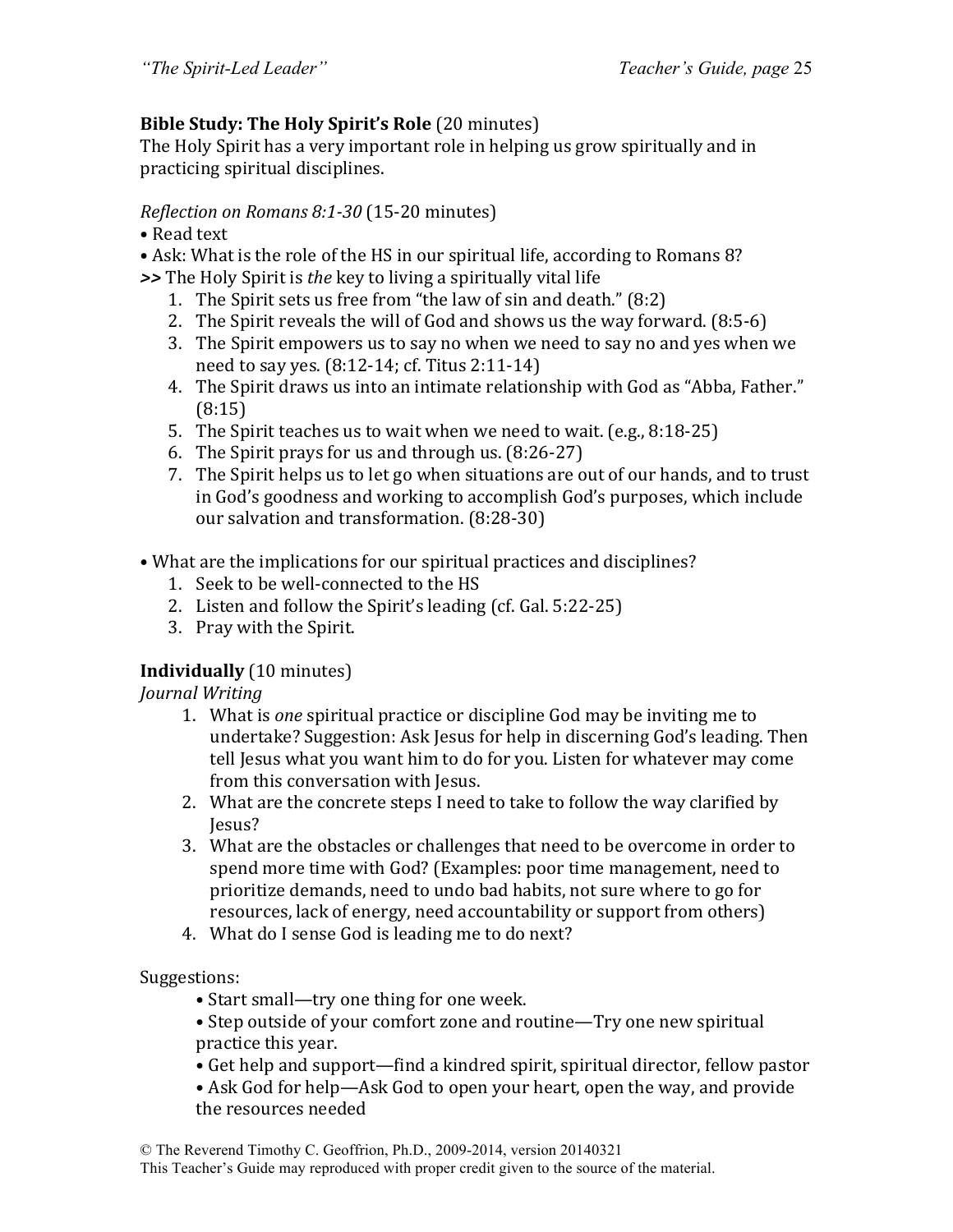### **SESSION 6—Aligning with God's Purposes**

90 Minutes

#### **Introduction** (5 minutes)

Pastor Rick Warren from Saddleback Church in California wrote two books about living with purpose. First he wrote, *The Purpose-Driven Church* and then, *The Purpose-Driven Life*. His books have struck a chord with many Christians. Many of us want to know that we have a purpose in life, that we can know it, and that we can live it out. At the heart of his books is a perspective that we as Christian ministers and leaders should know very well: Our purpose in life is not to serve ourselves. Our purpose is to serve God.

**Spiritual Leadership Practice 4** Always seek to serve God's purposes first and foremost. 

**Soul Principle 4** Aligning our will with God's is an all-encompassing, ongoing process.

#### **Biblical Teaching** (40 minutes)

#### *General Will and Specific Will of God*

When talking about God's will and serving God's purposes, I've found it very helpful to distinguish between the general will of God and the specific will, and then to break down the specific will of God into three different categories.

The "general will" of God is that which is true for every Christian, and does not require a special revelation to us. We can think this will in the three parts, each one relating to a different member of the Trinity.

Each of us is called...

- 1. To know, love, and serve God with our whole heart, mind, soul and strength.
- 2. To follow Jesus Christ and to become more and more like him. (In Romans 8:29, Paul says, God intends that we "become conformed to the (very) image of Christ." And in the 2 Corinthians 3:18, Paul suggests that believers are transformed into Christ's likeness over time.)
- 3. To be filled with the Holy Spirit and to keep in step with the Spirit as we seek to love God and love others as ourselves.

These callings are not goals that can be fully reached in this life. Yet we are called to pursue them all of our life, as God enables us.

The "specific will" of God for an individual person flows from the general will of God. In fact, most of what God wants to do in us as individuals and within our churches is a specific application of some general teaching already revealed to us in Scripture.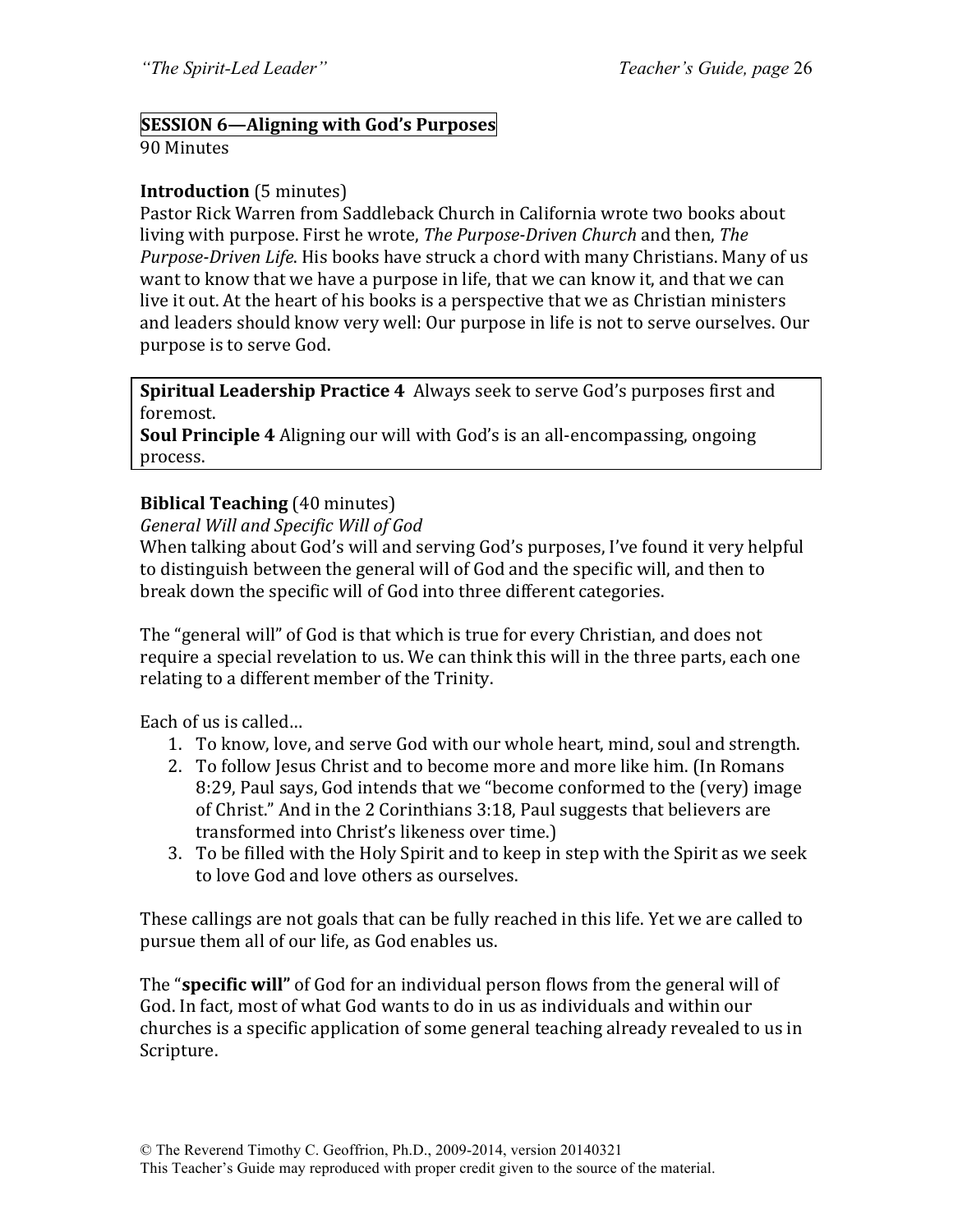1. Day to day. God's specific will for you is how you uniquely live out your life of faith, hope, and love in your particular circumstances, wherever you are, whoever we're with, in whatever commitments you have made. It's a way of life.

2. On occasion. In addition, sometimes there is something special for us to do that is out of the ordinary. I call this part of God's will a **special assignment**. Special assignments from God are out of the ordinary occurrences, often not repeatable. 

3. For our lifetime (Vocation/Calling). When  $God's$  calling is to a lifelong work for God, we have a **vocation**. Some theologians believe that any lifework, trade, or profession could be considered a vocation. Others restrict the word specifically to full time Christian ministry or something to which God has specifically called a person. Either way, "vocation" is another category of God's specific will for a person that differs from God's general will or a specific assignment, because it refers to a lifelong work.

#### *Biblical Examples*

1. General will: It is God's general will that I become a more loving, forgiving person as Christ was.

• The story of the Prodigal Son illustrates God's love for us, and, by implication, God's general will for all of us is to love and forgive others as God has loved us. (Luke  $15$ )

2a. Specific will from day to day (related to general will above): It is God's specific will for my life that I love my particular wife, Jill, my two children. I also need to act in loving ways in my particular church community. If someone has hurt me, I need to forgive that specific individual—whoever they may be.

• In Philippians, Paul specifically addresses two women by the names of Euodia and Syntyche. He said, in effect, that the general teaching found in chapter 2 on seeking unity and being unselfish needed to be applied to their relationship. (Phil. 4:2)

2b. Special Assignment (related to general will above): On occasion. I have felt called to reach out to a particular person in need with Christ's love to help out, or encourage, or support in some way. Perhaps it is a homeless person I meet, or someone who whose car has broken down.

• Biblical example: the story of the Good Samaritan (Luke 10:27-37).

• Bible: Most of the great figures of the Bible discovered God's specific will for the lives as they were simply going about the normal business of doing God's general will for their lives.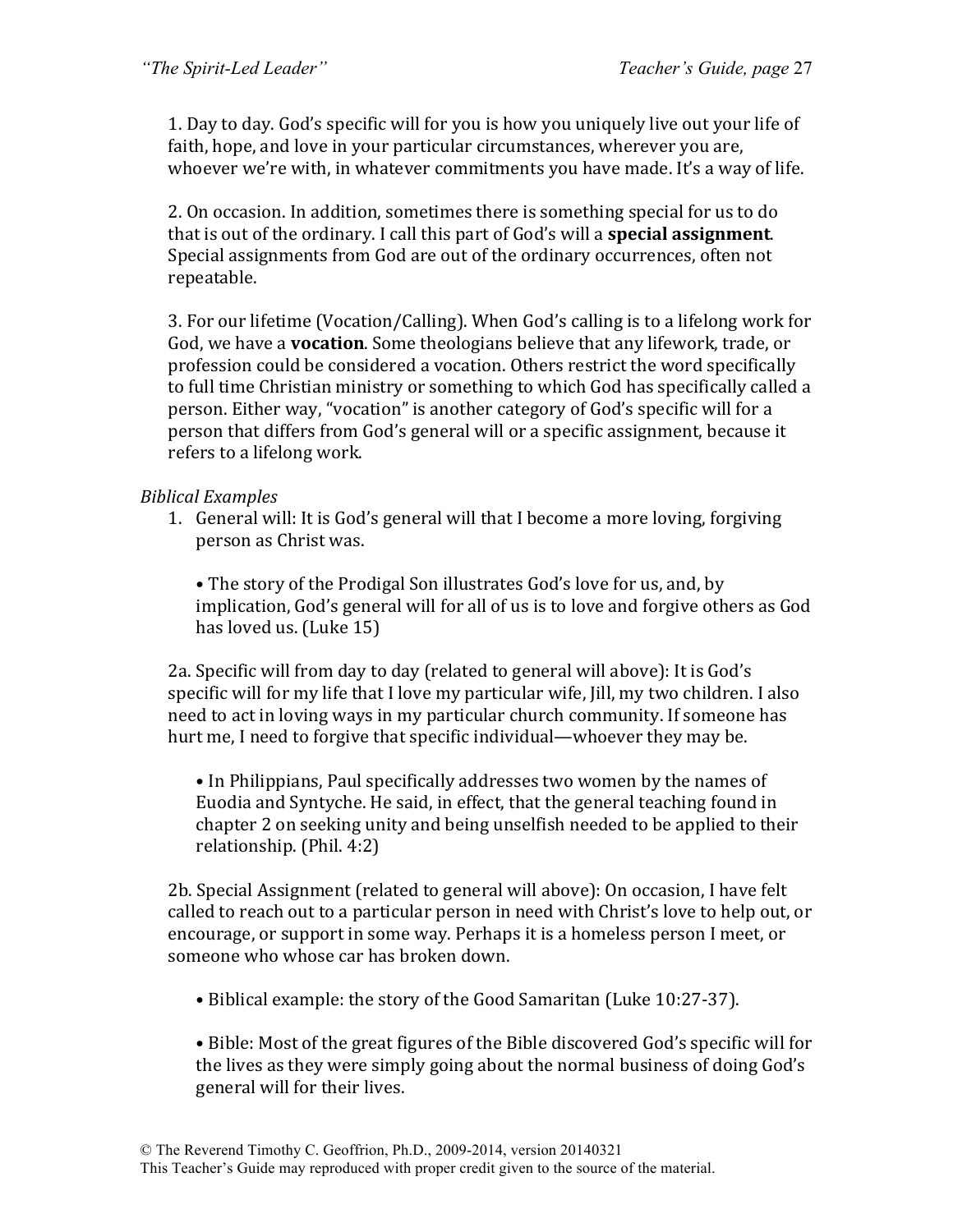• Esther was living out her life, based on her desires and opportunities, when all of a sudden a unique opportunity arose to save her people. Her uncle Mordecai suggested that perhaps she was put in that position precisely for " such a time as this" (Esther 4:14). She received a "special assignment".

• See Ephesians 2:10.

3. Vocation: If God's calls us to full time ministry, we don't need a sign from heaven or a voice to know what to do from day to do. It is God's will that we order our lives in such a way that we faithfully fulfill our responsibilities.

• The disciples were seeking to be faithful followers of God, when all of a sudden one day Jesus came along and said, "Follow me." Up to that point, for perhaps 20 or 30 years all they knew was the basic life of faithfulness to God. Then, unexpectedly, a unique opportunity arose. In their case, Jesus' calling became their vocation.

• Further, if we have been called to ministry, we have duties to perform. God's will is for us to be faithful. E.g., Paul instructed Timothy to "devote yourself to the public reading of Scripture, to preaching and to teaching. Do not neglect your gift, which was given you through a prophetic message when the body of elders laid their hands on you"  $(1$  Tim. 4:13-14).

#### Aligning yourself with God's Will = Commit yourself to living in sync with God's will  $(Romans 12:1-2; John 12:25-26)$

Romans 12:1-2

"Offer yourself as a living sacrifice... Do not be conformed to the pattern of this world, but be transformed by the renewing of your mind. Then you will be able to test and approve what God's will is—his good, perfect and pleasing will." (Romans  $12:1-2$ )

- 1. Submit yourself to God
- 2. Offer yourself as a living sacrifice—your life is God's, while you are still living.
- 3. Reject worldly, sinful, selfish thinking. (Don't be conformed to this world.)
- 4. Be transformed by renewing our thinking (hearts and minds).
- 5. Then you will be able to discern God's "good, pleasing, and perfect will."

Thus, the more we focus on what already know to be God's will for our lives, the more we will be on track to discover and live out God's specific will. Our calling is to focus on God's general will and the many specific applications in our every day life. Then, we can let the special assignments flow out of a life of prayer, faithfulness, and obedience to God's general will. The more vital our spiritual life, the more prepared we are going to be to recognize God's special assignments when they arise. And **often, it is only in retrospect**, through the eyes of a transformed mind, that we are able to discern what God's will has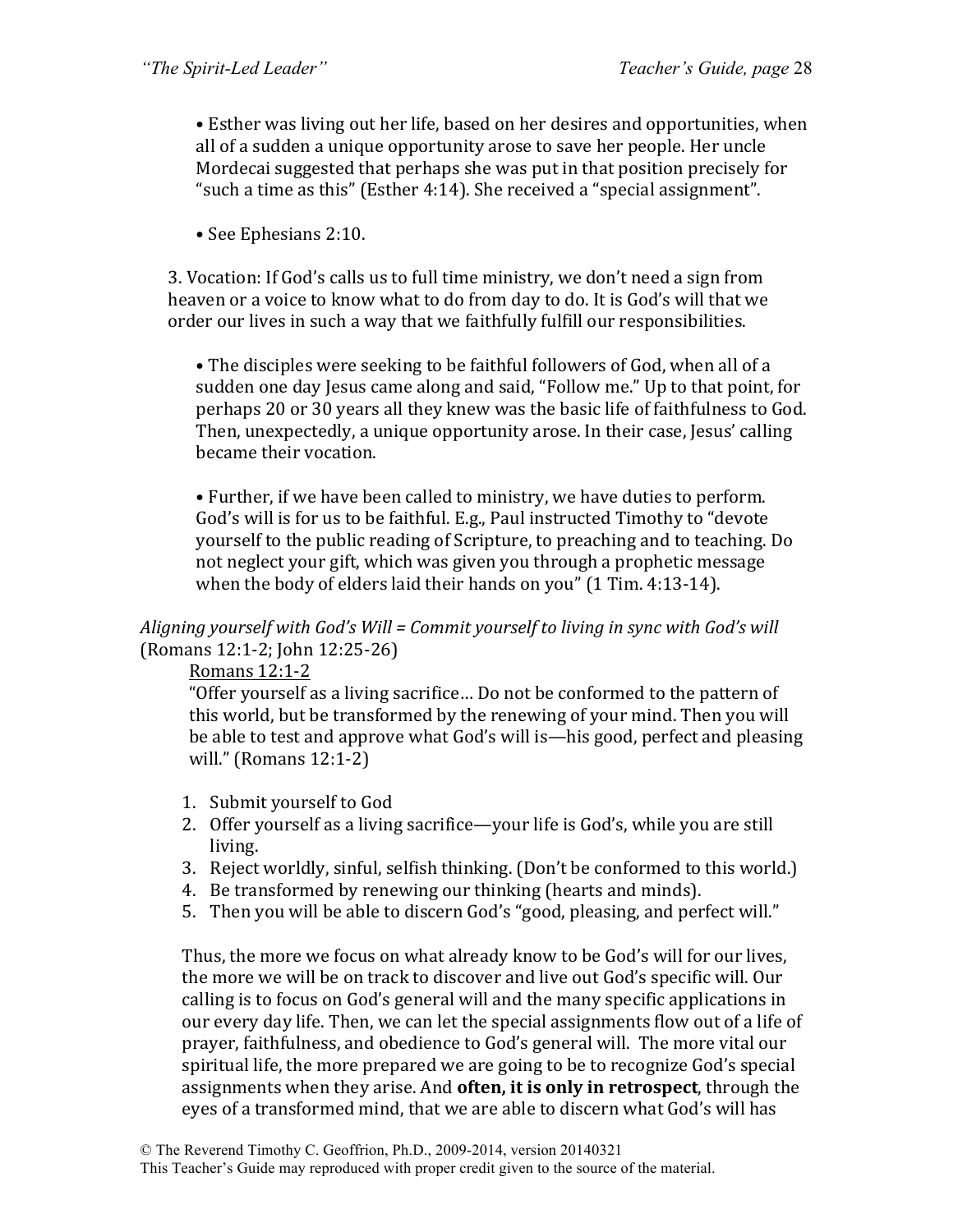been and is. (Romans 12:2; Example: Joseph only knew the will of God in retrospect. See Genesis 50.)

6. Act in ways that fit with the Gospel of faith, love and service (see rest of Romans 12).

John 12:25-26

7. Set aside what serves only yourself in order to follow Jesus wholeheartedly. Hate whatever we find in ourselves that keeps us from following Jesus wholeheartedly.

One of the most shocking and misunderstood sayings of Jesus is found in the Gospel of John. Jesus is talking about discipleship, and at one point he says this:

"The [one] who loves his life will lose it, while the [one] who hates his life in this world will keep it for eternal life. Whoever serves me must follow me; and where I am, my servant also will be. My Father will honor the one who serves me. (John 12:25-26, NIV)

Why would Jesus tell us to hate our life? I have pondered this question for many years. I have traveled to many difficult places in the world, where Christians are suffering in many different ways. I have watched and asked questions about what following Jesus really means. None of the great servants of Christ that I know actually hate their lives. Rather, many have devoted themselves to serving Christ's purposes above all else.

Jesus could not have meant that we should hate ourselves—that would be contrary to everything else taught in Scripture. Rather he's saying this: don't give much attention to your will and to what serves you. Rather think about what God wants. And if there is some part of you that is actually contrary to the will of God, hate that.

Illustration : Whenever you or I take a step toward God, or take a step to follow Jesus, and we feel something holding us back (a habit, a mindset, a sin, a love)—that's the thing we are to hate. Jesus is calling us to hate anything that is in our life that ties us up, distracts us, or makes us stumble or fall away or get off track.

#### **Serving God's Purposes in Leadership** (25 minutes)

These same principles hold for our leadership and positions of influence: Spirit-led leaders will submit themselves to God and commit themselves to following Christ.

Think about where you function as a leader for a moment—it may be in your church, in your family, or in your village. Are you subordinating all of your other goals to the one main goal: serving God's purposes with your life and following *Jesus*?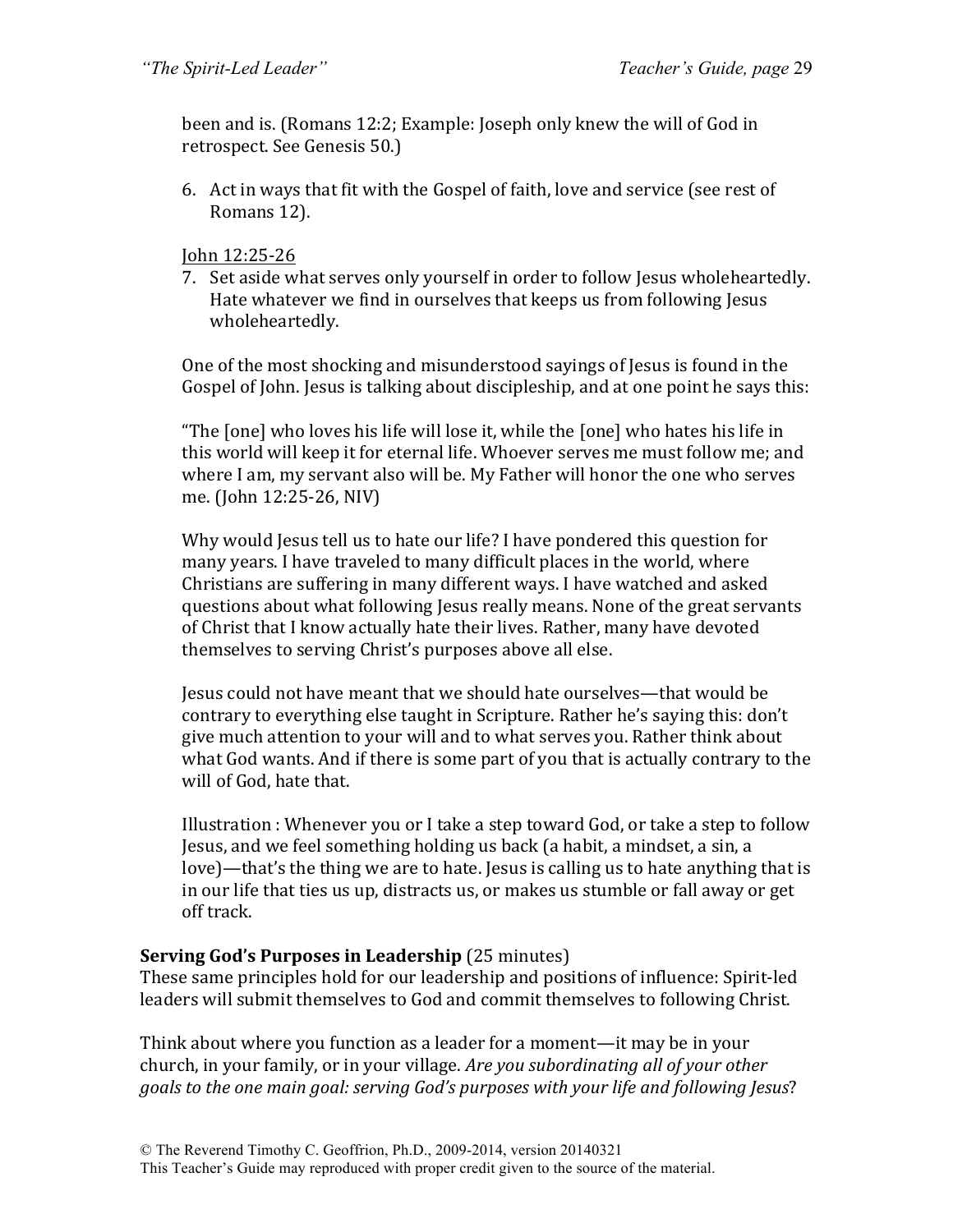Spirit-led leaders learn to regularly stop and ask themselves four hard questions:

- 1. Why am I in leadership?
- 2. Whose purposes am I serving now?
- 3. When I must make a decision, is my decision about me or about serving Christ and others?
- 4. In times of crisis, is my response coming out of selfishness, or fear, or greed, or from the leading of the Holy Spirit?

#### *Where* we can go wrong (Larry Crabb)

Christian psychologist and author, *Larry Crabb*, in his book, *Connections*, talks about the dangers of substituting our own agendas for God's. That is, leaders may use their positions to serve themselves in various ways, and their egos and self-serving instincts interfere with their commitment to follow Christ and serve his purposes. For example, we may try to do one of the following:

- Prove our adequacy (= city building),
- Try to establish our reputation (= light bearing),
- Keep safe  $($  = white washing), or
- Pursue our own pleasure and satisfaction (= well digging).

How many of you have ever fallen into one of these four traps? Everyone! It's human nature to do so. That is why, we have to be honest with ourselves, and ask God for the grace to let go of selfishness, fear and greed. We need to pray and work to truly serve God's purposes above all else.

None of us will ever be perfect in this life, but we can hope to lead from our "best self." Our best self is when we are most attuned to God, most submissive to God's will, and most Spirit-filled and Spirit-led.

#### *Discussion*

#### *Spiritual Practice for Realigning Ourselves: Stop, Look and Listen*

My former spiritual director, the late Rev. John Ackerman, developed a simple strategy for to help him stay on track with the Holy Spirit and God's will. It's called, "Stop, look and listen." He means, we need to learn to periodically *stop*, take a *look* at what is really going on, and *listen* to what God may be saying within us or through others.

If you were to stop, look and listen right now, who's in charge of your life? Who's setting the direction for your church? What might the Holy Spirit be saying to you?

#### *Personal reflection in silence* (5 minutes)

**SESSION 7—Spiritual Practicum** (90 Minutes—Silence, journaling, praying, Bible Study, or labyrinth prayer)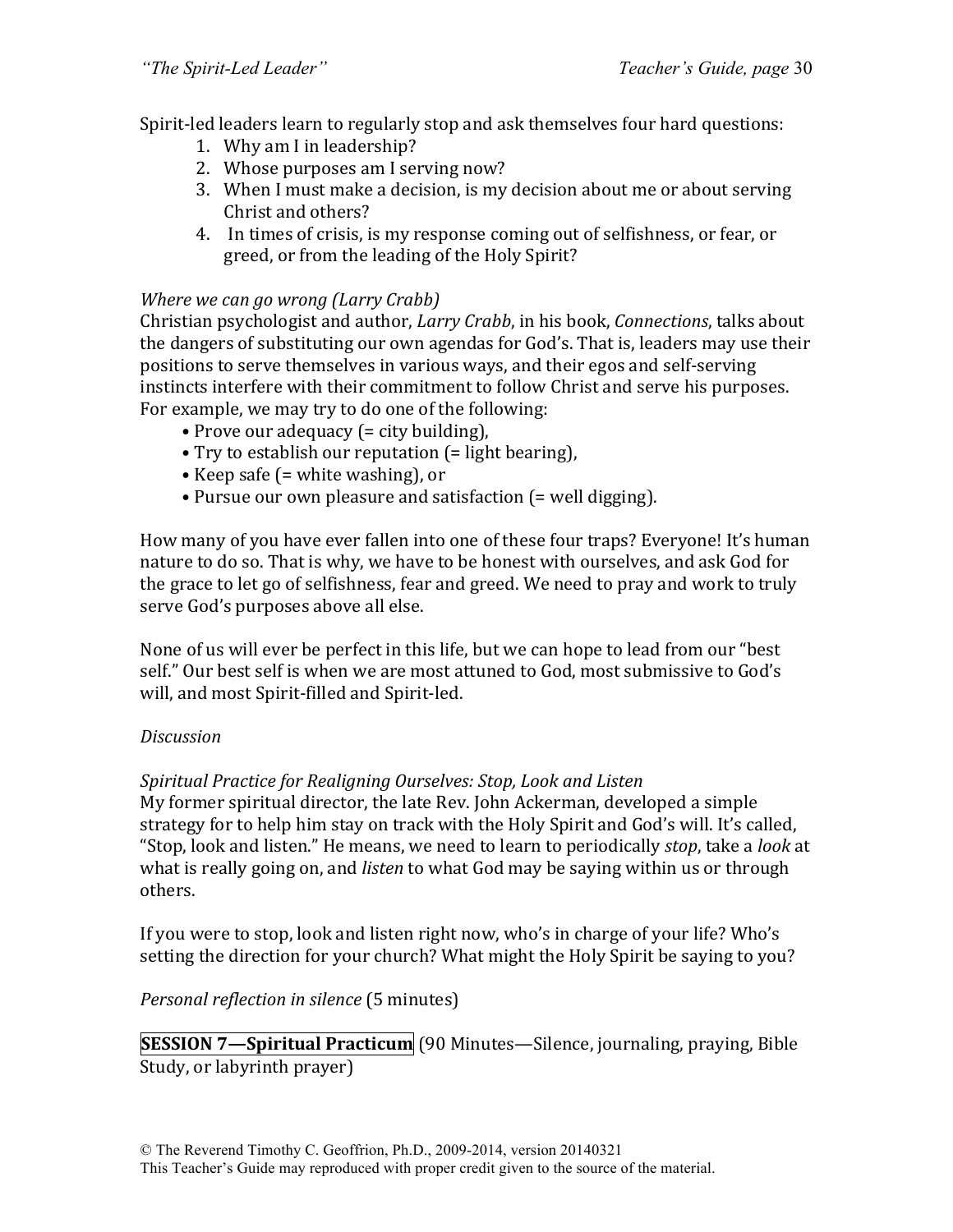#### **SESSION 8—Spiritual Discernment**

#### 90 Minutes

As we said earlier, we can know much of how to live by following God's general will. But what about those decisions that are not addressed in Scripture? What does God want us to do at this particular time and in this particular place?

To try to find answers to God's specific will for our life, for our family, for our church, and for our village is called, "seeking discernment." We need to discern, or identify, God's specific will and special assignments for our lives and churches.

However, discerning the will of God is not always easy.

#### **Focus**

*Small Groups* (10 minutes) When is it difficult to discern the will of God for your life and leadership?

*Large Group* (20 minutes) Identity and discuss key issues involved

#### **Issues in Discernment**

Issues include:

- 1. How do we distinguish our own desires from God's will? (E.g., we may want to start a new church. Did this idea come from God or from ourselves?)
- 2. How do we decide what to do when there are competing opinions on God's will or multiple good options? (E.g., in a group, different people have different ideas about what they think God wants the group to do) What do we do when our discernment of God's will clashes with the views or policies of those in authority?
- 3. How do we interpret opposition, resistance, set-backs, and failure? Are they signs that we are misguided? Wrong timing? We need to try harder? We need to try somewhere else? We need to refine vision based on experience? Other? (E.g., we try to start a new program to help widows learn how to grow their own food and to sell it, but we can't find enough money to buy seeds and some people in the village oppose the idea. Should we conclude that our plan is not God's will, or perhaps do we need to go about it differently or be more patient?)
- 4. No answer from God.
- 5. We feel so overwhelmed, afraid, or upset to pray.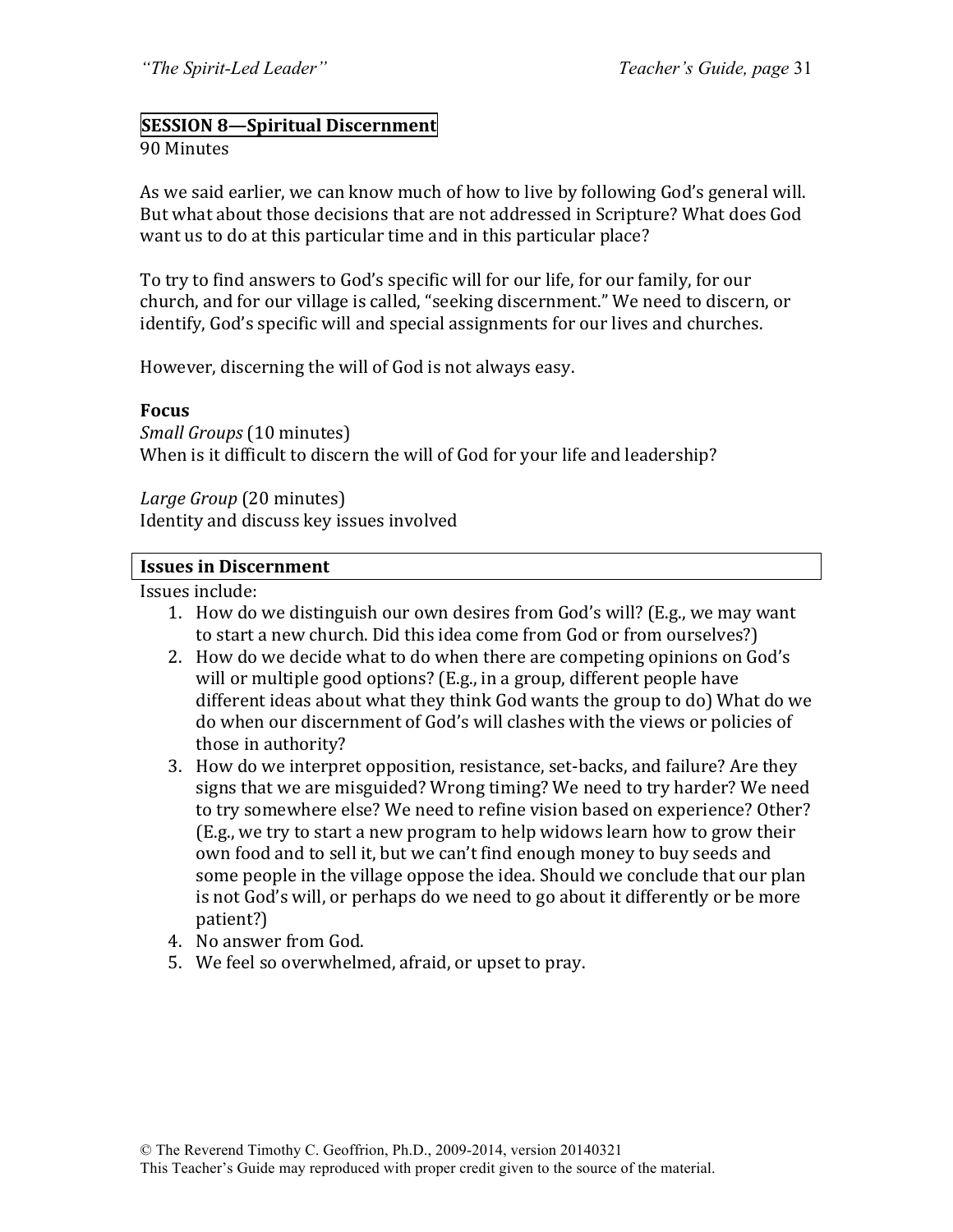#### **Discernment Tools** (30 minutes)

A mature Christian leader will establish principles, guidelines and processes for discerning the will of God. To do so, we can utilize the following tools:

- 1. The three legged stool of the Protestant tradition in discerning the will of God: Scripture, Reason, and Church Tradition.
	- a. Scripture (How much weight do you give to Scripture: authority, guide, suggestive, what? When is it permissible to adopt a course of action contrary to teaching in Scripture?)
	- b. Church polity and tradition (What parameters are you setting for acceptable options based on your church affiliation?)
	- c. Reason versus Feeling (How do you capitalize on the contributions of reason and feelings? How will you handle the limitations of each? How will you seek to inform your reason and feelings with more facts and additional perspectives?)
- 2. A fourth leg: John Wesley added "Experience" as the fourth leg of the discernment stool. (What is your personal experience with God? What experiences with God have helped you to know God better and/or discern God's will for you? What conclusions will you draw from your experience without over-generalizing from it? How will you challenge your interpretations of experience, when need be?)

Experience is our real-life encounter of God-with-us in our ordinary, every-day life. These encounters with the divine bring us to, and keep us with God. They inform our thinking and understanding of who God is and how God works in the world (reason) and breathes life into our reading of Scripture and living out of the tradition. Experience is the Holy Spirit's work in, with, and through us that gives life and meaning to the good news of God for the world in Jesus Christ. Experience allows the Holy Spirit to work in us to make faith vital and life-giving. It forms us into channels of God's grace for the world. We become living witnesses for Jesus Christ in the world and follow his teachings through acts of compassion, justice, worship, and devotion under the guidance of the Holy Spirit.

Experience is like salt because it adds flavor to Scripture, tradition, and reason and makes them taste good. "O taste and see that the Lord is good; happy are those who take refuge in him" (Psalm  $34:8$ ).<sup>5</sup>

 <sup>5</sup> (Pastor Steve Manskar, "Teaching the Quadrilateral" http://accountablediscipleship.blogspot.com/2009/07/teaching-quadrilateral.html)

<sup>©</sup> The Reverend Timothy C. Geoffrion, Ph.D., 2009-2014, version 20140321 This Teacher's Guide may reproduced with proper credit given to the source of the material.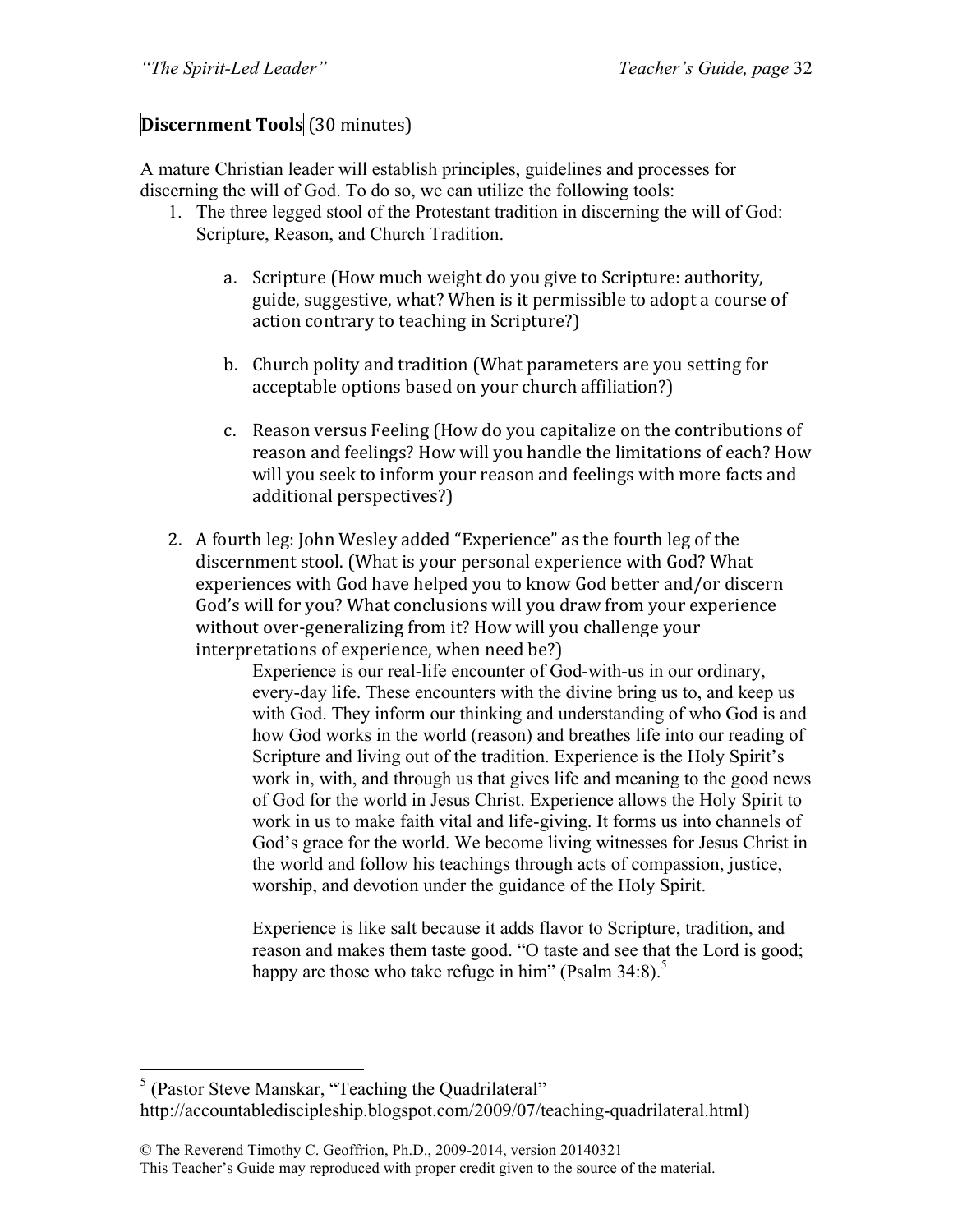3. The Key: The Holy Spirit. The Spirit is God's voice to speak to us through Scripture, to give us wisdom as we apply reason, and guides leaders in establishing and re-evaluating church tradition. The Spirit can also help us know how to weight the various resources available to us for discernment, and to receive creative, timely, or fresh perspective. For Protestants, Scripture is generally the most important ingredient, while the others contribute in important ways to our understanding of God and ability to discern God's will. (How will you seek the Holy Spirit's guidance? **How will you listen well for the voice of God**? In what ways will you rely on the leading and guiding of the HS, even if you don't hear a voice or perceive any direct leading? How will you distinguish between the Holy Spirit's prompting and your own desires, fears, ambitions, etc.?)

#### **Discernment usually requires a process** (15 minutes)

Discerning the will of God for yourself or church or group—and getting others to follow you—often requires a thoughtful process of some kind.

This process normally includes praying for help. We need to ask God for insight, strength and courage to make needed changes. A prayer that came to me a few years ago helps me when I sense that change is needed.

- Lord, please help me to see what I need to see,
- Give me the courage to face the truth, and
- Wisdom and strength to act on what you reveal. May your will be done.

We also need to involve others to help us to discern what is (and may not be) truly from God. In making decisions about our life, it is wise to consult with our elders, mentors, and other respect-worthy Christians. In making decisions about our leadership, we need to consult with those who will be affected by our changes.

In the church, the discernment process is more complicated. Sometimes, the Spiritled leader must be willing to speak a message that God gives to him or her that others don't know about at first. At other times, the Spirit-led leader needs to listen to the Spirit together with the other leaders. When all the decision-makers are gathered together, they need to pray, to discuss, and to work together to discern God's leading. Then they need to make a plan together.

*Tools for corporate discernment.* As we mature as discerning, Spirit-led leaders, we have the responsibility to help our churches learn how to discern the will of God as a body of believers.

1. Utilize leadership teams and other leaders in the discernment process (Who is designated with special responsibility to discern God's will for the church/group? Who is assigned to help clarify the issues? Who makes recommendations? Who makes decisions?)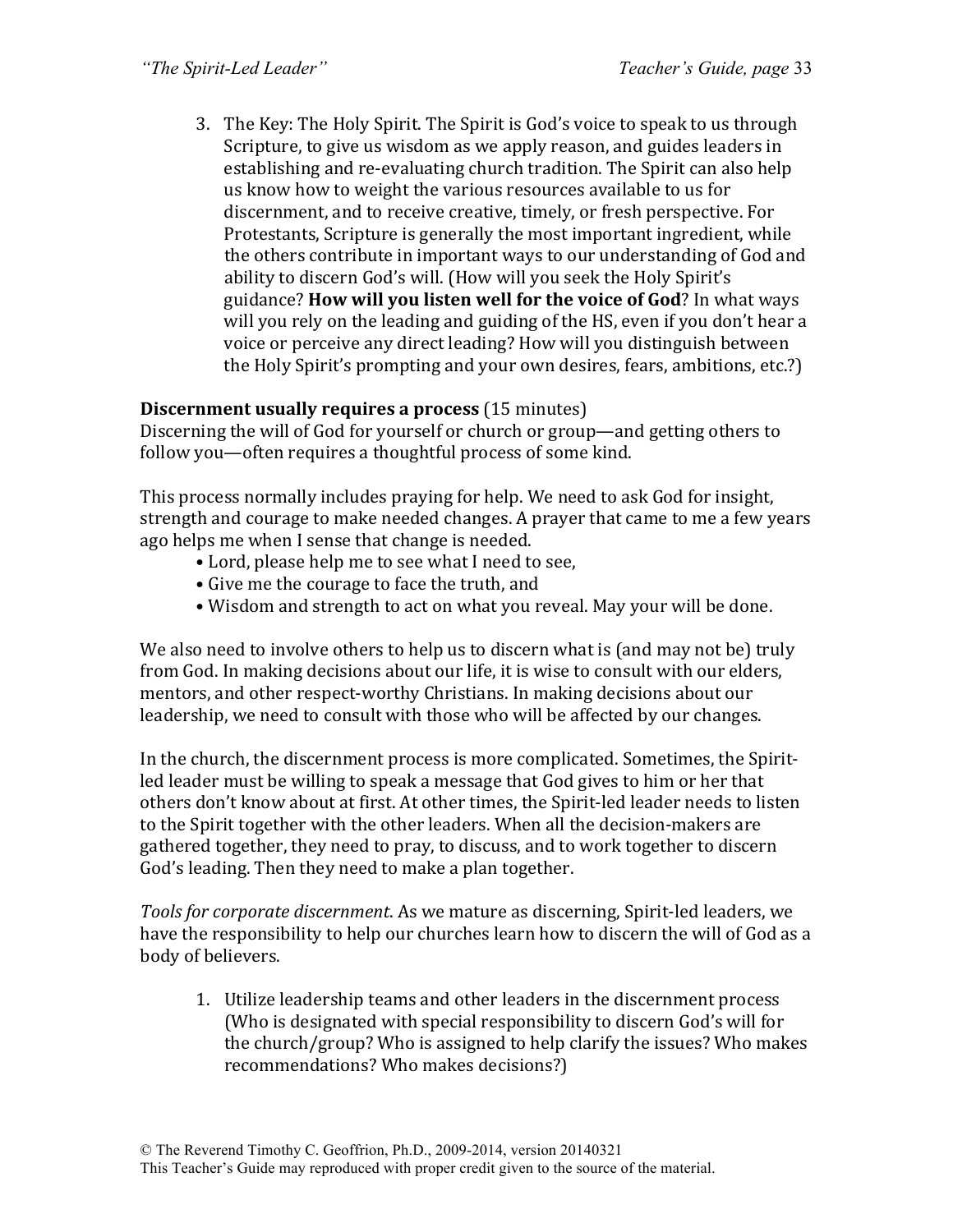The Rev. Graham Standish advises leaders to invite only those committed to serving God's will and not their own.<sup>6</sup>

2. Create a process for group discernment. (What is your process of discernment when working with a group/leadership team or congregation? How will you handle differences of opinion? At what point will you make a decision, even if the group is not unanimous?)

Standish advises:

- Create a process of discernment
- Keep the process simple
- Be prayerful
- Ask: "What does God want?"
- 3. Create a culture of discernment. (What will you do to create an environment in which seeking God's will through prayerful discernment is part of the culture of your church or organization—language, practices, mindset, and so forth?)<sup>7</sup>

We will talk more about how to work effectively with others when we talk about Listening Well.

**Question and Answer Session for Day 2** (30 Minutes)

<sup>&</sup>lt;sup>6</sup> Graham Standish, *Becoming the Blessed Church* (BBC), pp. 61, 63f.

 $^7$  Ibid., pp. 67, 69.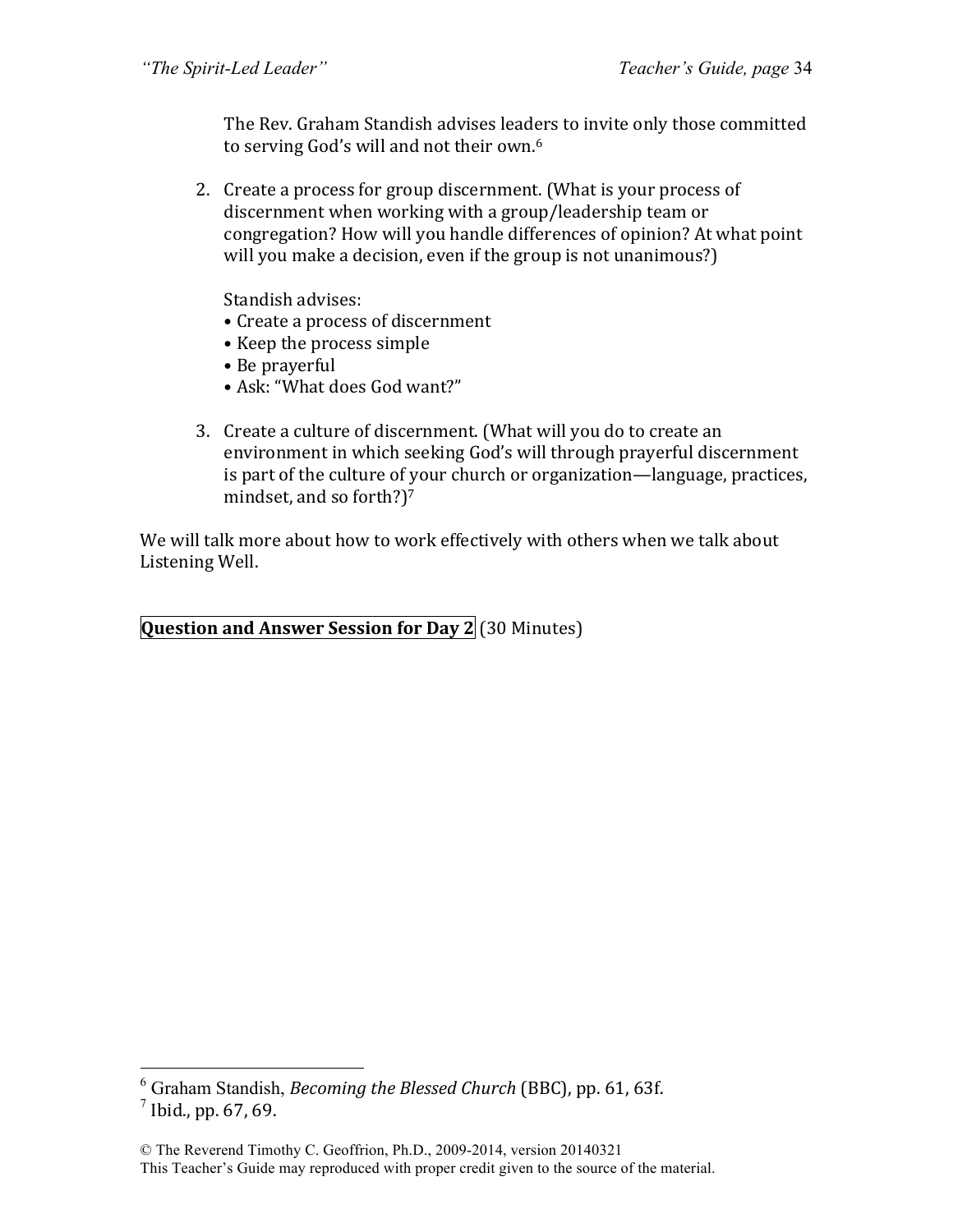## **SESSION 9—Spirit-Led Leadership**

#### 90 Minutes

#### **Focus**

*Small Groups* (10-15 minutes) What does it mean to you to be a Spirit-led pastor or leader?

*Large Group Discussion* (10 minutes)

#### **Transition** (5 minutes)

"Spirit-Led Leaders seek to..."

- 1. know and love God deeply in a personal way
- 2. follow Jesus Christ faithfully and wholeheartedly
- 3. live and lead by the power, love and self-discipline that comes from the Holy Spirit
- 4. draw others into Spirit-led living and Spirit-led leading in ways that build up the whole body of Christ

In this session, we are going to talk about the biblical basis for Spirit-led leadership. In the next session, we will focus on some specific actions you can take to become a better Spirit-led leader.

#### **Teaching**

**Spiritual Leadership Practice 5** Create a vital spiritual environment within your workplace.

**Soul Principle 5** God works powerfully as we seek the Spirit's activity among us.

#### **Biblical Perspectives**

According to New Testament teaching, the **key** to creating a vital spiritual work environment **is to actively draw on God's Spirit within ourselves and other team members**. In this session, we're going to look at several key biblical passages to come up with a list of characteristics of Spirit-led leadership.

#### *1 Corinthians 12:1-7*

Q. What do these verses suggest about spiritual leadership? What does a Spirit-led leader need to keep in mind or to do?

- 1. The Holy Spirit has "gifted" various members of the congregation to serve in ways that serve the common good. Because of the Holy Spirit's gifts, we can expect God to work through each member of our church to serve Christ's purposes.
- 2. Each member is needed. Paul likens the church to a body, made of different members, each of which is needed. If we don't draw fully on every member, we make our church weaker. (See 1 Cor. 12:12-25).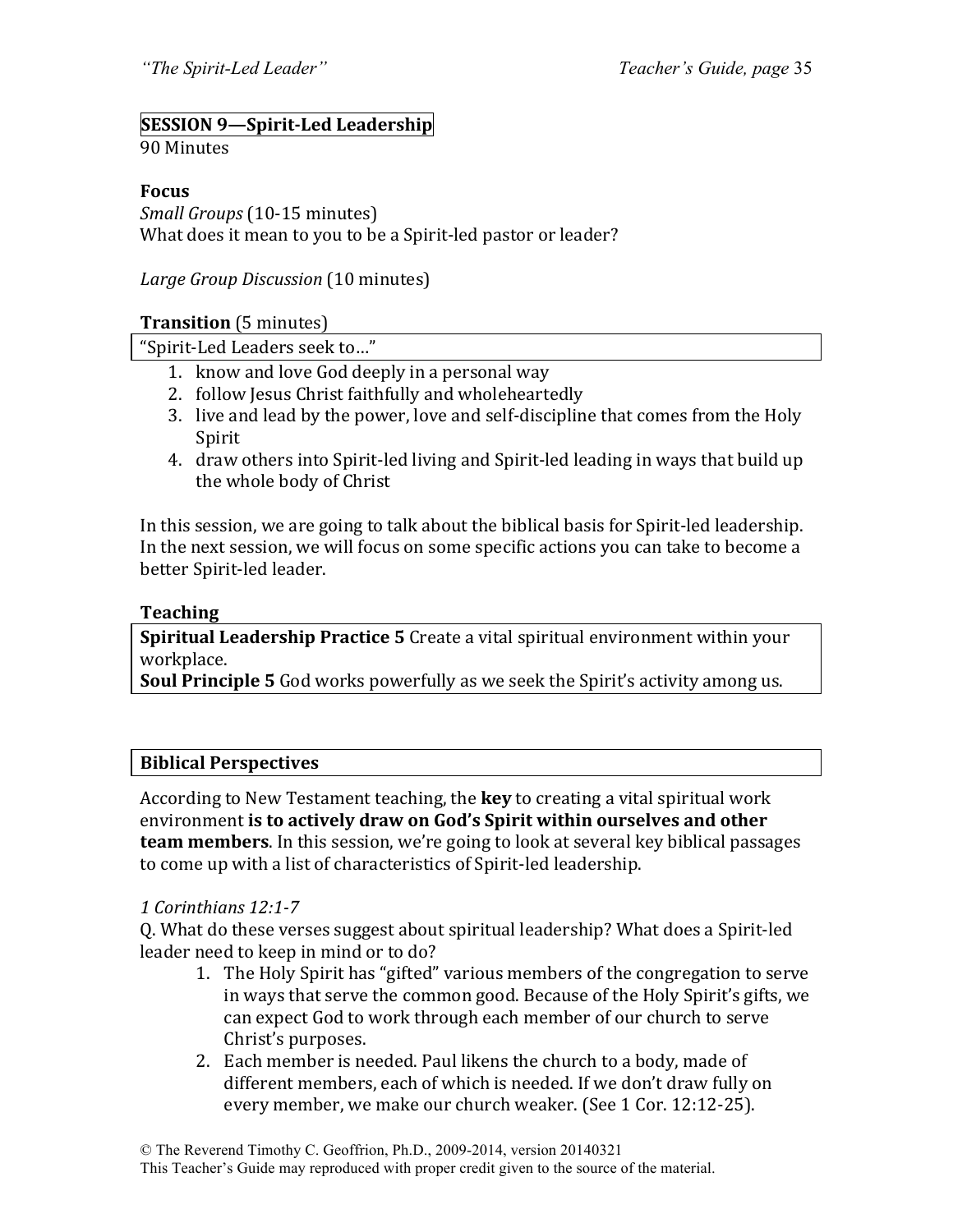3. Pastors serve the congregation by helping members identify, cultivate, value and use their gifts for the sake of others.

When the apostle Paul counseled churches on their relationships, their common mission, and their ministry to one another, he emphasized the role of the indwelling Holy Spirit. Each member of the group possesses one or more spiritual gifts to be used to benefit the entire body.

This calls for creating a certain kind of church or work environment. Spirit-led leaders appreciate the various gifts of the Holy Spirit as they appear in others. They use these gifts as much as possible. And all members of the team are valued because of the Holy Spirit's activity in their lives.

### *Galatians* 5:16-25 (Note: we read these verses yesterday.)

Q. What do these verses suggest about spiritual leadership? What does a Spirit-led leader need to keep in mind or to do?

- 1. The Spirit's leading will be in stark contrast to the impulses of the "flesh".
- 2. The congregation needs to be taught how to recognize and follow the Spirit's leading.
- 3. The Spirit-led leader must live by the Spirit, too.
- 4. Only the Holy Spirit can help us to overcome sinful impulses.
- 5. These verses give a leader a guide in order to know if he or she is led by the Holy Spirit or by the flesh.

Paul assumes that the Christians to whom he writes have experienced spiritual transformation in their personal lives, and he counsels them to govern their dealings with others accordingly. For example, he urged the Galatian Christians to live lives that flowed from the Holy Spirit within them: (Read Galatians  $5:16-25$  again.)

#### *Ephesians 4:30-5:2*

Q. What do these verses suggest about spiritual leadership? What does a Spirit-led leader need to keep in mind or to do?

- 1. I, as a leader, must first live by the Spirit in my own relationships with others.
- 2. We were called to live by love—to show love and forgiveness to others as we have experienced from God.
- 3. God is the source of love, Christ is the model, and the Holy Spirit is the source of our power to live in love.
- 4. Spirit-led leaders need to teach appropriate behavior for followers of Jesus Christ (not to give Christians a law, but to explain clearly what godly living means).

Here in Ephesians, Paul urges the believers to base the way they relate to others around them on what they themselves have experienced from God. The love and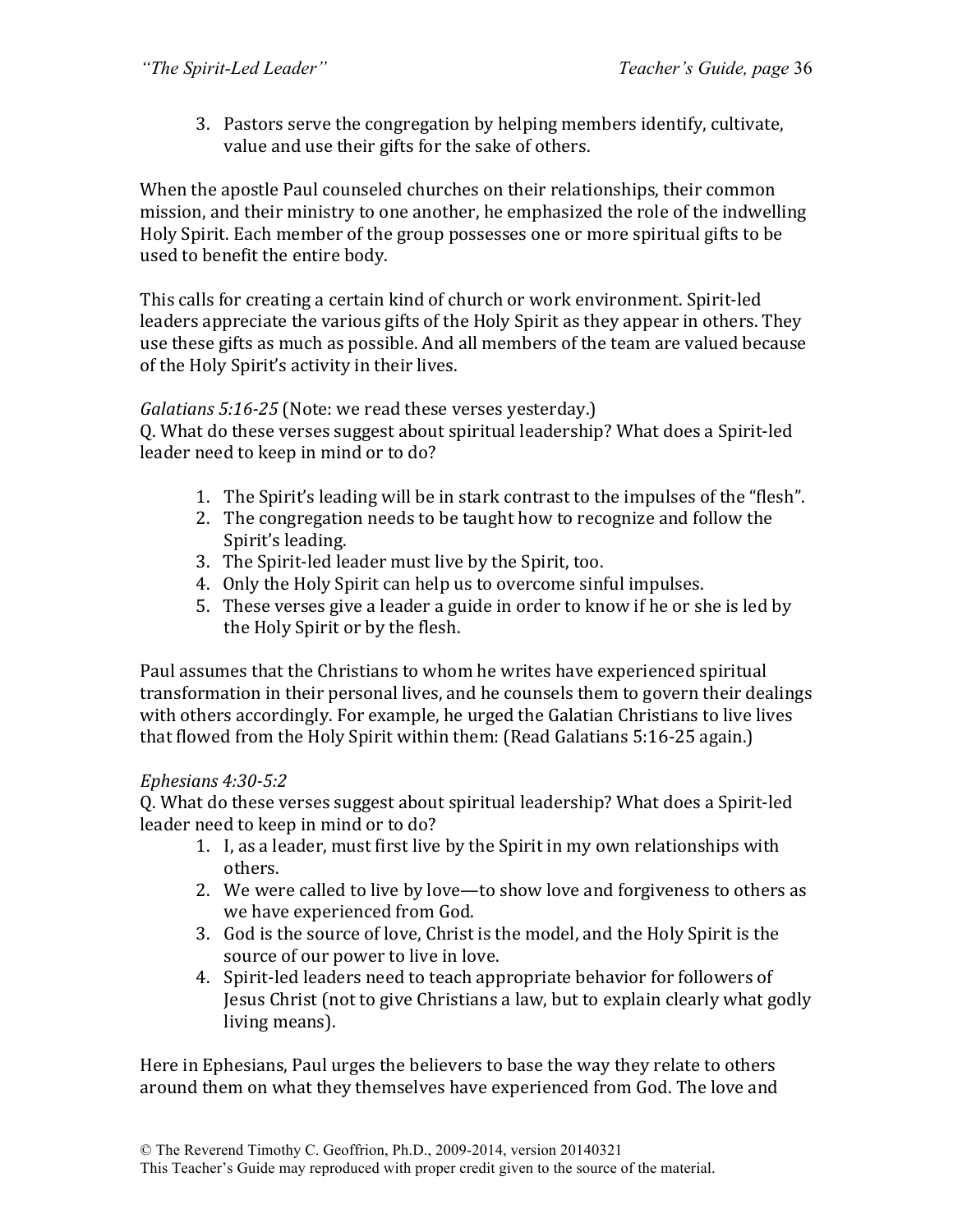forgiveness they have received, along with the Holy Spirit, should be the basis for their relationships.

### *Philippians 2:1-8*

- 1. A relationship with God through Jesus Christ and the Holy Spirit should have a significant impact on our relationships with other believers.
- 2. As leaders, we are called to imitate Christ's loving, servant-like posture in our leadership, and to make unselfishness and service values for the whole church.

Our relationship with Christ can also provide the basis for unselfishness and servant leadership. Paul urged the Philippians to function constructively with one another in ways that grew out of their own spiritual experience with God and Christ's example.

*Biblical Precedent for Spirit-Led Leadership*

#### *Acts 6:1-7*

Q. What does this story suggest to you about spiritual leadership? What does a Spirit-led leader need to keep in mind or to do? [Add to list under "Spirit-Led Leadership"]

- 1. Attend to the needs of congregations by strategic planning, not by trying to do everything yourself.
- 2. Do the most important things you need to do and fit with your spiritual gifts (leading, preaching, praying, teaching) and recruit volunteers to take care of other needs. There are different roles for different people, depending on community needs, individual gifting. Help people to find their "fit" in the service of the church.
- 3. Seek the right kind of workers for every job possible. (Implication: cultivate such individuals for future needs of congregation.)
	- 1). Spirit-filled
	- 2). Wise
	- 3). Full of faith
	- 4). Respected (chosen) by others
	- 5). Willing to serve

Ministries grow as godly leaders pay attention to administrative responsibilities from a deeply spiritual perspective: the Apostles invited the whole congregation to choose people who were "full of the Spirit and wisdom" to take over a particular ministry; second, they devoted themselves to prayer and the ministry of the word together.

Q. How many of you are responsible for selecting or appointing leaders in your church?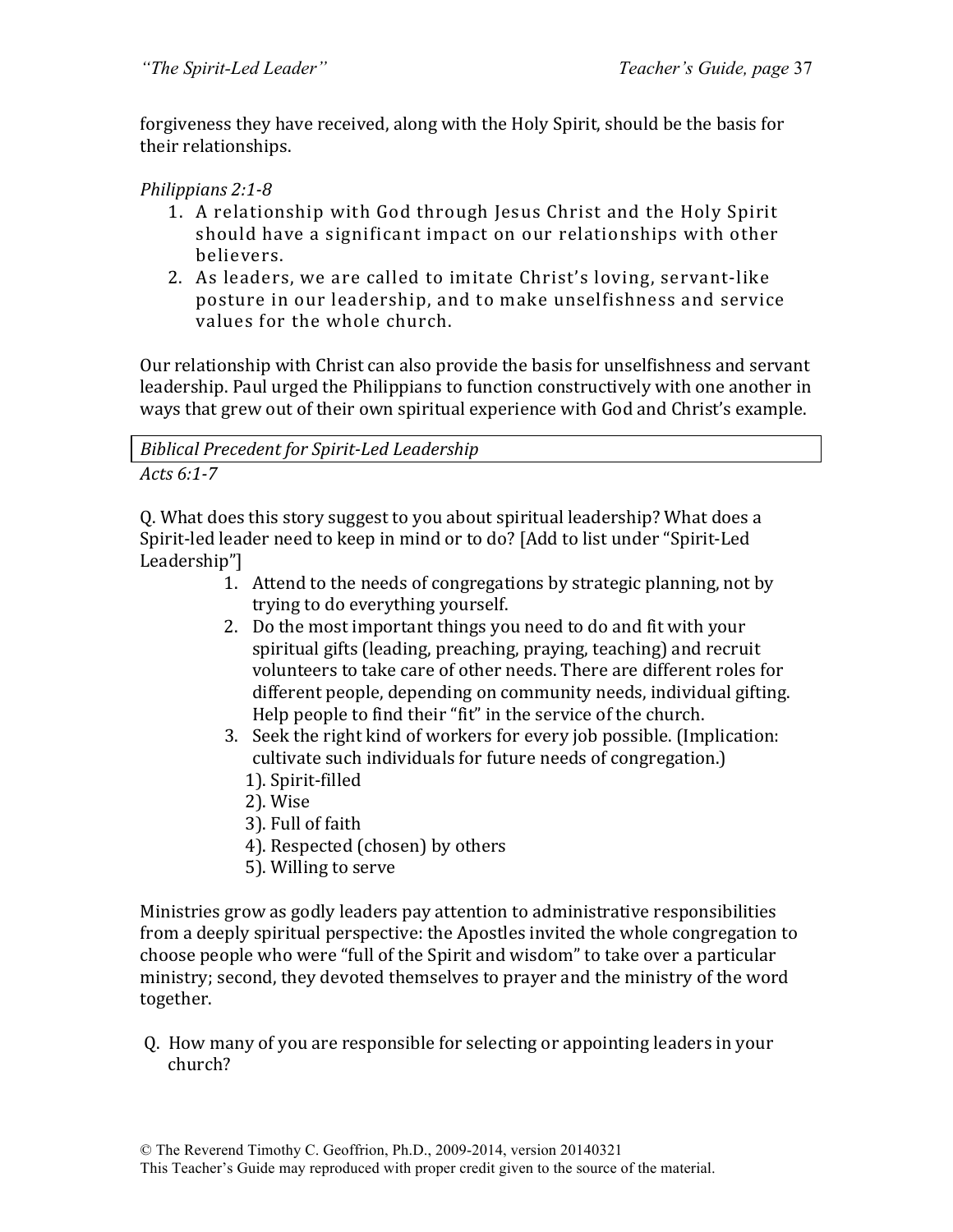### *Exercise on appointing leaders*

Think about all the leaders or volunteers you have appointed in the past year or two. Write down or think about each name. Give each one a score, 0-5, based on how many of the five characteristics listed above that they possess.

What insights or conclusions can you draw from doing this exercise?

(Point: Are you choosing the right leaders for the right reasons? How could you do a better job at selecting leaders?)

*Acts 13:1-3*

Q. What does this story suggest to you about spiritual leadership? What does a Spirit-led leader need to keep in mind or to do? [Add to list under "Spirit-Led Leadership"]

- 1. Seek discernment in the context of worship.
- 2. Include fasting and prayer as a spiritual discipline.

Corporate discernment grew out of worship at times in the Early Church. Corporate commissioning of ministry and missionaries included spiritual disciplines and practices of prayer, fasting and laying on of hands.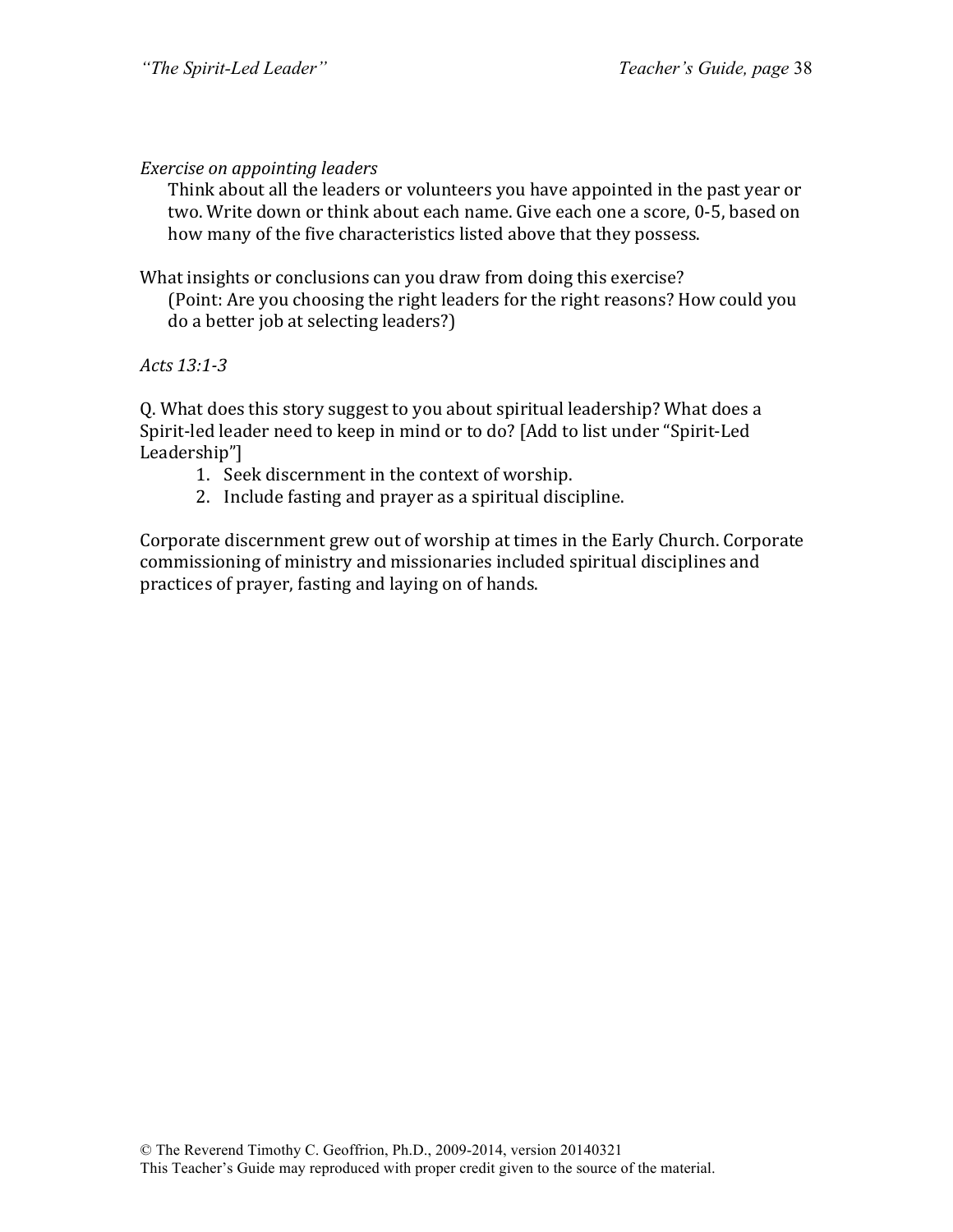# **SESSION 10—Practical Tools for Spirit-Led Leadership**

#### 90 Minutes

### **10 Practical Tools for Spirit-Led Leadership**

In this session, we are going to talk about ten practices designed to help others experience God's presence and activity in every aspect of church life.

1. *Stay True to Your Purpose.* It's the pastor's job to keep before the people what the purpose of the Christian life is and the purpose of the church. Everyone who comes to the church should be clear that the purpose of the Christian life is this: we are here to know, love and serve God with all of our being, to follow Jesus and become more and more like him; and to learn to live Spirit-filled and Spirit-led lives.

Churches also exist to do four major things as the body of Christ, where Jesus Christ is the head: (use diagram)

- 1. Provide worship opportunities for the body.
- 2. Educate and equip the body to grow in their knowledge of God and for works of service. (Ephesians 4:11-13)
- 3. Nurture and support one another in the body.
- 4. Mobilize the body in works of service and Christian mission.

In all this, we are called to love one another and use our spiritual gifts for the common good.

None of this happens well unless we abide in Christ and let God make our efforts fruitful. A Spirit-filled and Spirit-led leader lives and leads out of the power of the Holy Spirit, and calls the whole church to do the same.

2. *Encourage heartfelt and thoughtful worship of God*. Holding worship services is an important part of spiritual leadership. But it is not enough just to go through the motions, or to just have a worship service.

Effective Spirit-led leaders will think through the worship service. They will thoughtfully prepare what they want to say and do; and, at the same time, remain open to the prompting of the Holy Spirit when they are actually leading worship. They will prayerfully seek the Holy Spirit's power and working. They will use the worship services for the good of the congregation.

- Worship services appropriately should focus on God, not ourselves. Our congregations should leave the service praising God, not us. They may be grateful for us, but the goal is to help them draw closer to God.
- Worship services are also good times to reaffirm the core spiritual values and mission of the church. Why are we here?
- They are times to express our dependence on God and our trust in God.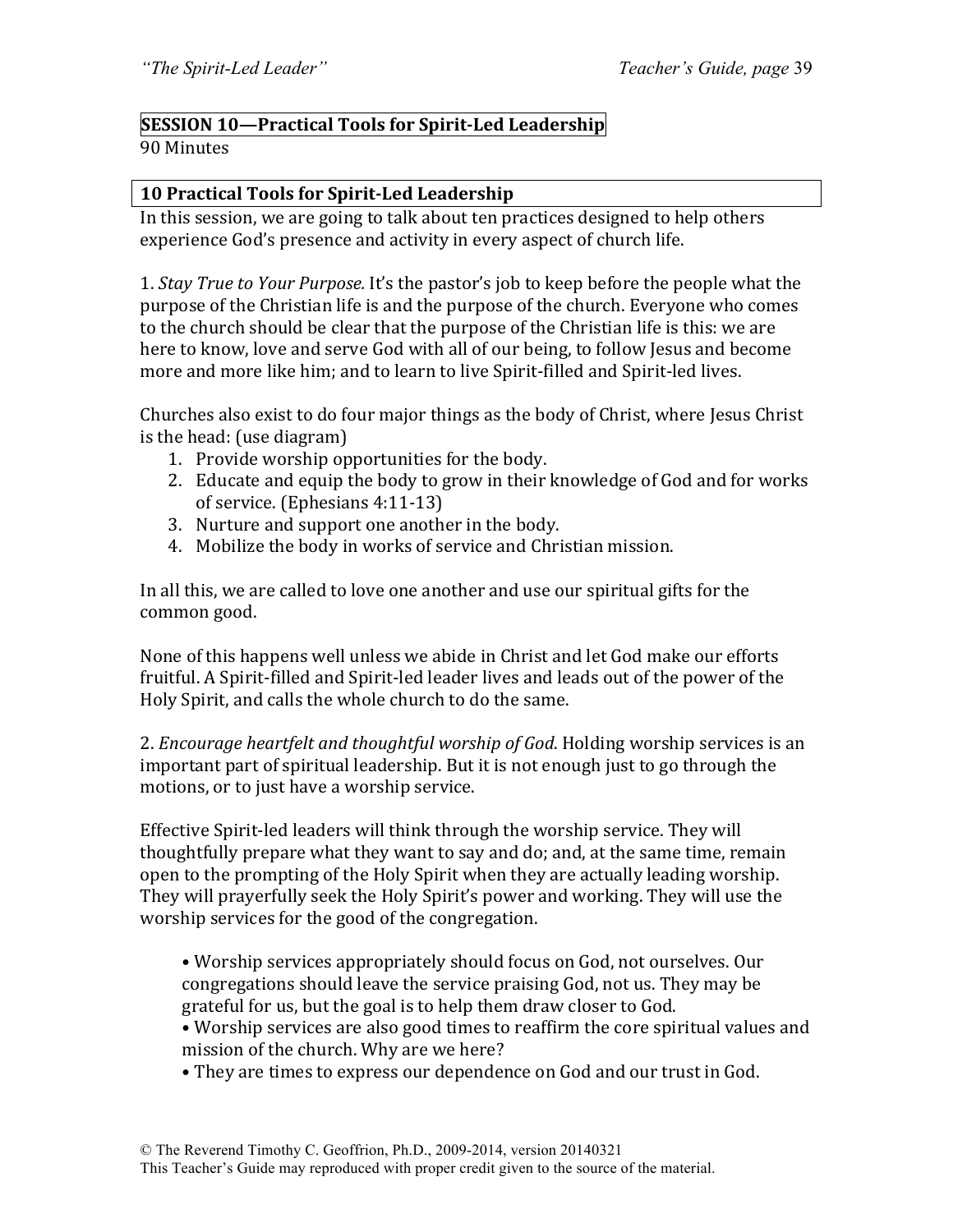• They are opportunities for the congregation to praise and thank God together, to express our common devotion to Christ, and to seek the leading and working of the Holy Spirit.

• They are also times to share spiritual stories. Testimonies are a very important part of worshipping together.

3. Love your team and congregation members actively. One of the most powerful gifts you, as a spiritual leader, can offer, is to genuinely love your co-workers and members of your church. I'm not talking necessarily about a feeling of love, and I certainly do not mean entering into an intimate relationship with them. Rather I'm talking about loving others with the pure, self-giving love of the Lord. We are called to model agape love: respect, kindness, humility, and service to one another (1) Corinthians 13).

Love is patient; love is kind; love is not envious or boastful or arrogant or rude. It does not insist on its own way; it is not irritable or resentful; it does not rejoice in wrongdoing, but rejoices in the truth. It bears all things, believes all things, hopes all things, endures all things. 1 Corinthians 13:4-6 NRSV

3 modes of love:

1. Heart-felt love: how can I feel genuine compassion and concern for them? (Ask God to put his compassion in your heart.)

2. Thoughtful love: what's truly in their best interest and in the best interest of the whole church? (Ask God to help you to see what's best for the other person and the church.)

3. Active love: what action can I take that is most consistent with love? (Ask) God to show you what you could do concretely for the other person that he or she might receive as a loving action.)

As examples: You can show respect; be gracious; be caring; be humble; be genuinely interested in their well-being. Forgive when necessary, and be hopeful about their future (even if you are discussing their termination from working in your organization). Listen to what they are saying, and help them think and pray through what they are experiencing. If appropriate, be ready to reassure, back off, or soften your tone if you see signs of discomfort, anxiety, or intimidation. Look for God's activity in your work together, and not just in the outcomes. Help them to celebrate and flow better with God's movement in their life and work. Mentor them. Support them. Encourage them in whatever ways you can do so genuinely.

EXERCISE: UP TO THIS POINT, WE HAVE BEEN USING ANALYTICAL SKILLS TO CONSIDER HOW WE MIGHT LOVE OTHERS BETTER. NOW, WE ARE GOING TO DO AN EXERCISE THAT IS MORE SPIRITUALLY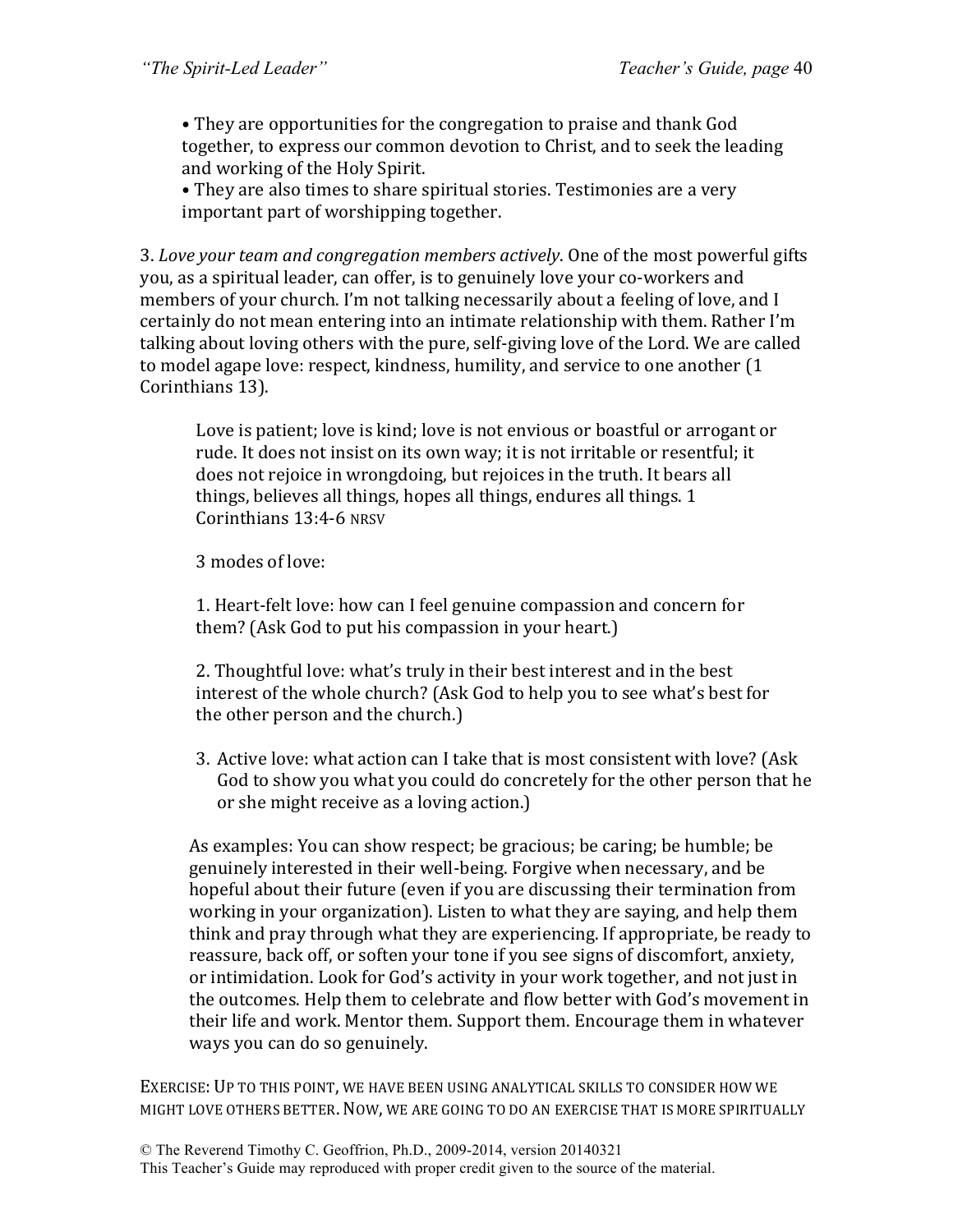ORIENTED, BECAUSE IT IS NOT BASED ON YOUR THOUGHTS OR FEELINGS, BUT ON THE HOLY SPIRIT. CLOSE YOUR EYES. PICTURE SOMEONE WHO IS HARD FOR YOU TO LOVE IN THE CHURCH, THE VILLAGE, YOUR ORGANIZATION, OR YOUR FAMILY. ASK THE HOLY SPIRIT TO SHOW YOU HOW YOU COULD LOVE THAT PERSON BETTER—FROM YOUR HEART, IN YOUR MIND, AND/OR IN ACTION.

For Personal Reflection: What are some needed ways by which I could better show love to others in my church or organization, in practical terms?

#### 4. *Read Scripture and Pray Together*.

• Maintain a personal discipline of Bible study and prayer. For personal Bible Study, consider using the 3 step process I often use:

- 1) **Text.** Read for mastery of content: write out a paraphrase.
- 2) **Commentary.** Comment from the perspective of a teacher or preacher.
- 3) **TCG.** Read for personal application [Note: TCG stands for the author's initials.]

• Reading the Bible together with your leadership team and volunteers can be a very helpful and powerful way to listen to God together. The narratives of Scripture offer powerful stories and illustrations that help shape the community's self understanding and can be inspiring reference points for theological discussion and practical Christian living alike.

Studying the Bible as a team: I initiated Bible Study for Ministry (BSFM) at Family Hope Services. Direct-service staff and I met together biweekly throughout the school year. At first I led Bible studies, emphasizing how the text we read could apply to the life of a Christian minister and ministry. We also spent sessions studying topics relevant to our work, such as promoting spiritual growth among teenagers, and tough theological questions that affect how staff people think about and relate to God. The vehicle for building up staff continues today.

• Pray on all occasions for everything possible and appropriate. Spirit-led leaders must pray with individuals, groups, and other leaders on a regular basis. When you are working with a leadership team, call the team to be open to whatever God might want to reveal to you. Pray for wisdom and leading. Pray for grace to work through conflicts with others. Pray to draw the group together by the power of the Holy Spirit. Pray for the group to be able to be filled and led by the Spirit.

• Do not preach in your prayers. Save preaching for preaching. Save teaching for teaching. Save counseling for counseling. Prayer is about connecting to God from your heart and with your head, and about bringing people to the throne of grace and interceding for them. If you are going to lead others in prayer, remember whom you are talking to. It's your Heavenly Father, your loving Lord, your Creator and Redeemer. 

[Remember ACTS: Adoration, Confession, Thanksgiving, Supplication as the main purposes of prayer. Note: there are imprecatory prayers and prayers of lament, too.]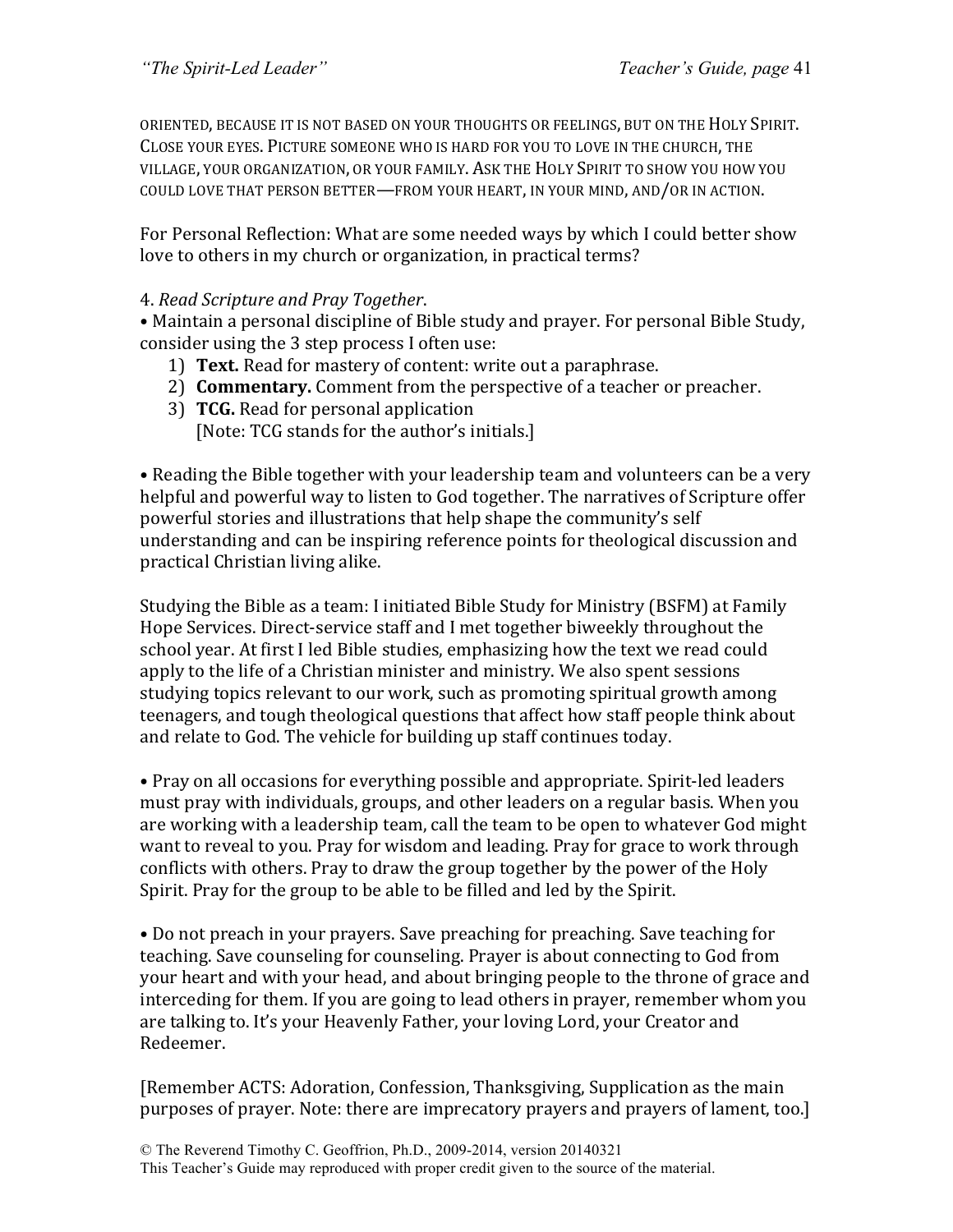5. Practice the presence of God in administrative meetings.

Make a special effort to look to God and to notice what God is doing in the context of meetings and group work. You may be accustomed to focusing on the stated agenda—normally a good thing—but God may be doing something you hadn't planned. In every meeting, the most important agenda items are the ones God adds!

• Look for the moving of God's Spirit. Meetings should not be power plays where we force our will on everyone else.

• Invite others to be alert to how God may be communicating as you discuss issues, make plans, and converse with one another. (Mahn Joseph: light a candle representing the Holy Spirit's presence; leave an empty chair symbolizing Christ's presence.)

• Pray, "Lord, help me to see what I need to see in the course of this meeting." For example, sometimes I need help to realize that I am not listening, or that an individual is not open to a new proposal, or that we seem to be at an impasse, or that while everyone is agreeing, no one is enthusiastic. Often, until I gain insight into an issue or recognize a negative dynamic in the group, I cannot lead effectively.

• Enter into the process both as a participant and as a genuine listener. Instead of trying to manipulate the outcome, seek to remain open to whatever wisdom or leading that may emerge in the course of the discussion. Put an issue clearly on the table but approach the discussion in a way that genuinely invites the full participation of others.

• Ask others to expect that God will guide us together through the process.

• At the conclusion of a meeting, ask the participants to reflect on their experience in the meeting. Where did things seem to come together? Where did they sense God's Spirit at work. Do you reach consensus? Was it a good feeling? Was a conflict suddenly resolved? Was there love? Was new insight experienced?

Illustration: Once, when consulting with two organizations that were trying to develop a better working relationship, we started the meeting in silence, listening to whatever the Holy Spirit might want to say to us. I invited others to pray aloud, after we had spent some time praying individually. Then, before starting our agenda, I asked them to share with each other what they thought about and sensed during the time of prayer. Many powerful testimonies were shared: some confessed sin, some had new hope, some had greater clarity about their purpose to serve the community. Everywhere I looked, I saw wet eyes. The Spirit had moved. Because we took time to pray,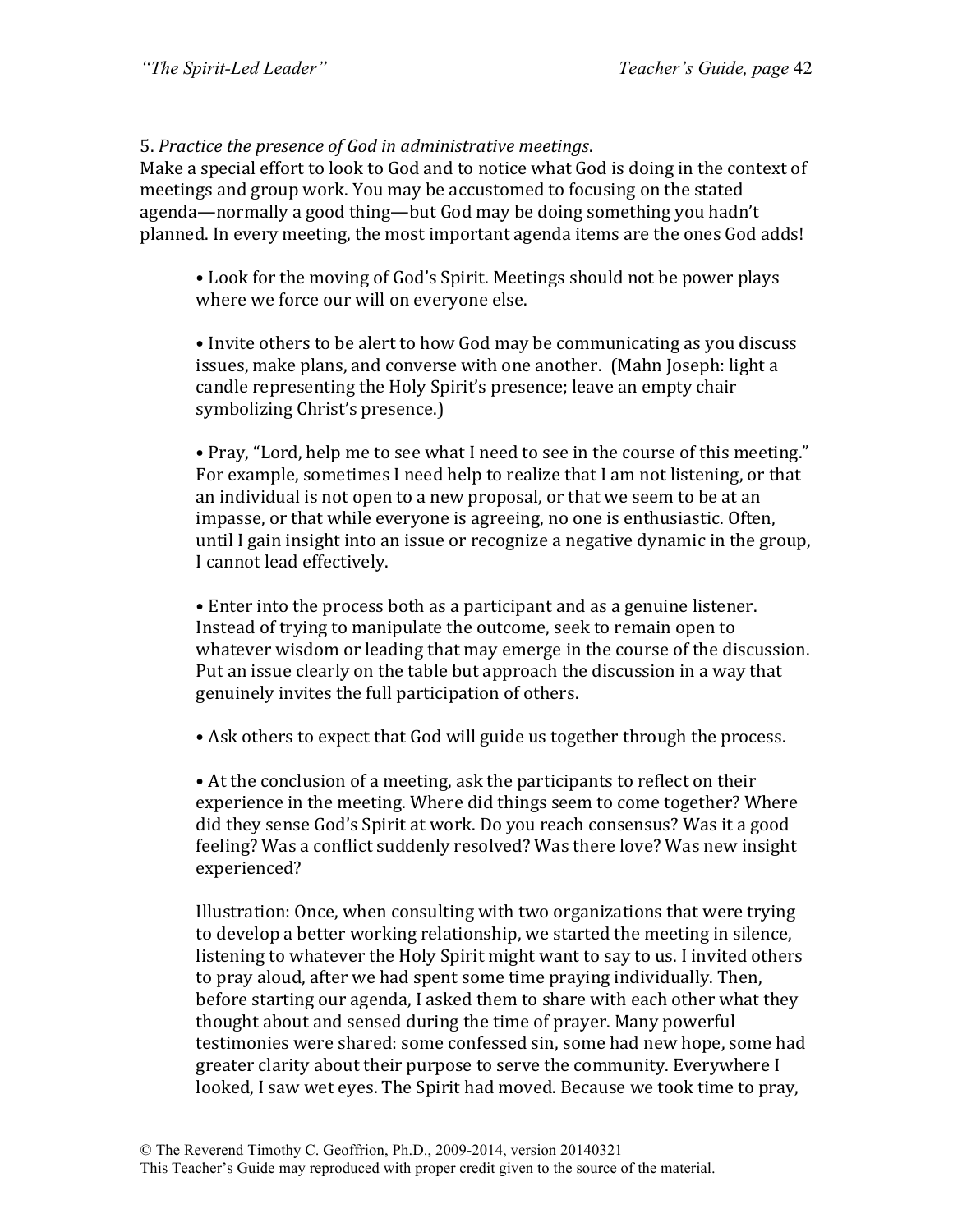to listen, and to share with one another, the tone of the whole meeting changed, and we had a very productive session.

#### 6*. Hold days of prayer and fasting*.

Days of prayer and fasting can be powerful ways for a congregation to humbly seek God together. In my experience, God always seems to speak in meaningful ways to those who participate.

Here are some examples of how I've seen God work through a day of prayer and fasting. 

- The day can pull people together.
- The day gives a special opportunity for extra prayer and meditation that helped to renew those who participated.
- Sometimes something important becomes clear to everyone, such as the need to do more outreach.
- Sometimes an issue that needs to be addressed will be revealed, such as how church members are getting along with each other.
- Sometimes new insight will be given, such as a solution to a problem.
- I've experienced God's strengthening our commitment to our mission.

• One time, God led someone to make a very significant financial gift to our ministry.

7. *Hold leadership retreats.* Annual retreats for staff members are an excellent way to encourage, nurture, and refresh individuals who have been working hard all year and who may be feeling drained. Retreats provide a good opportunity to read scripture together, pray, listen to one another, and enjoy each other's company. Extended time away together fosters a strong team spirit, helps the team focus better on their common mission and purpose, and can make working together easier. The key, though, is to ground the experience in spiritual activity that focuses on God, encourages faith, and promotes consciously connecting to God.

8. *Encourage church members to share their spiritual stories with one another (testimonies).* Much spiritual power can be unleashed when we stop to tell our stories of how God has been at work in our life. At times when I am discouraged or having doubts about God, I find great encouragement just retelling a story about how God has worked in my life.... Be sure your stories glorify God and not yourself!

9. *Develop other spiritual leaders*. The more we draw others into spiritual leadership with us, the more spiritual growth will become a true priority of the church.

However, most people will need to be trained to be a spiritual leader. You will need to train others to listen to the Spirit's leading along with you. Select certain individuals to join you in thinking and praying about spiritual leadership within your church or organization. Make it your goal to help them to grow spiritually. Plan to turn over significant aspects of leadership to those with the right gifts and maturity. The more we include others in spiritual leadership, the more fresh ideas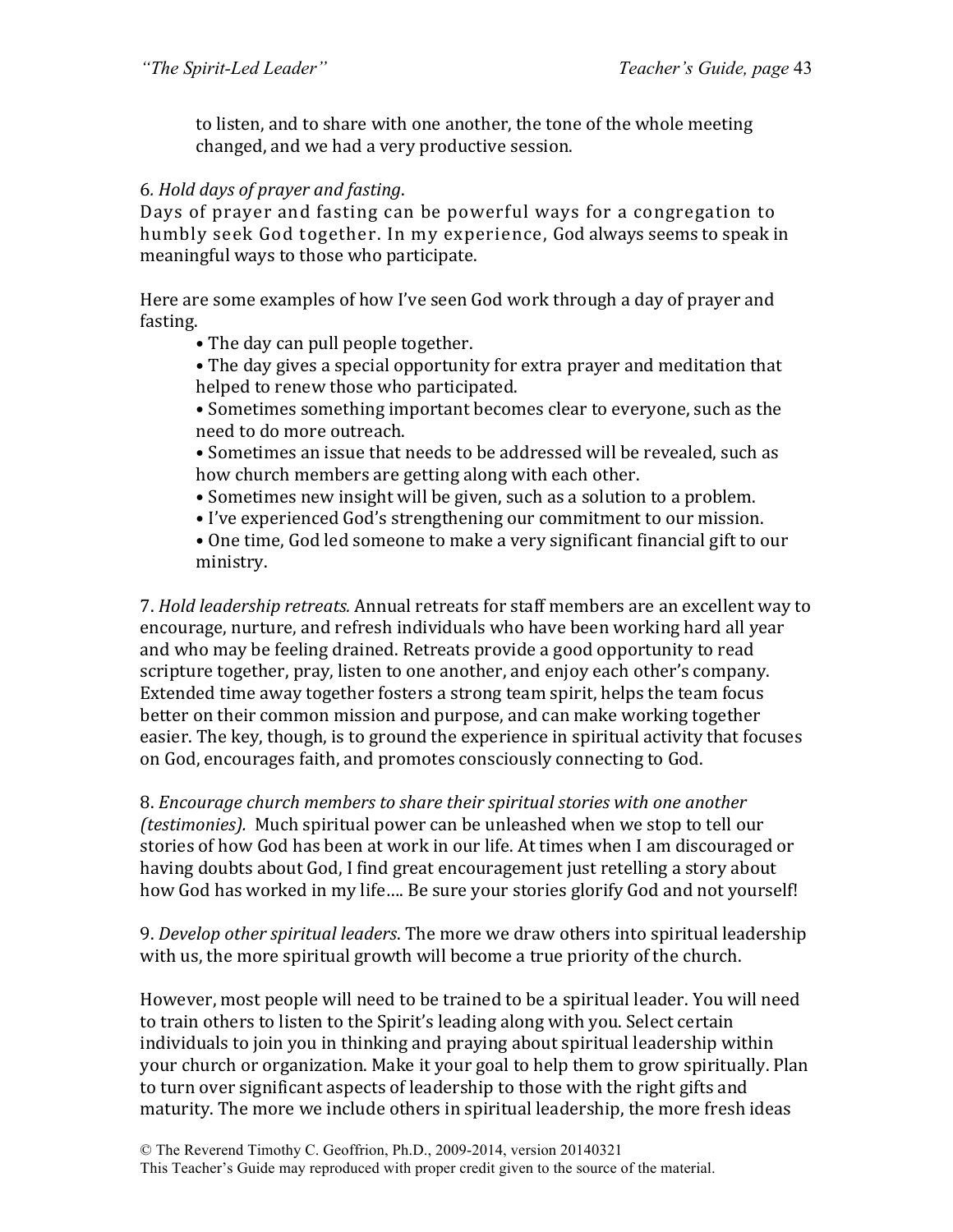will emerge. We will hear new things, and God will bring the desired vitality in surprising ways. Drawing others into leadership also makes for good succession planning.

For example, in the Bible Study for Ministry classes I used to lead, various staff members would take turns leading. They would each talk about their own relationship with God and about how they saw God at work in their ministry. Sometimes, they would lead Bible studies, and some times practical ministry talks.

### 10. Surround yourself with others who have complementary gifts.

Don't be too proud to admit that you need others in the body of Christ to help the body to function well. None of us has all of the gifts. Wise Spirit-filled and Spirit-led leaders know this, and makes a point of surrounding themselves with those with complementary gifts.

For example, if you have the gift of administration, use it! The whole church and organization will be stronger if you will organize the ministry well. However, many pastors do not have that gift. The church still needs it, though! Paul said that God gave some to be administrative leaders (1 Corinthians 12:28). If you don't have this gift, find the man or woman who does, and let him or her use their gift!

When we draw on the spiritual gifts of others, the whole church can benefit. In music, solos can be moving and beautiful, but four-part harmony from the lips of a full choir has even more power, and everyone can receive a great blessing.

#### *Concluding comments*

• To learn to be a Spirit-filled and Spirit-led leader is a lifetime pursuit, b/c we are always growing spiritually, growing as leaders, and growing in our ability to integrate our spiritual life and leadership.

• We cannot be Christ, but we can abide in Christ. As pastors and leaders, we can draw on many practical tools to help us in our role as spiritual leaders.

• By God's grace and the working of the Holy Spirit, we have every reason to believe that we can honor God and serve Christ's purposes in our leadership.

### *Class Discussion*

- • Questions?
- • Issues?

### For My Personal Reflection (in my own journal)

- 1. Which of these spiritual tools would I like to develop more for use in my leadership?
- 2. What do I feel prompted to develop first?
- 3. How else did the Spirit speak to me through this session?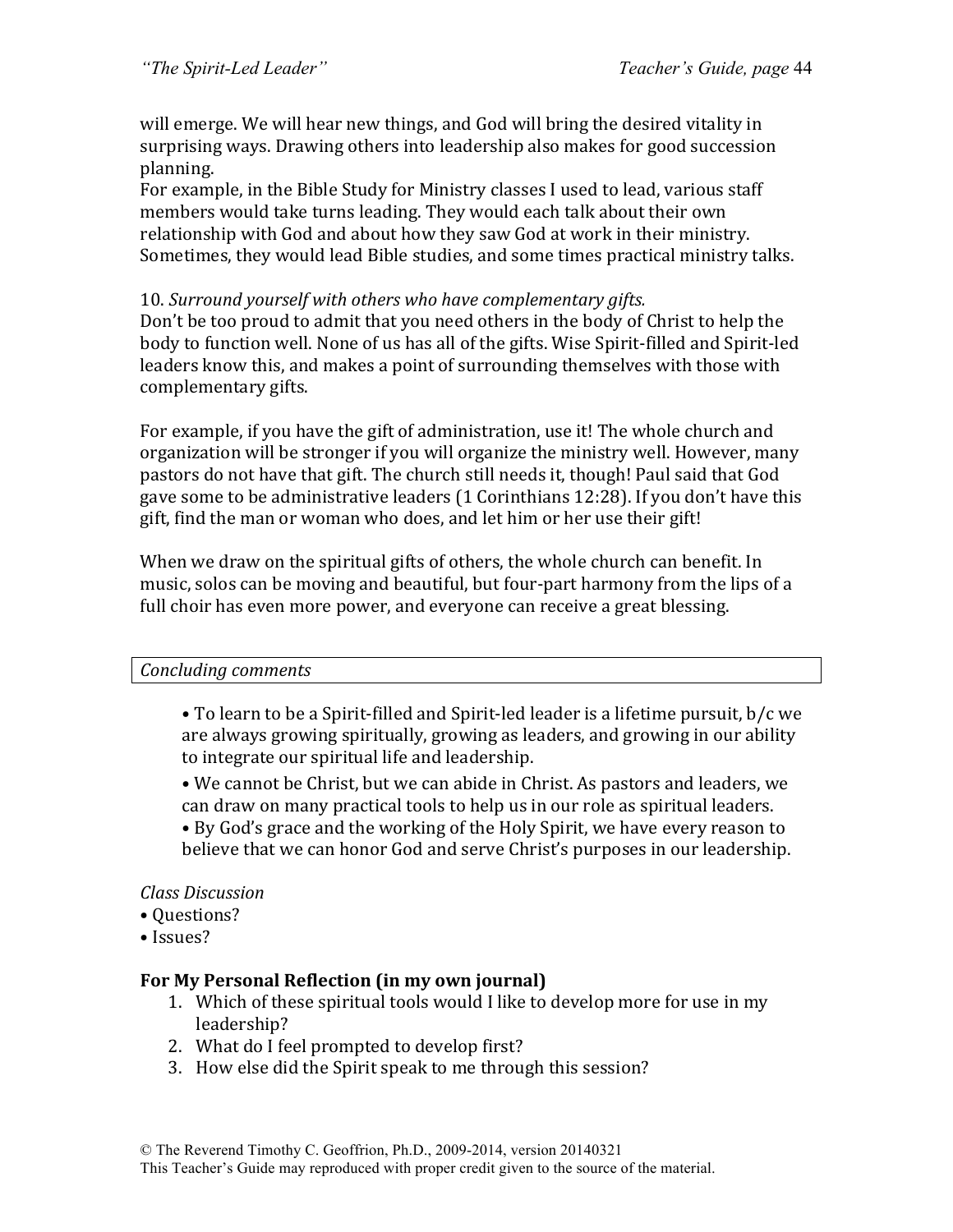### **SESSION 11— Embrace Change as Something Good (a Friend)** 90 Minutes

#### **Focus**

How many of you feel a need for change in your life?

*What kind of changes in your life and leadership would you like to see?* (Pause for some to answer aloud.)

The good news is that God is in the change business. However, for many of us, we may we want change in our life, but what we really mean is that we wish people around us or our circumstances would change. When God offers real change in our lives, he often starts with us, with our hearts, our minds, our behavior.

### **To Change or Not To Change?**

Business consultant Robert Quinn, who's taught at Harvard Business School, wrote an excellent book, entitled, *Deep Change. Discovering the Leader Within* (1996). He explains that most of us resist change. However, we often do not realize that to not change can hold serious consequences. In his research, the result of not changing when we need to change is always the same: "slow death". We will start to die on the inside, our position of influence may deteriorate, and we may fail as leaders.

#### *What's at Risk*

If we don't make needed changes in our personal life, our relationships, our church or leadership...

- We may lose our energy and heart for whatever we're doing.
- We may kill our vision.
- We may lose the respect of others.
- We may discourage others.
- We may even hurt others spiritually.

Can you think of a time when you didn't make a change you knew you needed to make, either in your personal life or leadership? What was the result? (Slow death? Fast death? What?)

#### *What's to Gain?*

On the other hand, when we see change as a way to fulfill God's purpose for our life and leadership, the result can be very different.

- Change becomes our friend, i.e., something good.
- We will have more power and strength from the Holy Spirit.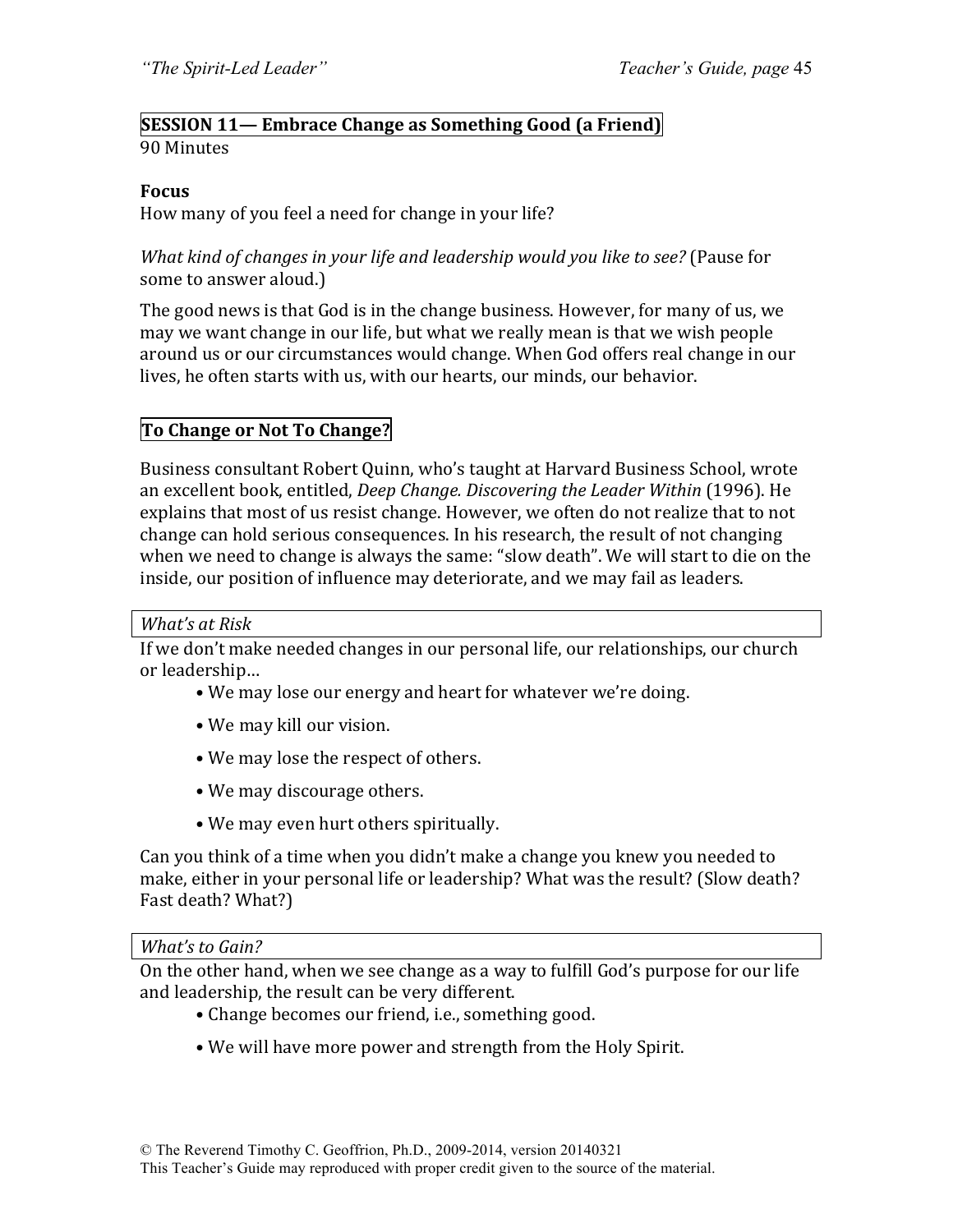• Some people will oppose us, but others will respect us more, and will be more likely to follow.

• At those times when others do not understand, we may feel afraid or

weary; but we will know we are doing the right thing.

• In the end, we will be far more effective as leaders.

Have you had any of these experiences? (Improvement? New energy? Strength, confidence, what?)

The Importance of Change for Leaders and Leadership

Most of us have goals, dreams and visions for ourselves and for our leadership. What we sometimes forget is that to get from point  $A$  to point  $B$ , from where we are to where we would like to be, there will be a need for change, and sometimes drastic change. 

**Spiritual Leadership Practice 6** Make change a personal priority.

**Soul Principle 6** Change is our calling.

### **Biblical Perspectives**

*God's* Use of *Change for Our Good*—Romans 5:1-6, 8 (cf. 1 Peter 1; James 1) Read Romans 5:1-8

These verses say a lot about God's activity in our lives.

• When God works in our life, we move from despair or feeling lost or empty, to peace. God changes our hearts and minds to move us from ignorance or disbelief to faith in Jesus Christ.

• God uses our circumstances to help us to change and fulfill our purpose in life. God works through our suffering and trials to create within us perseverance, character, and hope. God pours out God's love into our hearts, and our lives change.

• God reached out to us in love through Christ, before we even thought about changing. "While we were still sinners, Christ died for us." So, God doesn't wait for us to change before God loves us. Rather, God acts in love, and then helps us to change our attitudes and actions as a result.

### *The Call to Ongoing Change* –Romans 12:1-2

We looked at these verses earlier this week when talking about God's will for our lives. Now, I want to emphasize another aspect of it. Paul is indicating that change (transformation) is our calling as Christians.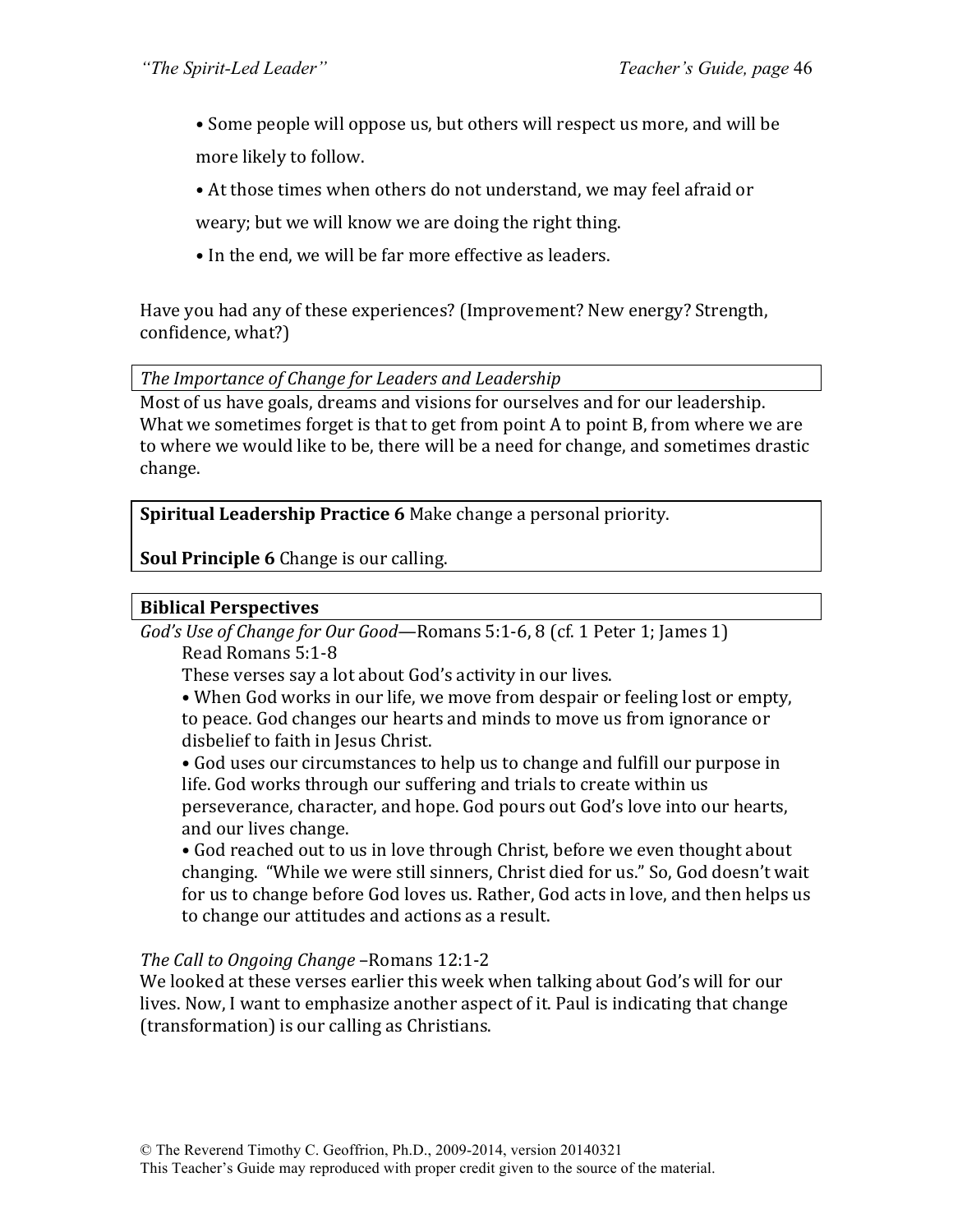• The old way: Apart from God and Christ, we view the world through selfcentered eyes. We want to serve ourselves and please ourselves.

• The new way: To live with God and Jesus Christ at the center of our life (= reorientation), and seek to become more and more like Jesus  $($  = sanctification):

- 1. We now have hope for eternal life.
- 2. We offer our lives to God as "living sacrifices" in view of his mercy.
- 3. We live to serve God's purposes, not our own.

These changes don't happen all at once. We must spend our whole lifetime embracing the changes God calls for. But it remains our calling.

#### **Two Kinds of Change—Incremental and Deep Change**

In daily practice, the opportunities to change the way we think and the way we act are limitless. So let's talk about change and changing for a little while.

#### *Incremental Change*

Incremental changes are small changes that improve our life or our leadership or our church. Here are some examples:

• Suppose you had trouble getting up in the morning. A small change would be to ask someone to help you to get up on time.

• Suppose you want to improve the music in your worship service, so you add more singers or musical instruments.

• Suppose you were feeling as if there was too much for you to do with some responsibility you have. You might start delegating responsibility to others, or simply look for more volunteers to help out.

There are many little issues in our life and leadership that can be solved by making little changes. These are called incremental changes. At other times, there are major issues that may require major changes.

### *Deep Change*

Deep change means making a major shift in our life or leadership. The costs are usually much higher than when making incremental changes. The rewards are also much higher. Here are some personal examples:

• I tend to take a lot of pride in my work and my achievements. A deep change for me was to accept that sometimes I can serve God better when I am weak, rather than when I am strong. Instead of trying to convince everyone how great I was, I began to share how much I struggled and had failed at times in my life—and how God has used my failures to teach me and help others. This was a major shift in my thinking.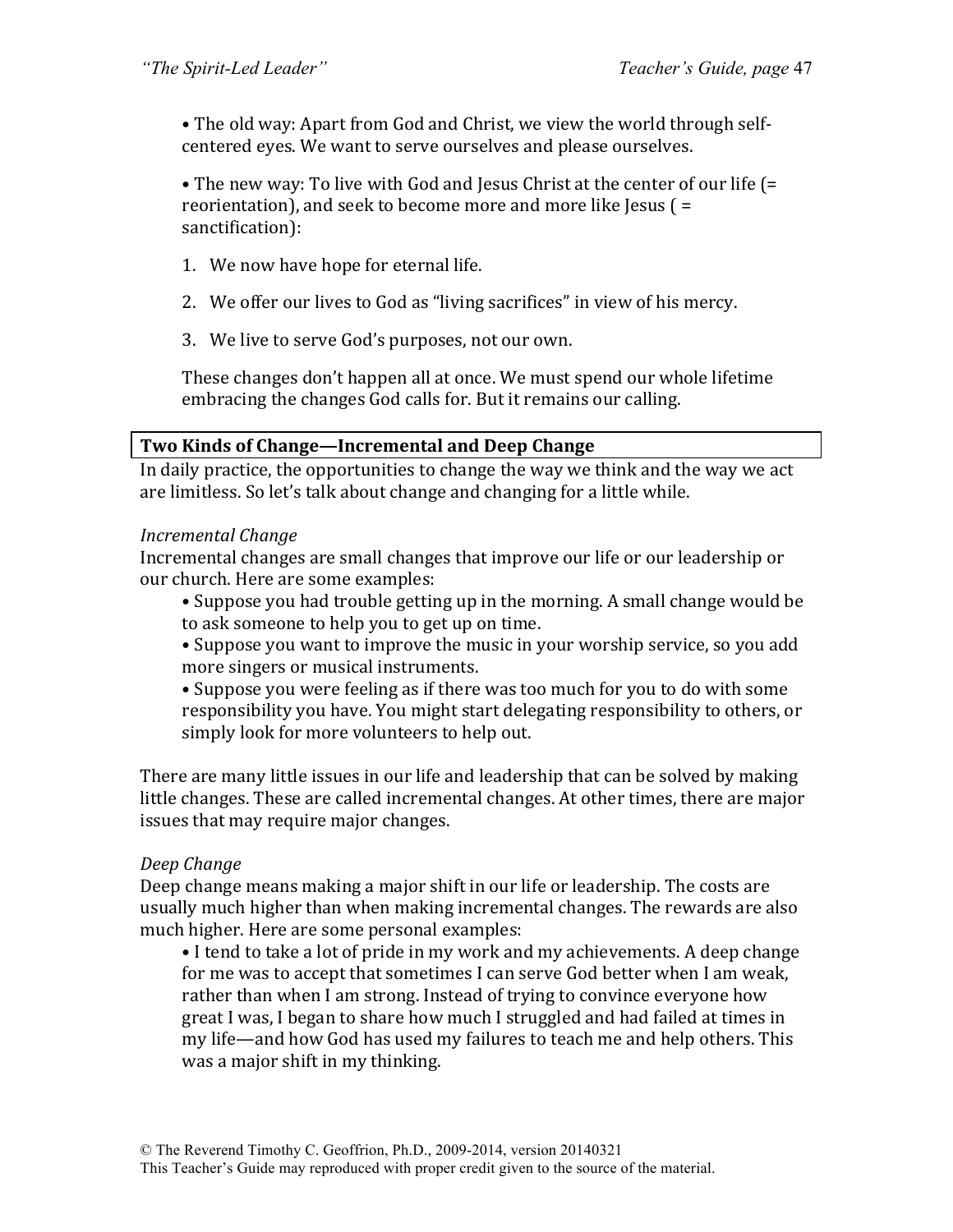• In my leadership, I used to like to make decisions and tell others what to do. Then, after reading books and experiencing frustration in my leadership, I realized that I needed to let others help me lead. I began listening more to others. I began inviting their comments and opinions. I humbled myself and admitted that I do not have all the answers, and I need the help of others.

### *Biblical Examples*

Example of Medium-deep change: Acts  $6:1-6$ . This is the story of the apostles turning over the ministry of waiting on tables to seven men "full of wisdom and the Spirit." What might have been the "deep change" in the Jerusalem church? (The Apostles had to accept that they could not meet all of the needs of the people themselves. They had to delegate some responsibilities to others so that they could focus on their priorities—teaching and praver.)

Example of Deep change: Acts 9. Saul's conversion on the road to Damascus. How is this an example of deep change? (His beliefs and work were radically transformed. He had to give up his ideas about what it meant to serve God faithfully. He submitted his life to Jesus Christ as his Lord. He went from persecuting the Church to serving her.) Note: God is really the one who produced this deep change in Paul. Paul's job was to cooperate with what God was doing in his life.

### **Individual Work** (10-15 minutes)

- 1. What changes are most needed in my life and leadership right now?
- 2. What are the biggest challenges facing me in making these changes?
- 3. What help do I need, and what can I do to find the strength, courage, and help to make the needed changes?

**Small Group Discussion** (20-30 minutes)

#### **Large Group Discussion** (20-30 minutes)

### **OPTION** (Add small groups as session 12, drop second session on listening) **SESSION 12**

### **Individual Work** (10-15 minutes)

- 1. What changes are most needed in my life and leadership right now?
- 2. What are the biggest challenges facing me in making these changes?
- 3. What help do I need, and what can I do to find the strength, courage, and help to make the needed changes?

### **Small Group Discussion** (20-30 minutes)

### **Large Group Discussion** (20-30 minutes)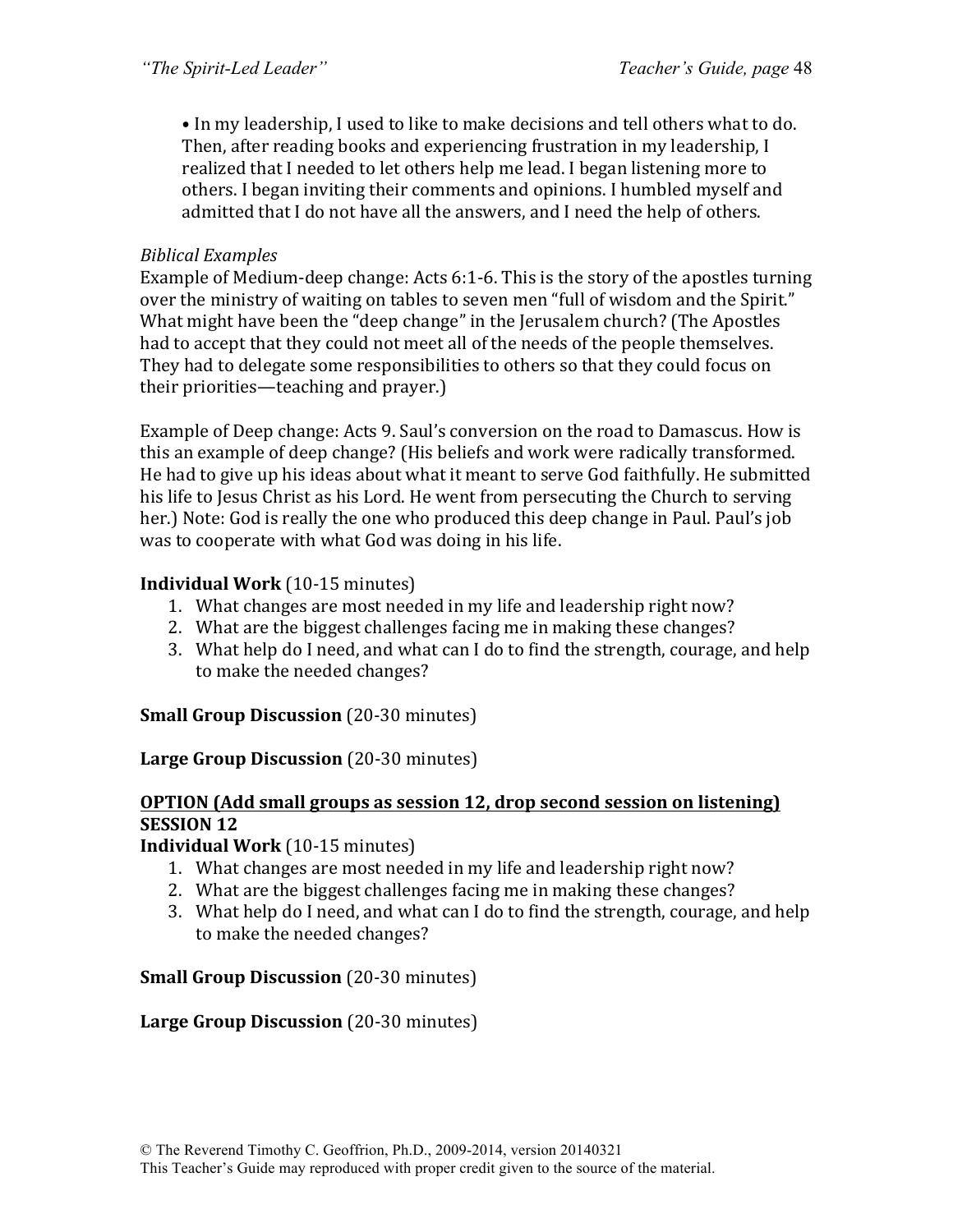### **SESSION 12 (or 13)—Lead by Listening Well**

90 Minutes

#### **Introduction**

To be an effective Spirit-led leader requires a lot of personal growth and effort. As has been emphasized in this course, a big part of our effectiveness depends on "who" we are as people—our faith, our attitudes, our submission to God, and our integrity. Another important part of Spirit-led leadership is "what" we do in our leadership roles. By this we mean, the leadership we offer, the ideas, the programs, and the systems we put into place. The "how" pertains to how we relate to others while we are leading and serving Christ. Here is where learning to listen well is critically important.

**Spiritual Leadership Practice 7** Lead by listening well. **Soul Principle 7** The Holy Spirit speaks and works through every team member.

#### *Explanation*

Spirit-led leaders will listen to God, they will listen carefully to the voice of wisdom in their own head and gut, AND they will learn how to listen well to others.

[Keynote instructions; or put instructions on board with time table.]

*Exercise:* Triads (40 minutes with explanation) Explain exercise and answer questions (10 minutes)

Goal: to practice and develop better listening skills.

Briefly demonstrate how triad works.

**Round 1**: Designate various ones to be Speaker, Listener, and Observer.

#### Stage 1-Four minutes:

Speaker talks to the Listener about something personal, or simply addresses one or more of the following questions:

- Who in my life listens well to me? What do they do when I'm talking that encourages me to say what is on my heart and mind?
- When others do not listen well to me, how do I feel? What were the ramifications of their not listening to me?

Observer keeps time and pays attention to nonverbal communication and any dynamics that emerge between speaker and listener.

Stage 2-Three minutes:

Listener helps speaker process thoughts and experiences by asking clarifying questions. Listener's role is not to introduce his or her own opinions or to pry, but to ask for further clarification of ideas and feelings that speaker has shared.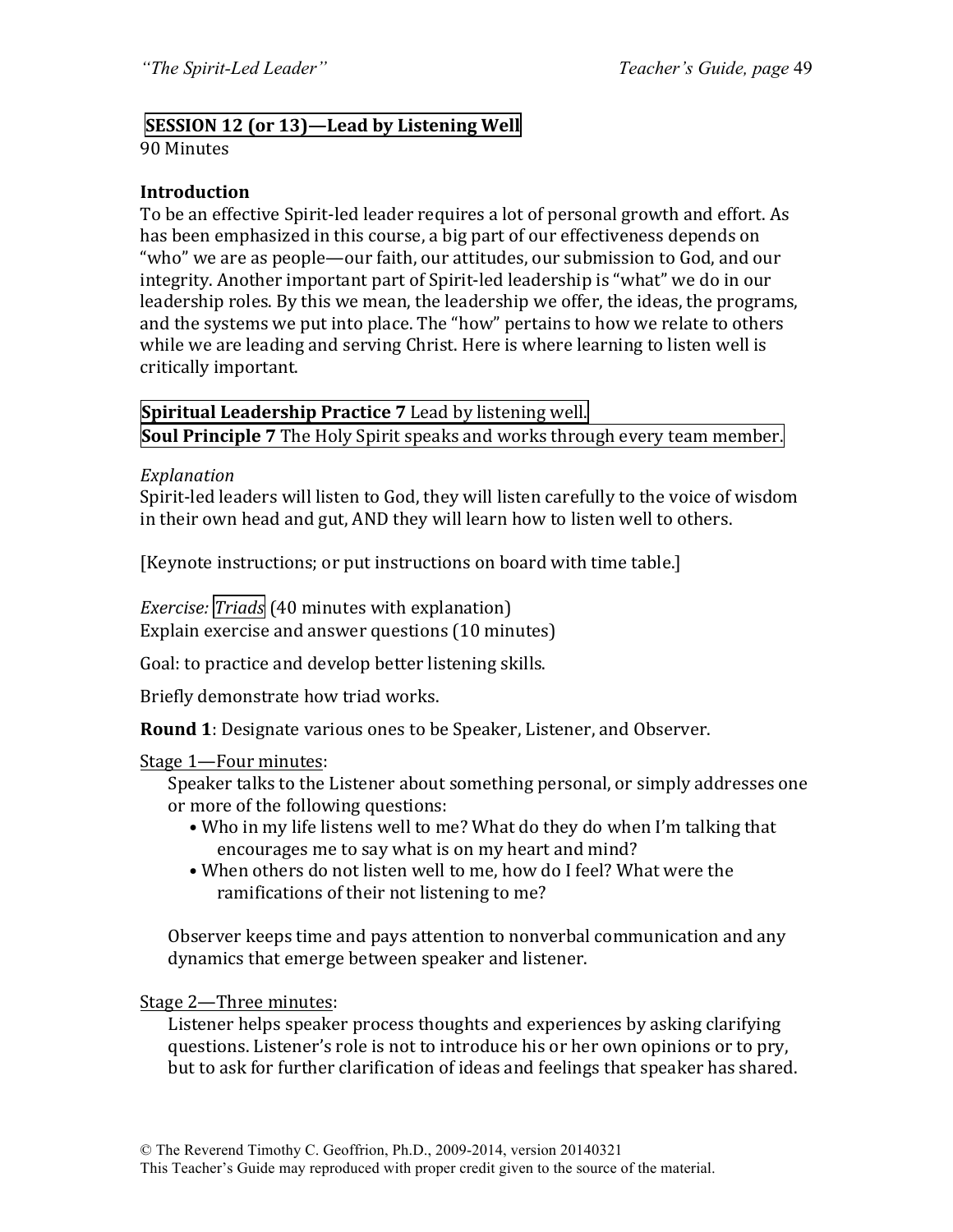Observer keeps time and notices any dynamics that emerge during the interaction between speaker and listener.

#### Stage 3-Three minutes:

• In one minute, Speaker reflects on the following: "How did I feel when I was speaking? How did the Listener facilitate my speaking?

• In two minutes, Observer shares what he or she has seen, heard, thought, wondered about, or felt while observing speaker and listener. When did the Listener show good listening skills? When could the Listener have listened better? What significant nonverbal gestures did you notice on the part of the Listener or Speaker?

**Rounds 2 and 3**: Switch roles and repeat the process until each person has had the opportunity to play each role.

#### *Group Discussion on Experience* (5-10 minutes)

When doing this exercise, what struck you as significant?

- As speaker  $\dots$
- As listener $\ldots$
- $\bullet$  As observer

#### *Why Listen?* (30 minutes)

Robert Quinn, in *Deep Change*, argues that when leaders become listeners they can hear the inner voice of others and the organization. By listening deeply leaders can take into account what is real in the knowledge and experience of their co-workers.

"Perception is reality." A common saying in organizations is "perception is reality." This means that people act on what they believe to be true.

What do you see in this photo? (Allow time for multiple answers. Ask, which interpretation is true? It's all in the eye of the beholder!)

Examples:

- If someone thinks you are wise, they may seek your counsel.
- If they think you are untrustworthy, they won't trust you.
- If they think the church doesn't care, they won't participate.
- If they think the leaders are dishonest, they won't give much money.

Practically speaking, it doesn't matter much what the truth is. What people believe is what will be the "reality" in your church. This is one reason it is so important to listen to what others are thinking, believing and feeling. You don't have to agree with what you hear, but you need to know what is "true" to others. Listening to others' perceptions is the only way you are going to know what is "real" for them. Then once you know what others think is true, then you can have a worthwhile conversation about what you and they would like to be different.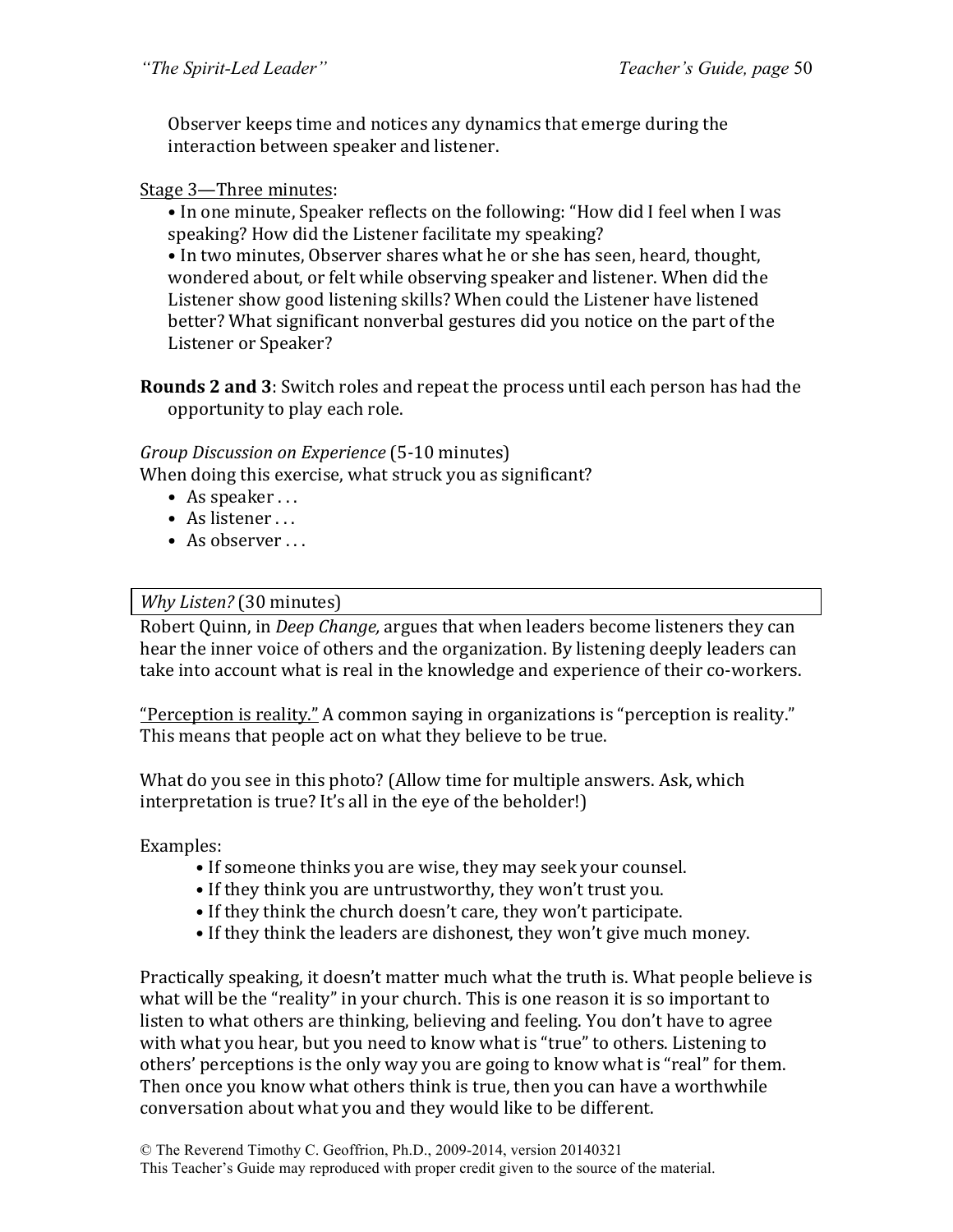### Good Things Happen When We Listen Well

There are other reasons to listen to others, too.

Taking the time to truly listen to others requires that you genuinely try to understand their point of view and the merits of their point of view. It also helps if we communicate back to others that we have heard them and are genuinely taking into account their views. When we listen well in this way, at least five good things will happen:

1. You and the church or organization will benefit from the wisdom of the team. Sometimes, the wisdom of the group is greater than the wisdom of an individual.

2. Team members will feel heard and respected, and be much more likely to own the final plan. There will probably be less resistance to our leadership. We will avoid unnecessary failure.

3. When you listen well, you teach others how to listen better themselves. 

4. This in turn, helps make your congregation more respectful of one another.

5. Over time, others will respect and trust you more. Then, as they become good listeners themselves, their respect and trust for one another will increase.

#### The Alternative—Trying to Force Our Will on Others

• We try to force our own ideas, dreams, preoccupations, personal ambitions and goals, in order to convince everyone else to think and act our way.

• But what happens when we do? Often, trying to force our will on others will not produce the results we truly want.

- 1. Trying to force your will may result in resistance to your leadership.
- 2. They may argue with you or fight with you.
- 3. They may subtly or not so subtly undermine the new initiatives. They may subconsciously or consciously subvert its success to justify their opinion that it was a bad idea, or any number of other things that undermine your intention and will.
- 4. They may ignore whatever was decided.
- 5. They may talk behind your back about how the new idea is stupid or won't work.
- 6. They may deliberately do the opposite.

Note: In the Participant's Guide, there is further teaching on listening well and reflexive listening. (See below, "For Reference".)

# **Question and Answer Session for Day 3** (30 minutes)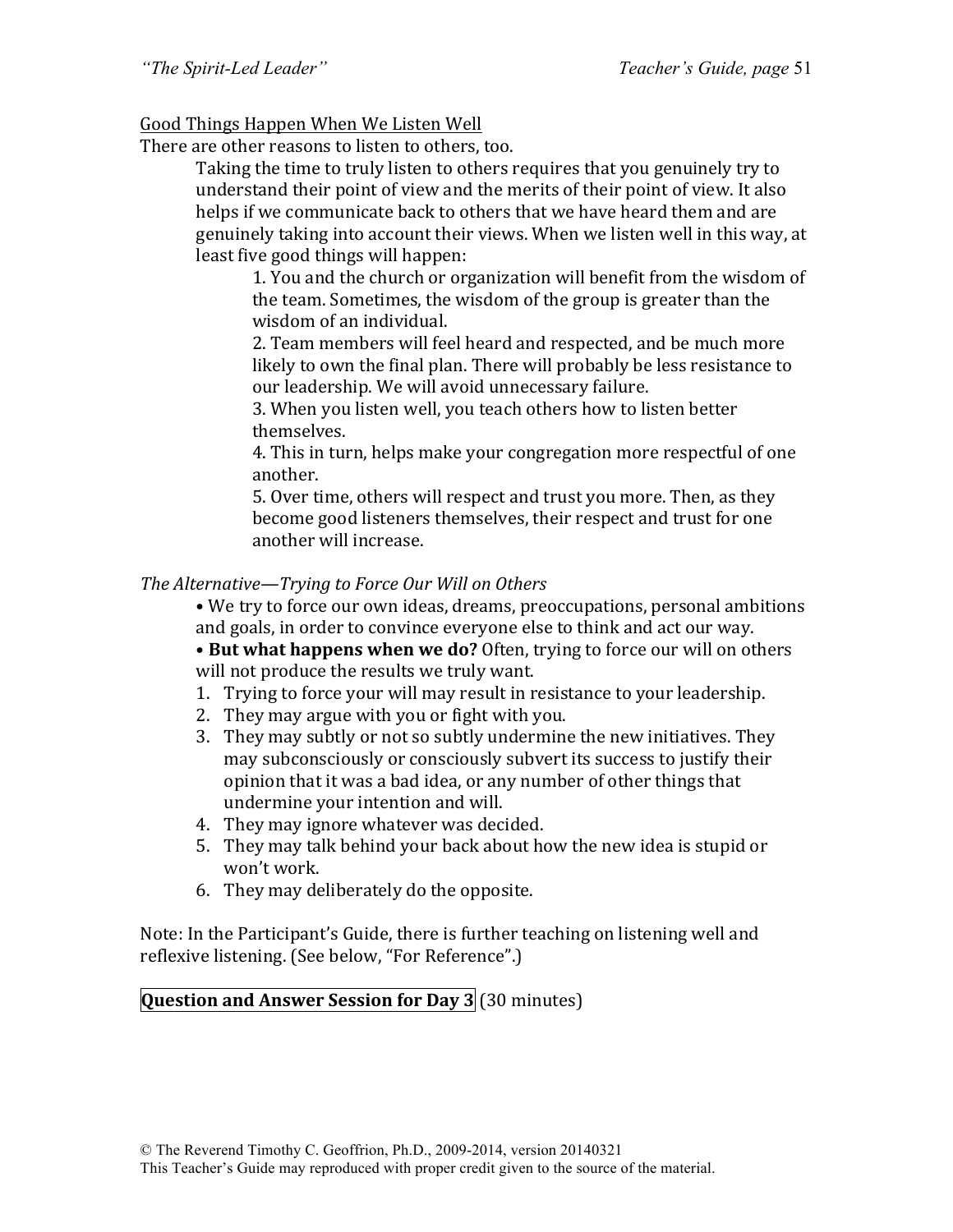### **For Reference**

#### *Listening Skills*

• Listen with an open mind. Set aside everything you think you know or think the speaker knows, and everything you want. Be willing to truly listen with fresh ears to others, and be genuinely open to be changed by what you hear. Then, stay focused on what the other person is saying, and not on what you want to say next. Your goal is to understand that person's point of view and its merits. Stay open to be moved or to be persuaded by whatever truth he or she expresses.

• Then, in addition to keeping an open mind, Professor Deborah Hunsinger, from Princeton Theological Seminary, writes that there are three skills to master if we are going to be good listeners. She has pastoral counselors in mind, but her wisdom applies to leaders as well. $8$ 

- 1. First, effective listeners need to learn how to accurately paraphrase what they are hearing. We'll talk more about this in a minute.
- 2. Second, effective listeners will ask productive questions. A productive question is one that helps others to say more about their thoughts and feelings. It also is one that helps to clarify their true meaning.
- 3. Third, effective listening requires doing a perception check, to be sure that we truly have heard what the other person is trying to communicate. In other words, when we're done listening, we need to feed back to the person what we think we've heard. Then we need to ask something like, "Have I understood you correctly?"

• "Reflective listening" is the name that psychologists give to the practice of helping others to know that we are truly listening. Here's how it works.

1. When someone else says something, repeat the exact words of the other person, or paraphrase what you have heard. By rephrasing, you communicate that you have not only heard the speaker but that you understand his or her meaning. 

2. When you use your own words, though, verify the accuracy of your perceptions of others' meaning (both thoughts and feelings). Others may shut down or become frustrated if they think you don't understand or, worse, are trying to manipulate their thinking by using different words. Thus, use a tone that communicates that you genuinely want to understand and that you want to know whether you have understood. Ask the other person to confirm that what you think you heard is indeed what he or she was trying to say.

3. To reach the deepest level of listening, catch what is being said nonverbally and what the person is choosing not to say. Learn to "read between the lines" of what people say. What do you sense from their tone of voice, choice of words,

<sup>&</sup>lt;sup>8</sup> See *Pray without Ceasing*, pp. 69-77.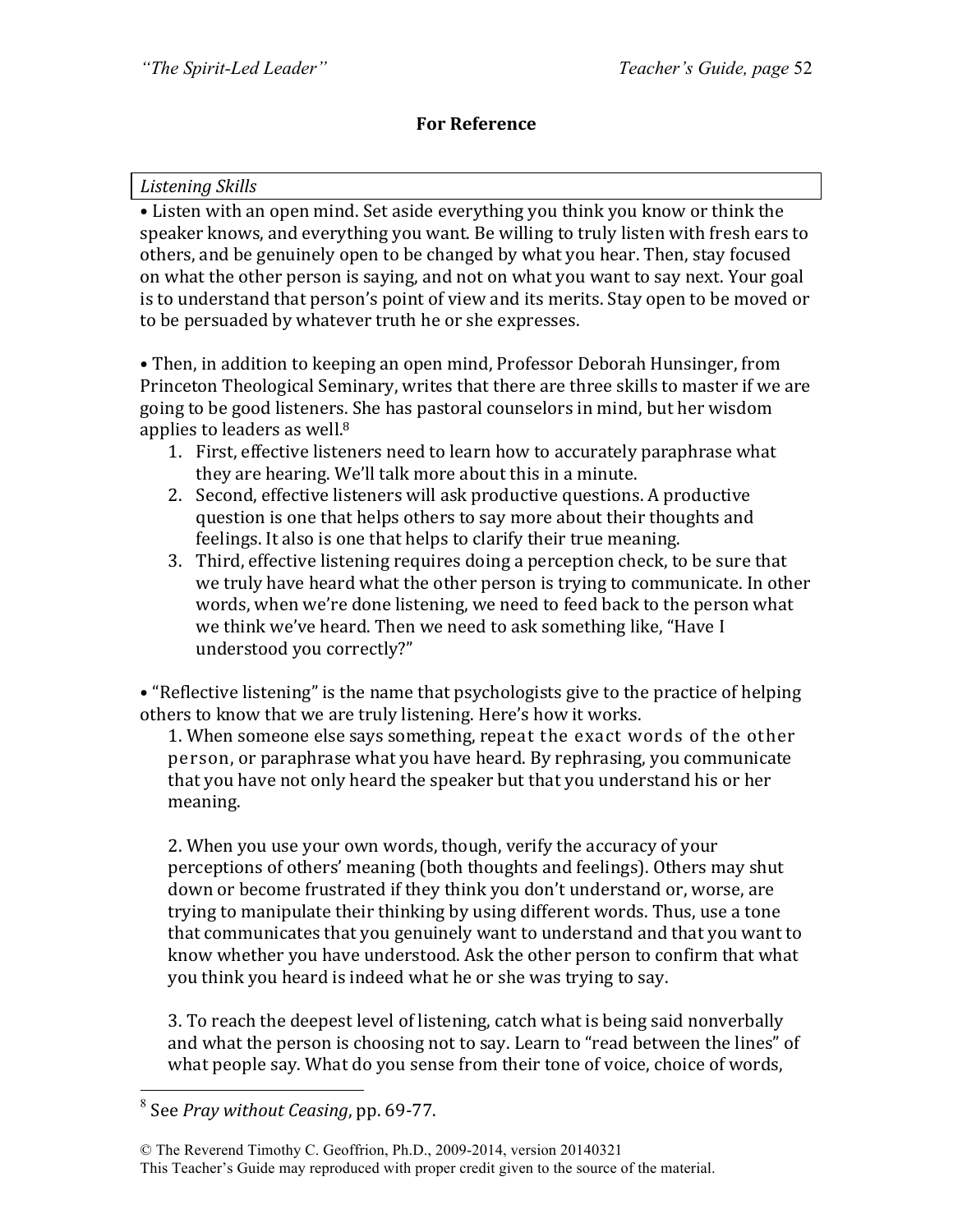body language, and other nonverbal clues? Perhaps they are exasperated because we don't understand. Perhaps they are frustrated with themselves because they can't communicate what they're truly concerned about. Perhaps they're nervous about disagreeing with you.

#### *Statistics on Nonverbal Communication*

Psychologists have found that as much as 93% of interpersonal communication is nonverbal! One study claimed that only 7% of communication depends on words, 38% on tone of voice, 55% on facial expressions, posture, eye contact, and gestures.<sup>9</sup>

If you detect from nonverbal clues such as folded arms or a red face that the person feels angry, frustrated, or afraid, but you're not sure which or why, seek clarification. For example, you might say, "You seem angry about this proposal." Pause for a respectful interval, and if the person doesn't respond, gently prompt, "Is that right? Or are you feeling something else?" Then, if you're still not sure why the person is feeling that way, say, "Tell me more about what you are thinking." Depending on how the conversation is going and how much information the person is giving you verbally and nonverbally, you can also tentatively offer your own perceptions: "I wonder if  $\ldots$ " or "It sounds as if some part of this proposal just isn't working for you personally. Can you help me to see this situation through your eyes?" And so on.

### *Conflict Resolution Procedure*

Rules—Each party must accept the following conditions

- 1. Each person will have the possibility of speaking, in turn.
- **2.** One speaks, while the other listens without interrupting.
- **3.** Each must speak respectfully to the other.
- **4.** Each must want to resolve the conflict and be committed to seeking a solution.

#### Procedure

- 1. Step 1: Person A states the problem from his/her perspective, without accusing the other person. Person B listens respectfully and attentively. When Person A is finished, Person B reiterates the position of the Person A, seeks clarification when needed, and articulates what he/she has heard until Person A is satisfied that Person B understands his or her perspective.
- 2. Step 2: The roles are reversed, and Person B states the problem from his/her perspective, while Person A listens, seeks clarification, and reiterates the position of Person B.
- 3. Step 3: Person A and Person B brainstorm possible solutions, without critiquing one another. When they have exhausted their ideas, they must choose one or more ideas that they can both agree on.
- 4. Before finishing, each must commit to adopting whatever action steps are needed to implement the chosen solution.

 $9$  Hunsinger, p. 74, citing a 1996 study by Albert Mehrabian.

<sup>©</sup> The Reverend Timothy C. Geoffrion, Ph.D., 2009-2014, version 20140321 This Teacher's Guide may reproduced with proper credit given to the source of the material.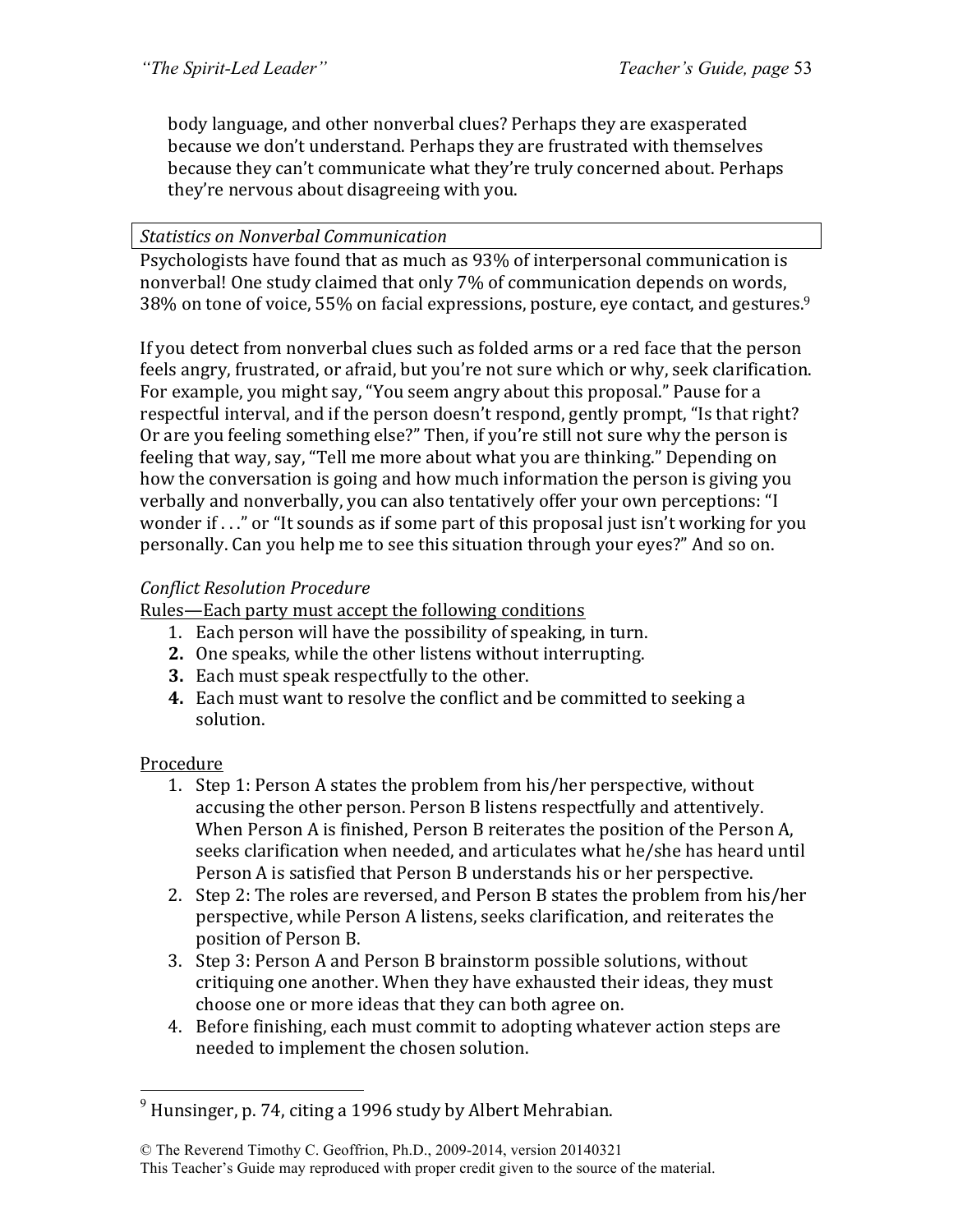If the participants are comfortable doing so, give them an opportunity to shake hands and to pray together.

#### **SESSION 13 (OR SKIP IF SMALL GROUP SESSION ADDED AS SESSION 12) Spiritual and Practical Perspectives on Listening** 90 Minutes

### **Soul Principle 7** The Holy Spirit speaks and works through every team member.

As Christian leaders, perhaps the most important reason we listen to others is that we expect that the Holy Spirit will speak to us through others. As you know, Paul taught that Christ is the head of the body, and all the believers are the remaining parts (1 Corinthians 12). Every part is needed. Every part contributes to the common good through the leading and power of the Holy Spirit.

Not every idea or point of view of a congregation member or pastor is Spirit-led. From time to time, individuals will come forward with a "word from the Lord" that is not from God at all. Nevertheless, the body of Christ model is built upon the belief that God's Spirit works through every member of the body.

[Slide: Tim coaching Bolingo] **Our job as leaders is to create and utilize processes of discernment to listen for the voice of God.** If God works through the whole body of Christ, then Spirit-led leaders would be wise to listen to the other parts of the body.

### *Practical Issues and Methods* (30 minutes)

Learning to listen well is a good starting point for those who want to lead effectively. But there is a lot more that goes into good leadership than just reflective listening.

(Adapted from SLL book, pp. 168ff.:) The following are three essential practices for creating a good listening environment in any group, church or organization.

- Create an atmosphere of trust and safety
- Create and work a process to listen and to decide
- Respond constructively: Be careful not to overreact or react prematurely.

#### **Create an atmosphere of trust and safety**

It's up to the leader to establish a standard for respectful communication. This especially applies when someone disagrees with you. Respectful communication includes the following:

1. No punishment (or backlash) for earnest opinions expressed appropriately.

2. Stay open as much as possible throughout a decision-making process. If you are not truly open to the input of others, your "listening" is a charade and lacks integrity.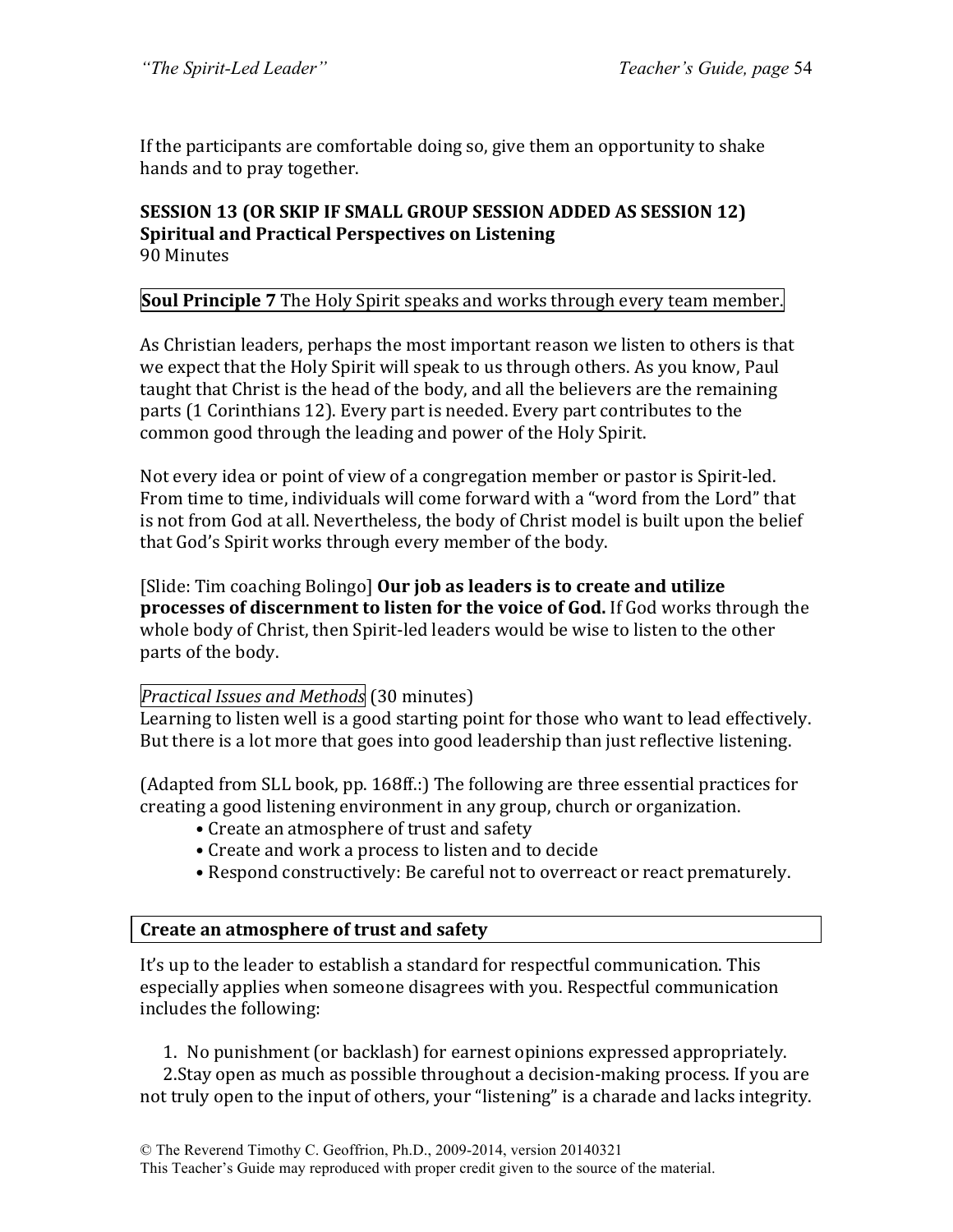You prove your openness by being willing to change your viewpoints, to modify your expectations or approach, to change plans altogether, or to otherwise compromise when it is in the best interests of the goals of the organization.

- 3. Demonstrate that you are genuinely listening and value the input of others. Use reflective listening skills as one way to demonstrate that you have truly heard what others are saying. Encourage group members to use good listening skills with one another.
- 4. Maintain confidentiality.

### Create and work a process to listen and decide.

- 1. Clearly identify the problem, challenge, or need, as you see it. Invite team members to help with naming and narrowing the focus of the group's task.<sup>10</sup>
- 2. Clarify how a decision will be made, when, and by whom; include the scope of responsibility of the group (to do fact finding, to make recommendations, or to make a decision), and identify what individual or group has the final authority to make whatever decisions will need to be made.
- 3. Invite input from others; encourage discussion, including disagreement.
- 4. Encourage team members to consider what would benefit all of the stakeholders (those who are invested in and affected by whatever decision is being made).
- 5. Encourage prayer and listening for God to speak through one another. Use reflective listening skills again.
- 6. Work for consensus as much as possible, but do not be afraid to make a decision when it is in the best interests of the church or group to do so.
	- For example, sometimes timeliness is an issue, and action is needed.

• At other times, the group members just don't have the wisdom or the will to come up with a good course of action. In such cases, it helps for one of the group members who is able to do so to put a working plan on the table to elicit thoughts and reactions. It's time to make a decision when it appears to the leader that no more useful input will be forthcoming or that group participation is reaching the point of diminishing returns

• (New since book was written:) Waiting for consensus a good goal in decision-making, but sometimes decisions by majority vote are perfectly acceptable. The value of seeking consensus needs to be balanced with the value of timeliness and responsiveness to needs. (E.g., sometimes a

 $10$  Alban consultant Susan Beaumont has written an excellent article that identifies six key elements of a well-defined problem. 1. State the problem objectively. 2. Keep the statement limited in scope. 3. Do not confuse symptoms of the problem with the problem itself. 4. Do not formulate the problem statement so that it includes an implied cause. 5. Do not formulate the problem statement in such a way that it includes an implied solution. 6. Make certain that your problem statement answers the "so what?" test. (Alban Weekly, Issue  $420$ , August  $13, 2012$ )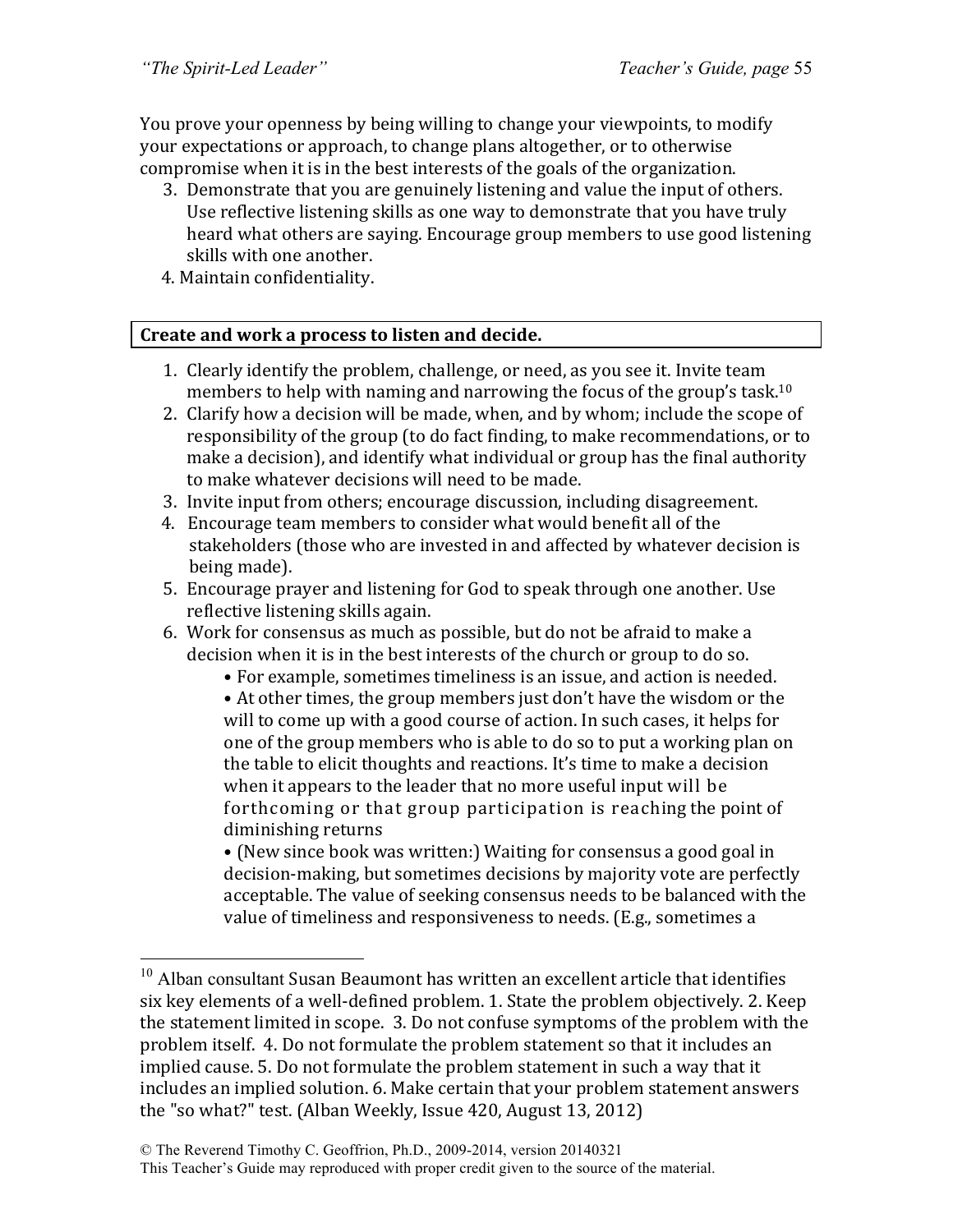decision may be, say, only 10% better by waiting another month or two. A slight improvement in the outcome may not be worth the wait.)

• (New) When the group is divided, discuss "interests" behind the conflicting "positions". Be creative. Seek an Option C that incorporates as many of the various interests as possible.

6. Bring closure to the process by signaling when gathering input or discussion is finished. If you've done a good job on steps 2 and 3, ending the discussion should come as no surprise to anyone. Then make a clear decision that everyone understands, and implement the decision as soon as possible.

Bringing closure to the process and then acting on the decision made are important to keep faith with others. If you invite someone to participate in a decision-making group, they expect that there will be tangible results for their time and effort. If we perpetuate our "listening" too long, the process can become counterproductive, demoralizing participants and delaying needed action. Sometimes we don't bring closure under the guise of listening, when really there is a problem with our leadership or process—e.g., sometimes we are actually taking a passive role, avoiding conflict, or becoming mired in indecision. Group processes need to have a clear goal, a workable process, full and constructive participation, and closure.

### **Respond constructively: Be careful not to overreact or react prematurely.**

- 1. Beware of reacting verbally or nonverbally to others' thoughts and feelings, especially if you are feeling defensive or embarrassed, or otherwise take the viewpoint personally. In other words, don't let your emotions ruin your dialogue with someone.
- 2. Counterproductive reactions may include looking angry, rolling your eyes, sighing, furrowing your brows, adding an edge to your voice, raising your voice, and giving other physical indicators of displeasure.

• Remember that you are in a position of leadership and that people will hear more than your thoughts and feelings when you communicate. They will hear what you say as "the opinion of the boss"—a fact that can make them uncomfortable about disagreeing with you or worried about upsetting you. They may also give too much weight to your opinion, and be excessively hurt by your disapproval.

• Thus, if we value the input of others, we must be careful not to inhibit a free flow of convictions and opinions. We will destroy communication if we start rebuking, overpowering, or appearing to manipulate those who have the courage to speak up. Remember, we want others to participate freely as long as they are on task.

- 3. However, if someone's participation is clearly counterproductive or off task, you may need to redirect the conversation.
	- Sometimes others will try to sabotage a process, work out their anger or resentment of others, or in some other way reflect a relational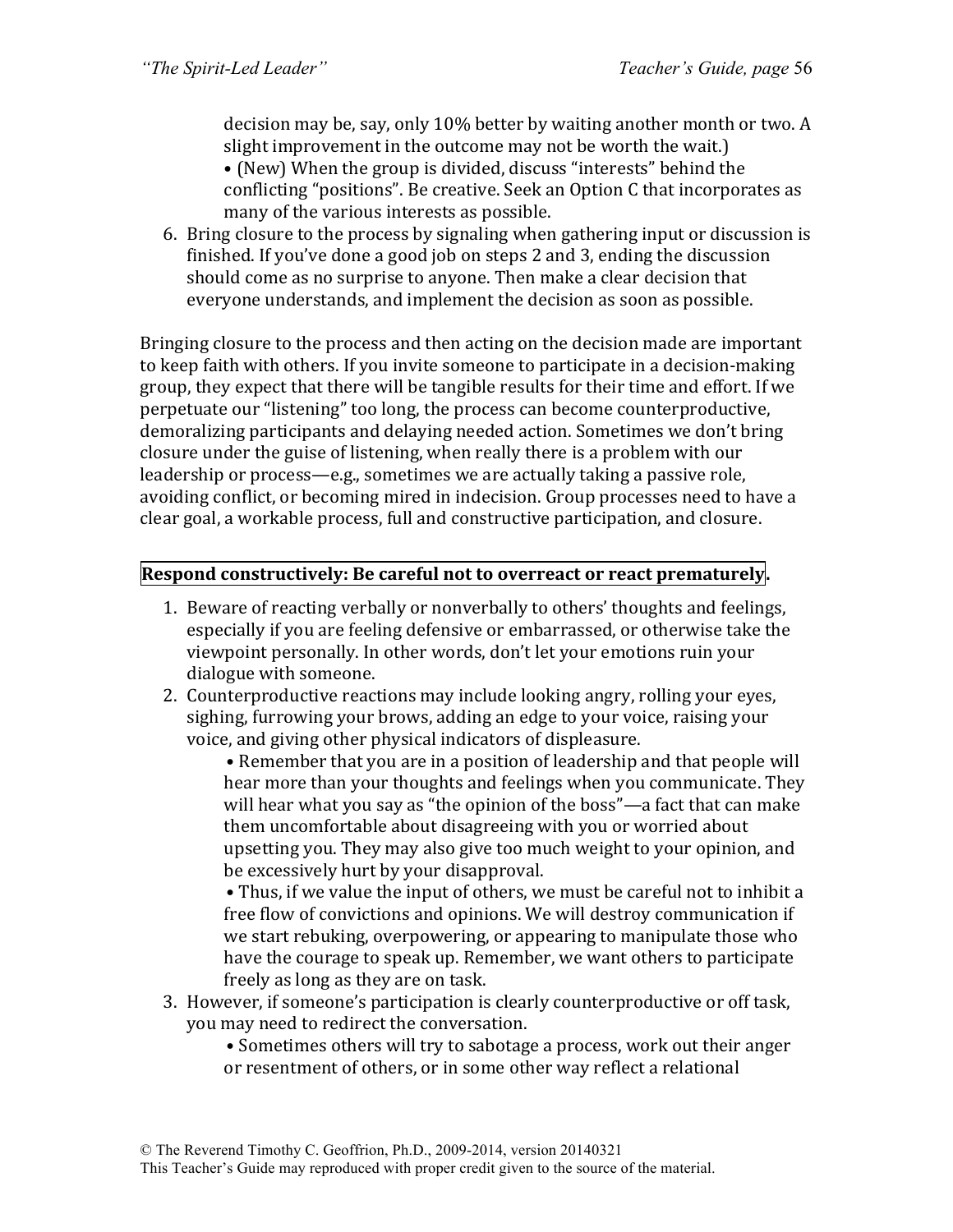breakdown by negative comments or behavior in a group meeting. We need wisdom and discretion in handling each situation constructively.

• Sometimes the person needs a gentle reminder of norms for group discussion. Sometimes a sharp verbal rebuke is in order. Still other times, it is best to stop the process altogether to attend to the relational issues that are suddenly exposed for all to see.

• At other times, we may need to be patient, because some may need time to figure out what they think and feel, especially if they are fearful. In such cases, these individuals may appear to be off task or reacting counterproductively when they are really figuring out what they want to say. 

#### **Questions/Discussion**

**For Personal Reflection** "How do I need to listen better as a leader? How would my leadership be stronger if I listened longer and more closely to others?"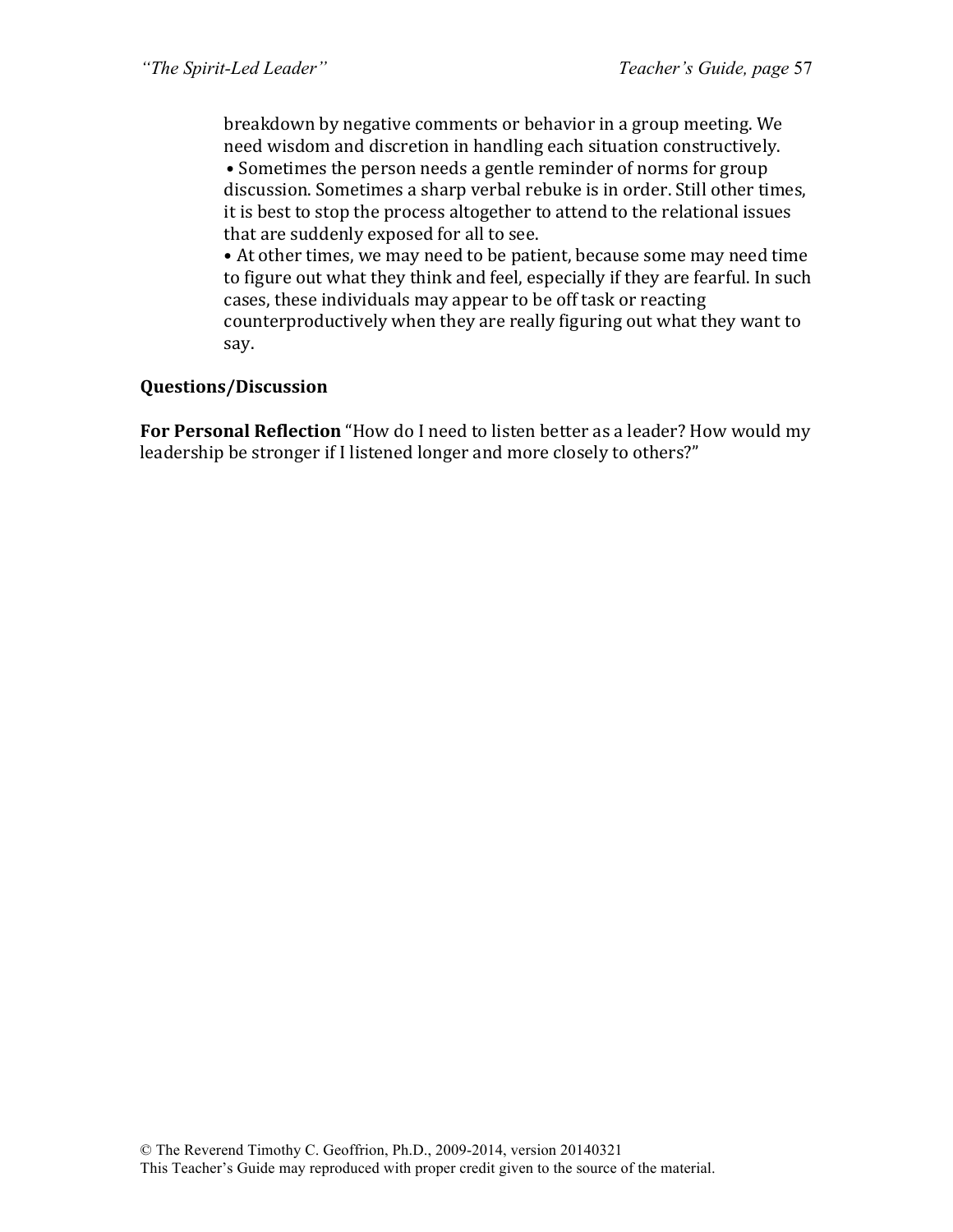### **SESSION 14—Trusting God**

90 Minutes

#### **Focus**

*Small Groups* (15 minutes) Q. When it is hardest for me to trust God?

Q. How does lack of trust in God affect my life and leadership?

Q. How does trust in God help my life and leadership?

Large Group discussion (15 minutes)

#### **Transition**

Our subject in this session is trust in God. Trust can one of the most important, yet most difficult, issues for Christians and Christian leaders. It may be easy to trust in God when everything is going well, but how about when everything seems to go wrong and to collapse around you?

In this session, we're going to talk about what we can trust God for. However, first, I'm going to ask you to listen to some more of my story for a little while. I would like you to listen for what my experience means to me and how I've chosen to interpret my experience.

#### **Tim's Story** (15 minutes)

One day, in the mid-1990's, I suddenly realized that I didn't trust God as much as I once did. I had just experienced ten years of one disillusioning, disappointing, heartwrenching experience after another. My faith had been shaken. I still worshiped and believed in Christ, but something had shifted inside me. And the changes weren't all good.

But let me back up to the beginning of the story. Disillusionment with God and ministry began setting in about one year into my first pastorate.

In the mid-1980s, my wife and I served as pastors of a small congregation outside Chicago. During our four years there, we lost one child in a miscarriage, and my roommate from college died at the age of 28. I was working up to 70 hours a week in ministry, but I wasn't seeing the results I had hoped for. While meaningful ministry was taking place, forces much larger than I were keeping this congregation from becoming the growing, vibrant ministry I had envisioned. I didn't know why God didn't seem to be helping more.

Then I got sick. On June 24, 1986, the day after my first son was born, I received frightening news. My doctor called me on the telephone. We had been doing some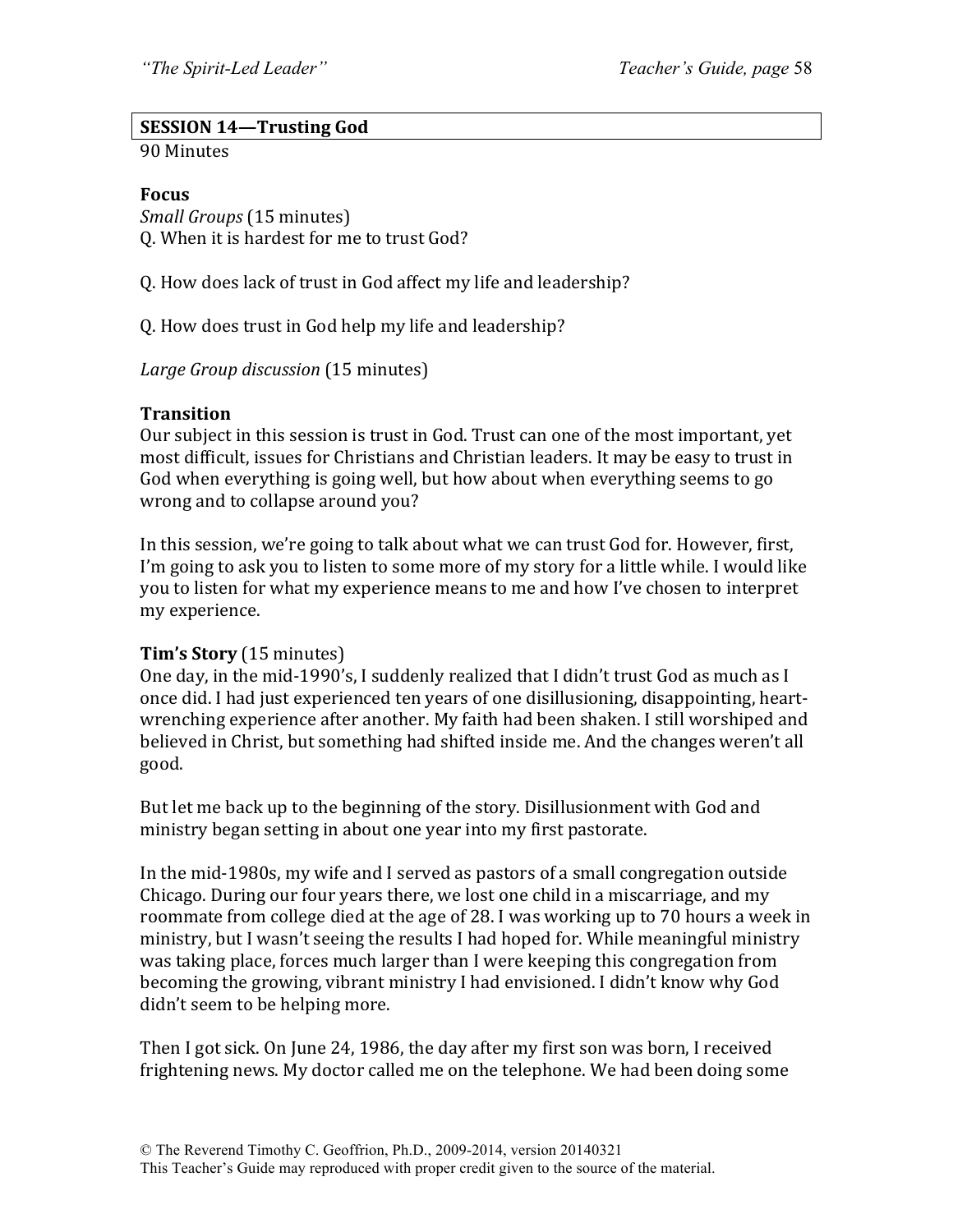testing, and now he had the results. He tried to break it to me gently. I had been diagnosed with a fatal skin disease. I had perhaps 10 good years left, he told me.

Hearing this prognosis was like being punched in the stomach. What was going on? God had not blessed our efforts at the church the way I had expected. He didn't save our daughter from death, and now it looked as though my newborn son was going to be fatherless before becoming a teenager, and my wife a widow.

Then my mother got Alzheimer's disease, which completely took her mind away. My father was forced to retire early. We watched helplessly as his health declined faster than hers. There was little we could do to help either of them. As it turned out, the stress of caring for her took my father's life in 1998, long before she eventually died in 2002.

None of this made sense to me. Both of my parents had been faithful and devoted workers at a Christian college, and yet God didn't seem to take care of them. I had worked as hard as I knew how in Christian ministry, and instead of being blessed, I was surrounded by sickness and death. I didn't realize it at the time, but I had entered into full-time Christian ministry with an implicit contract with God: I thought that if I served faithfully, Lord would take care of me.

Now, I don't know what I thought "take care of" actually meant. In retrospect, I suppose I unconsciously assumed that my family and I would be protected from harm and that God would bless me with a fruitful ministry to some undefined extent. Whatever I expected, though, I knew I wasn't getting it. All the pain, losses, disappointment, and struggles without more "to show for" my hard work and faithfulness just didn't seem right. God had failed my parents, my family, my church, and me, so I thought, and my disappointment had begun to turn to doubt and bitterness.

Then, in January 1995, I chose to attend an eight-day spiritual retreat.... We worshiped, we prayed, and we did some soul-searching.... I was looking for some guidance from God about my future. I was completely surprised by what I received.

The second night I suddenly realized that something was wrong with my relationship with God. I didn't know how long I had felt this way, but unexpectedly the truth was right before me. Though I was at the retreat still looking to God to help me, I abruptly realized that, at the core of my being, I didn't really trust God anymore. There had been too much disappointment and pain, and I blamed God. From my perspective, God had let me down.

I was at a crossroads, and I knew it. I realized that to go forward, I was going to have to decide: was I going to choose to trust God or not? I could no longer serve as a Christian leader and teacher while secretly doubting God's goodness and activity in my life. I had seen the problem, and now **I** was going to have to choose: continue to be bitter about my mother's disease and all the other losses in my life, or choose to trust that God was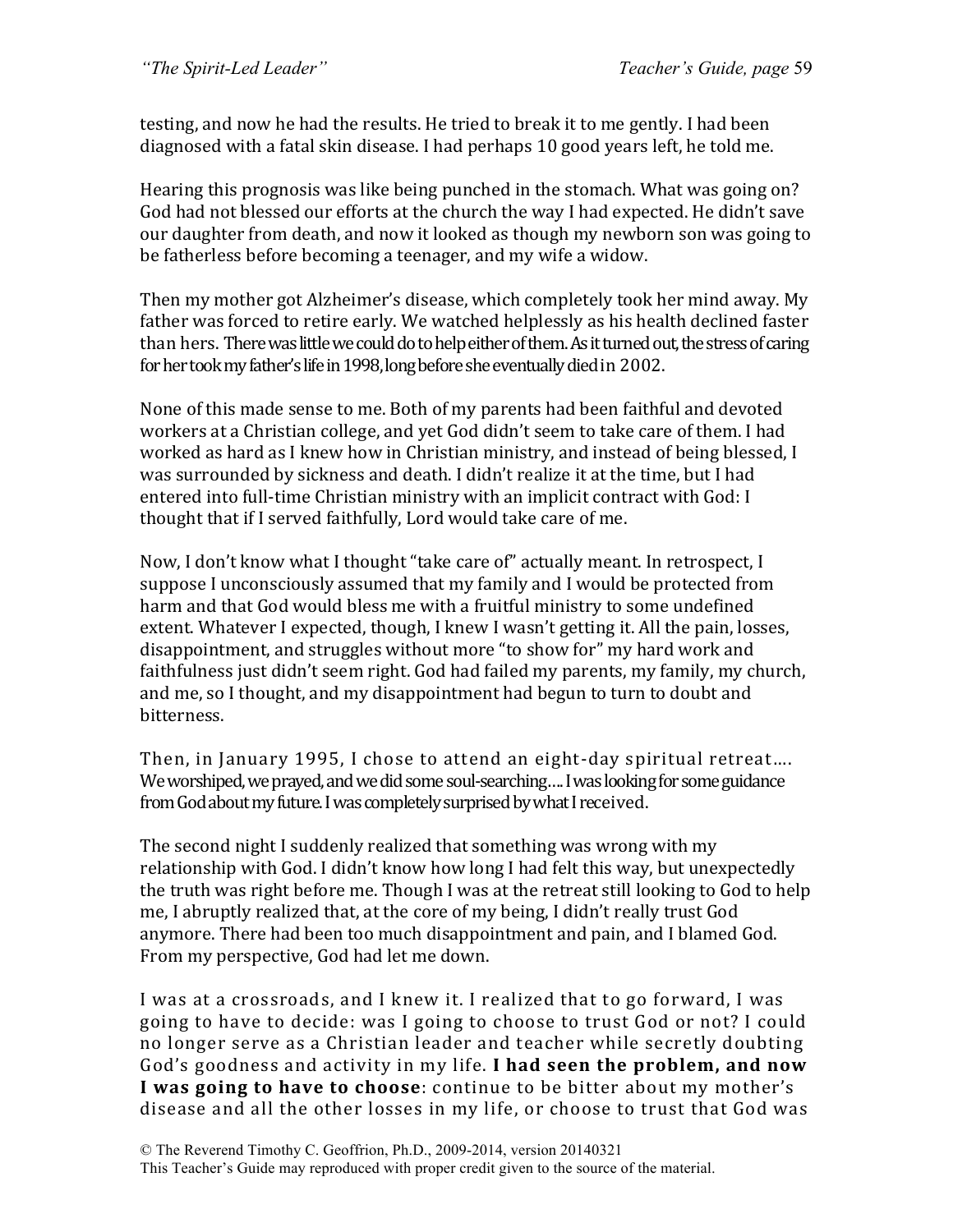somehow still active in my life for good in ways that I could not fully understand or discern.

[Logically, there was a third option. I could have chosen to jettison my belief in God altogether, neither trusting that God is loving and good nor remaining bitter at a God who seemingly might not be good or care about me. However, the truth was, I did believe in God. I was sure of my salvation. Despite my doubt and bitterness, God had blessed me with increased faith and appreciation for God's grace and for Jesus Christ. I also had experienced the love of God in ways that had brought me much comfort, joy, and peace. It would have been thoroughly dishonest for me to pretend that I no longer believed in God or for me to claim that God wasn't loving—there was too much in my heart, mind, and experience that suggested otherwise. Yet, at the same time, it would have been just as dishonest if I did not acknowledge the huge block that was hindering my relationship with God. **The truth was, I had a** trust problem.]

When all this became clear to me. I knew in an instant what I would choose. I was sick of carrying around bitterness in my heart, and I was eager to resolve the cognitive dissonance I had been experiencing. Instead of blaming God for my difficult life experiences, I could trust in the God of Jesus Christ and the writers of the Bible. This God was not a stranger to me, but someone I loved and had come to know in many meaningful ways over the years.

### *Lessons Learned*

- 1. I realized that it was my expectations of God that had failed me, not God.
- 2. Trust is a choice in the midst of life's painful and ambiguous circumstances. In a moment that felt like the equivalent of scales falling from my eyes, I could suddenly see what I had been blind to. I realized I could choose to trust God, and I grabbed the option—gladly.

Henri Nouwen puts it this way, "Where there is reason for gratitude, there can always be found a reason for bitterness. It is here we are faced with the freedom to make a decision. We can decide to be grateful or to be bitter" (*Life of the Beloved. Spiritual Living in a Secular World*, p. 61).

3. No matter how dark it gets, or how lost I feel, I can always choose to trust God. I can also choose to believe that there is a way back to God and a way forward for my life.

#### **Spiritual Leadership Practice 8 Always trust God.**

**Soul Principle 8** Steadfast trust in God is indispensable to spiritual vitality and leadership.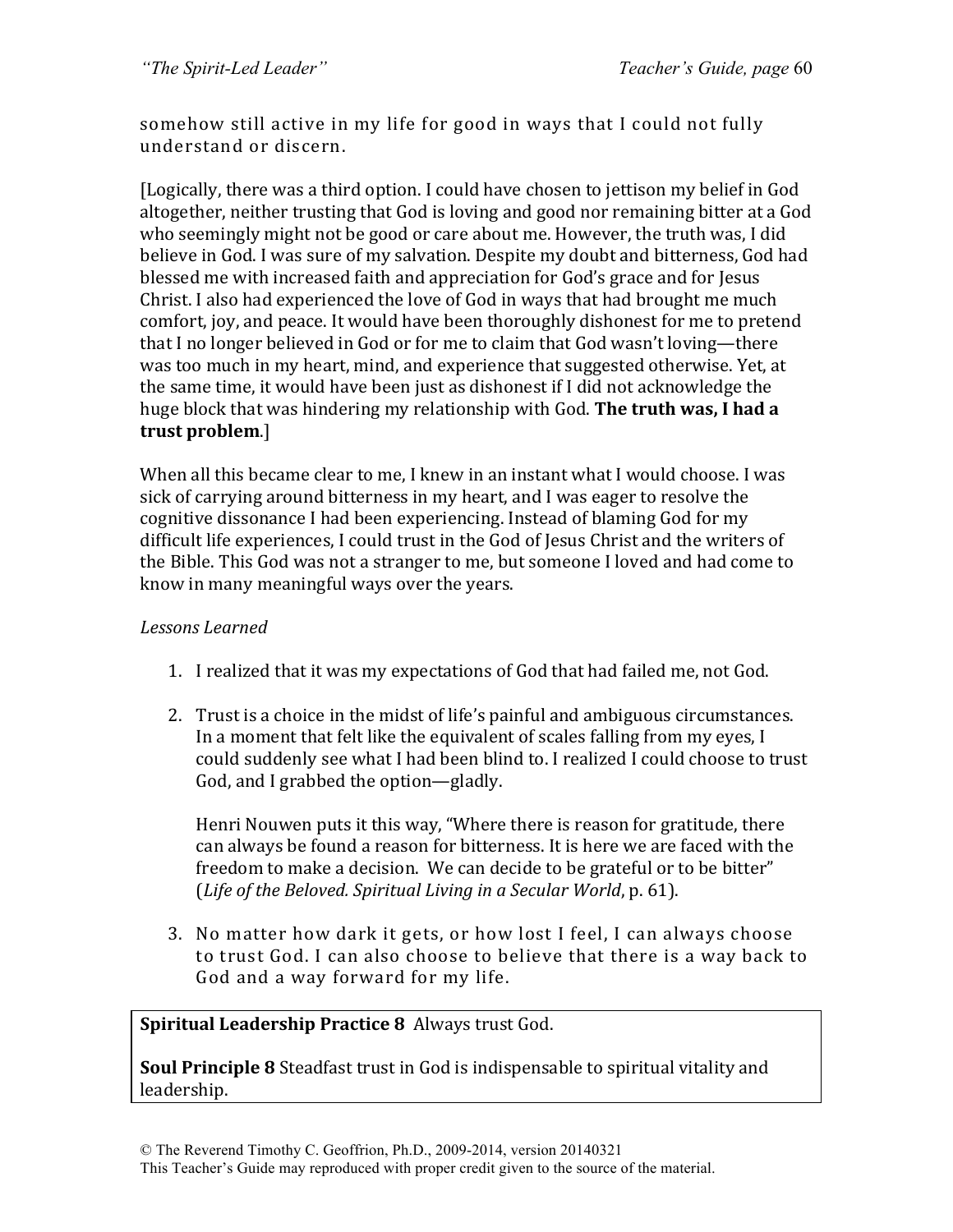The answer to doubt and disillusionment with God is not ignoring our doubts. It is not pretending as if we do not have questions or pain in our herat. It is not trying to force ourselves and others to believe by simply preaching louder and more forcefully. 

No, the answer to doubt begins by acknowledging that there are many things we do not understand about God, ourselves, and this life. Yet, we can choose to take a leap to faith (Søren Kierkegaard). We reach the end of our ability to reason our way to God, and choose to put our trust in our Creator and in God's son, Jesus Christ, as God-incarnate, our Savior and Lord.

Then, the more you learn to live by faith, the more you can offer strong, solid, faithfull leadership in every aspect of your life—at work, in service, in your marriage, in your family, with your friends and neighbors, and in your ministry.

### **Biblical Teaching for Living by Faith** (45 minutes)

Scriptures provide the theological foundation for maintaining an attitude of trust in God.

# **1. Remember your limited ability to understand the will and ways of God.**

For my thoughts are not your thoughts, neither are your ways my ways, says the LORD. For as the heavens are higher than the earth, so are my ways higher than your ways, and my thoughts than your thoughts. Isaiah  $55:8-9$  NIV

After Jesus' death, two disciples met Jesus on the road to Emmaus. When he asked them what they were discussing, "they stood still, looking sad." Luke 24:17 NRSV

Beware of getting "stuck" on the road of life, stopped in your tracks with downcast faces, supposing all is lost. When life's events just don't make sense to you and you cannot imagine how God could be a part of what is happening, remember the limitations of your ability to grasp the ways of the Lord. God may be up to something that you cannot even imagine, let alone comprehend.

### **2.** Expect God to be at work in your life and leadership, leading and guiding **you.**

Trust in the LORD with all your heart and lean not on your own understanding; in all your ways acknowledge him, and he will make your paths straight. Proverbs 3:5-6 NIV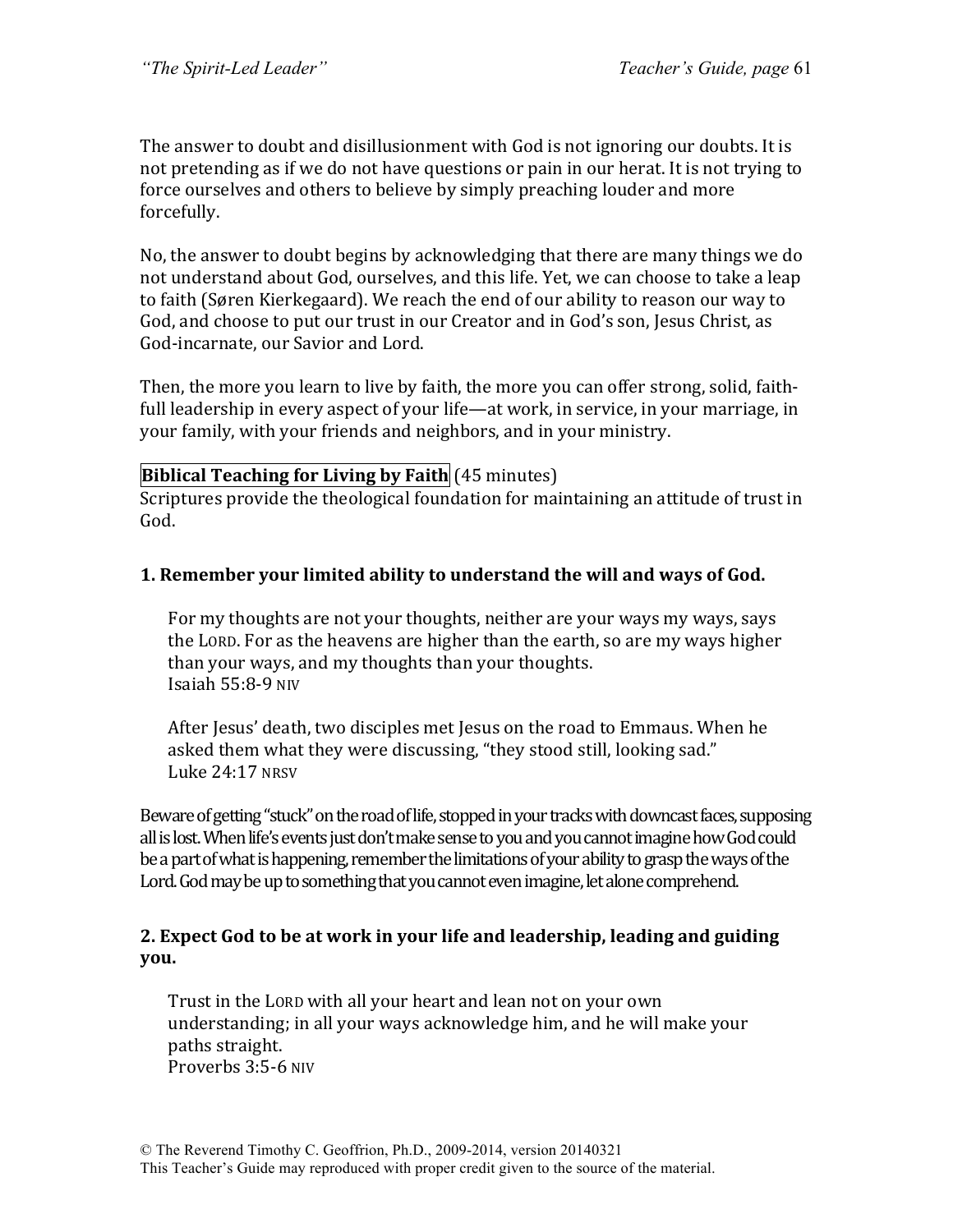If any of you is lacking in wisdom, ask God, who gives to all generously and ungrudgingly, and it will be given you. But ask in faith, never doubting, for the one who doubts is like a wave of the sea, driven and tossed by the wind. James 1:5-6 NRSV

Spiritually mature individuals and leaders know the tremendous value of seeking God's leading and guidance in little and big ways, every day, in every aspect of their life. Each of us has to learn how to discern God's activity in our life over time. Wise individuals and effective leaders also know that they often need to draw on a whole host of resources, experts, and experiences to make good decisions. 

We are called to submit our will to God's will and to not to jump to conclusions based on our own understanding of circumstances. The way of faith is to seek Spirit-inspired wisdom and direction, to do the best that we can with the knowledge and resources available to us, and to trust that the Lord God will direct our paths, according to his will.

### **3.** Expect God to build character and faith out of your experiences of suffering.

### *Romans 5:3-5*

We also rejoice in our sufferings, because we know that suffering produces perseverance; perseverance, character; and character, hope. And hope does not disappoint us, because God has poured out his love into our hearts by the Holy Spirit, whom he has given us. Romans 5:3-5 NIV

Some Christians become bitter when they go through tragedy, such as the loss of a child, a horrible accident, or a brutal crime. They may feel abandoned. They can't imagine a good God allowing such a thing, and certainly can't see any good in it. The first thing to remember in such circumstances is that just because we can't understand what's going on doesn't mean God isn't at work now, just as God has been in the past. God's actions in history (in Christ's life, sacrificial death, and resurrection, and in many aspects of our life experience) encourage us to believe that God will continue to work in our life for good, ultimately bringing us salvation from judgment and death.

### *Romans 8:28-29*

We know that all things work together for good for those who love God, who are called according to his purpose. For those whom he foreknew he also predestined to be conformed to the image of his Son, in order that he might be the firstborn within a large family. Romans 8:28-29 NRSV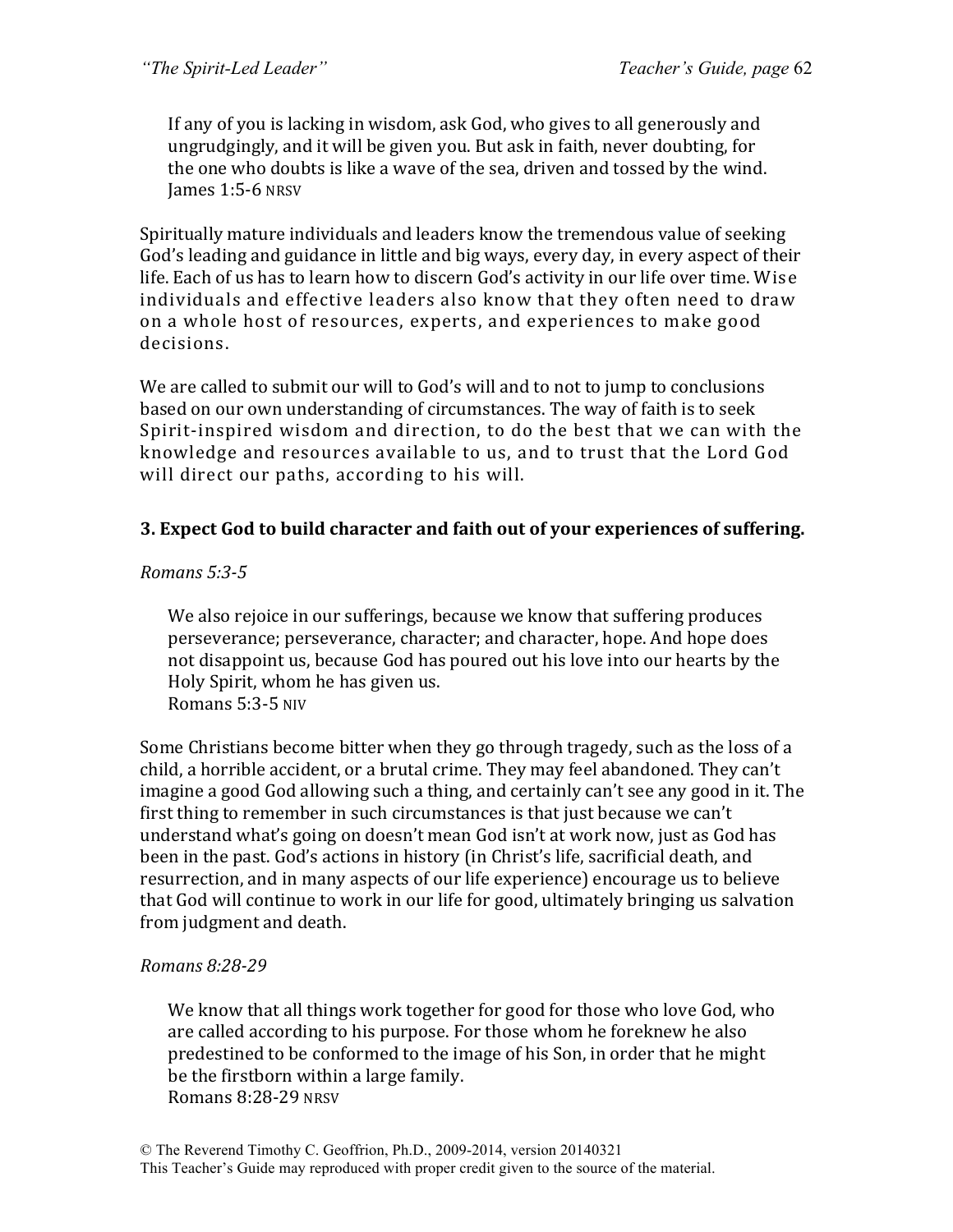Paul did not say that God caused our suffering. We simply do not know when God's hand is behind a human event. Instead, the assurance of these passages is that, regardless of what happens, all things work together for good in the Christian's life. Regardless of the source of our trials, God is at work transforming our painful ordeals into constructive outcomes, which God defines as our becoming more and more like Christ.

Paul doesn't say that we will always be able to discern the good at the time, or perhaps even in this life. However, as our minds become renewed and as we experience transformation, we will be increasingly able to discern that God's will is good (Rom. 12:2).

The ultimate good Paul had in mind in Romans 8 is our becoming more and more like Christ—that and experiencing our salvation. He does not promise a long, happy, and prosperous life according to our agenda. While humans tend to focus on this life and define good only in temporal terms, God's perspective is eternal. We tend to care about our happiness. God cares about character, an enduring relationship with him, and our bringing glory and honor to him. He wants us to have joy, too, but joy comes from fulfilling God's will.

### *1 Peter 1:6-9*

In this [hope of salvation] you greatly rejoice, though now for a little while you may have had to suffer grief in all kinds of trials. These have come so that your faith—of greater worth than gold, which perishes even though refined by fire—may be proved genuine and may result in praise, glory and honor when Jesus Christ is revealed. Though you have not seen him, you love him; and even though you do not see him now, you believe in him and are filled with an inexpressible and glorious joy for you are receiving the goal of your faith, the salvation of your souls.

1 Peter 1:6-9 NIV

Peter is saying that hope with a long term perspective provides a foundation for hope and joy in the short term. Regardless of the source of any given trial, God's purposes in our suffering include demonstrating to us and others that God has truly created a solid faith within us  $(1:7)$ . God achieves this goal through a process that often reveals our weakness before it establishes our strength.

### **4.** Take encouragement from opportunities to share in the sufferings of Christ.

#### *Romans 8:17*

Now if we are children, then we are heirs—heirs of God and co-heirs with Christ, if indeed we share in his sufferings in order that we may also share in his glory.

Romans 8:17 NIV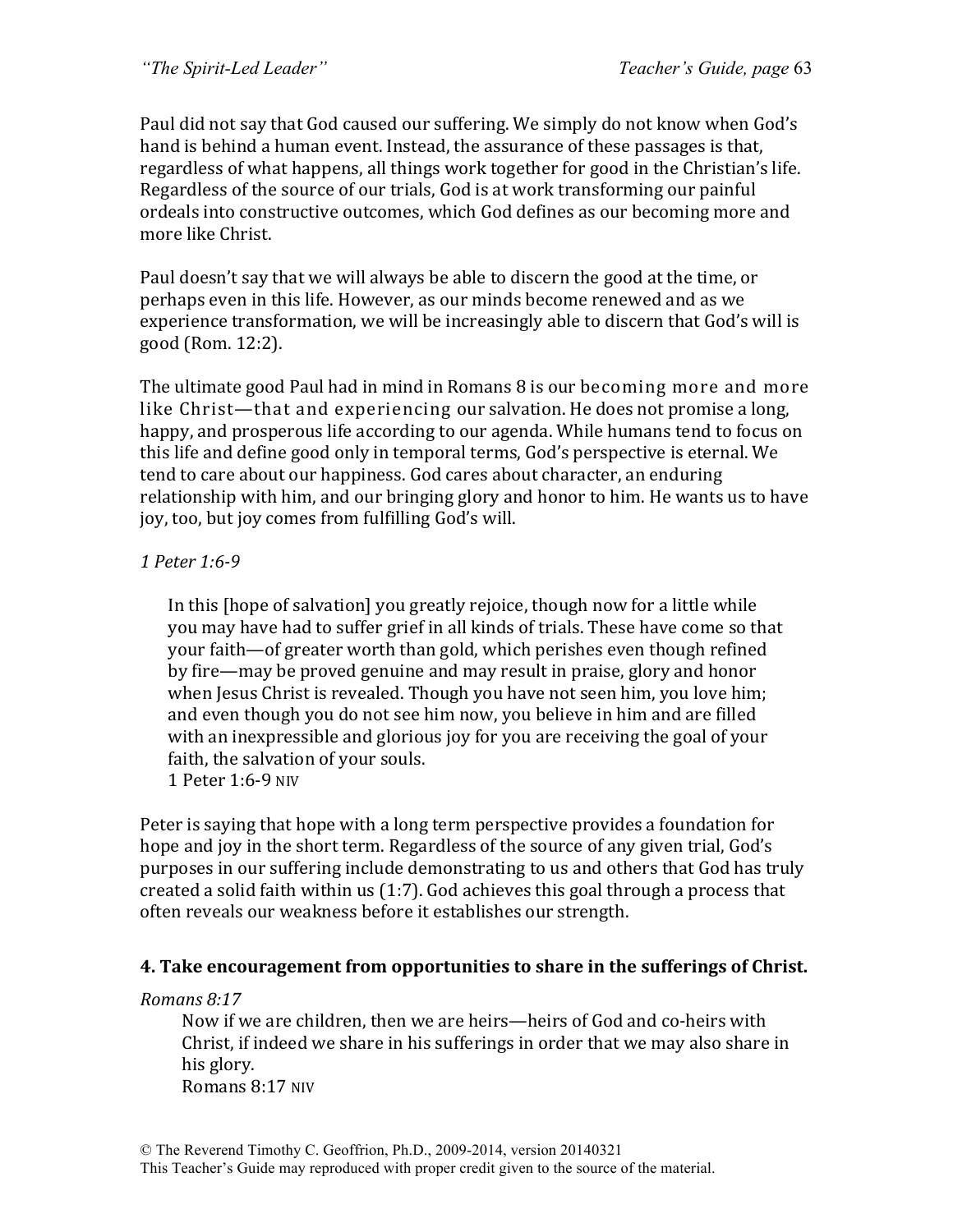Apart from the suffering that we experience from trials and loss, sometimes suffering comes as a direct result of serving Christ. In many places in the world, Christians suffer physically for their faith. Others experience psychological and emotional suffering, too. At the very least, Christians should expect an unbelieving world to react in ways similar to the people of Jesus' time: with disbelief, false accusation, anger, hatred, jealousy, rejection, and opposition. While painful and often stressful, sharing in the suffering of Christ has been considered a privilege by Christians in every generation. $11$ 

#### *Ephesians 6:10-20*

In Ephesians 6:10-20, Paul teaches that Christians are in battle with forces of evil. Expect opposition, take strength from God's word and the Holy Spirit, stand firm in your faith, and take comfort knowing that all Christians struggle against the same forces. Let us stand together, with Christ, that we may rejoice together.

### **5. Cling to Jesus Christ, who promises to never let you go.**

"Never will I leave you, never will I forsake you," says the Lord. Hebrews 13:5 NIV

"For I am convinced that neither death nor life, neither angels nor demons, neither the present nor the future, nor any powers, neither height nor depth, nor anything else in all creation, will be able to separate us from the love of God that is in Christ Jesus our Lord. Romans 8:38-39 NIV

The Lord's love and presence with us does not guarantee freedom from suffering and death, but he assures us that he will not abandon us, no matter what we may have to face. Whatever painful experiences we endure are simply not the final **word in our lives**. Trust means believing that, all appearances to the contrary notwithstanding, God is still for us, and that nothing can sever the eternal bond of love between us. God is continually acting to accomplish his good, pleasing, and perfect will, even in times that we must pass through the valley of the shadow of death on the way. "'Never will I leave you, never will I forsake you,' says the Lord" (Heb. 13:5 NIV).

# **6. Replace anxiety with prayer.**

Philippians 4:6-7

<sup>&</sup>lt;sup>11</sup> See, too, Frances M. Young, *Brokenness & Blessing: Towards a Biblical Spirituality* (Grand Rapids, MI, Baker Academic, 2007). Frances M. Young, retired professor of theology at the University of Birmingham, England, has written about the role of suffering in the life of believers, growing out of her own experience with a disabled son, and from her considerable academic knowledge. With the desert fathers (and mothers?), she affirms the mystery of God and the fundamental role of suffering in our spiritual development.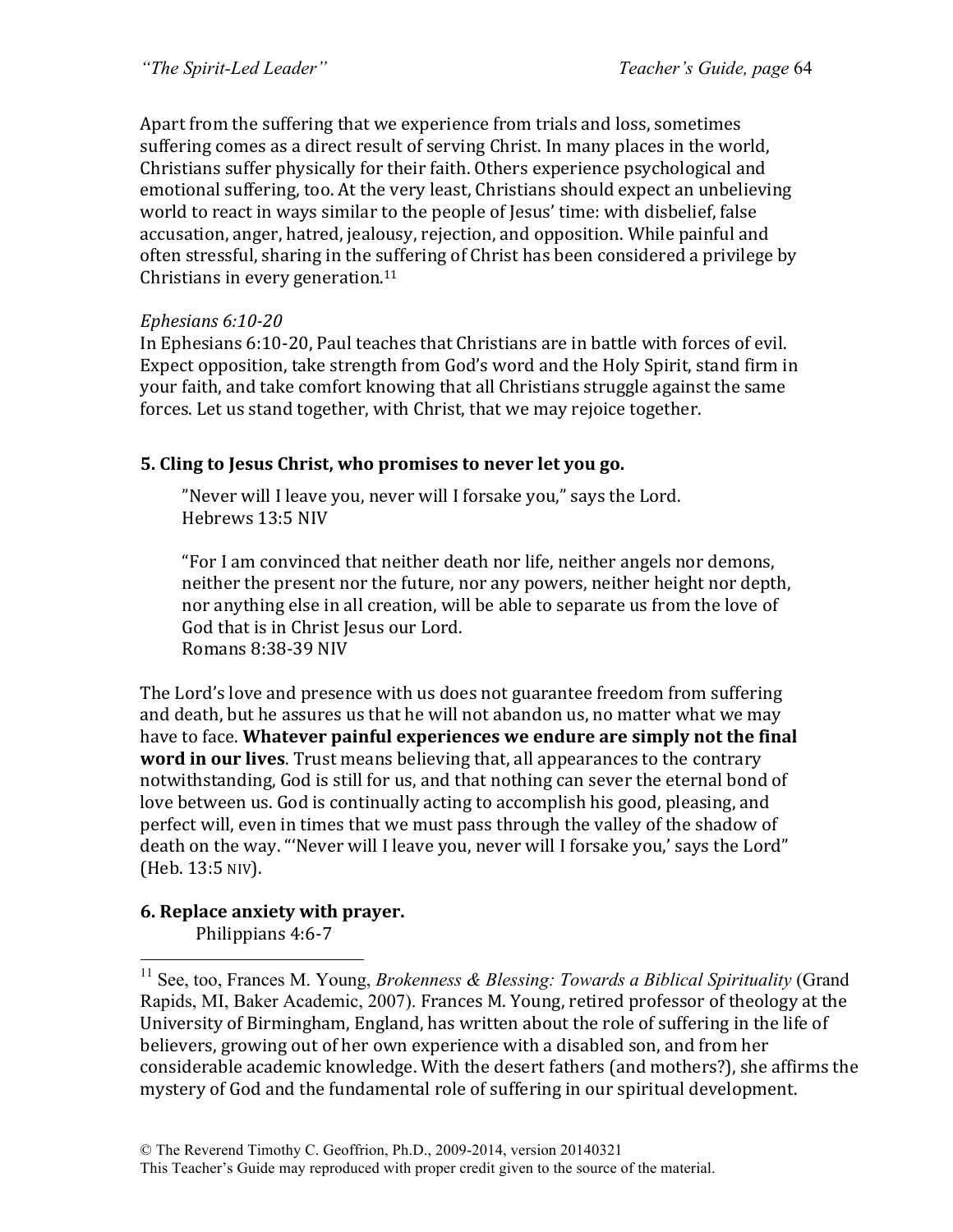One of the biggest threats to my relationship with God is anxiety. When I feel anxious, I lose my joy and peace. I tense up. This is one reason Paul taught the Philippians to "be anxious for nothing, but in everything, by prayer and petition, with thanksgiving, make your requests known to God, and the peace of God, that transcends all understanding, will *guard your hearts and mind* in Christ Jesus"

# Practical: Let Anxiety be your teacher.

Anxiety can alert us to our need to pay attention to something in our lives. Something important is at stake. The practical pastoral question is: how can I best respond to the situation at hand?

- 1. Time for action?
- 2. Wait?
- 3. Let  $go?$

We pray in times of anxiety in order to release our anxiety over we cannot control, for at least four reasons. We put our concerns into God's hands so that...

- 1. we can live at peace,
- 2. we can use our energy for constructive purposes,
- 3. we can be more gentle and kind to others in the midst of whatever else we may be going through, and
- 4. we can listen better to whatever God may want to say to us in the midst of our crisis, which is also often an opportunity for growth or service.

#### **The Spiritual Leaders the Church and World Need**

Our world needs more leaders who have experienced the transforming power of God to set them free from doubt, fear, insecurity, immorality and any other stumbling block to their faith and leadership. What does this look like?

• They have admitted their disappointment, frustration, anger, and even bitterness, but they refuse to remain stuck.

• They are seeking to let the light of faith shine on their darkest thoughts, fears, pain, and distress, so that they may consistently live and lead from a place of genuine trust in God.

• They do not let their troubles turn them inward or undermine their confidence, vitality, or ability to lead. Instead, they will choose to believe that God has not abandoned them and will look for God's activity in the midst of their life and leadership.

I'm not talking about living in denial or in an idealized spiritual state of existence that hardly anyone could ever reach. I'm describing fallible, less-than-whole leaders—because that's the only kind there are. I'm talking about leaders who have nonetheless faced their own demons and are learning how to walk by faith.

#### **SESSION 15—Practicum—Spiritual Exercise (lectio divina, silence, journaling, labyrinth construction/walking)** 90 minutes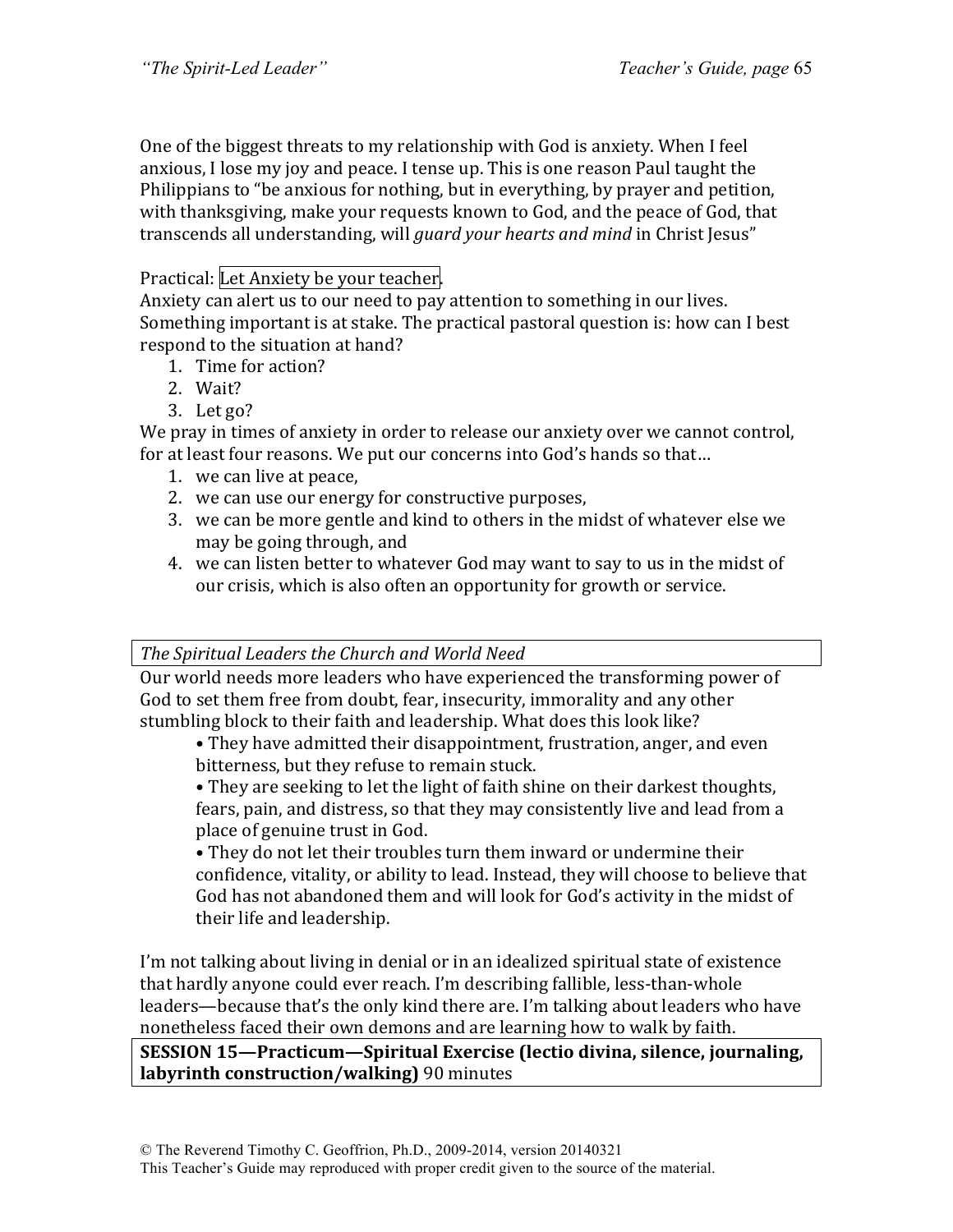### **SESSION 16—The Heart of Spirit-Led Leadership**

#### 90 Minutes

**Introduction.** In this session, we are going to focus about one very important aspect of our relationship with God that is at the heart of a vital relationship with God, and thus at the heart of Spirit-led leadership as well.

**Leadership Practice 9** Open yourself fully to the love and grace of God. **Soul Principle 9** The grace of God creates the only sure foundation for personal transformation and effective spiritual leadership.

### *Tim's Story— When I experienced grace in a way that changed my life, relationships and ministries dramatically...* (15 minutes)

Of all the things I have learned and experienced as a Christian and as a leader, the greatest learning by far has come from experiencing the immensity of God's love and the life-changing power of God's grace.

By the gracious provision of God, I arrived in Minneapolis with my family in 1993, just in time for a weeklong seminar on shame .... What I heard that first night has changed my life forever. The speaker talked about the prevalence of shame in our culture, and how it negatively affects our lives.

Now, first, I need to differentiate between guilt, feeling ashamed, and toxic shame. The first two feelings are normal and healthy, but the third is like poison.

#### 3 different and important feelings

• Guilt is feeling bad about something you've done.

• Feeling ashamed means that you are embarrassed that you have said or done something wrong.

• Toxic shame comes about when our feelings of guilt and shame become so strong that we truly believe something is wrong with us that can't be fixed. You believe that you have not only done something bad; but that you are bad.

When toxic shame is in the soil of our lives, it produces a variety of fruit or plants. **One is like a weed**, which we would all recognize readily: negative, self-defeating, self-destructive behavior. At core, the people whose lives "grow weeds" have a low self-image and fail to see the good that God is doing in their lives. We see the symptoms all the time society: people taking drugs, eating or drinking excessively, engaging in casual sex, even attempting suicide.

Yet, there is another kind of plant that grows from soil contaminated by toxic shame. This plant may actually look beautiful. It is the flower of high achievement or taking positions of power. It may even **look like a strong healthy tree**. The people who cultivate this flower work hard to prove to themselves and to others that they really are good people.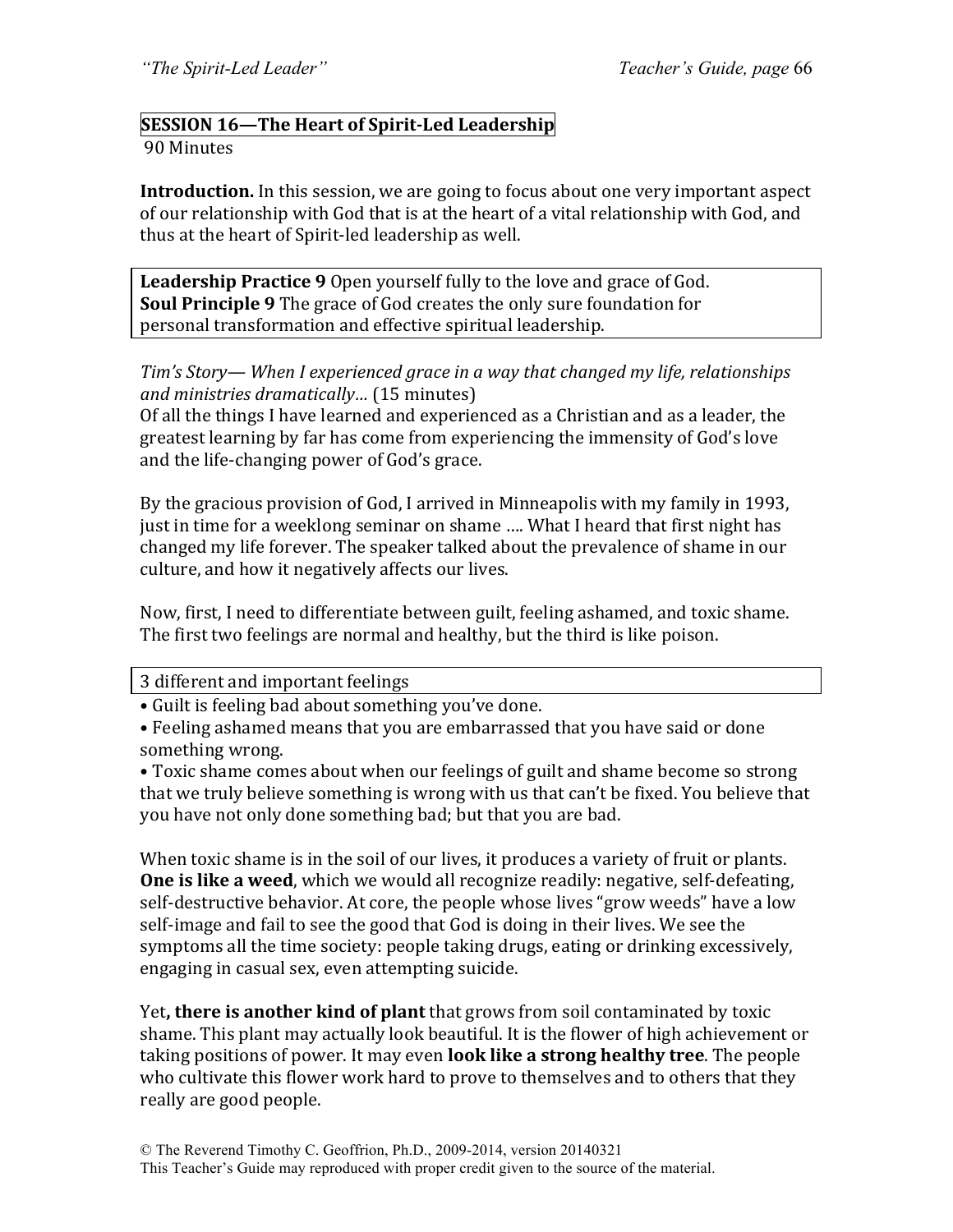Now, achievement can be a very good thing, but not when we are driven to perform and to achieve as a desperate attempt to feel good about ourselves. At some point, we may give up out of frustration and discouragement. Or we may keep pushing and driving ourselves to exhaustion without finding the peace we seek.

The message pierced my heart. I realize that I spent many years trying to achieve by getting academic degrees, by seeking status, by trying to look good. But as I sat in the audience, instead of thinking about my accomplishments, all I could think about were my mistakes, my sins, and my failures. I felt like a failure. I didn't feel very valuable as a person.

In other words, I was filled with shame—shame over past sin, shame over inadequacy and missteps, shame over rejection, shame over not having a job. All my failures and shortcomings started piling up on each other in my mind....

Yet, what I learned that night is that there is a better way to live life and to view ourselves. Instead of looking to our abilities, achievements or status to feel good about ourselves, we must look to God and God's view of us. We are loved because we are precious creations of God, not because of anything we have done or what our role or position in life is.

And, yes, sin is a problem, but God has taken care of that, too. That was the purpose of Jesus' life and death. That's how great God's love for us is: "...while we still were sinners, Christ died for us" (Rom. 5:8 NRSV). God loves us as one of his own and has forgiven us for all of our sins.

That night was transformative for me. I began looking at myself differently. Years later, when someone asked me, "Who are you?" My answer was simply, "I am loved."

### **Implications for Spiritual Life and Leadership** (30 minutes)

As believers truly experience the love and grace of God, they are likely to experience the following.

### 1. True Rest

Matthew  $11:28-30$ —What we most need and long for.

What many of us most need spiritually is a sense of confidence about our worth and value in God's eyes. We need to let go of all our striving to try to prove our worth. Instead, we need to **rest in God's love, mercy and grace**. This spiritual truth has many implications for life and leadership.

When we rest in Christ, there is no greater source of hope available to us. Our lives will always have meaning and purpose, they will always have love and nurture, and they will ultimately be secure, no matter what we may suffer along the way. We will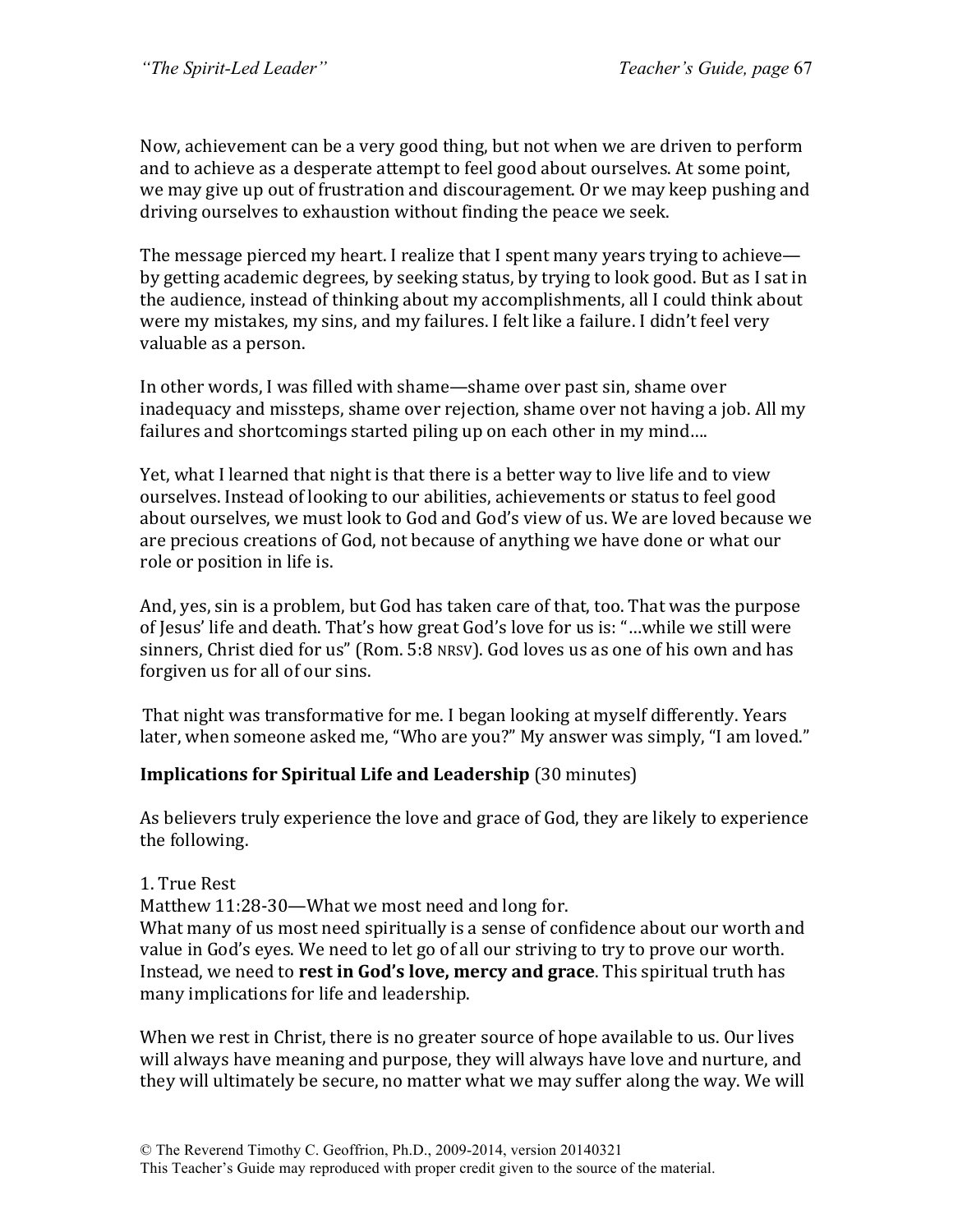be rooted in who God is and what God provides through Christ, and not dependent on our own efforts.

2. More freedom to love ourselves and live without shame Romans 8:6—To set the mind on the flesh is death, but to set the mind on the Spirit is life and peace.

When we finally find our sense of well-being in God's grace, we do not need to be embarrassed or ashamed about our life or our spiritual leadership, regardless of what others may think about us. Without shame, we are freer to love ourselves as God loves us. God delights in his children, and wants us to genuinely value ourselves as his precious creation.

Now if we feel ashamed, because we are actively involved in sin, there is only one remedy: repentance. We must stop sinning if we want to be free from shame. All of us will sin from time to time, but we must confess our sin, turn away from it (repent), receive forgiveness, and seek to follow the Holy Spirit. God's grace and forgiveness are not instead of repentance or good works. Rather they are the foundation that enables us, through the Holy Spirit, to live life fully and do the good works God has prepared for us to do.

#### 3. More freedom to love God from our hearts

Luke 7:47—"Therefore, I tell you, her sins, which were many, have been forgiven; hence she has shown great love. But the one to whom little is forgiven, loves little".

The more we experience the grace of God personally, the more we will love God from our hearts. The more we are in touch with the magnitude of God's love and mercy, the more we will genuinely love God in return.

### 4. More freedom to love and accept others

As we experience God's graciousness in a personal way, we will also become freer to accept others as they are and to show grace to them. If, on the other hand, we are still operating out of shame and feel that we have to perform well to feel good about ourselves, we will tend to expect other people around us—notably our spouse, children, and staff—to perform well, too. We may see them as extensions of ourselves and need them to act in a certain way so that we can feel good about ourselves. We may have no idea how much we are trying to control our spouse, our children, or our co-workers, but we are probably over-controlling if we have unresolved shame in our lives and see them as reflections of ourselves. We simply won't escape feeling embarrassed by them if they don't "measure up" to whatever standards we have in our head or to those standards others try to impose on us.

If, instead, we rest in God's love and grace for our own sense of worth, we can let other people do the same. We will be set free from trying to make other people perform so that we can feel good about ourselves because of their performance. We will feel freer to accept them for who they are and to let them make their own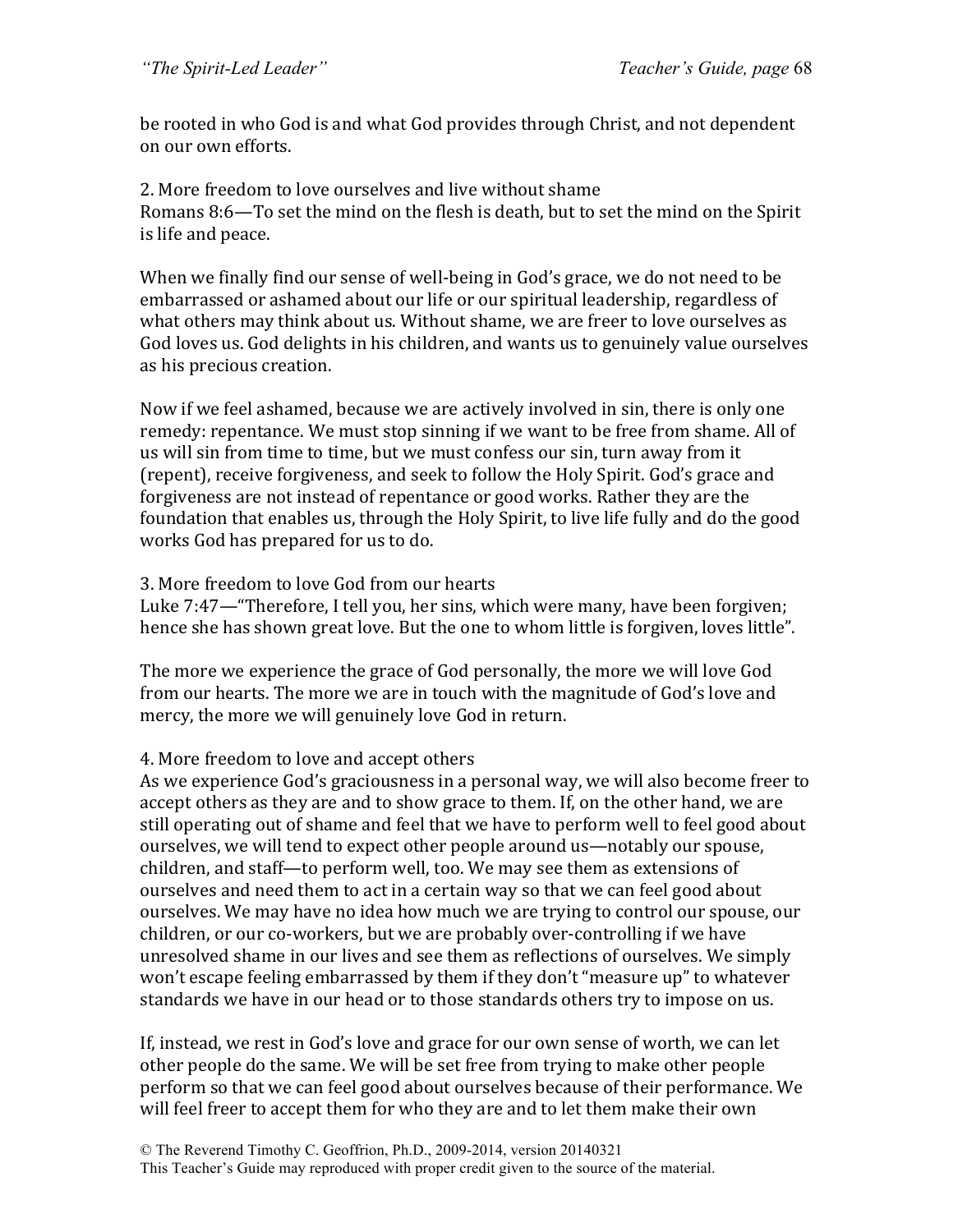choices about how they are going think and act. We may not agree with or appreciate what others do at times, but our own self-worth won't be linked to their choices; we will be freed to establish much healthier and more constructive relationships with them.  $=$  ripple effect.

### 5. More freedom to lead more graciously

Our heartfelt love of God and our freedom from guilt and shame also greatly affect our ability to serve effectively as spiritual leaders of our ministries or organizations. While many skills are needed to lead well, our own experience with grace and our ability to express that grace to others are even more important to spiritual leadership. By experiencing as well as knowing the truth of the gospel, we can become effective catalysts for creating a vital spiritual environment in our workplace.

That is, the more we have experienced grace, mercy, and acceptance from God, the more we will be prepared to offer these same gifts to others and to promote an atmosphere of grace. The more we believe with heartfelt conviction that our worth is based on God's love and forgiveness, the more we will be ready to love and value our co-workers, constituents, and parishioners without judgment or condescension. As others experience grace from us, they will have more joy and will trust more in the goodness of God. As they see our example and experience graciousness from us, they will be more likely themselves to extend grace to others.

6. More freedom to hold others accountable for the right reasons in the right way As leaders, we need to remember that gracious leadership does not lower standards for job performance or undermine the priority of getting results. Rather, grace means affirming a person's worth as a precious creation of God, dearly loved and redeemed through Christ, regardless of the level of his or her skills, intelligence, methods, looks, or personal mannerisms. Grace keeps us from shaming people or treating them as if they were worthless, deficient, or unimportant. Grace is about loving others as we ourselves have been loved. We hold them accountable for the right reasons—it is our responsibility as leaders to pursue the mission of the church/organization effectively and to require those who work under us to do the same.

# **For Personal Reflection** (If time)

- How could I better accept the love and grace of God in my own life?
- How could my church/organization create a more gracious and loving environment?

*Large Group Discussion* (15 minutes)

# **Question and Answer Session for Day 4** (30 Minutes)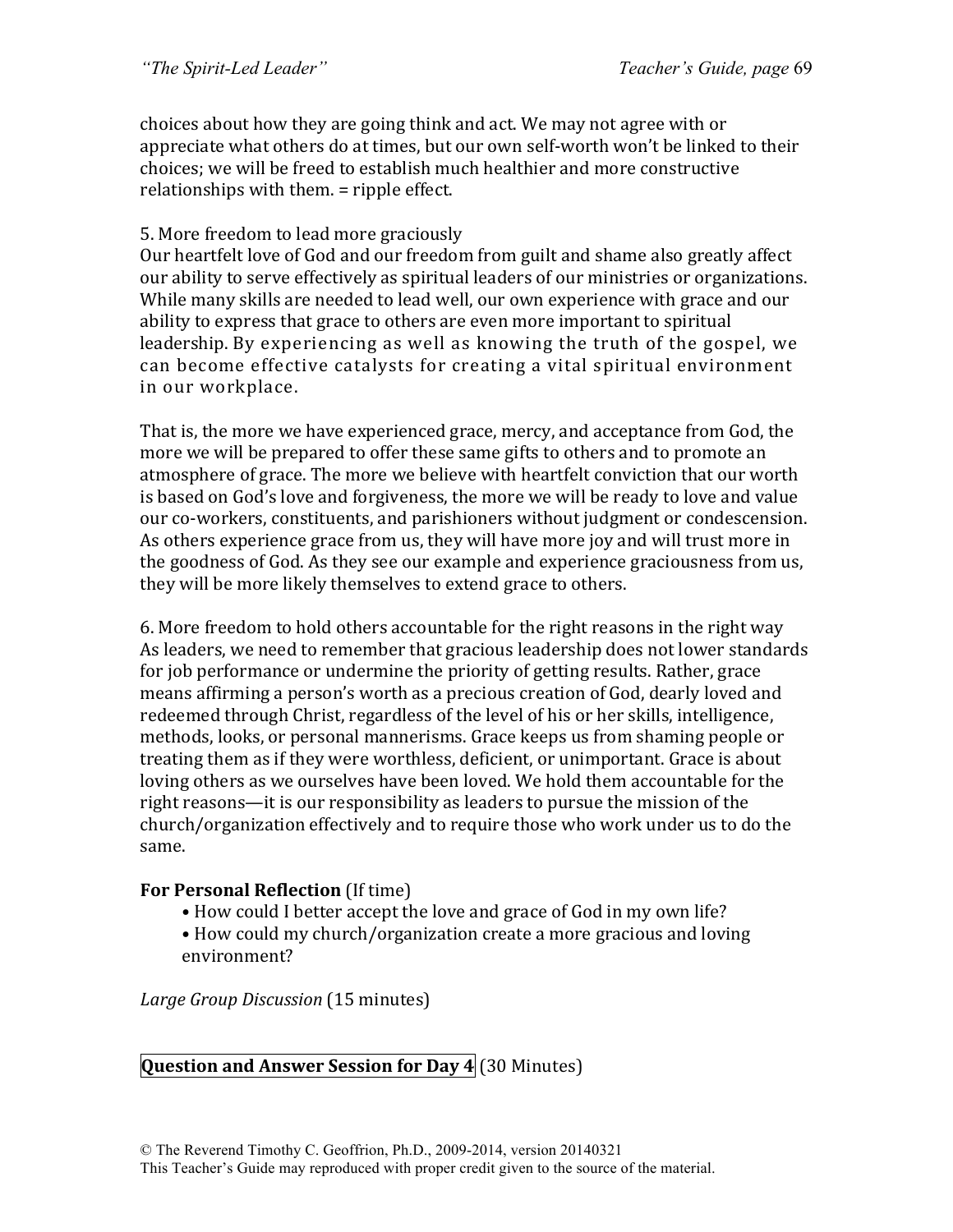#### **SESSION 17—Vision, Mission, and Planning** 90 Minutes

Now, in this session, we are going to turn our attention toward how to apply all that we have been talking about this week when we get back home and back to our places of ministry and service.

You may not immediately know how the Holy Spirit may be leading you, but are some things you can do. You can think and pray about creating a vision based on what is in your heart and mind. You can ask God to speak to you through Scripture to guide your thinking. You can ask for God to help shape and refine your visions and dreams so that you will want what God wants for your life. You can make a plan to pursue the vision, asking for God's leading (and re-directing if necessary) and for help to do whatever he has called you to do.

In this session, we're going to focus on three important aspects of human responsibility in becoming a better Spirit-led leader in your context. We're going to talk about creating vision, identifying our mission, and planning.

#### *What is vision?*

Definition: "A vision for life is a picture of who you want to be, what you want to do, and how you want to do it. It's something that you want for your life that is not yet a reality. Vision is a way to express the desires of your heart, the hopes of your imagination, the intention of your will, and the creation of your mind—all fed and shaped by the leading by the Holy Spirit. In other words, vision is a compelling picture of a destination where you want to go and believe God is leading you."  $-$ Tim Geoffrion, 2011

In the Bible, we can find many different stories about people who received unique callings from God to pursue or embrace a vision for their life. Think of Abraham; Jacob; Joseph; Moses; Samuel; David; Esther; Mary; Joseph; Peter; Paul; and Jesus. All of these individuals were dependent upon God for their calling; and yet everyone was actively engaged in the process of listening, asking questions, praying, seeking discernment, making plans, and taking action.

When Israel was in captivity in Babylon, in the  $6<sup>th</sup>$  century B.C., the prophet Isaiah called the Israelites to rekindle their hopes and dreams for their future, based on God's vision for their future.

> "Forget the former things; do not dwell on the past. See, I am doing a new thing! Now it springs up; do you not perceive it? I am making a way in the desert and streams in the wasteland." (Isaiah 43:18-19, NIV)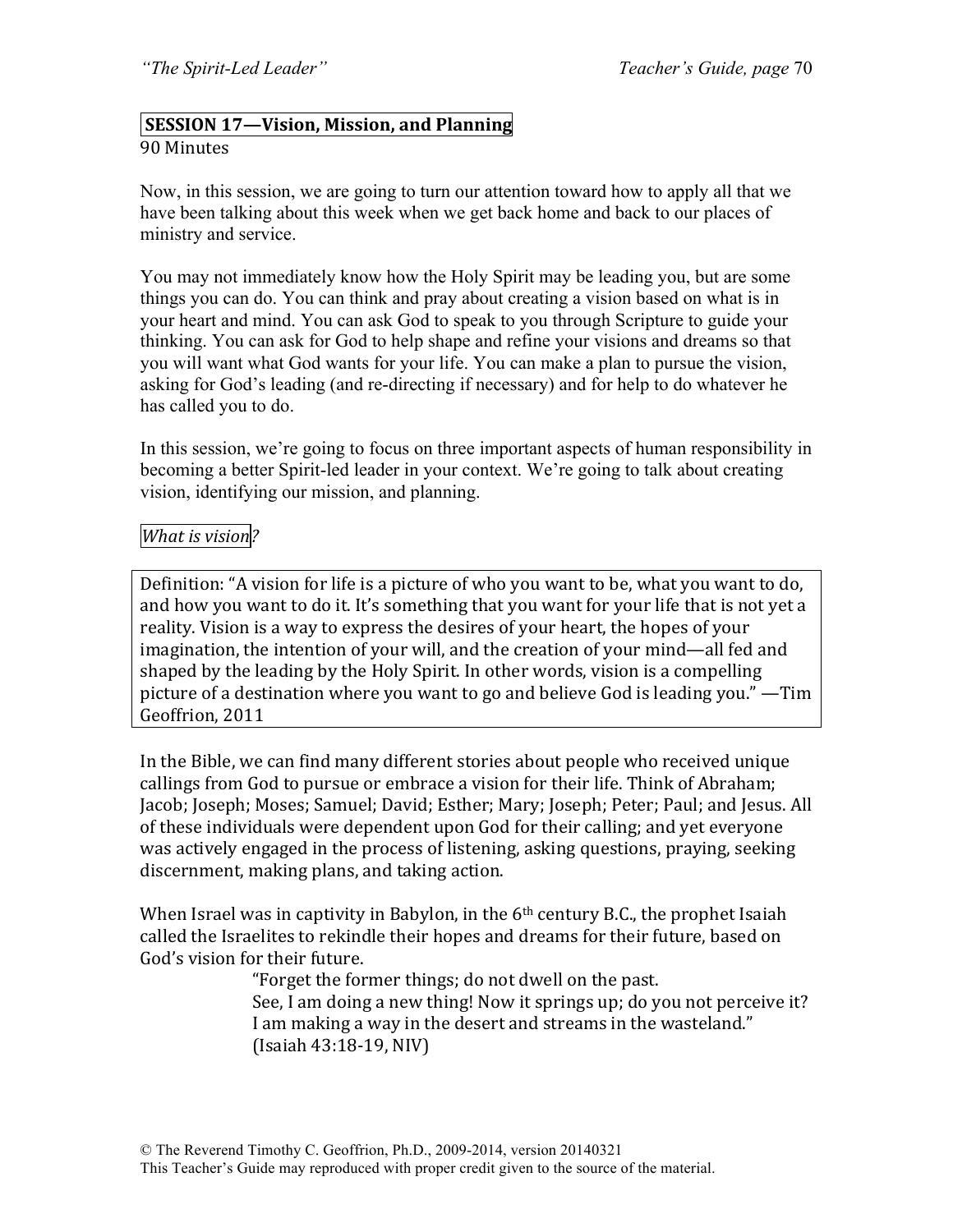Through Isaiah, the Lord was calling Israel to believe the vision, take hope from it, and to order their lives by it.

In the New Testament, Paul held out a vision for the church. He envisioned that each member of the church would grow up into Christ, with each one maturing in faith, developing their gifts, and contributing the well-being of the whole body.

Instead, speaking the truth in love, we will in all things grow up into him who is the Head, that is, Christ. From him the whole body, joined and held together by every supporting ligament, grows and builds itself up in love, as each part does its work. (Ephesians  $4:15-16$ , NIV)

Why did he share this vision with the Ephesians? He did it so that they would know what to think about their purpose as individuals and as a church. He wanted them to direct their minds toward the vision and to live by it. In this case it means that they needed to know their spiritual gifts and to use them in the service of the body of Christ.

Throughout Scripture, God offers visions to the people of faith in order to encourage them to believe that he has something great in mind for their future that is not yet a present reality. We are invited to look for the vision that God has for us as individuals and for us as a community of believers. We need to look at how God has uniquely made each of us so that we may discern our unique contributions to the body of Christ as a whole.

Then, at the core of our ability to know God's vision for our lives and to fulfill it, is the Holy Spirit. The Apostle Paul teaches us to seek to be filled with and led by the Holy Spirit. We are called to "live by the Spirit" and to "keep in step with the Spirit" (Galatians  $5:16$ ,  $25$ ), so that we may be empowered to know and to fulfill God's vision and dreams for our life.

### What is Mission?

Mission: The work (objectives and priorities) that you have to do in order to pursue your vision—"What are the principal activities I will do in order to become or to create what will be when the vision is realized?"

# What is a Plan?

A Plan: The set of little, concrete steps you have to take in order to pursue your mission and vision. Action steps should be specific, measurable, timely, and answer the questions, "What? When? Where? With whom?"

DIAGRAM: Vision, Mission, Plan, Obstacles, Strategies, Help

Mission ----------!-----------------------------------! ----------------------!VISION Plan :  $\rightarrow \rightarrow \rightarrow \rightarrow \rightarrow \rightarrow \rightarrow \rightarrow \rightarrow \prime \prime$  (Obstacles/challenges) Strategies to overcome the challenges  $\rightarrow \rightarrow \rightarrow$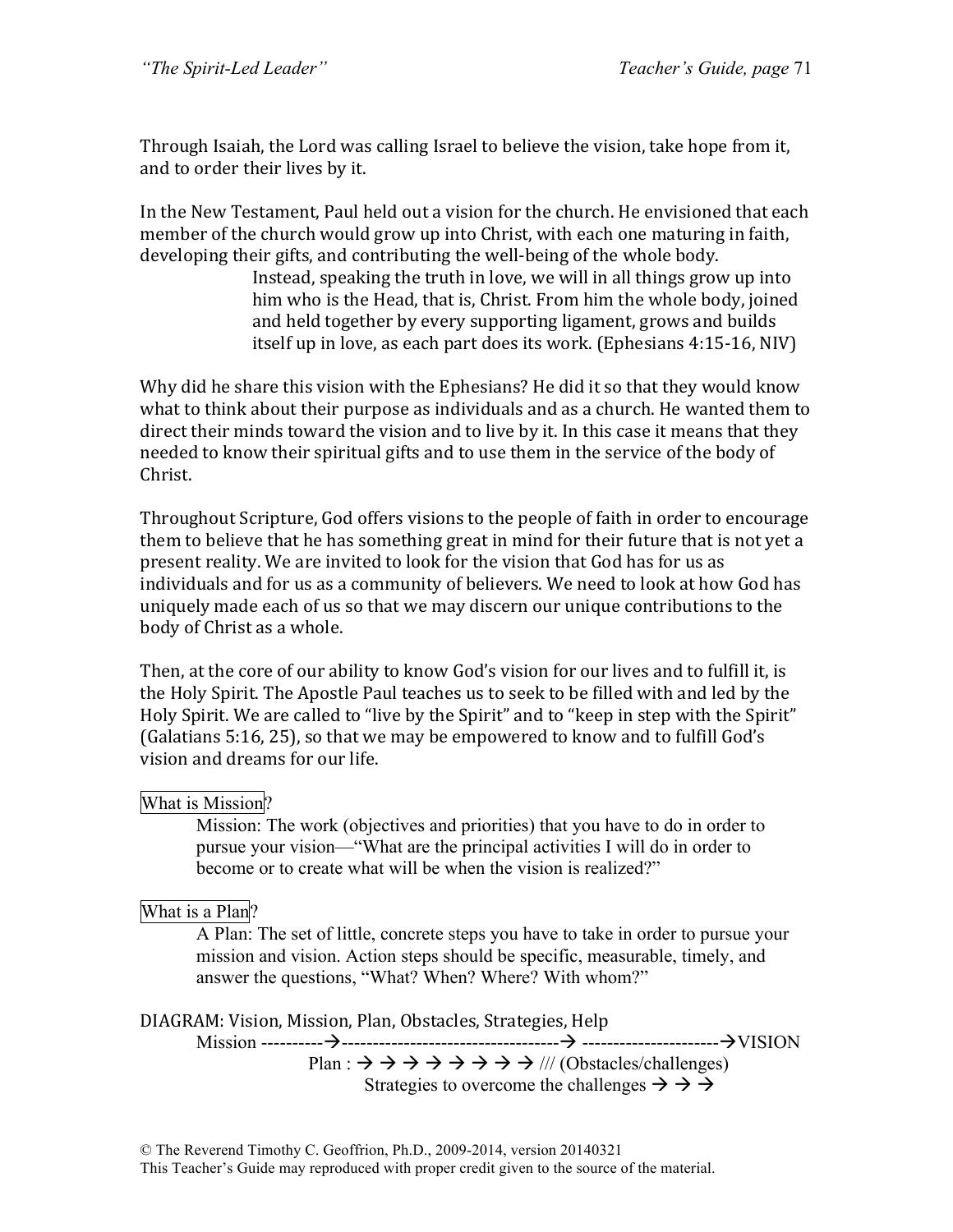# *Spiritual Life Coaching Methodology*<sup>12</sup>

1. Pray for the Holy Spirit to guide you as you seek to develop God-honoring and Christ-serving visions for every aspect of your life.

2. Prayerfully reflect on Scripture and your life's experiences. Ask yourself: "What do I already know of God's vision for the various aspects of my life?" 3. Do a self-inventory. Ask yourself, "If I were to truly face reality, how do I feel about my life in all its major dimensions?" (For example, "How satisfied am I in my relationship with God and in how I am serving  $Christ?")$ 4. Create a vision. Know your heart's desires. Then, dream and imagine new

possibilities. Think constructively. Create a specific vision for each major life area: your relationship with God, for the various aspects of your vocation; and for your key relationships.

5. Identify your mission, based on your vision for each area of your life. 6. Identify your opportunities, and make a concrete plan. Identify manageable "next steps" you can take to pursue your vision and capitalize on your opportunities for each major life area.

7. Identify anticipated fears, obstacles, and distractions that threaten to undermine your ability to successfully pursue your vision. Then, create strategies to "right-size" your fears and handle the challenges.

8. Ask yourself, "What help do I need to effectively pursue my vision?" Get input from others; create accountability structures; get support; ask God to open doors and provide needed resources; take action!<sup>13</sup>

9. Ask yourself, "What else do I need to do to keep moving forward in pursuit of my vision for my life?"

10. Continue praying each step along the way. Ask God to affirm, refine, and reshape your vision. Pray for God to open and close doors, or otherwise direct you as you take each step of faith in pursuit of your vision and of God's will for your life, as best you understand it.

Observations and implications:

Often, we do not know God's specific will for us in advance, but we can think and pray about creating a vision based on what is in our heart and mind. We can ask God to speak to us through Scripture to guide our thinking. We can ask for God to help shape and refine our visions and dreams so that we will want what God wants for our lives. We can make a plan and pursue the vision, asking for God's leading and help to do whatever he has called us to do.

 <sup>12</sup> © Timothy C. Geoffrion, 2006, revised 2012. See, too, Elizabeth Liebert, *The Way of Discernment: Spiritual Practices for Decision Making* (Louisville, Ky., Westminster John Knox Press, 2008). Liebert identifies several components in seeking discernment, most of which are within ourselves: our memory, intuition, body, imagination, reason, and feelings; and one outside of ourselves in nature.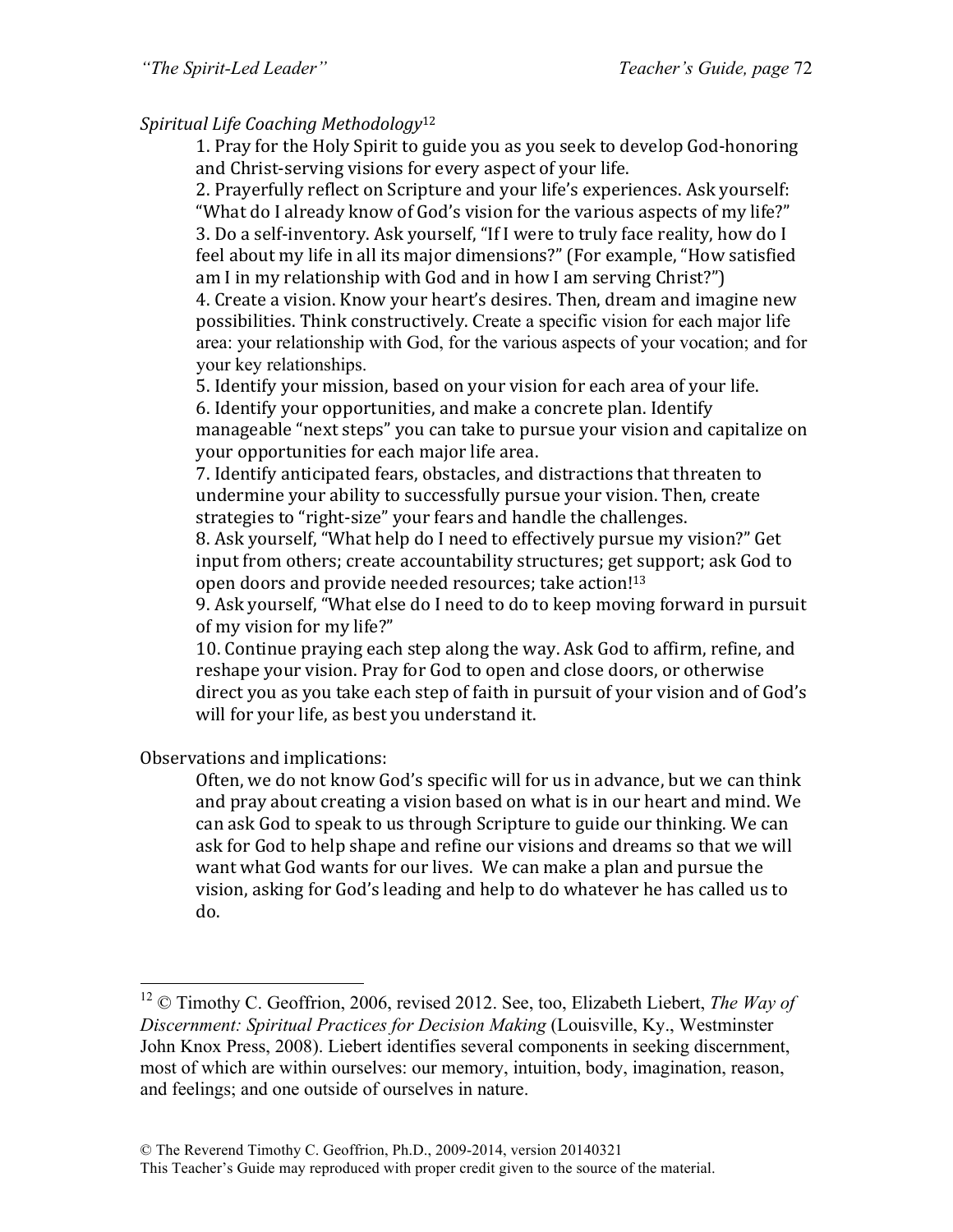# **Spiritual Life Coaching**

Life Area  $#1$ : My Relationship with  $God = The core part of "Who" I am as a Spirit-led$ leader

Our relationship with God involves every aspect of our life. However, for the sake of this first exercise, we're going to focus on how you relate to God on a personal basis. You may do so primarily through your thinking, feeling, being, and/sor doing (as we have discussed); but no matter what your preference for worship and experiencing God, here we're focusing on the experience of being in relationship with God. [Later on, if we have time, we will talk about how you function as a leader, minister, teacher or some other kind of servant of God.]

Step 1: Prayer.

Step 2: Reflect on Scriptural Teaching

Example of a biblical vision for one's relationship with God: Ephesians 3:14-21 "For this reason I kneel before the Father, from whom his whole family in heaven and on earth derives its name. I pray that out of his glorious riches he may strengthen you with power through his Spirit in your inner being, so that Christ may dwell in your hearts through faith. And I pray that you, being rooted and established in love, may have power, together with all the saints, to grasp how wide and long and high and deep is the love of Christ, and to know this love that surpasses knowledge—that you may be filled to the measure of all the fullness of God.

"Now to him who is able to do immeasurably more than all we ask or imagine, according to his power that is at work within us, to him be glory in the church and in Christ Jesus throughout all generations, for ever and ever! Amen."

Step 3: Self-Inventory: How satisfied are you with your relationship with God? *How satisfied are you?*

Based on what you want for your relationship with God, and on what you think God wants for your relationship with Him, how satisfied are you in your relationship with God? Use a scale from 1-10. (1 means you are utterly dissatisfied; 5 means you are partially satisfied; 10 means you are very satisfied with this aspect of your life.)

Relationship with God

# *Create a Vision* (Step 4)

What is your vision for your relationship with God? What are the desires of your heart? Ask yourself, "What are seven things that would characterize my relationship with God if my satisfaction level were at a 10, on a scale of  $1-10$ ?"

1-7. \_\_\_\_\_\_\_\_\_\_\_\_\_\_\_\_\_\_\_\_\_\_\_\_\_\_\_\_\_\_\_\_\_\_\_\_\_\_\_\_\_\_\_\_\_\_\_\_\_\_\_\_\_\_\_\_\_\_\_\_\_\_

[Note: Participant's Guide should have 7 lines at this point for participants to print their answers.] Examples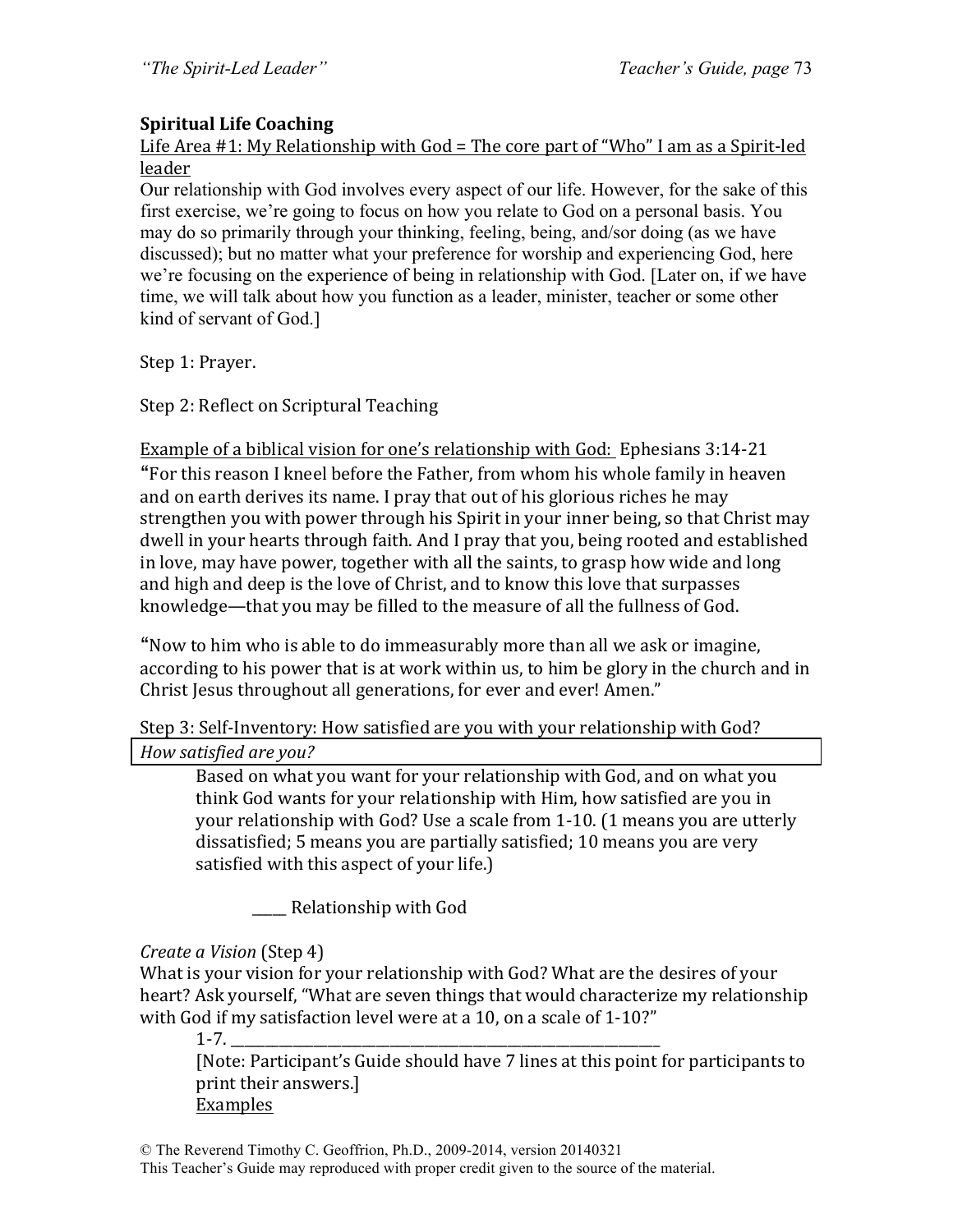- A. See Ephesians 3:16-19 for ideas for a vision.
- B. Personal example of vision for my relationship with God  $(TCG, 4/27/11)$ :
	- 1. I would have a humble, open heart before God.
	- 2. I would recognize, listen for, and follow the voice of the Holy Spirit.
	- 3. I would experience God cognitively, emotionally, in my inner being without words/ideas, and through service/action.
	- 4. I would live out a sense of the love, acceptance, and forgiveness of God.
	- 5. I would love God deeply from my heart.
	- 6. I would be increasingly free from the bonds of material possessions and comforts.
	- 7. I would let the love of God flow through me freely to others.

Grasp the Meaning: "What would it mean to me if all these things were in place? How would my life be better or more satisfying if my vision for my relationship with God were a reality?"

1-3. \_\_\_\_\_\_\_\_\_\_\_\_\_\_\_\_\_\_\_\_\_\_\_\_\_\_\_\_\_\_\_\_\_\_\_\_\_\_\_\_\_\_\_\_\_\_\_\_\_\_\_\_\_\_\_\_\_\_\_\_\_\_\_\_\_

Example:

- 1. I would be more at peace.
- 2. I could focus better on my calling (less distracted)
- 3. My life would give more glory to God.
- 4. My life would be a greater blessing to others.
- 5. I could better lead others to where God wants them to be.

Feel how it would feel

"How would I feel if all these things were in place?" (Circle all those feelings that apply; add your own feelings to the list.)

Joyful, excited, happy, fulfilled, motivated, energized, light, free, peaceful, hopeful, loved, loving, confident, stable, empowered, useful, valued, appreciated, whole, close to someone, nurtured, alive... Or perhaps, scared, uncomfortable, worried, nervous...

Name my vision

"What name do I want to give to my vision for my relationship with God?"

\_\_\_\_\_\_\_\_\_\_\_\_\_\_\_\_\_\_\_\_\_\_\_\_\_\_\_\_\_\_\_\_\_\_\_\_\_\_\_\_\_\_\_\_\_\_\_\_\_\_\_\_\_\_\_\_\_\_\_\_\_\_\_\_\_\_\_\_\_\_\_\_\_\_\_\_\_\_\_\_\_\_\_\_\_\_\_\_\_

*Identify Your Mission* (Step 5)—Your mission is to pursue your vision with certain kinds of actions that fit with your personality, abilities, and interests. In our relationship with God, each of us will have our own unique ways to develop this relationship. In general, at this point, you can simply formulate your mission this way: "To better know, love, and serve God with all of my heart, soul, strength, and mind." Otherwise, you could choose different wording that expresses better for you what you will be doing to pursue your vision.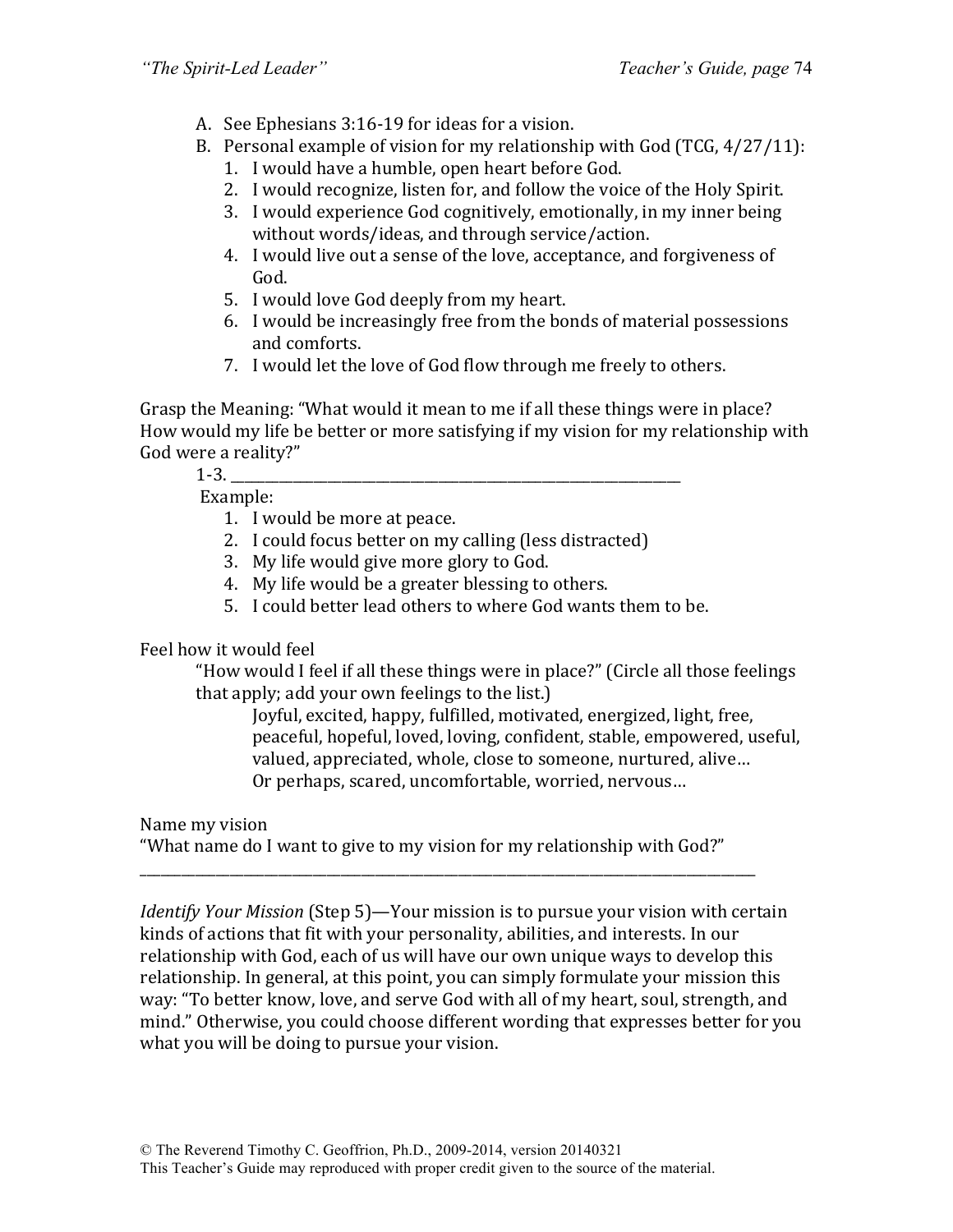### **SESSION 18—Spiritual Life Coaching: My Relationship with God** 90 minutes

# Life Area #1 (continued)

*Pursue your vision* (Steps 6-8)

General Action steps. "What are specific things I can do (or stop doing, or do differently) within the next 3-6 months in order to pursue my vision for my relationship with God?"

 $1-7.$ 

More Specific Action Steps. Now go back to your general list and make even more specific plans. BE AS SPECIFIC AS POSSIBLE: "What will I do, when will I do it, when will I start, how will I be able to measure my actions, etc.?"

 $1-7.$ 

Example based on the Spirit-Led Leader Material

A. Vision for a deep personal relationship with God.

- 1. Live an integrated life.
- 2. Practice the presence of God.
- 3. Practice spiritual disciplines.
- 4. Align my will with God's will.
- 5. Maintain a Spirit-led mindset.
- 6. Stay open to change as needed.
- 7. Listen well to God, myself, and others.
- 8. Always trust God.
- 9. Stay open to the love and grace of God.

B. General Plan (Action Priorities): Here is a list of seven possible actions one might plan to take in order to pursue vision above.

- 1. Examine my life to see where I am still too compartmentalized or being double-minded.
- 2. Start practicing the presence of God when I am with my family.
- 3. I will create a daily discipline for Scripture reading and prayer for the sake of drawing close to God and listening to his Spirit.
- 4. Relinquish my personal agenda in my ministry.
- 5. Look for signs of the Holy Spirit in my co-workers.
- 6. Honestly consider what changes are needed in my life.
- 7. Start practicing reflective listening skills with my parishioners and students.
- 8. Consciously choose to put my trust in God, especially when I feel doubtful or afraid.
- 9. Start praying that God would show me the extent of his love and grace that I may be filled with gratitude, love, peace, and joy.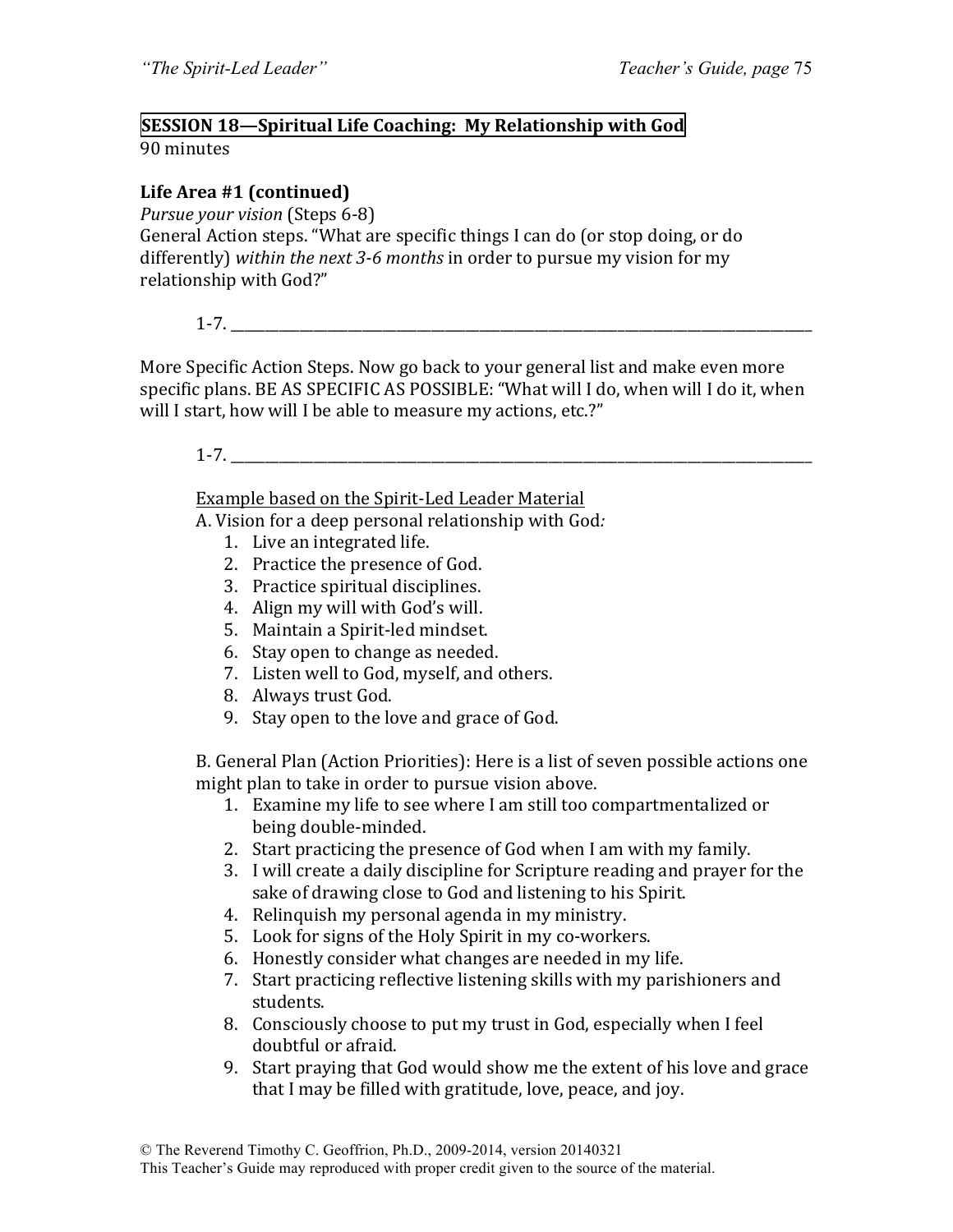C. More Specific Plan (Immediate Action Steps): Here is a list of seven possible action steps that correspond to the nine action priorities listed above. 

- 1. Repent of a particular sin that is making me a double-minded person.
- 2. Consciously practice the presence of God when we have family dinners this week.
- 3. Start my day with 30 minutes for Scripture reading and prayer.
- 4. Ask my co-workers how they think we could all put God's agenda ahead of our own in our leadership.
- 5. Pray for a different co-worker every day, and ask God to show me how the Spirit is at work in that person.
- 6. Stop reading my email before I have my morning devotions.
- 7. Use reflective listening skills the next time I meet with the elders, and we are discussing their complaints.
- 8. Make a daily prayer list, and include the sentence, "Lord, I trust in you."
- 9. Add to my daily prayer list, "Lord please help me to see how much you love me."

# **Teaching: Fears, Underminers, and Distracters** (10 minutes)

With a little bit of coaching, anyone can create a vision, identify a mission, and make a plan for their relationship with God or any other area of their life. What is much harder is actually sticking with the plan one creates!

There are many reasons why we fail to follow through on the good intentions and plans we make for ourselves. Among them are fear, distractions, and a whole of host of other forces that undermine our resolve or ability to succeed, i.e., our "underminers".

"Distracters" and "underminers" are the voices in your head that inhibit you or undermine your efforts to pursue your dreams and become the person God intended you to be. Sometimes distracters offer helpful information, such as letting you know when you need to factor in other people or consider multiple variables, or when you need to be careful about taking a certain action step, or when pursuing your vision requires more thoughtfulness. But when you give distracters the wrong amount of power, then they cease to be helpful. They can even hinder your ability to hear or follow the Spirit's leading.

It is helpful, then, to identify your distracters and underminers, to determine how much you are going to listen to them, and to decide what you are going to do with them. You need to learn how to dialogue with your distracters, when helpful, so that you can benefit from them but not be controlled by them.

Likewise, when it comes to fear, you need to identify what fears are influencing you. You need to determine when the fears are helpful, so that you can avoid danger; and when they are inappropriate or unhelpful. You can think of this process as "right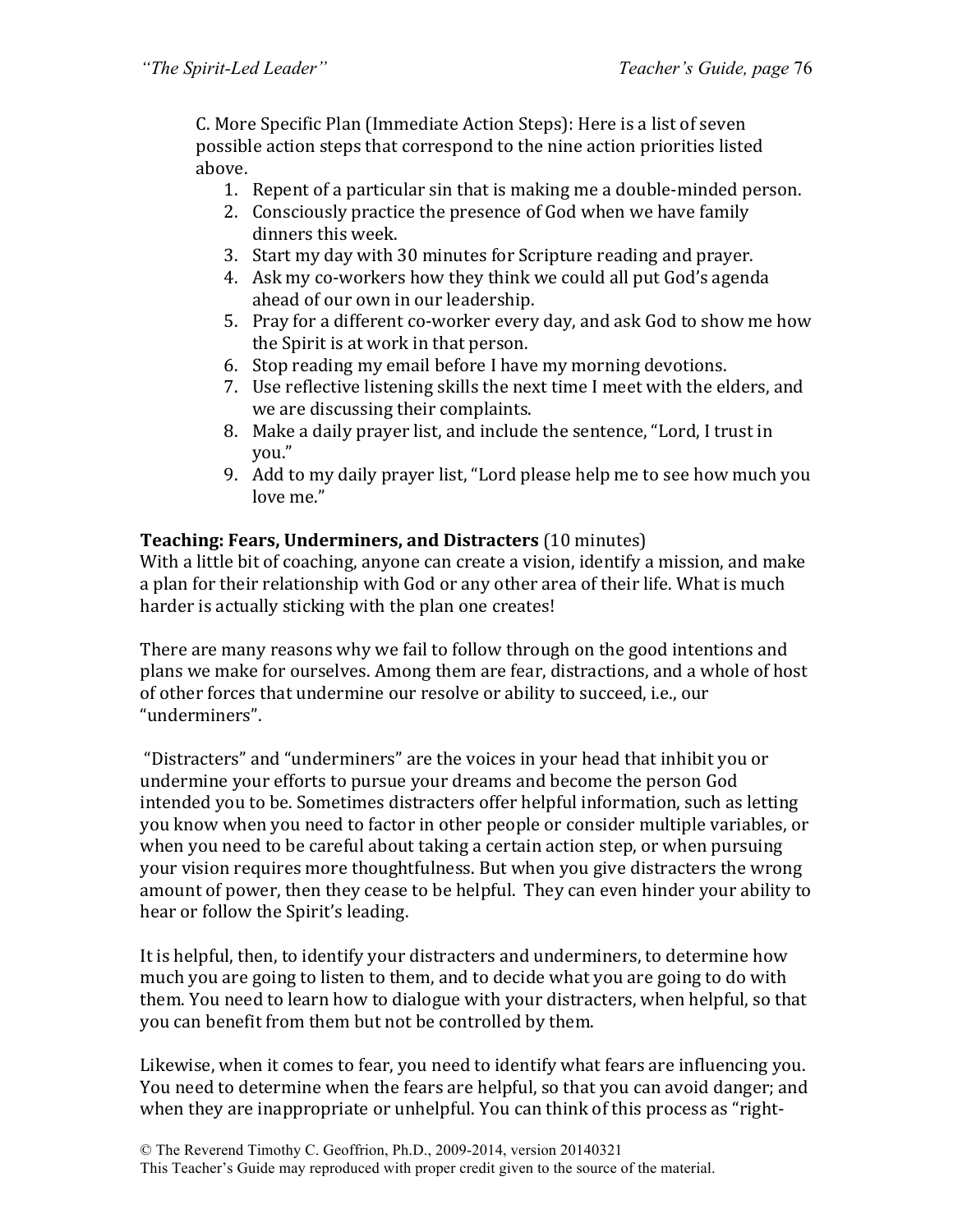sizing" your fears. For example, when you want to cross the busy road to go to the teashop or restaurant across the street, you need a little fear to keep from getting run over by the cars and busses, but not so much that you never actually cross the road. 

In spiritual life coaching, we take time to think about those forces that are at work in our lives that are influencing us and possibly interfering with our ability to move forward or to act upon the leading of the Spirit.

"What obstacles, fears or distractions do I anticipate as I start to make some changes in my life in order to pursue my vision?"  $(Step 7)$ 

1-3. \_\_\_\_\_\_\_\_\_\_\_\_\_\_\_\_\_\_\_\_\_\_\_\_\_\_\_\_\_\_\_\_\_\_\_\_\_\_\_\_\_\_\_\_\_\_\_\_\_\_\_\_\_\_\_\_\_\_\_\_\_\_\_\_\_\_\_\_\_\_\_\_\_\_\_\_\_\_\_\_\_\_\_\_

"What can I do to successfully handle these challenges?"

| - |  |  |  |
|---|--|--|--|
|   |  |  |  |

"What help do I need from others?" (Step  $8$ )

|  | ۰, |
|--|----|

"Whom could I ask?"

"When will I ask?"

[Note: Steps 9-10 you can work on over time on your own as you refine and continue to develop your vision and plan.]

#### **Supporting One Another** (time permitting)

*Small Groups*

What is my vision for myself as a Spirit-led leader? (Or, what is my vision for my ministry?)

What do I think my next steps may be?

What help or other resources do I need to draw on to refine my vision or to take solid steps forward?

*Large Group Debriefing and Discussion*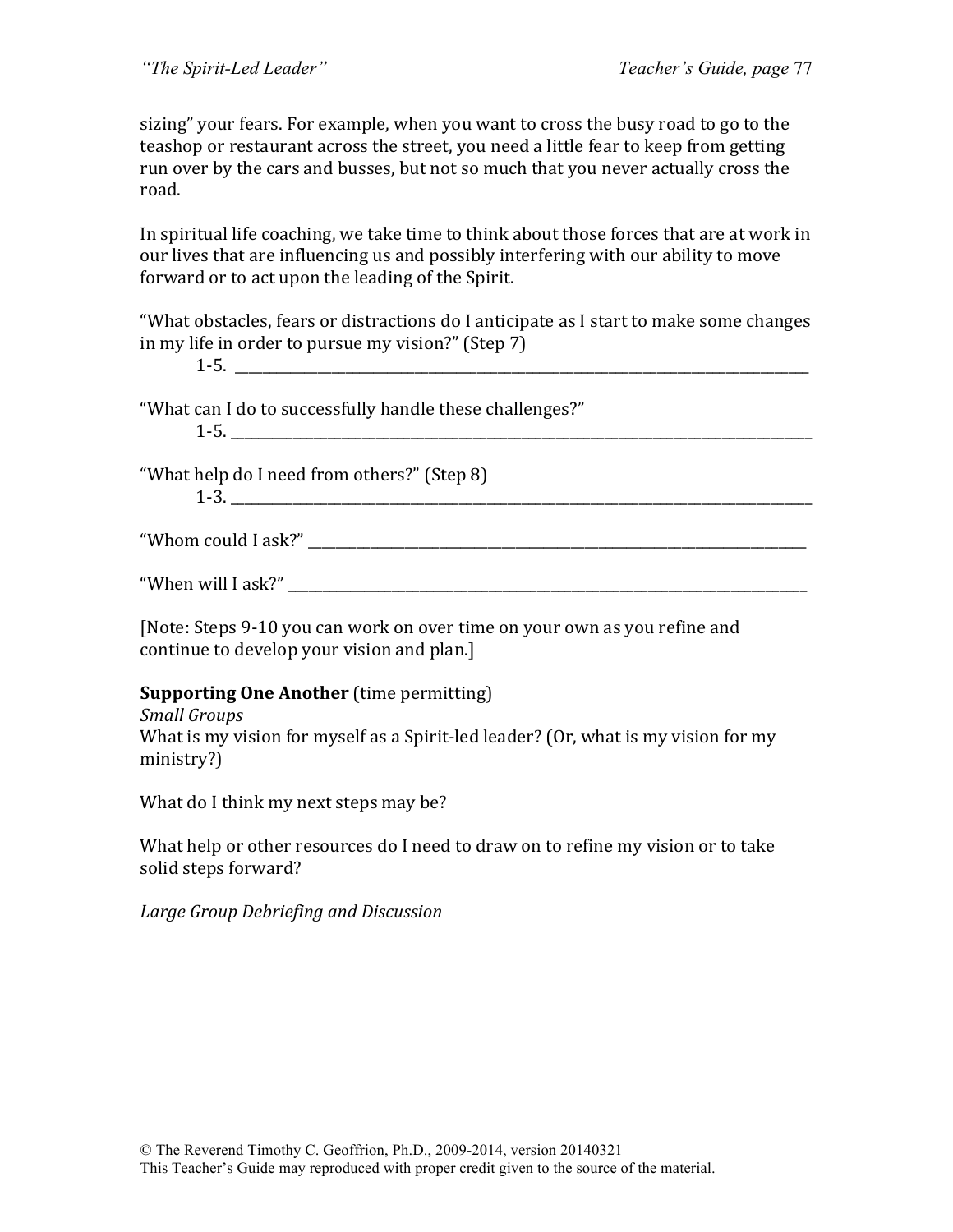# **SESSION 19-Spiritual Life Coaching: My Leadership or Ministry**

#### 90 Minutes

Life Area #2 (LA 2): My Ministry/Work *Pray* (Step 1)

*Reflect on Scripture* (Step 2) (We may have done this in Session 17)

- 1. Consider the example of Nehemiah  $(1:1-2:9)$ 
	- a. Vision: Walls rebuilt, those in Israel would be comforted and cared for
	- b. Mission: To rebuild the walls of Jerusalem
	- c. Plan: Pray, approach the king, gather needed resources, secure introductions, get help, travel to Jerusalem, work on construction, handle challenges, resist opposition, keep praying, trust in God, finish the iob.
- 2. Note: In leadership, different tasks are needed at different phases in your leadership:
	- a. There is a time for asking questions
	- b. A time for grieving
	- c. A time for prayer and fasting
	- d. A time for confession, intercession, and supplication
	- e. A time for taking risks (Nehemiah stayed ready for an opportunity to ask the King for help. When an opportunity came, he told the king the desires of the heart.)
	- f. A time for asking for help (Nehemiah asked for letters of introduction and supplies.)
	- g. A time for taking action (he set out and pursued his mission)
	- h. Consider the ministry vision and example of Paul (Acts  $9:15-16$ ; Galatians  $1:11-17$ ; Ephesians  $3:1-11$ )

*Satisfaction Level* (Step 3)

How satisfied am I with the following? Use a scale from  $1-10$ . (1 means you are utterly dissatisfied; 5 means you are partially satisfied; 10 means you are very satisfied with this aspect of your life and leadership.)

 $\Box$  My work (outside of the church)

My ministry and/or leadership

- <u>\_\_\_\_</u> My giving (financial, personal sacrifice, etc.)
- My stewardship of resources and opportunities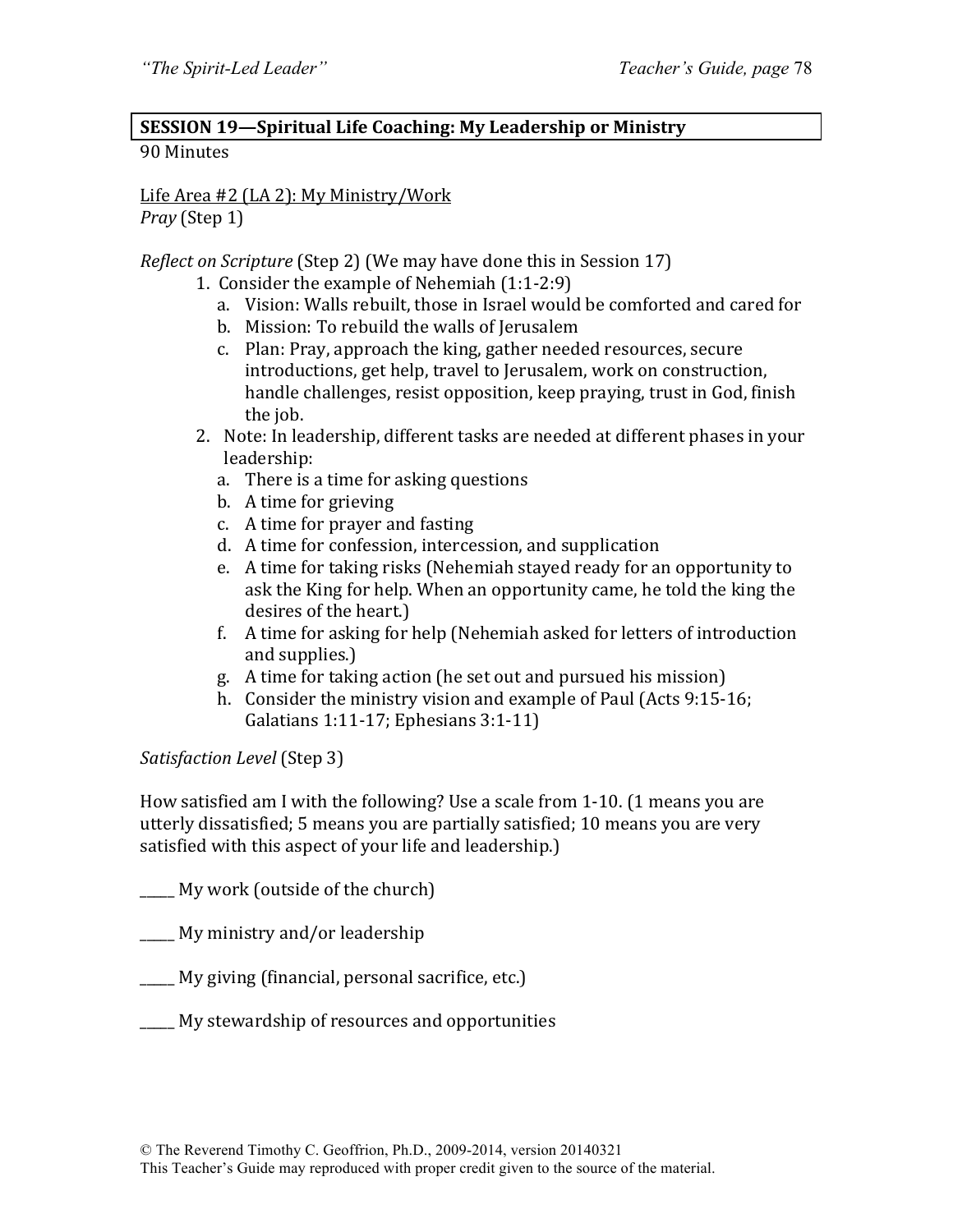*Create a Vision* (Steps 4-5)

(LA 2) What is your vision for your church or ministry? Ask yourself, "What are seven things that would characterize this ministry/work if my satisfaction level were at a 10, on a scale of 1-10?" (Note: The vision and mission for a church or organization must be created in collaboration with other designated leaders, even if you take the lead in the process.)

 $1-7.$ 

**Example:** Vision for Faith, Hope and Love Global Ministries Vision: Better equipped, spiritually vitalized ministers and leaders serving Christ in strategic positions of influence throughout the world.

Illustration: Vision of leaders gathered around a table, holding hands, and praying together. Mission  $=$  to make that happen.

For Pastors: What is your vision for your congregation and its mission? What you would like to accomplish as a church? What would you like your church to become?

For Administrators: What your vision for your school, agency, or organization?

For Deans: What is your vision for the student body?

For Teachers and Professors: What is your vision for a) your academic department? b) your courses? and c) your ministry to your students?

For chaplains: What is your vision for the care of the patients/students, et al.?

Grasp the meaning

 $(LA 2)$  "What would it mean to me if my vision for my ministry or leadership were a reality? How would Christ and his kingdom benefit if these things were in place?"

 $1-3.$ 

Feel your feelings

How would I feel if all these things were in place? (Circle the feelings that apply to you; add your own feelings to the list.)

Joyful, excited, happy, fulfilled, motivated, energized, light, free, peaceful, hopeful, loved, loving, confident, stable, empowered, useful, valued, appreciated, whole, close to someone, nurtured, alive....

Name your vision

What name do you want to give to your vision for your ministry? \_\_\_\_\_\_\_\_\_\_\_\_\_\_\_\_\_\_\_\_\_\_\_\_\_\_\_\_\_\_\_\_\_\_\_\_\_\_\_\_\_\_\_\_\_\_\_\_\_\_\_\_\_\_\_\_\_\_\_\_\_\_\_\_\_\_\_\_\_\_\_\_\_\_\_\_\_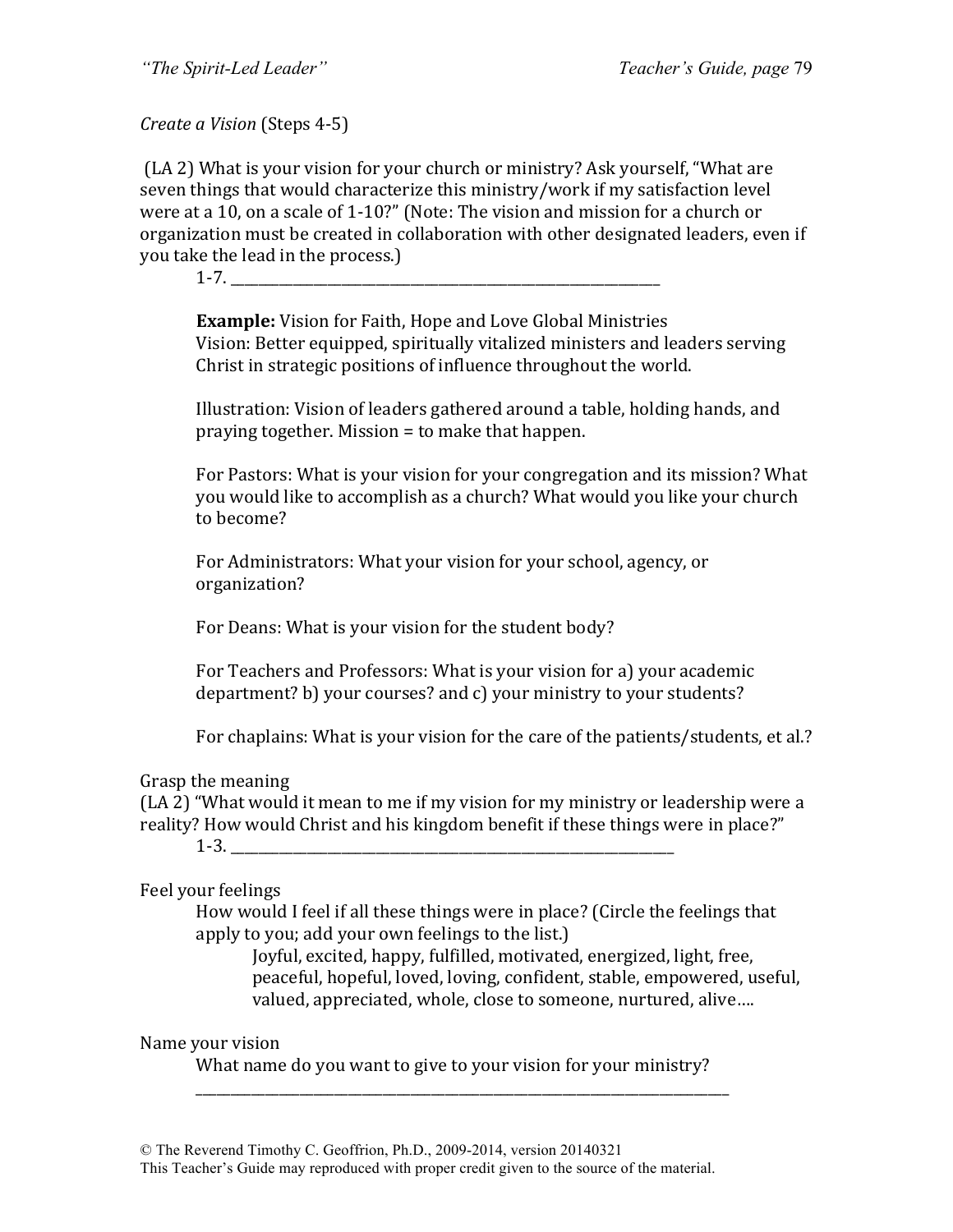### *Identify Your Mission* (Step 5)

Based on your vision, what then is the mission of your church or organization? (That is, what will be the primary **actions** you and others will take over time in order to pursue this vision? This is not your plan, but your main objectives and the spiritual gifts you will use in order to make this vision a reality.)

### Examples:

- 1. The mission of Jesus: to preach, teach, demonstrate the character and love of God, and to die for the sins of the world.
- 2. FHLGM Mission: To teach, inspire, and encourage ministers and leaders, equipping them to serve Christ more effectively.
- 3. Christ Presbyterian Church (Edina, MN, USA): "Inspiring all generations to follow Jesus, love others, and live missionally."

#### *Pursue your vision* (Steps 6-8)

(LA 2) General Action Steps. What opportunities are before us? What are specific steps we/I can take, i.e., things I can do (or stop doing, or do differently) within the *next* 6 *months* in order to pursue my/our vision for my/our ministry or church?  $(Step 6)$ 

1-7. \_\_\_\_\_\_\_\_\_\_\_\_\_\_\_\_\_\_\_\_\_\_\_\_\_\_\_\_\_\_\_\_\_\_\_\_\_\_\_\_\_\_\_\_\_\_\_\_\_\_\_\_\_\_\_\_\_\_\_\_\_\_\_\_\_\_\_\_\_\_\_\_\_\_\_\_\_\_\_\_\_\_\_\_

More Specific Action Steps. Now go back to your general list and make even more specific plans. BE AS SPECIFIC AS POSSIBLE: What will I/we do, when will I/we do it, when will I/we start, how will I/we be able to measure my/our actions, etc.?

 $1-7.$ 

#### Examples

- A. General Plan for FHLGM (long term), based on vision and mission (see above):
	- 1. Find various global sites and partners;
	- 2. Develop key relationships;
	- 3. Write books and student guides;
	- 4. Translate guides into local languages;
	- 5. Seek financing; ask for prayer support;
	- 6. Create an e-newsletter to communicate about our work widely.
- B. Specific Plan (near term)
	- 1. Send emails to five prospective partners this month.
	- 2. Attend two conferences this year to introduce myself to principals and academic deans who might be interested in our teaching ministries
	- 3. Draft idea for new book over the summer.
	- 4. Translate one of my courses in French this winter.
	- 5. Seek five new sources for funding in the next three months.
	- 6. Create a new website over the next two months; publish an enews letter once a month, starting this month.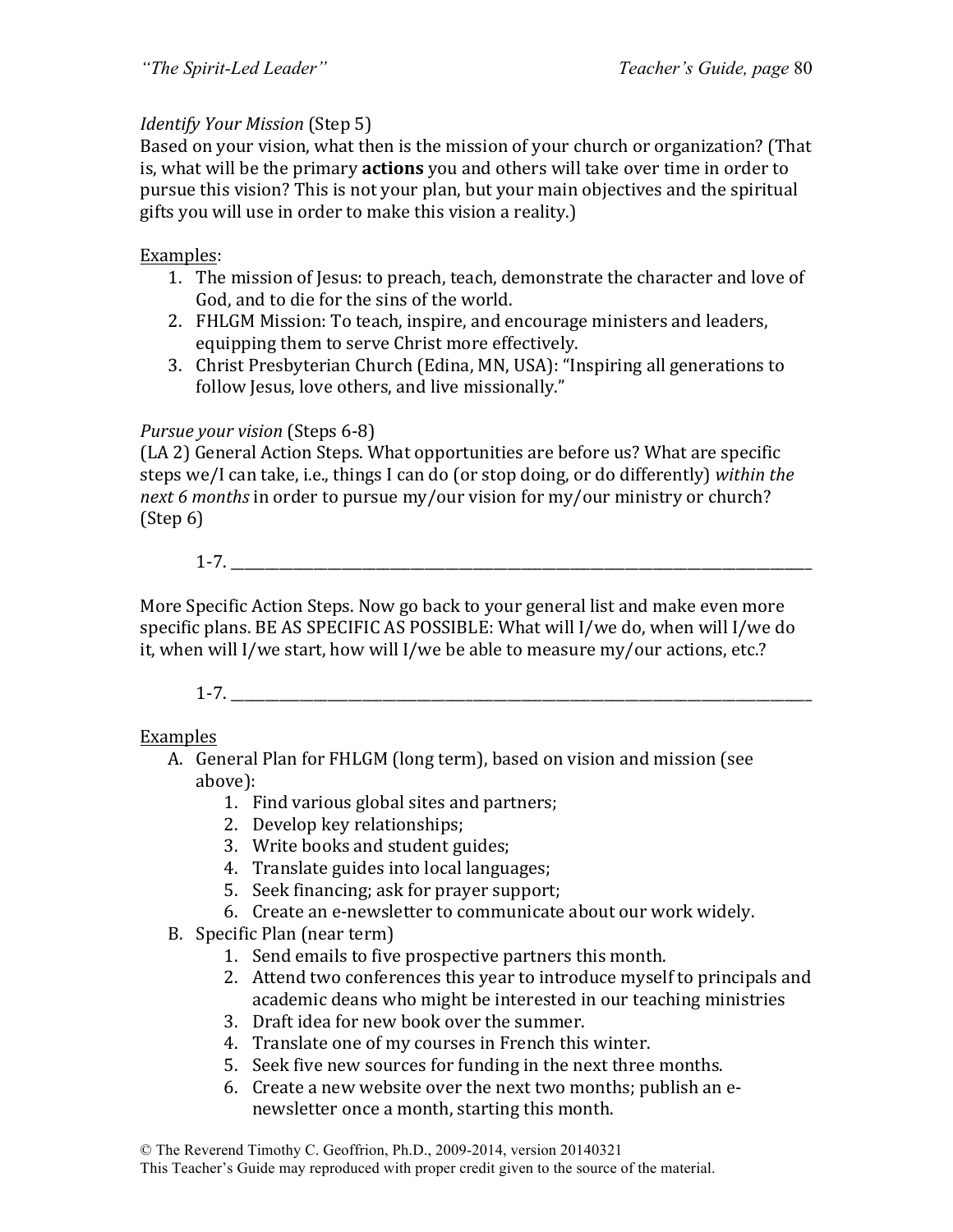What obstacles, fears or distractions do I anticipate as I start to make some changes in my life in order to pursue my vision? (Step  $7$ )

What can I do to successfully handle these challenges?  $1-5.$ 

 $1-5.$ 

What help do I need from others? (Step  $8$ ) 1-3. \_\_\_\_\_\_\_\_\_\_\_\_\_\_\_\_\_\_\_\_\_\_\_\_\_\_\_\_\_\_\_\_\_\_\_\_\_\_\_\_\_\_\_\_\_\_\_\_\_\_\_\_\_\_\_\_\_\_\_\_\_\_\_\_\_\_\_\_\_\_\_\_\_\_\_\_\_\_\_\_\_\_\_\_

Whom could I ask? \_\_\_\_\_\_\_\_\_\_\_\_\_\_\_\_\_\_\_\_\_\_\_\_\_\_\_\_\_\_\_\_\_\_\_\_\_\_\_\_\_\_\_\_\_\_\_\_\_\_\_\_\_\_\_\_\_\_\_\_\_\_\_\_\_\_\_\_\_\_\_\_\_\_ When will I ask?

[Note: Steps 9-10 you can work on over time on your own as you refine and continue to develop your vision and plan.]

#### **Supporting One Another**

*Small Groups* What is my vision for my ministry?

What do I think my next steps may be? (This coming week? This month? This year?)

What help or other resources do I need to draw on to refine my vision or to take solid steps forward?

*Large Group Debriefing and Discussion*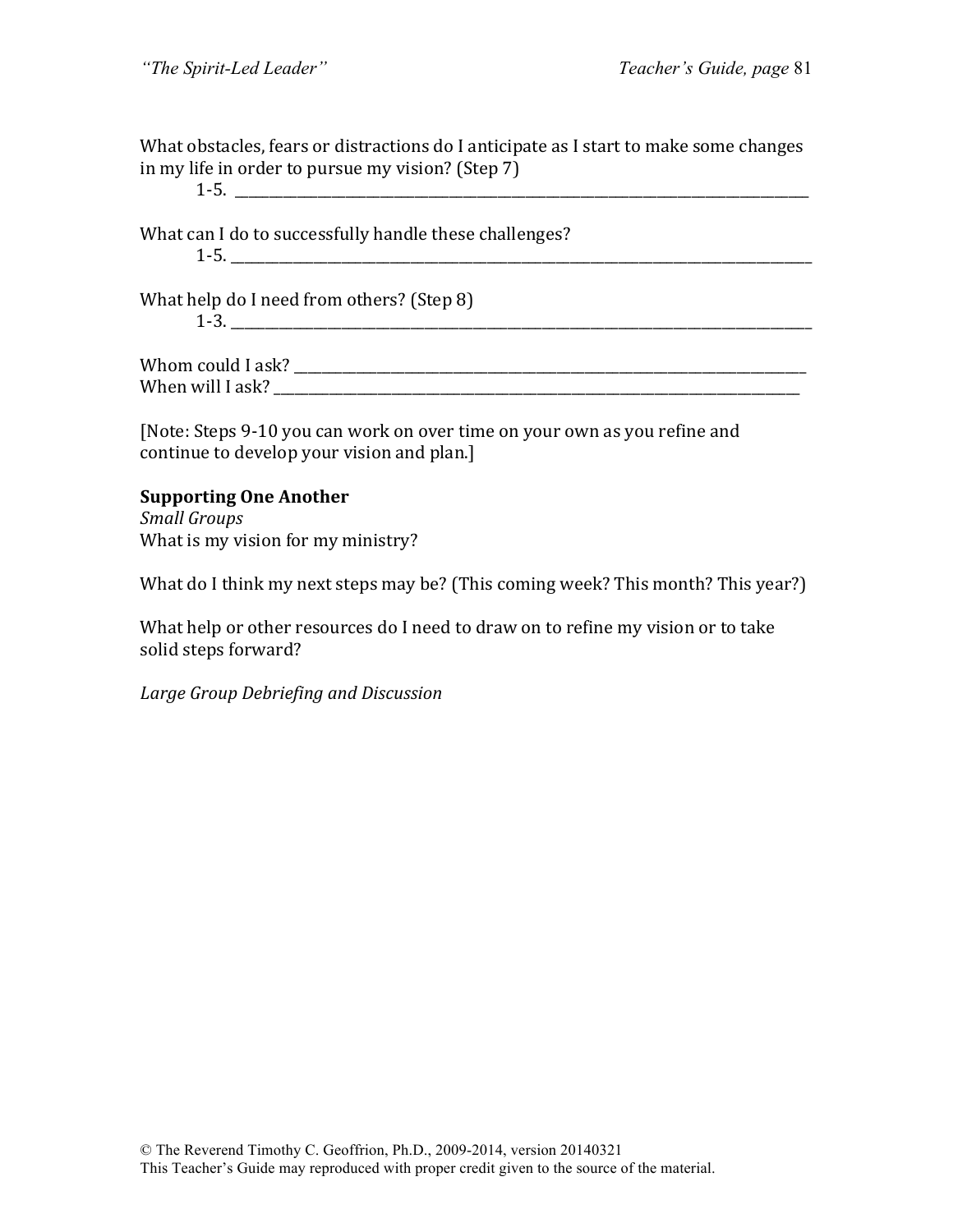# **SESSION 20—To Continue Well**

#### 90 Minutes.

*Recap of Course* (5-10 minutes)

In this course, we have focused on what it means to experience more spiritual vitality in our lives and leadership. Specifically:

"Spirit-Led Leaders seek…"

- 1. to know and love God deeply in a personal way,
- 2. to follow Jesus Christ faithfully and wholeheartedly,
- 3. to live and lead by the power, love and self-discipline that comes from the Holy Spirit, and
- 4. to draw others into Spirit-led living and Spirit-led leading in ways that build up the whole body of Christ.

"Nine Leadership Practices and Principles"

#### **Leadership Practice 1**

Envision your leadership flowing out of a deep spiritual life.

#### **Soul Principle 1**

Fruitfulness in leadership requires the work of God in and through us.

### **Leadership Practice 2**

Actively cultivate your own spiritual life.

#### **Soul Principle 2**

Spiritual vitality flows from a real change of heart and mind toward God.

#### **Leadership Practice 3**

Develop specific spiritual disciplines.

#### **Soul Principle 3**

Disciplines deepen our spiritual life and empower our leadership.

#### **Leadership Practice 4**

Always seek to serve God's purposes first.

#### **Soul Principle 4**

Aligning our will with God's is an all-encompassing, ongoing process.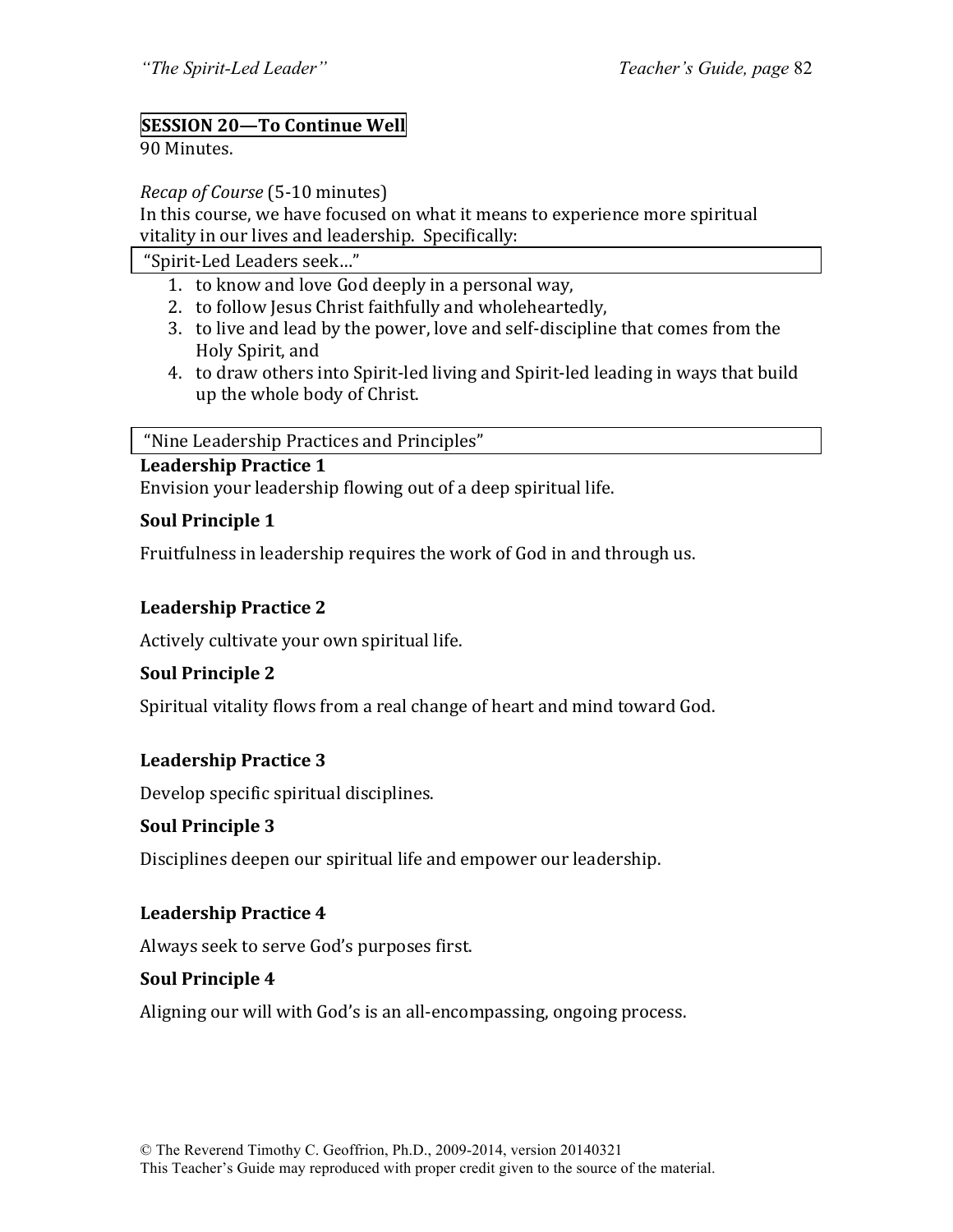# Leadership Practice 5

Create a vital spiritual environment within your workplace.

# **Soul Principle 5**

God works powerfully as we seek his activity among us.

# **Leadership Practice 6**

Make change a personal priority.

### **Soul Principle 6**

Change is our calling.

### Leadership Practice 7

Lead by listening well.

### **Soul Principle 7**

The Holy Spirit speaks and works through every team member.

### **Leadership Practice 8**

Always trust God.

# **Soul Principle 8**

Steadfast trust in God is indispensable to spiritual vitality and leadership.

# Leadership Practice 9

Open yourself fully to the love and grace of God.

# **Soul Principle 9**

The grace of God creates the only sure foundation for personal transformation and dynamic spiritual leadership.

My prayer is that these Spiritual Leadership practices and corresponding soul principles, along with a profound experience of the grace of God, will help you deepen your own connection to God and make you more effective as a spiritual leader. 

# **Spiritual Self-Reflection and Evaluation**

*Personal Reflection and Prayer* (10 minutes) To bring closure to this Leadership Training Course, we are going to invite you to take a few minutes to ask the Holy Spirit to solidify the messages that God most wants you to remember from this week. Ask: